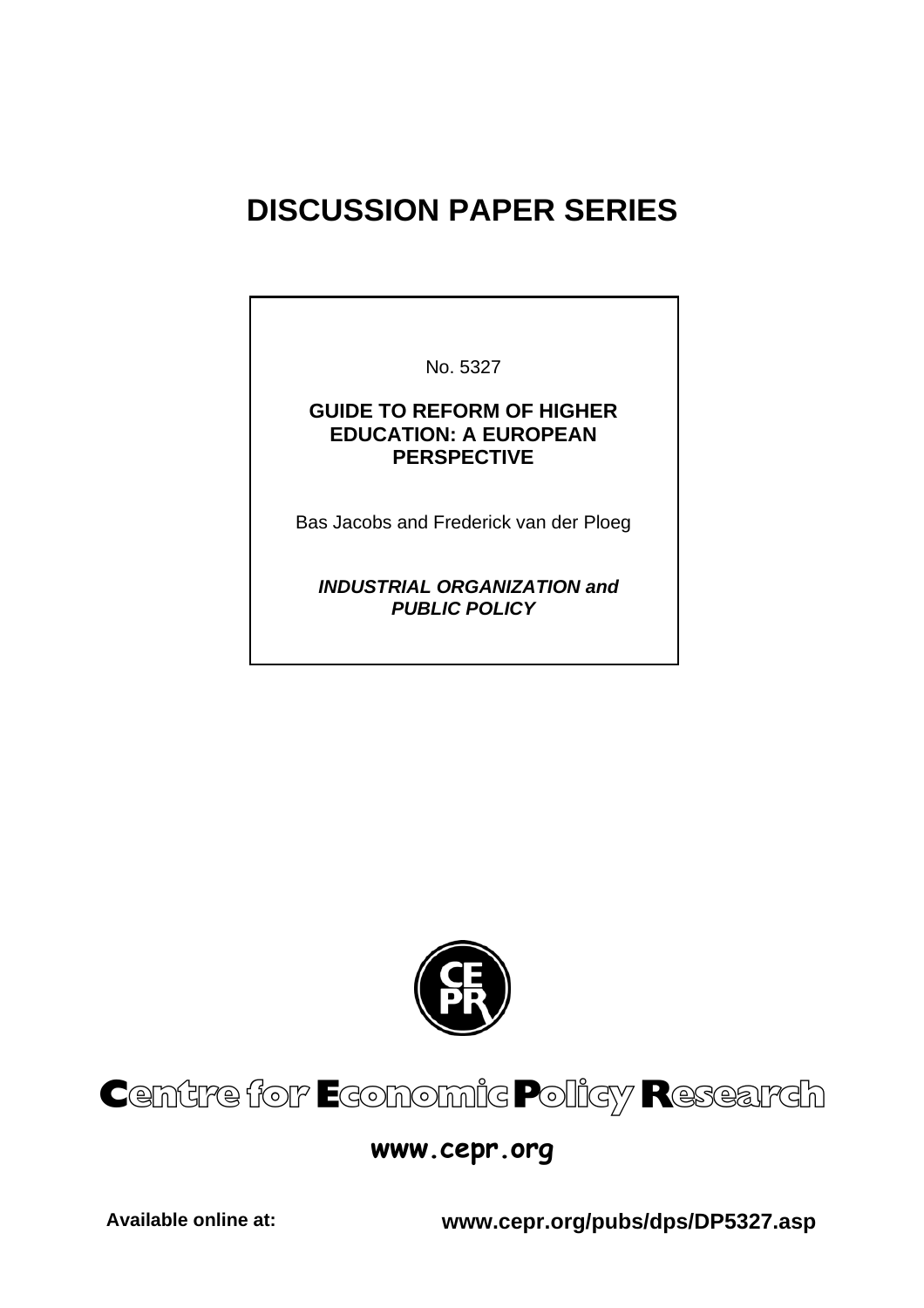# **GUIDE TO REFORM OF HIGHER EDUCATION: A EUROPEAN PERSPECTIVE**

**Bas Jacobs,** Tilburg University, CentER, University of Amsterdam and Tinbergen Institute **Frederick van der Ploeg**, EUI, Florence, University of Amsterdam, CESifo and CEPR

> Discussion Paper No. 5327 November 2005

Centre for Economic Policy Research 90–98 Goswell Rd, London EC1V 7RR, UK Tel: (44 20) 7878 2900, Fax: (44 20) 7878 2999 Email: cepr@cepr.org, Website: www.cepr.org

This Discussion Paper is issued under the auspices of the Centre's research programme in **INDUSTRIAL ORGANIZATION and PUBLIC POLICY**. Any opinions expressed here are those of the author(s) and not those of the Centre for Economic Policy Research. Research disseminated by CEPR may include views on policy, but the Centre itself takes no institutional policy positions.

The Centre for Economic Policy Research was established in 1983 as a private educational charity, to promote independent analysis and public discussion of open economies and the relations among them. It is pluralist and non-partisan, bringing economic research to bear on the analysis of medium- and long-run policy questions. Institutional (core) finance for the Centre has been provided through major grants from the Economic and Social Research Council, under which an ESRC Resource Centre operates within CEPR; the Esmée Fairbairn Charitable Trust; and the Bank of England. These organizations do not give prior review to the Centre's publications, nor do they necessarily endorse the views expressed therein.

These Discussion Papers often represent preliminary or incomplete work, circulated to encourage discussion and comment. Citation and use of such a paper should take account of its provisional character.

Copyright: Bas Jacobs and Frederick van der Ploeg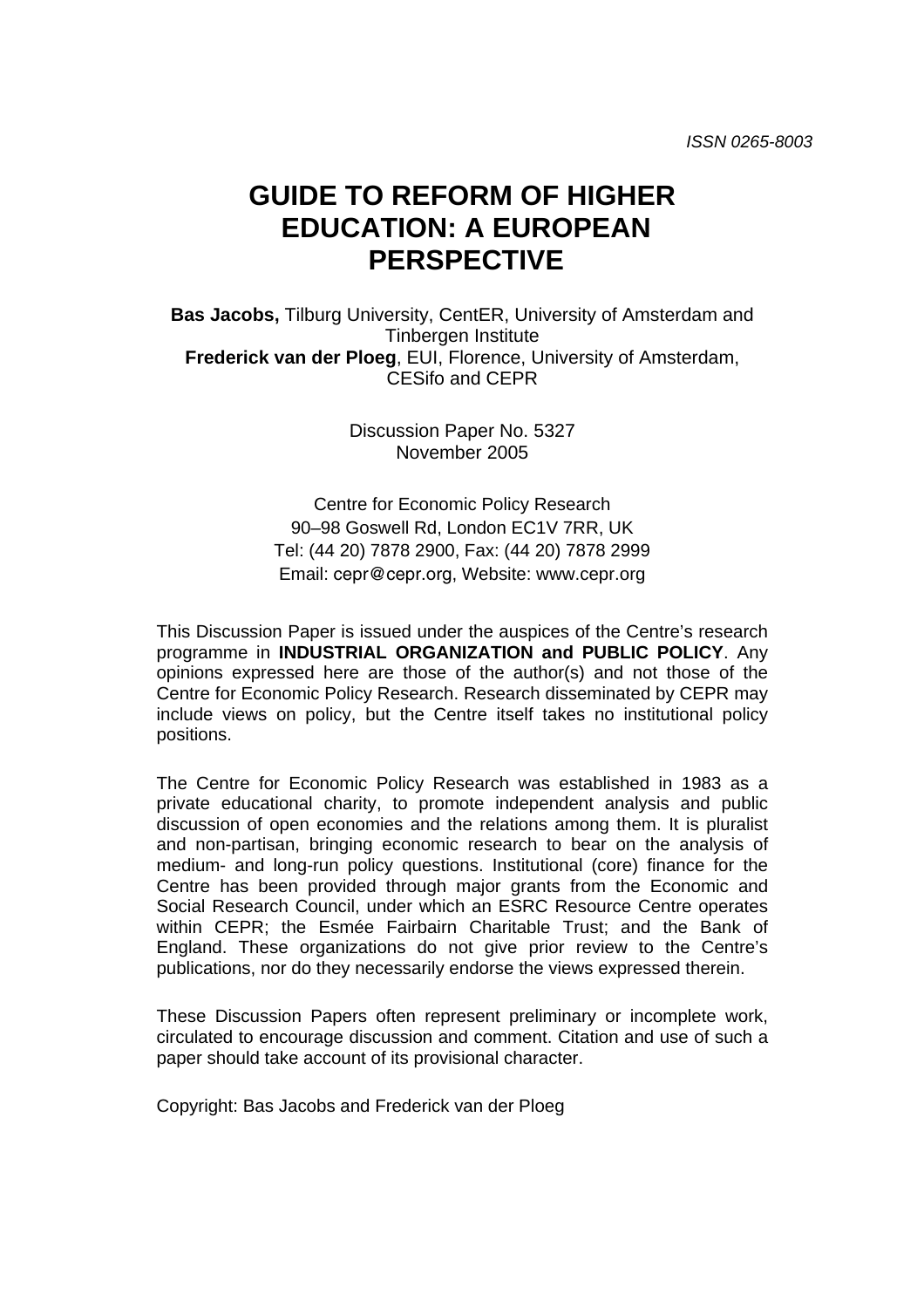CEPR Discussion Paper No. 5327

November 2005

## **ABSTRACT**

Guide to Reform of Higher Education: A European Perspective\*

Although there are exceptions, most European universities and institutions of higher education find it difficult to compete with the best universities in the Anglo-Saxon world. Despite the Bologna agreement and the ambitions of the Lisbon agenda, European universities are in need of fundamental reforms. We look at structural reforms of higher education and propose more effective use of public subsidies, more efficient modes of financing institutions of higher education, more diversity, competition and transparency, and larger private contributions through income-contingent student loans. In the process we discuss the nature of an institution of higher education, grade inflation, fair competition, private and social returns to education, income-contingent loans, student poverty and transparency. We sum up with seven recommendations for reform of higher education.

### JEL Classification: H2, H4 and I2

Keywords: central planning, education subsidies, equity, grade inflation, higher education, input funding, monopoly, output funding, peer review, policy reform, selection, student loans, transparency, tuition fees and variety

Bas Jacobs Department of Economics, Room E9.02 University of Amsterdam Roetersstraat 11 1018 WB Amsterdam THE NETHERLANDS

Tel: (31 20) 525 5088 Fax:(31 20) 525 4310 Email: b.jacobs@uva.nl

For further Discussion Papers by this author see: www.cepr.org/pubs/new-dps/dplist.asp?authorid=150682

Frederick van der Ploeg Economics Department, RSC European University Institute Badia Fiesolana Via dei Roccettini 9 I 50016 San Domenico di Fiesole (FI) ITALY

Tel: (39 055) 468 5759 Fax:(39 055) 468 5776 Email: rick.vanderploeg@iue.it

For further Discussion Papers by this author see: www.cepr.org/pubs/new-dps/dplist.asp?authorid=100358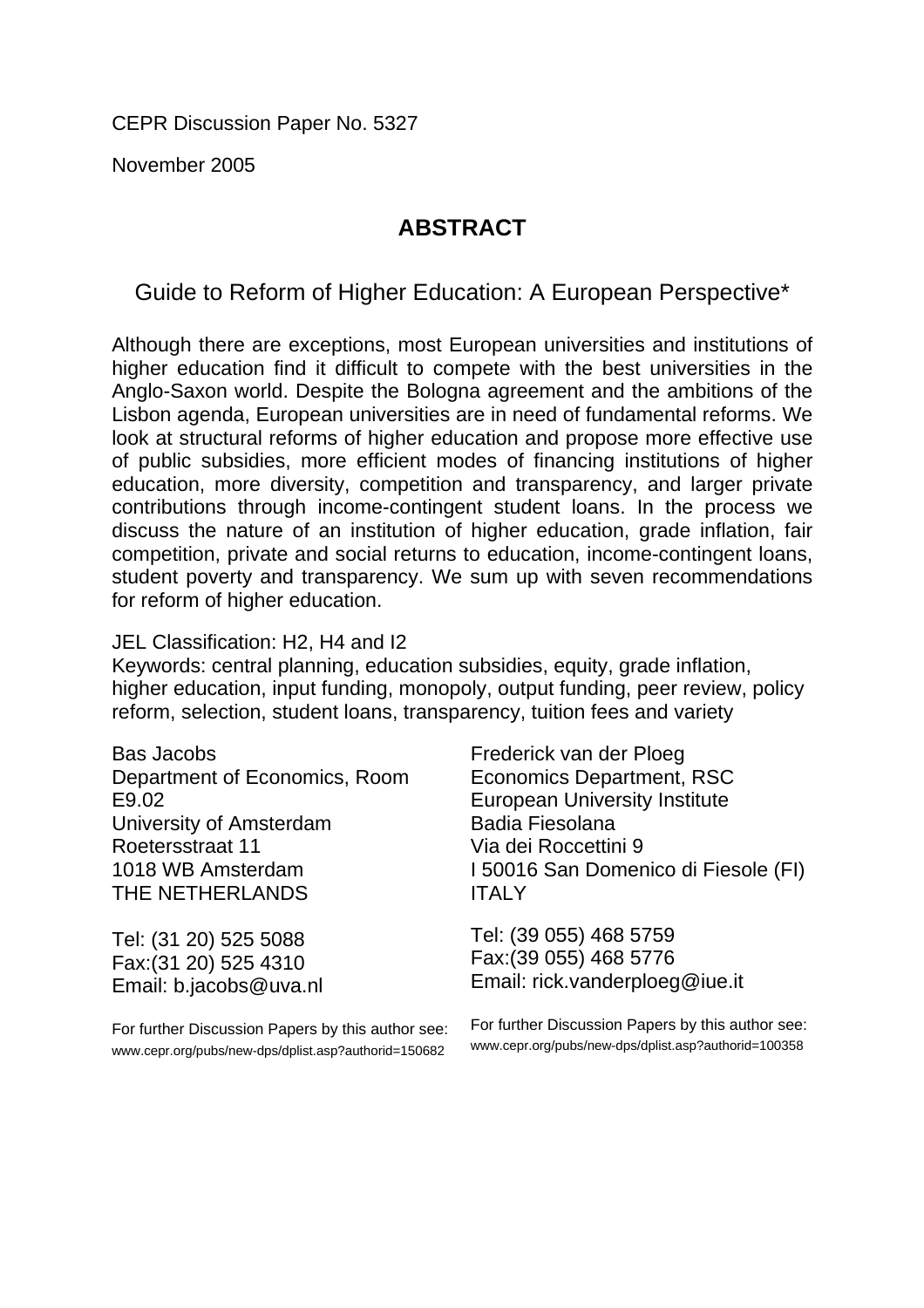\*Corresponding Author: van der Ploeg. Prepared for the October 2005 Panel Meeting of Economic Policy, London. We thank two referees, Chris Armbruster, Giuseppe Bertola, Kok Burger, Erik Canton, George Gelauff, Paul Seabright, Paul Tang, Sweder van Wijnbergen and the participants of the Anniversary Symposium of the VSNU, The Hague and a seminar at Köln University for helpful comments.

Submitted 16 September 2005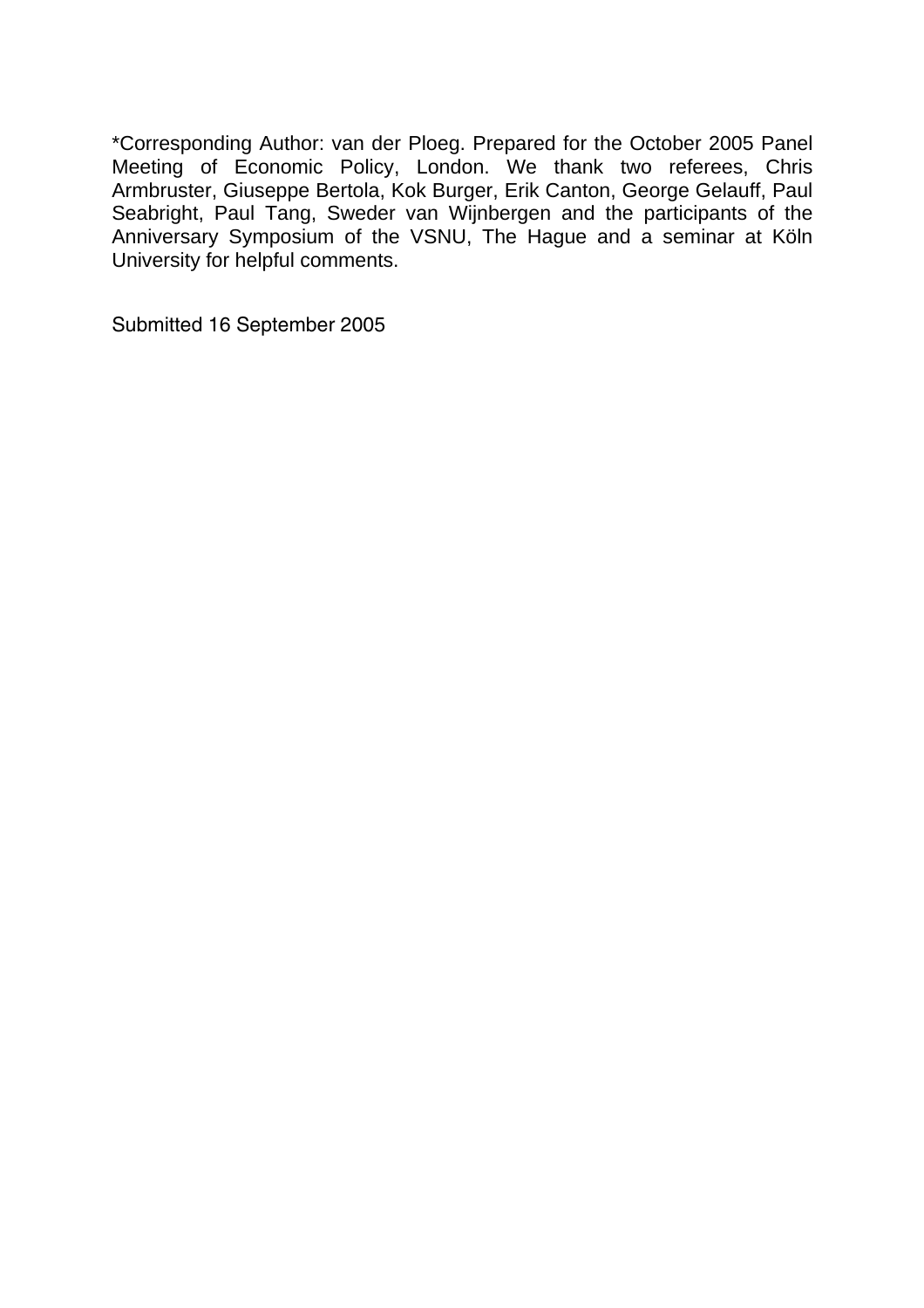#### **1. Introduction**

Since the sixties there has been huge democratisation of higher education in developed countries. The proportion of adults with a higher education degree in OECD countries has in a quarter century almost doubled. In China, India and the rest of Asia there will be an incredible further growth in the demand for higher education. The dual objective of mass access and excellence requires a dynamic and competitive higher education sector. The new growth economics indicates that knowledge and creativity are replacing land, mineral resources and physical capital in becoming the most important production factors and engines of economic growth. The advent of globalisation and the internet has made distance irrelevant. More and more prospective students choose to go to the best university irrespective of where it is. This has contributed to increased competition for the best students, top professors and research grants. All this suggests that a golden age for universities has arrived. Still, as *The Economist* (The Brains Business, 10 September 2005) points out, academia in Europe do not seem ready to pick up the challenges ahead and get stuck in struggles with politicians about more funding. European higher education is stifled by excessive regulation from the state. The US, in contrast, is much better at letting thousand flowers bloom.

It is perhaps not a surprise that many of the best students of Europe move to a US top university as soon as they get the chance to go. This is also true for many top post docs and professors in Europe. Most academics argue that the US offers a more exciting, dynamic and competitive environment of higher education than Europe. Indeed, Europe only has five universities in the Times Higher Education Supplement list of top 50 universities. Two of these are in Switzerland, two in France, one in Germany, and none in Italy, Spain, the Benelux or Scandinavia. Of the top universities 41 have an Anglo-Saxon system of higher education. This year's global university rankings published by the Shanghai Jiao Tong University, the most thorough of world rankings, showed only two European universities in the top twenty and they were both British (Cambridge and Oxford). Much of the policy debate in Europe is therefore about reforming the system of higher education towards a more Anglo-Saxon oriented system.

Still, the continental European system may have merits over the US system. For example, the average quality of higher education institutes (HEI's) may be better in Europe, accessibility of higher education for children from less privileged background may be better, and there may be a stronger focus on more long-run research. Indeed, the Education Commission of the States warns in its recent 'Closing the College Participation Gap' that the US does far worse than other developed countries when it comes to preparing its young people for the 21st century. In 2000 the US was tied in  $13<sup>th</sup>$  place out of 32 industrialised countries in the percentage of the population that entered higher education. Furthermore, the US suffers from relatively a high dropout rate at schools. OECD data indicate that the average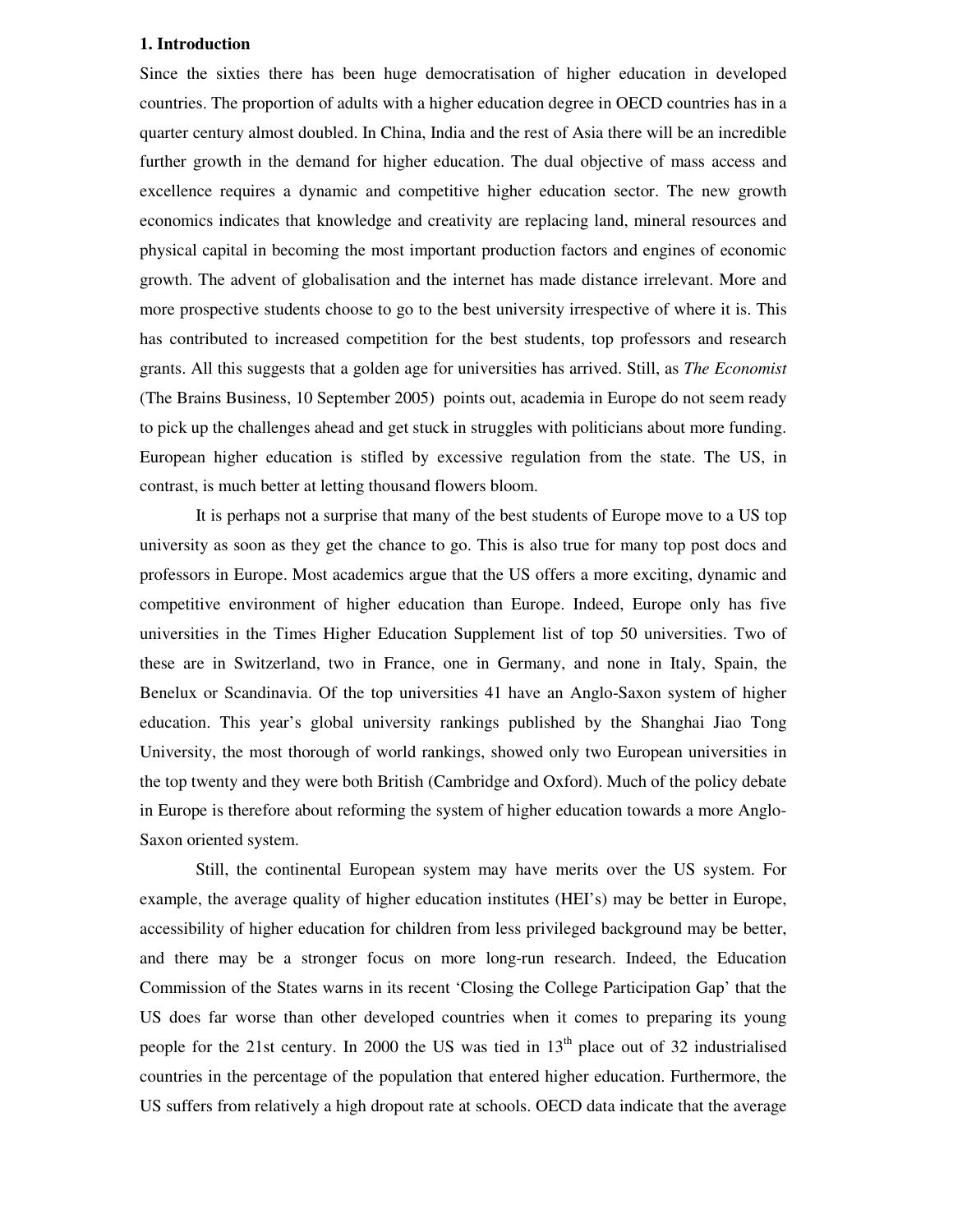years of schooling for Americans is 12.7 years behind Norway, Denmark, Iceland, the Netherlands, Luxemburg, Germany, Switzerland, Australia and Canada. The US also only comes tenth in the percentage of young people that are awarded a high school diploma. Fewer Americans aged 25-34 obtain a high school diploma or higher education degree than the US baby boomers. Yet another chilling fact of the US higher education system is that students of poor backgrounds drop out much more often than rich students: only 54 per cent of students with family income of less than \$25.000 complete their studies versus 77 per cent of students with family income exceeding \$70.000. Loan aversion is rife among poor students, who work excessive hours during their study or do not even start or complete their study. Although the US has some of the best universities in the world, the US system does not appear as successful as other industrialised countries. Even in research Switzerland, the UK, Denmark, Spain, Sweden, Belgium, Canada and Australia score better in terms of number of scientific publications per ten researchers and per dollar than the US (e.g., NOWT, 2003).

The challenge for those who wish to reform the European system of higher education is thus to get the diversity and quality for which part of the US system is justly praised without throwing out the benefits of the European system such as the wide accessibility for students of all backgrounds. Continental Europe may have more to learn from the British, Canadian and Australian than the US system of higher education. However, policy discussions on higher education are often highly controversial. Controversies arise about the roles of the government and the private sector. They also arise about whether higher education should be elitist or not and whether higher education can be left to the market. Many argue in favour of strong government intervention in higher education: to guarantee equality of opportunity, to secure universal access to higher education, to maintain a diverse higher education system, to avoid commercialisation of research, and so on. Table 1 gives a summary of the issues and problems arising in discussions about the reform of higher education.

Student funding schemes often involve large education subsidies. In most countries, the government subsidises tuition costs with 80-100 per cent. In addition, students receive additional public support in the form of (means-tested) grants or interest-free loans. During their lifetimes most graduates belong to the well-off. This raises the question whether large education subsidies are really equitable. In addition, some students who, in the absence of subsidies, would have chosen to work are strongly encouraged to enrol in higher education even if they have insufficient academic capabilities to do so. Similarly, subsidies may stimulate students to enrol in subsidised public HEI's and stay out of private education. In many European countries only public HEI's receive funding, while private HEI's are denied such funds. Governments in Europe, typically, set uniform tuition rates for higher education regardless of the costs or demand for a particular degree. In addition, in many countries HEI's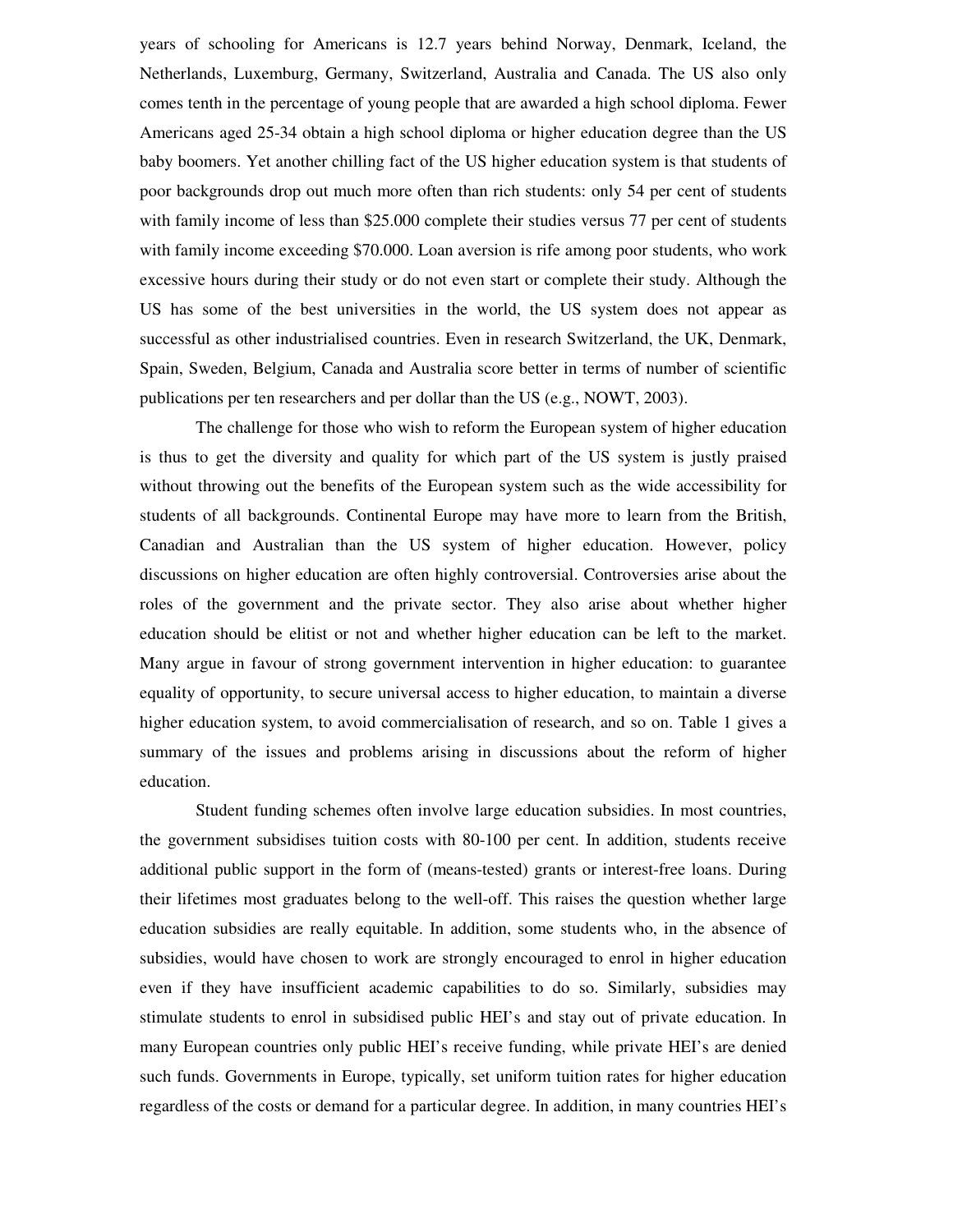are not allowed to select students on the basis of ability or of aptitude. Governments also intervene by allocating budgets to HEI's. These government contributions typically depend on the number of students enrolled and the number of students graduating. The latter may induce grade inflation. Some countries still allocate funds based on historically determined practices. The government contribution per student is usually not very differentiated for different subjects even though costs and demand for each subject may vary a great deal.

The substantial growth in student enrolment during the last few decades opens each year a debate about whether grades are what they used to be. For example, in the UK 30 per cent of young people attend some kind of university, compared with 12 percent in the seventies and only 5 per cent in the fifties. This is a huge achievement. But the A-level pass rate has increased from 68 percent in 1982 to 97 per cent, and nowadays the fraction getting an A-grade has in twenty years doubled to almost a quarter. Many doubt whether all this reflects brighter pupils or better teaching. More likely is that the standard of A-level exams has gone down. Also, many have dropped mathematics, science and foreign languages. Similar concerns about the trade-off between bigger participation rates and grade inflation are voiced in other countries.

In this paper we attempt to sketch the contours of a policy agenda to reform higher education in Europe. We, as public economists, frame our analysis in modern welfare economics. That is, we identify the reasons why higher education cannot be left to the market alone and that government interference may be necessary to correct for these market failures. We analyse the consequences of *external effects* in higher education and how the government should organise its subsidies to internalise these externalities. Related to this discussion is the question how to maintain *diversity* in higher education. *Capital and insurance market failures* make it impossible for students from poor backgrounds to obtain funds and insure the risks of doing a study. These failures in financial markets lie at the root of accessibility problems and the government may intervene through loans. We ask whether higher education policies should be exploited for *income redistribution*. Should equity arguments matter in higher education? How do education policies interact with other redistributive policies such as the income tax and doesn't this create *tax distortions*? We pay attention to *monopolies or cartels* in higher education. In some countries, scale in the higher education sectors increased so much that one should worry about fair competition and undercutting of quality and quantity of higher educational services. We also stress the importance of *information and transparency* in order to improve the functioning of the market for higher education.

However, government intervention is not without problems either and we have to pay attention to government failure as well. Subsidies often create all kinds of unintended side effects: dead weight losses, substitution and crowding out effects. Subsidies may also be inequitable. Government funding schemes for HEI's may also produce unintended side effects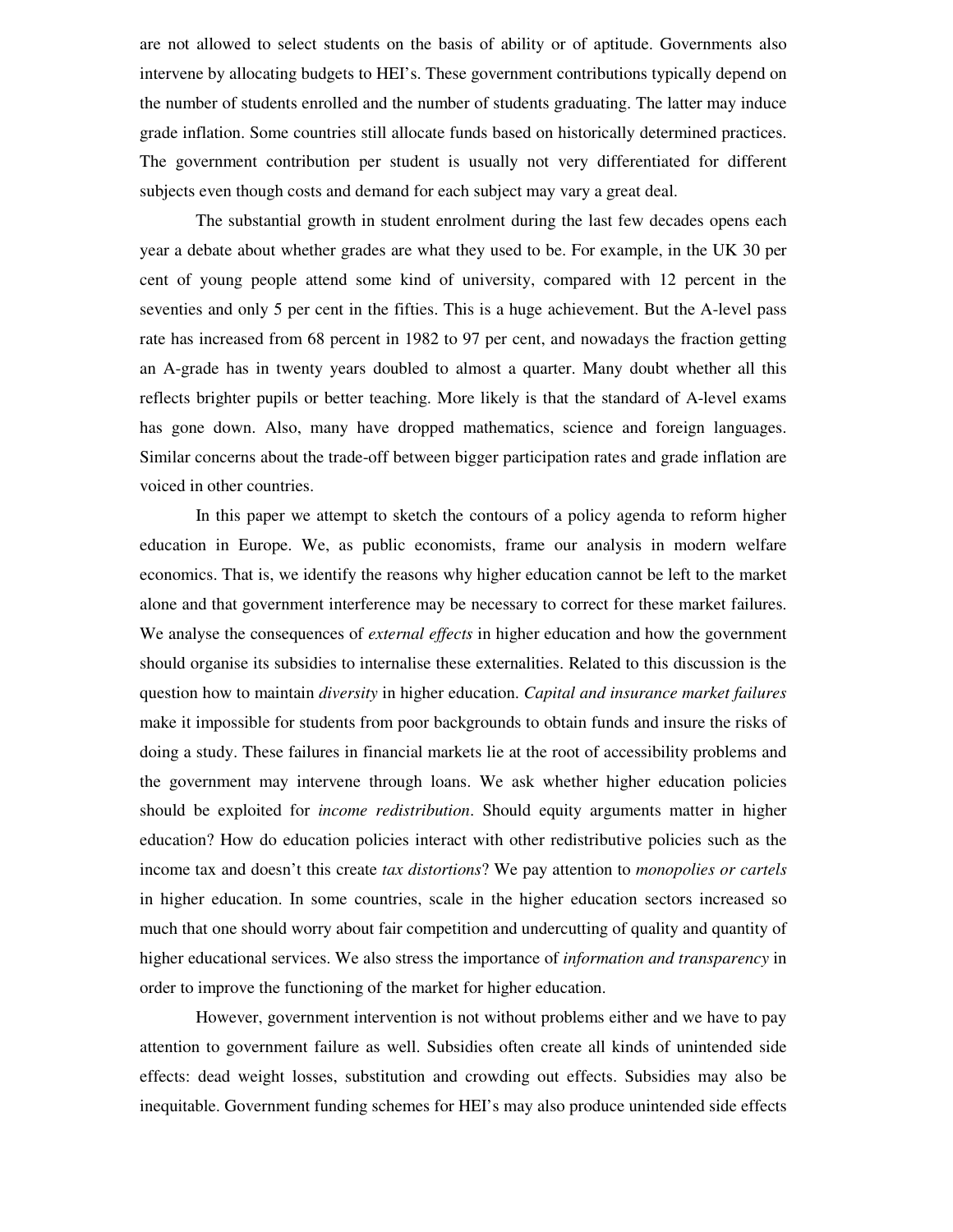like grade-inflation, monopolistic practices and misallocation of scarce public resources. Based on our assessment of market and government failures, we attempt to give some directions for policy reform. We argue that current government policies are not well targeted and propose alternatives to current policies that are arguably more efficient, equitable or both.

To set the stage, we start in section 2 with an extensive summary of quantitative and qualitative data on higher education systems in Europe and elsewhere, notably the US and Australia. We provide stylised facts on higher education in Europe and point out how prevalent central planning is. We present some statistics on enrolment rates, the level of funding per student, the share of private funding, the share of total funding going to HEI's, the share of grants in total student contributions, literacy and science scores, student/staff ratios, and enrolment rates. We also attempt to illustrate the effects of these variables on educational attainment, dropout, enrolment durations, returns to higher education and the fraction of foreign students enrolled. We further give a qualitative description of the funding schemes for HEI's, setting of tuition fees, admission criteria, etc.

In section 3 we provide a qualitative assessment of the goals and ambitions of a university or college of higher education. We discuss whether it should be an ivory tower divorced from business and other outside stakeholders or an entrepreneurial institute seeking connections with society and sponsors from business and alumni. We pay attention to the potential merits of introducing bachelor and master degrees and the conditions that are necessary to make sure that they materialise. Further, we study how to monitor and encourage quality of teaching and research.

Section 4 is devoted to a formal discussion of optimal pricing, subsidy and tuition rules. The objective of the government is to internalise externalities and we analyse when and how the government should subsidise higher education. We show that optimal subsidies should generally be differentiated according to the academic capacity of students, the total costs of the study involved and size of externalities attached to the particular study and/or students. This is severely at odds with common practice where almost no differentiation along to these dimensions can be found. Section 5 is also concerned with optimal funding rules, but asks how these rules should be modified when HEI's are behaving monopolistically. This section discusses the impact of monopolistic practices, the trade-off between input funding and output funding, and the phenomenon of grade inflation.

Section 6 explains why higher education in Europe should rely less on public subsidies and seek more funding from higher tuition fees and sponsoring. The reasons are that private returns on higher education are growing, the gap between private and social returns is probably narrowing, and the costs of higher education will grow even further due to technical progress lagging behind other sectors of the economy. Section 7 discusses issues of equity and higher education and we argue that equity should be organized through the tax system or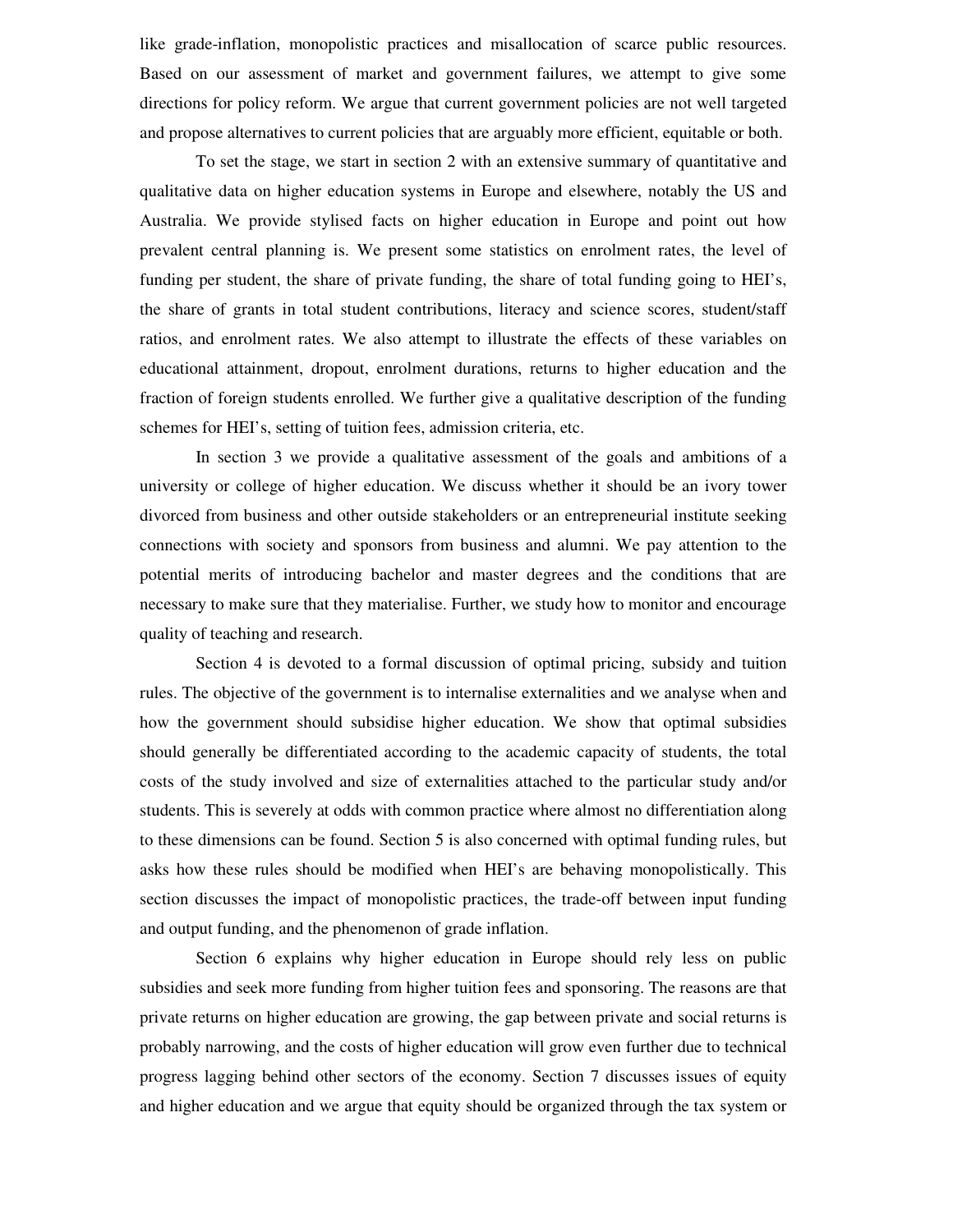basic education, not through higher education. Section 8 makes the case for incomecontingent student loans instead of subsidies to warrant access. If, as we argue, private contributions should increase, one should safeguard access and make sure that also students from poor backgrounds enrol higher education. Section 9 argues that the structural reforms generically require much more transparency. Section 10 concludes and offers seven policy recommendations for reform of higher education in Europe.

#### **2. Higher education in Europe: Central planning galore?**

Much of European higher education suffers from the bureaucracies of central planning and too little autonomy. Almost all parameters are fixed: subsidies per student are fixed, tuition fees cannot be varied, the number of places for each course is often fixed by the ministry of education, and applicants cannot be refused once they have passed their national exams. HEI's find it thus almost impossible to respond to changes in demand or to engage in competition. Much of the time and energy goes into securing government subsidies for education and research rather than into academic entrepreneurship. To illustrate this gloomy picture, we present some quantitative and qualitative evidence on funding practices in higher education in Europe. In sections 2.1-2.2 and 2.4 we follow CHEPS (2001, 2002) and confine the analysis to ten countries: Belgium (Flanders), Denmark, France, Germany, the Netherlands, New Zealand, Sweden, United Kingdom and the United States. In sections 2.3 and 2.5-2.6 we use the data described in the Appendix to examine the partial correlation between PISA scores, student/staff ratios, the share of government funding going to HEI's and the share that students pay themselves, on the one hand, and enrolment duration, dropout and returns, on the other hand.

#### **2.1. Enrolment in higher education**

Figure 1 shows that enrolment in higher education has increased steadily during the last thirty years: from about 20 per cent of the relevant birth cohort in the early seventies to around half in most countries. Pressure on government budgets have increased steadily. In the UK, Germany, the Netherlands and elsewhere some even speak of a funding crisis.<sup>1</sup> Table 2 indicates a diverging pattern for admission criteria. Most European countries do not set admission standards, or only for specialised disciplines such as medicine, hotel management or music. If admission standards are set, this is primarily due to lack of capacity at HEI's and regulations forbidding institutions to charge higher fees if there is excess demand. This is the

<sup>&</sup>lt;sup>1</sup> The Economist notes that it probably costs Oxford University at least £10,000 a year to teach an undergraduate, but it can (even after allowing for top-up fees) charge students at most  $\text{\pounds}3,000$  a year and receive only about £5,000 subsidy per student a year. This still leaves Oxford with a deficit of £2.000 per student a year.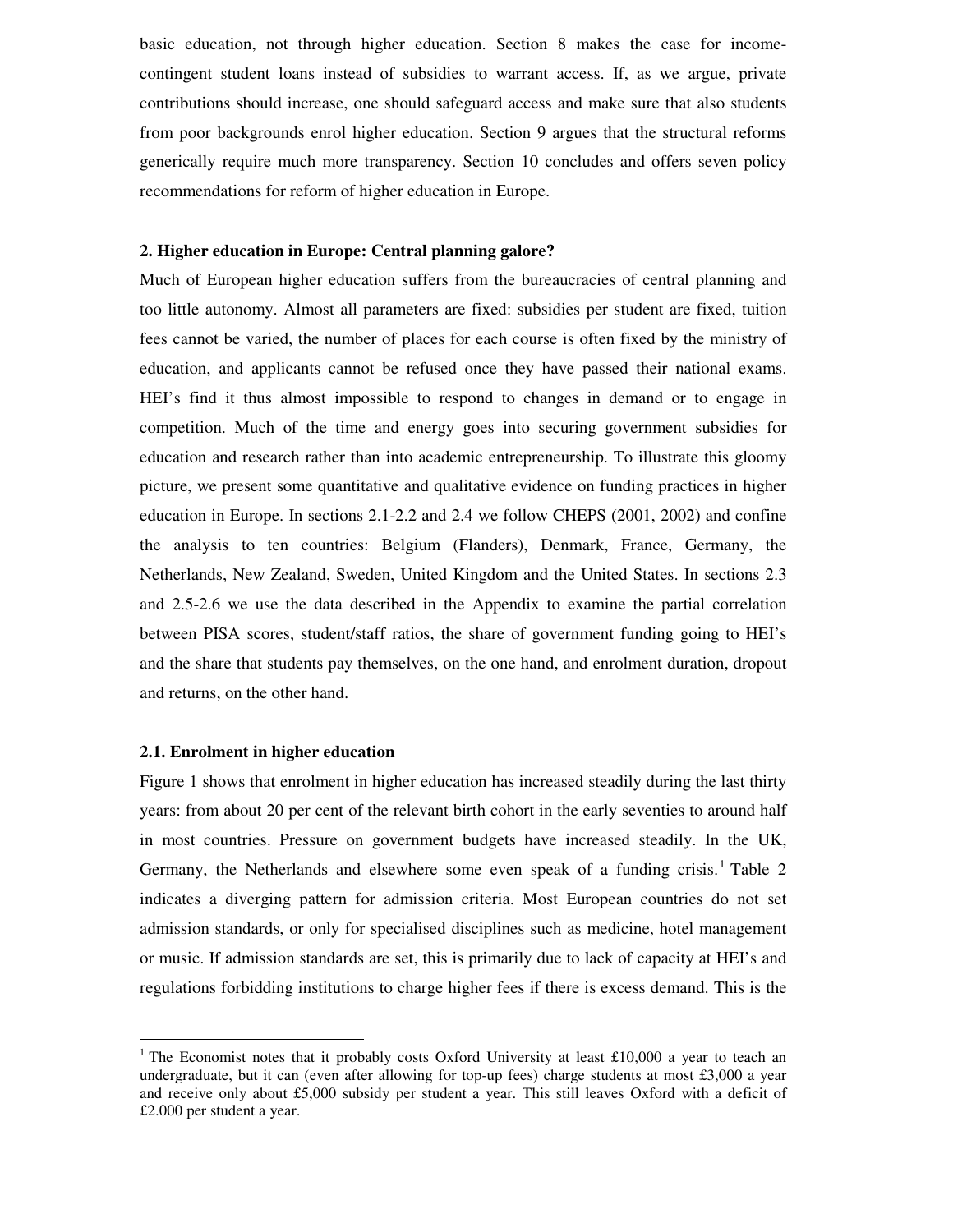case in Belgium, Denmark, Germany, and the Netherlands. Countries with strict entrance criteria are the UK, Sweden and in the 'grand ecoles' of France. In the US admission standards vary according to the type of university or college.

#### **2.2. Expenditures on higher education**

Many claim that the macro budget for higher education has not kept pace with the huge increase in enrolment rates, so the government contribution per student has dropped significantly. However, Figure 2 indicates that in many countries real total education expenditures per student remained quite constant over the last fifteen years according to OECD figures – witness Denmark, Sweden and the Netherlands. In contrast to the pessimistic conclusions of CHEPS (2001), real Dutch education expenditures per student are not low according to international standards (only Denmark and Sweden have larger outlays) and real expenditures per student are not declining over time. Figure 3 plots the data from UNESCO (2003) over the longer period 1970-97. This reveals that in the pre-1985 period many countries did respond to increasing enrolment rates by decreasing expenditures per student like in Belgium and France. Most notable are the decreases in real education expenditures per student in the UK, Australia and New Zealand. Figure 4 shows that countries with a high real expenditures per student typically also have less students per member of staff. Still, there is considerable variation. Greece, Italy and the US seem to have more extensive forms of teaching while Sweden, Japan and Spain have more intensive teaching. The reason may be that staff stand fewer hours in the front of the class or that they are more expensive. The most striking feature is that the US is way ahead in spending per student than the rest of the OECD.

#### **2.3. PISA scores, student/staff ratio's and educational performance**

Educational performance can be measured by attainment rates, dropout rates, average duration of enrolment for those who complete their studies, and the returns on each year of higher education. Apart from students working harder, the two main ways in which educational performance can be improved is by having better quality students and by having more staff per student. The quality of incoming students can be measured to some extent by the PISA scores of 15-year old pupils. The scatter diagrams presented in Figure 5 does suggest that higher PISA science scores are indeed associated with a greater fraction of the population that attains tertiary education, fewer dropouts, shorter duration of enrolment to graduation and bigger returns. The scatter diagrams for PISA reading scores show a similar pattern. Figure 6 shows that more intensive teaching indicated by lower student-staff ratio's, is associated with lower dropout rates, shorter duration of enrolment to graduation and higher returns on education. These are, of course, partial correlations, but the diagrams are suggestive. Of course, the real value added of education is how much teaching adds to the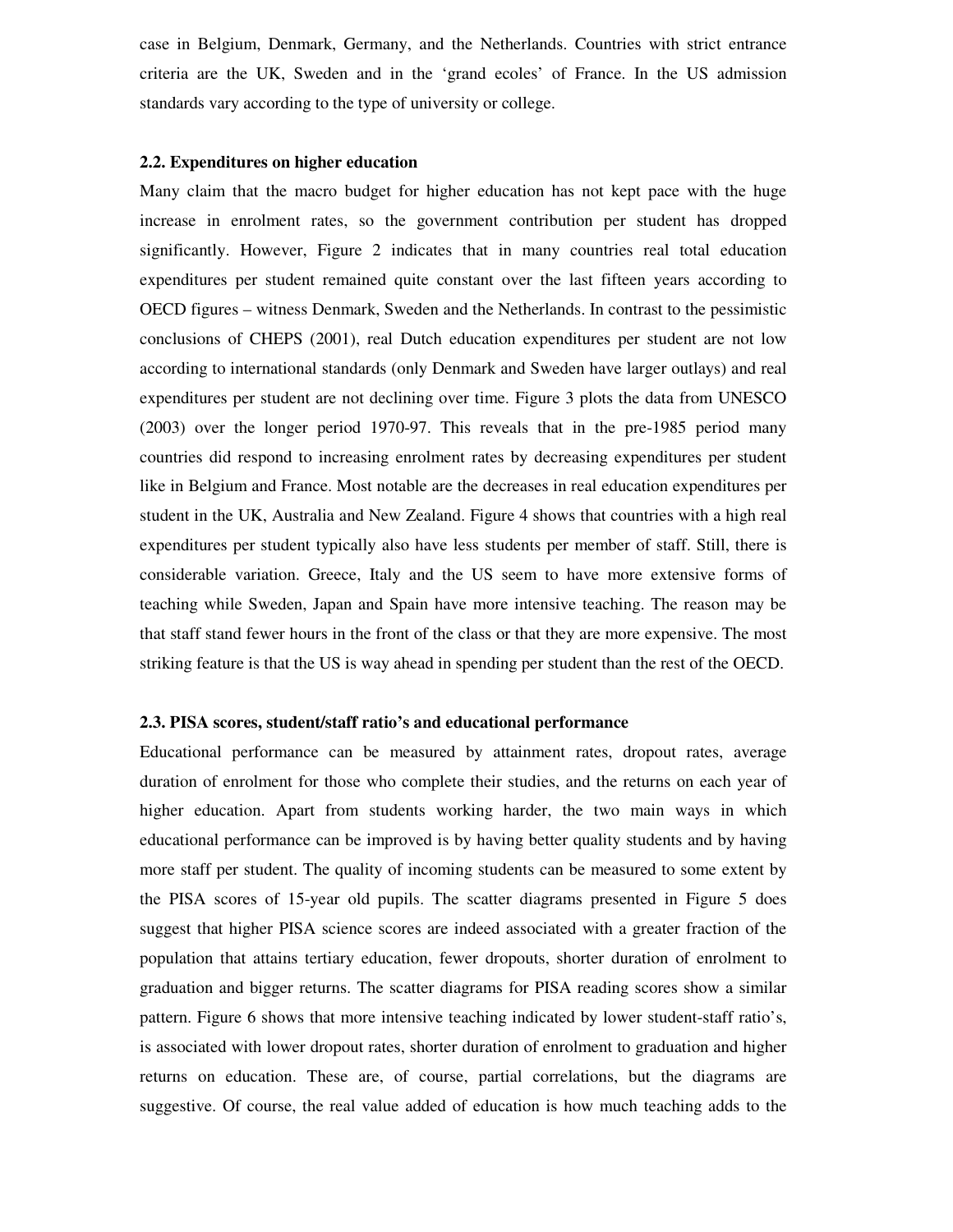quality of a student. One would then want to examine how teaching affects the improvement in educational performance.

#### **2.4. Input versus output funding of higher education**

Funding of HEI's is typically organised around three pillars: lump-sum grants, 'input funding' dependent on the number of students enrolled and/or square meter floor surface, and 'output funding' based on the number of diplomas or grade points each university delivers. Traditionally, funding of HEI's was based on itemised budgets. Nowadays, most governments have abandoned these practices and rely more on (lump-sum) 'block grants'. HEI's can spend these the way they wish as long as they comply with government regulations. Furthermore, many governments apply strict funding formulae to determine the size of the block grant. Both output and input criteria enter in these funding formulae. Governments have also introduced contract-based funding (e.g., Eurydice, 2000).

Countries can be ranked according to the extent on input or output funding of HEI's:

| $\leftarrow$ Input |                    | Output $\rightarrow$ |
|--------------------|--------------------|----------------------|
| France Belgium     | Sweden             |                      |
| N.Zealand USA      | <b>Netherlands</b> | Denmark              |

Most countries organise funding on the basis of inputs such as the number of enrolled students (Australia, Belgium, France, and New Zealand). Funding in Denmark has the largest emphasis on output. Danish HEI's only receive funding on the number of grade points that students receive (the so-called 'taxi-meter model'). The Netherlands and Sweden take intermediate positions, where output funding seems to be more dominant. About half of funding in the Netherlands depends on the number of diplomas. <sup>2</sup> A similar amount of resources depends on the number of grade points in Sweden. The UK and Germany are somewhat exceptional, because public funds are generally allocated on historical grounds independently of the number of students or output criteria. Nevertheless, government funding is based on negotiations with HEI's and is based on budget forecasts. These budget forecasts generally reflect increases in enrolment, so the German and UK systems are characterised to some extent by input funding. Furthermore, in recent years, the UK government has put a growing emphasis on output and performance in teaching and research (Eurydice, 2000). In contrast, (public) funding schemes in Australia, Belgium, Denmark, the Netherlands, Sweden,

 $2$  Dutch universities are funded on diplomas (approximately half); the number of first-year students enrolled (about 13 per cent) and a historically determined lump-sum grant (remaining 37 per cent). Dutch higher vocational schools are only funded on input (enrolment rates) and output criteria (number of diplomas and dropouts). It is not clear how large the fraction of funding is that depends on inputs.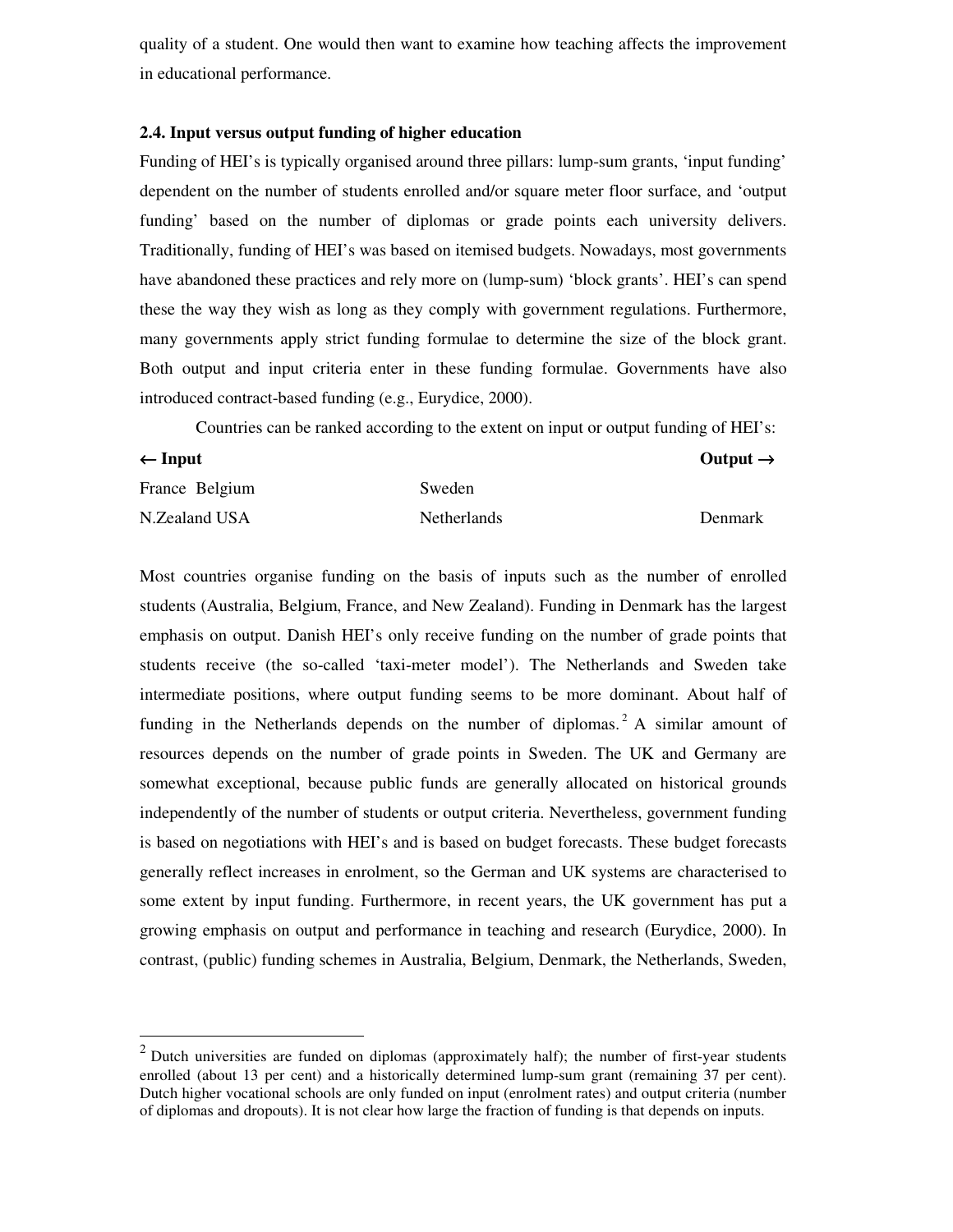UK and USA are independent from basic research and related activities. This is not the case in Germany, France, and New Zealand (Eurydice, 2000; CHEPS, 2001).

With output funding universities have strong incentives to cut costs and weak incentives to improve educational quality, because the quantity rather than the quality of output is rewarded due to the difficulties in measuring quality. With input funding HEI's are fully responsible for cost savings that can be made. Also, with lump-sum grants institutions are encouraged to cut costs. With input funding HEI's therefore have stronger incentives to cut costs and, at the same time, weaker incentives to supply quantity of output. Moreover, with input funding HEI's have no incentive to sacrifice quality for quantity. This implies a trade-off between, on the one hand, keeping incentives to reduce costs and avoid grade inflation, and, on the other hand, providing the socially desirable level and quality of output.

We conclude that incentives for HEI's are not optimal. If monopolistic practices are prevalent among HEI's, input funding schemes create welfare losses as institutions undersupply (quality of) education (also see Box I). Output financing restores these incentives, but results in grade inflation and weaker incentives to operate HEI's cost effectively. There is thus a trade-off between incentives to cut costs and monopoly rent extraction (cf., Laffont and Tirole, 1993). We return to these issues in section 5.

A drawback of output funding is that institutions may substitute quality for quantity in their educational output. The countries that do rely on substantial output funding (Denmark, Sweden and the Netherlands), all have quality safeguarding committees. In Denmark it is the independent Evalueringsinstitut (EVA). Furthermore, Denmark intensively uses external examiners so as to prevent grade inflation. In the Netherlands there is not an independent institute, but there are the so called 'Visitatiecommissies', who evaluate faculties every few years and operate under the flag of the association of universities (VSNU) or the council for higher vocational schools (HBO-Raad). In Sweden the National Agency for Higher Education evaluates all courses and programmes offered at universities every six years. None of these committees has direct powers to intervene in the funding of the educational sector in case institutions are not performing well. The UK employs external examiners to guarantee quality and avoid grade inflation. Since these examiners are allocated to each course, this is a very effective control mechanism.

#### **2.5. Demand- and supply-side funding**

Another dimension of funding schemes is the extent to which subsidies on education are driven by demand or supply factors. Ignoring incidence of funding and taking a partial perspective, education subsidies boost demand for education if funds are directly given to students (e.g., through student support or vouchers) or determined by the number of students. In that case, funding of education follows demand. Supply funding may be regarded as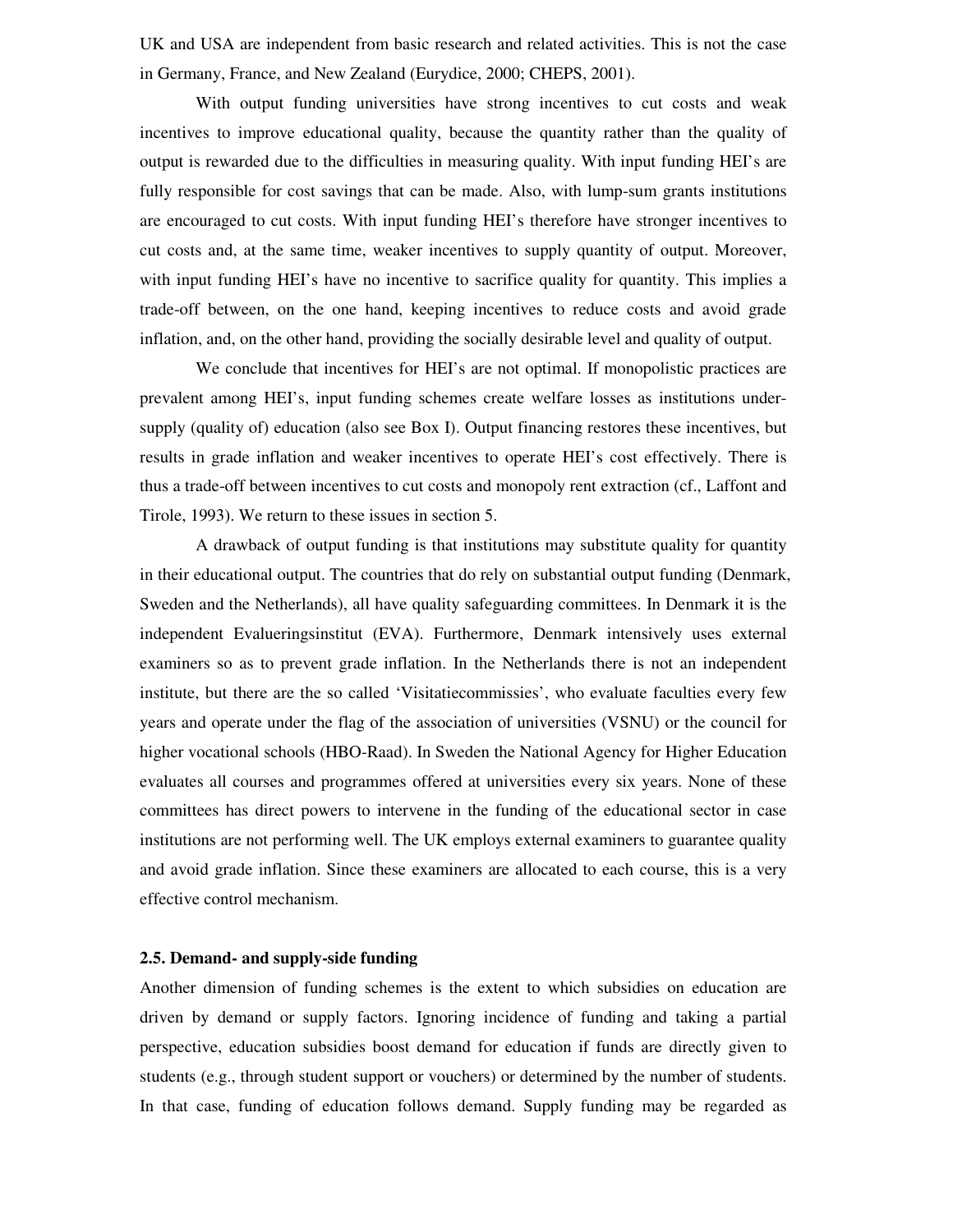funding on outputs or through lump-sum grants to HEI's. Demand funding is important in countries with an emphasis on input funding. Furthermore, substantial resources are directly spent on students through grants and loans, which correspond to demand-driven funding. However, Sweden the Netherlands and Denmark have substantial supply-side funding.

Figure 7 presents scatter diagrams between the share of funding that goes to HEI's rather than to students and attainment rates, enrolment durations, dropout rates and returns on study. Interestingly, the data suggest that directing government funding of higher education to students rather than institutes implies higher attainment rates, higher dropout rates and lower returns, and not much of an effect on enrolment durations for those who graduate. We would indeed expect this due to larger enrolment of less motivated students. At the same time, the data are not inconsistent with the idea of grade inflation, that is HEI's have incentives to keep students enrolled as long as possible if they are rewarded on enrolment and increase graduation rates if funding is based on diploma's.

If one takes a general equilibrium perspective, it is not clear who benefits from government grants to HEI's. From tax incidence analysis we know that the inelastic side of the market reaps the benefits, regardless of whether subsidies are allocated to the demand or supply side of the market. There is evidence that demand for HEI's is not very price-elastic. Table 3 suggests that doubling tuition fees reduce enrolment (inflow of students as percentage of cohort of students) by 5 to 10 percentage points. In fact, universities have absorbed the massive increases of enrolment in education without much trouble in many countries. This suggests that supply is quite elastic. One is tempted to conclude that the larger part of the incidence of education subsidies falls on the students despite the fact that in most countries universities receive the government contributions.

#### **2.6. Funding rates and tuition fees**

Governments typically determine the amount resources for various students in various fields of study at a centralised level. Common practice is that governments use a number of tariffs in the funding formulae of HEI's for various disciplines. Table 4 shows the number of tariffs applied to funding of HEI's in various countries. In all countries we observe that more expensive disciplines such as medical or natural sciences receive larger government contributions than cheaper disciplines such as social sciences (cf. CHEPS, 2001). Tuition and/or registration fees are, typically, also centrally planned in Europe and governments do not allow HEI's to differentiate tuition fees charged to students (CHEPS, 2001; Eurydice, 2000). This holds for all countries except the US and New Zealand. Further, no tuition fees exist in Denmark, Germany and Sweden. Other countries have fixed but positive tuition fees that may differ between various fields of study (Australia, France, Netherlands, and the UK). There is no relation between the costs of education and the prices charged to students in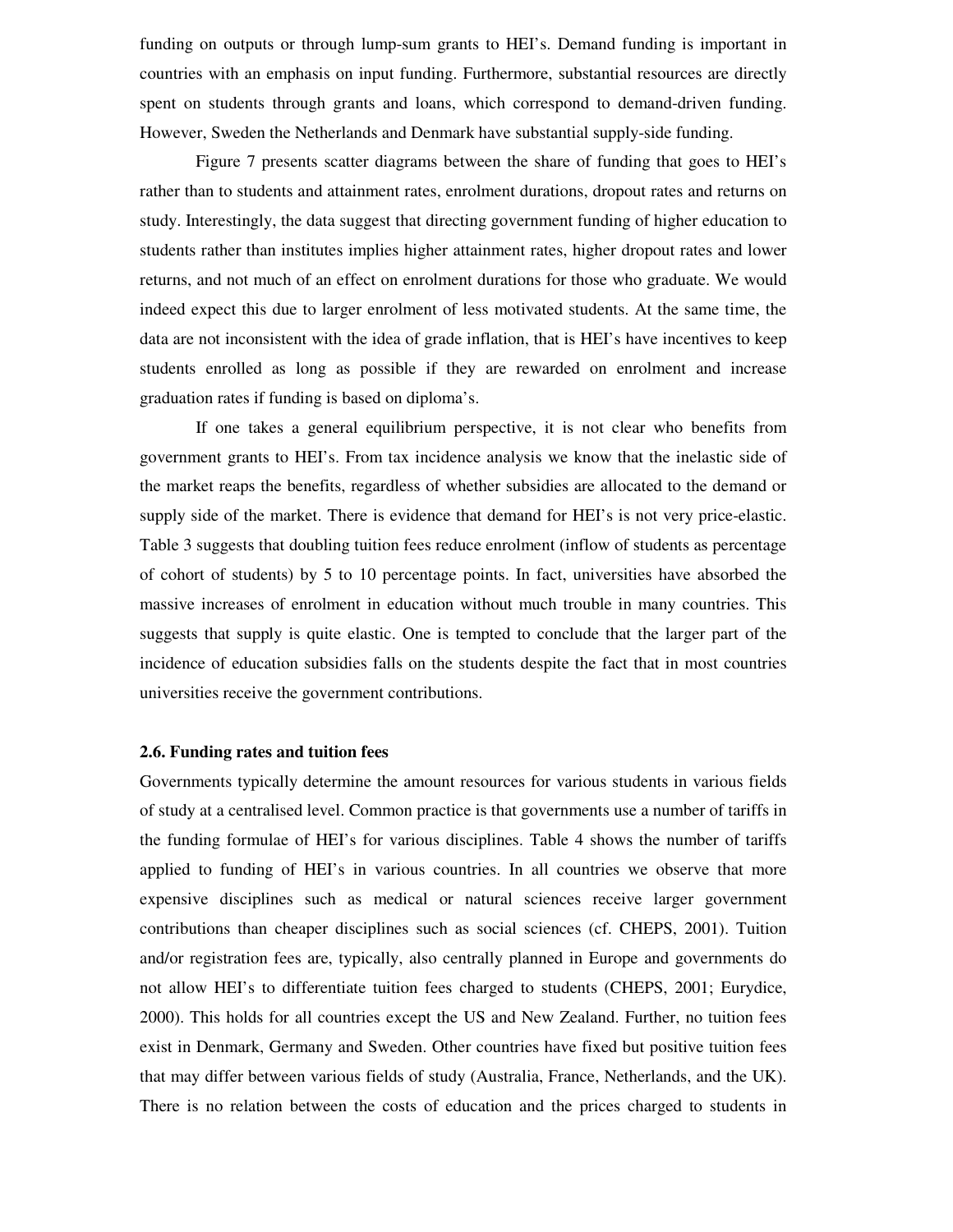almost all countries (except in the US and New Zealand). The consequence of government controls on both the prices charged to students and the government contributions to HEI's is that institutions can only adapt by changing the quantity and quality of their educational services. This may not be efficient. Moreover, if the market for higher education is imperfectly competitive, this could result in cross-subsidies from cheap to expensive studies.

In recent years, many governments (Australia, Belgium, France, Netherlands and United Kingdom) have increased tuition rates in order to keep sufficient resources flowing into higher education in the face of increasing enrolment (Eurydice, 2000). Also, in the US and New Zealand where institutions are free to set fees, tuition rates increased substantially during the last decades (Kane, 1995; CHEPS, 2001). Similarly, some countries have decreased the level of grants given to students and increased loan facilities. This occurred in Belgium, the UK and the Netherlands. In contrast, Germany, Sweden and Denmark, have increased grants and loan facilities, whereas France only increased grants. New Zealand and Australia both substantially increased loan facilities (Eurydice, 2000; CHEPS 2001). In Australia this is organised through the so-called Higher Education Contribution Scheme (Barr, 1993; Chapman, 1997; CPB, 2001). Also, conditions governing awards of student grants have become tighter in some countries by linking grants/loans to academic progress (Denmark, Germany, Netherlands, and Sweden). Interestingly, these are the countries with relatively large subsidies on higher education (Eurydice, 2000; 2001).

The scatter diagrams presented in Figure 8 indicate that a higher proportion of student loans rather than student grants is associated with lower tertiary attainment rates, shorter duration of enrolment for those who graduate, less dropout and bigger returns. Figure 9 also suggests that a bigger share of private expenditures on higher education is associated with higher tertiary attainment rates, less dropout and shorter duration of enrolment for those who graduate, but there is no clear correlation with returns. The data are not inconsistent with the idea that if students borrow more and may more of their study themselves that educational performance improves. To illustrate, the present value of lifetime earnings varies from around 1.2 million euros for economics, medical, agriculture and technical university male graduates to 0.9 for behavioural and social graduates and 0.8 million euros for arts male graduates in the Netherlands (Jacobs, 2002). Graduates of higher professional schools have about 0.3 million euros less. Present value of lifetime earnings of female graduates is much less, but still many factors more than the present value of the costs of higher education (45 thousand euros). The cost of studying is thus much less than lifetime earnings. And the return on different types of studies is very different, even though tuition fees in Europe are typically the same for different types of studies. All this suggests that is worthwhile to investigate the potential merits of higher and more differentiated tuition fees.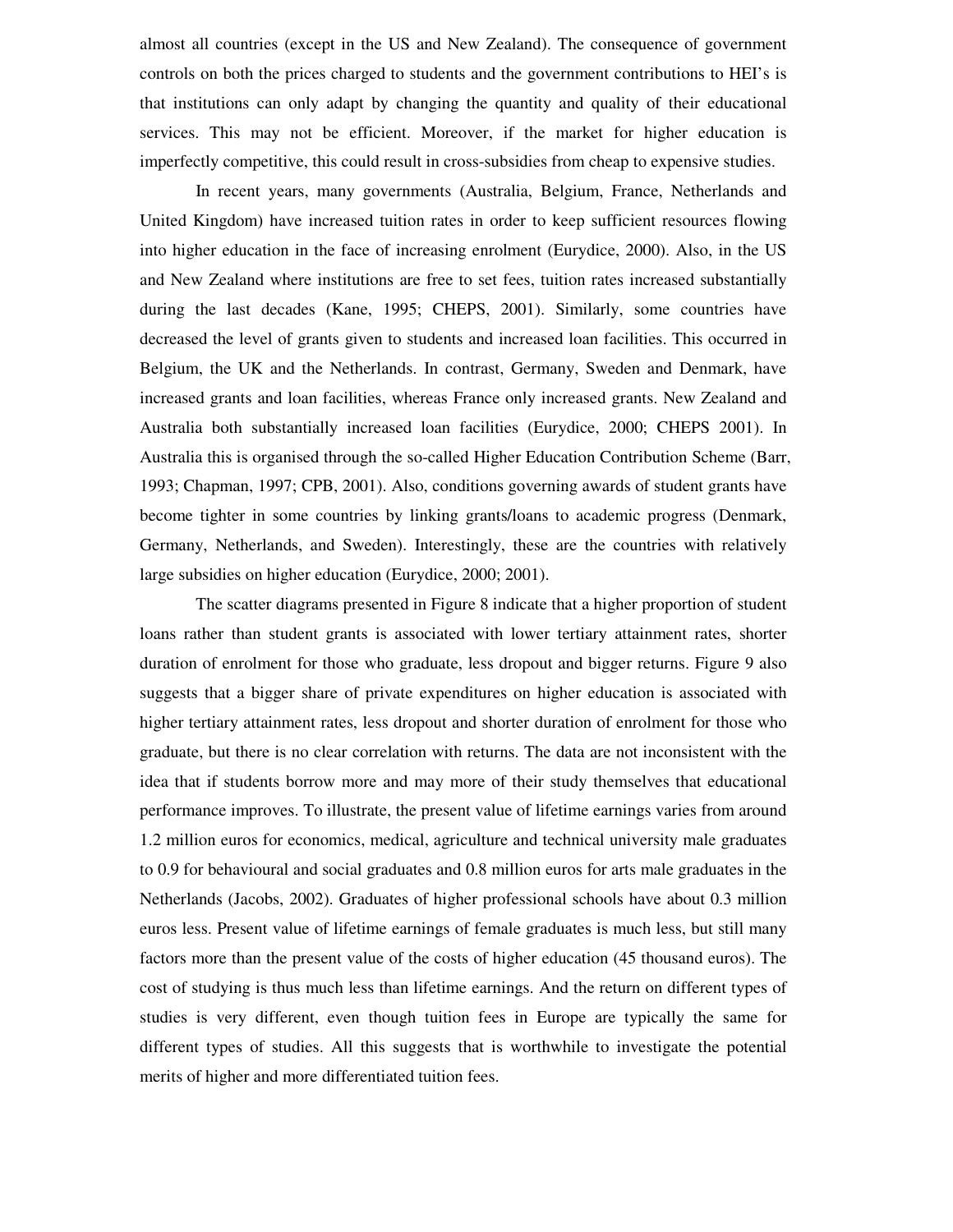#### **2.7. Summary of stylised facts**

We are fully aware of the limitations of some our partial correlations, but nevertheless summarise our overview with the following suggestions:

- Enrolment rates more than doubled during the last thirty years in virtually every country.
- Real total expenditures and/or (direct) government contributions per student remained constant in most countries, but declined in Australia, New Zealand and the UK.

• Higher PISA scores suggest less dropout, shorter study lengths for those who actually graduate and higher returns. Also, lower student/staff ratios are associated with less dropout, shorter enrolment duration for graduates and higher returns.

• Typically, admission criteria are soft without strong selection with the exception of France, the UK and the US.

• Increased demand for education is met by either increasing public budgets (Denmark, Germany, Sweden), higher tuition rates (Australia, Belgium, France, Netherlands, New Zealand, UK and US), or decreasing grants (Belgium, Netherlands, UK).

• Countries with high public expenditures have tightened the link between academic progress and eligibility to grants and loans (Denmark, Germany, the Netherlands, and Sweden).

• Emphasis in most countries is on input funding of HEI's, but not in Denmark, Sweden and the Netherlands. Incentives are generally not very good. Input funding is generally more important than output funding.

• Government contributions to universities are generally fixed and centrally set. Most governments apply tariffs to differentiate between disciplines with different costs of provision. Tuition rates are typically centrally determined and there appears no link between real costs and tuition costs or government contributions.

• Targeting government funding at students rather than HEI's may indicate more dropout, a bit longer study duration for those who graduate and lower returns.

• Demand for higher education seems moderately inelastic and supply fairly elastic. This suggests that the benefits of grants are shifted to students.

• If students borrow more and get less grants, this may be associated with shorter duration of study for those who graduate, less dropout and bigger returns. Also, a bigger share of private expenditures is associated with less dropout and shorter enrolment.

• Higher education yields high returns and thus constitutes an excellent investment.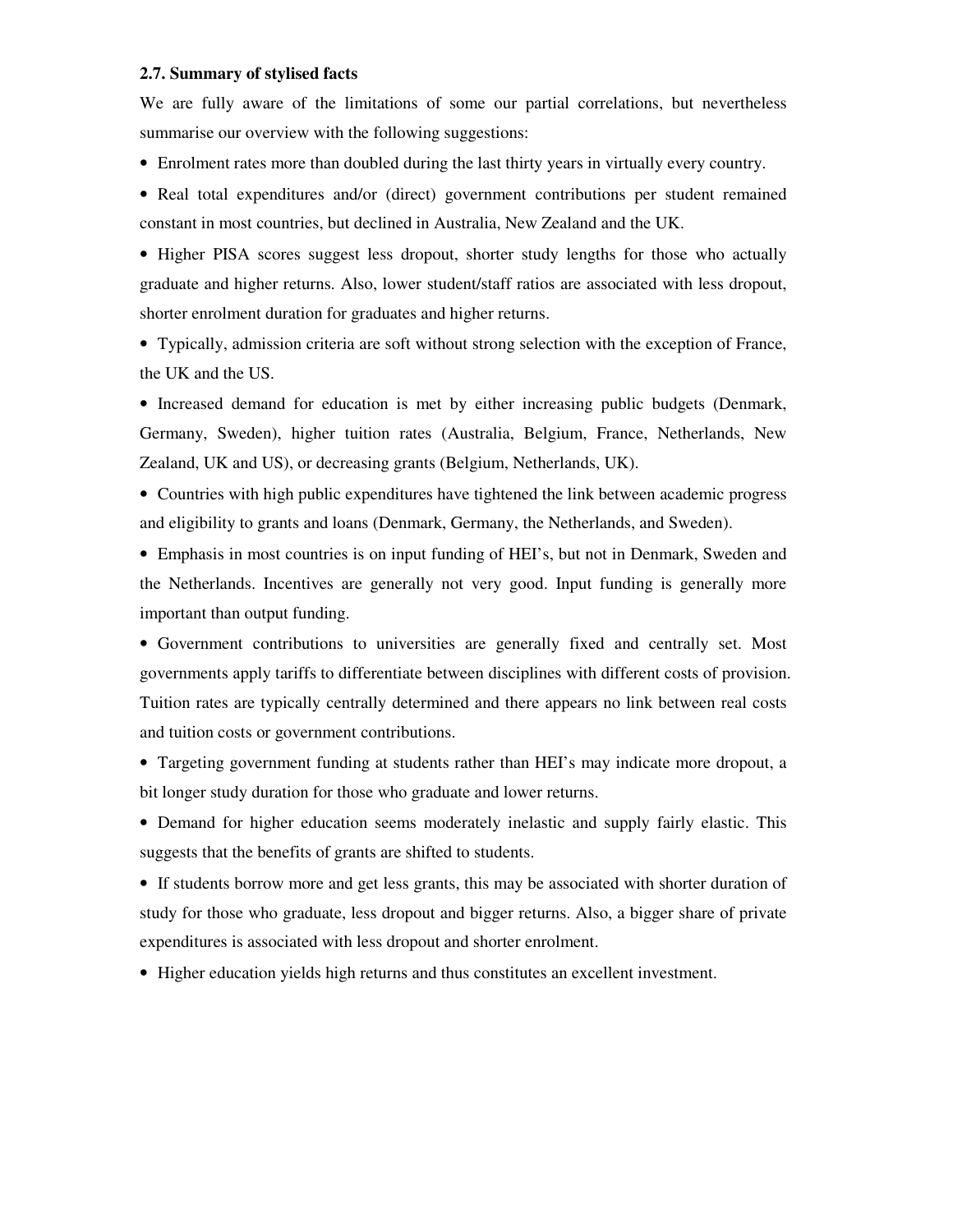#### **3. Variety, selection and structural reform**

#### **3.1. University Ltd.? or Universitas Praesidium Libertatis**

There is much debate about what the nature of a university should be. Some stress academic freedom and argue in favour of a university that cherishes excellence in teaching and research somewhat devoid of everyday life. Such a Universitas Praesidium Libertatis should be a charity or at least a non-profit organisation, even better if it is financed by government grants. At the other extreme, others argue that a university should be seen as a business that attempts to make profits. Although there are many types of university, varying from pure state to commercial universities, many of the best universities are a mixture of both ideals. Some of the activities can be offered on a commercial basis and for some research commercial sponsorship can be sought. For other less market-oriented, academic activities state funding, tuition fees and or untied sponsoring are crucial. A related question is what the optimal scale of a university or institute of higher vocational education should be. The scale should not be too big to avoid excessive bureaucracy, but should not be too small either in order to reap the benefits of returns to scale. Some universities operate and compete together in a network, think of the University of California. As higher education is a business, albeit a noble one, and thrives in a competitive environment, one should worry if the scale of operations becomes so large that competition between HEI's is hampered.

Just like in nursing, police, child care or development aid, it is difficult to write a contract that specifies a price for the quality of the detailed and complex menu of education and research that is offered. Students, state and sponsors lack the information necessary to judge. They do not know exactly what they are purchasing. Their education is a one-off purchase and in some cases it is the parents that do it on behalf of their children. Some of the nature of academic interchange even disappears if a price is attached to it. Intrinsic motivation of students and staff and trust are vital in any system of higher education and may disappear if too many incentives are introduced to stimulate extrinsic motivation. These are the reasons why higher education is probably best operated as a non-profit enterprise (e.g., Winston, 1999). A problem with non-profit organisations is that they have a tendency for bureaucratic slack, which may be witnessed from the funds spend on magnificent offices for central administration, prestige projects introduced from the top rather than evolved from the bottom, prestigious sport or cultural activities, etc. Non-profit organisations also tend to underestimate the costs of its capital services such as buildings and campuses (e.g., Stiglitz, 1994, Chapter 5). In practice, these potential inefficiencies may not be so big, since non-profit organisations are often run by dedicated professionals committed to the pursuit of highquality research and teaching and/or wide and diverse access to higher education. Objectives are typically not profits, but how well they do compared to their peers. Rankings and peer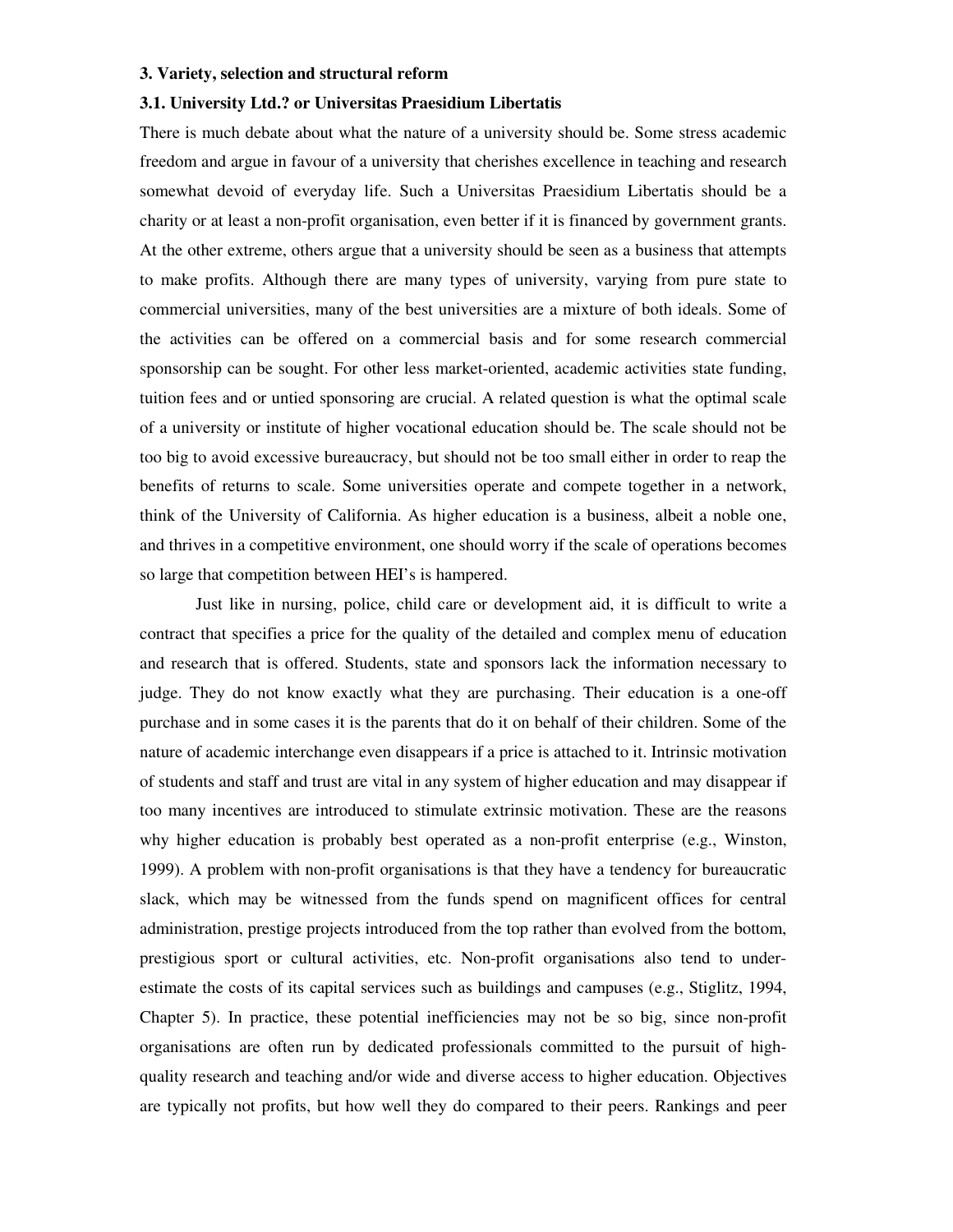reviews and the competition that result from it, is thus what drives HEI's. Of course, peer effects are also crucial for students as they form values, academic interests and aspirations in the interchange with other students. Any modern institution of higher education needs to recognise that funding must come not just from the state but also from students, alumni, estates and sponsors. In this sense, non-profit public institutions do not differ that much from profit organisations. The government should realise that they also do not differ that much in terms of management and agency problems. Every organisation runs into incentive problems. The fundamental problem for the government is its lack of commitment not to bail out such HEI's if they get into financial trouble. This leads to the problem of soft budget constraints. Public institutions make wrong decisions, because market forces do not discipline them and governments are too weak to penalise malfunctioning institutions. On the other hand, owners of private universities may also run into problems as the quality and reputation of their institute is not easily measurable (as opposed to profits).

HEI's differ from normal enterprises in other respects as well. They subsidise or should subsidise some of their customers, namely bright students. The quality of their output and the degree to which they are able to extract revenues from state, students, alumni and sponsors depends to a large extent on the inputs of high-quality customers/students (Rothschild and White, 1995). Institutions can, if allowed, try to generate an excess demand for their services by selling below cost in order to control who they sell to. This way they can select the smartest students. Of course, attracting the smartest students generates a positive feedback loop as it raises the quality and reputation of the institute and thus increases further demand from smart students. Having high-quality customers/students will also make it possible to attract much better employees/professors. All these factors make higher education a very special form of non-profit organisation indeed. Furthermore, in the US and the UK there are very large differences in endowments and ability to tap sponsors or money from alumni. This also leads to very large differences in the ability to attract the smartest students and professors. This lays the foundation for a strongly hierarchical market for higher education with huge differences in price-cost ratios, at least in Anglo-Saxon markets of higher education (Winston, 1999). Consequently, most US and UK HEI's belong to a niche in the hierarchy and compete with their peers in that niche. In Europe, however, the differences in ability to tap money from the state, students and/or sponsors are much less marked. The European market for higher education therefore has much fewer niches and is not very hierarchical.

#### **3.2. Hierarchy and stratification in higher education**

Many policymakers and politicians express fears that a move towards an Anglo-Saxon style university system gives rise to a much more hierarchical higher education system, which is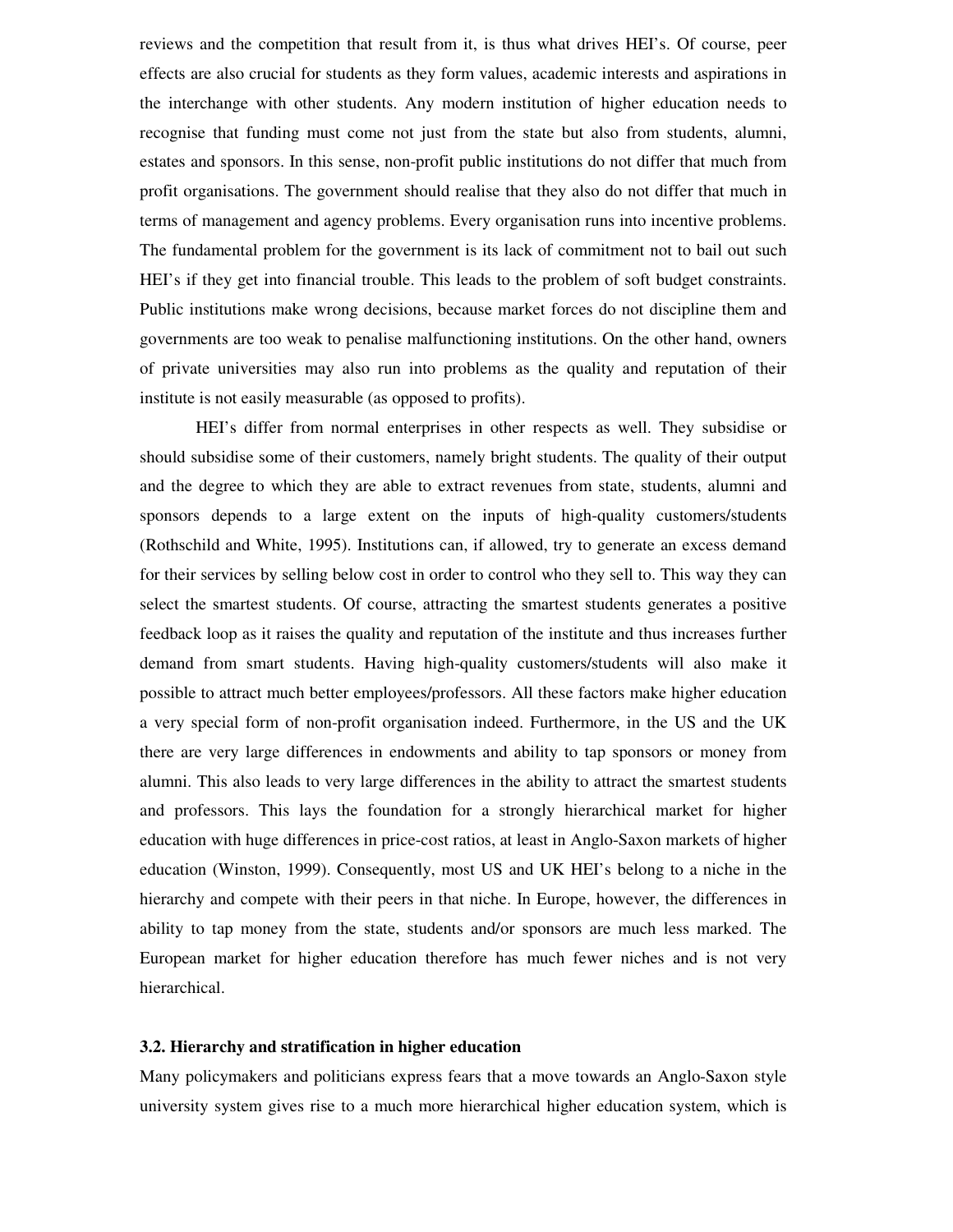stratified along incomes. These fears are not completely unjustified. In the US we observe that access to the top ranked universities is generally unaffordable by the poor without further assistance. Many students with insufficient academic quality from well-off backgrounds can also be found at the best universities. Also, it is important to realise that higher education gives privileged access to queues of high-quality jobs. Surprisingly, not much theoretical or empirical literature exists on this matter in the specific context of higher education (except Epple, Romano and Sieg, 2004). However, we can draw upon insights from the literature on endogenous stratification models of local financing of education in the US (Bénabou, 1992, 1994, 1996a, 1996b; Durlauf, 1994, 1996; Fernàndez and Rogerson, 1996, 1998; Epple and Romano, 1998).

In the US public schools are generally financed locally from property taxes. Many parents move to better communities as soon as they can afford it. Consequently, members of more wealthy communities can and do pay higher taxes and have better public schools. This yields a geographical stratification according to incomes, where the best schools are located in the wealthiest neighbourhoods and the worst public schools are found in the ghettos. Moreover, the stratification of neighbourhoods may entail persistent income inequality and reduce income mobility as parents get trapped in low-income neighbourhoods and cannot give their children appropriate education even if they have sufficient capacities to study.

The analogy with universities is as follows. Universities can be seen as 'communities', where individuals gather to invest in their human capital. Like in the models discussed above, it is the gathering of the best students, professors and researchers at one location that determines the attractiveness of the university. Decentralised universities set tuition rates, which are the equivalent to the property taxes set by communities. In an equilibrium, therefore, most people go to the best universities that they can afford. This generates a stratification and hierarchy according to incomes. Conditional upon academic talent, the wealthiest individuals go to the best universities. To get a market for higher education which is stratified along incomes, the willingness to pay to attend a better university must be increasing in income which may be the case with credit market imperfections. Conditional upon ability, poor students or their parents have a lower willingness to pay for a higher education if they are more credit constrained. Without capital market imperfections, the hierarchy of universities is such that there will be stratification along academic capacities. The best and most able students have the highest willingness to pay and therefore go to the best universities (e.g., Fernàndez, 1998).

Positive *local* externalities that raise the human capital only of those students attending a particular university magnify stratification (cf., the 'customer input technology' of Rothshield and White, 1995). The best universities are the universities where the best students and professors come together and where the probability of entering 'elite networks' is large.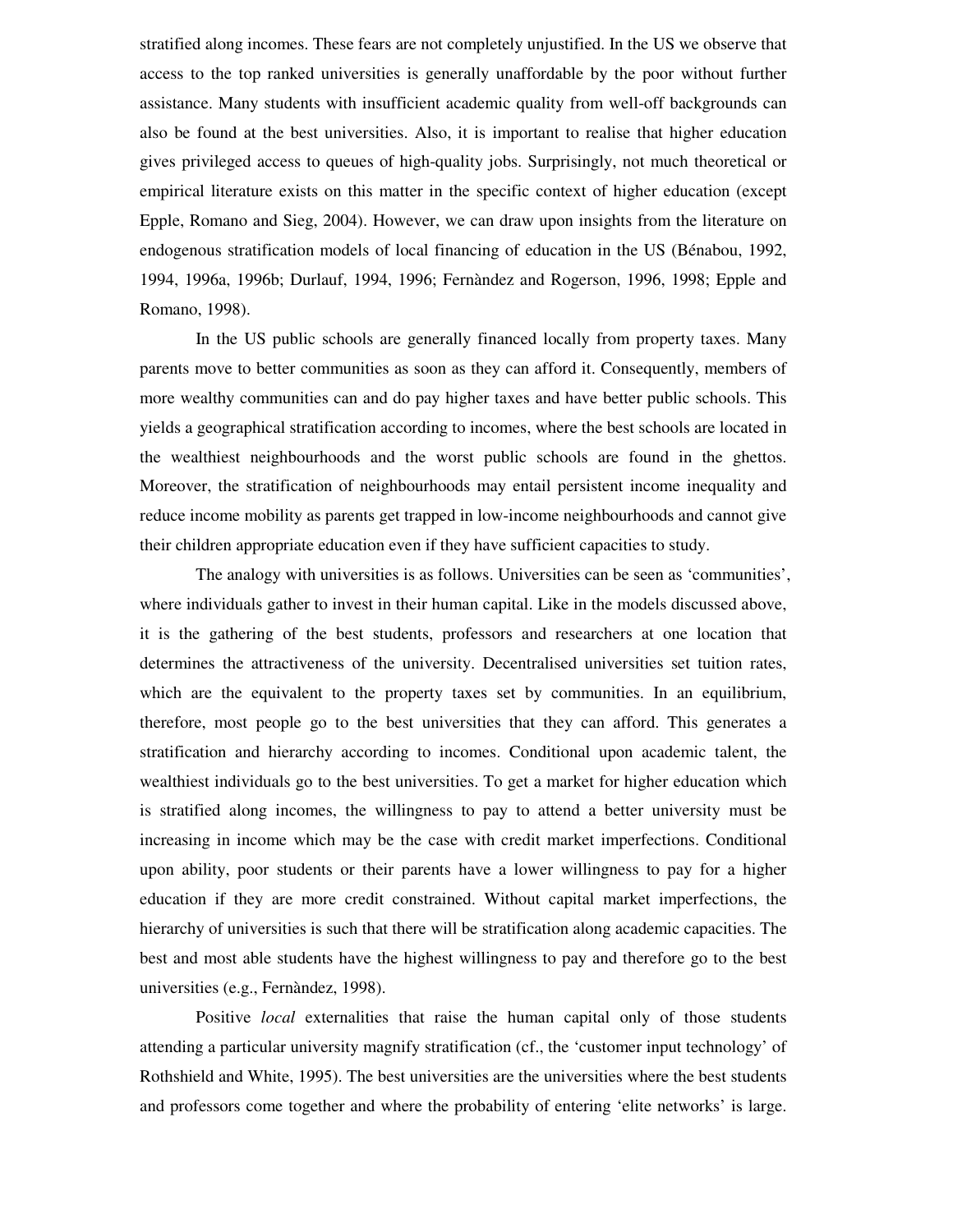Universities internalise these externalities of attracting better students, researchers and professors by setting higher tuition rates. Such externalities can also be generated through interactions among individuals with good networks that increase the odds of getting a highpaid job when graduated. In principle, these local externalities are internalised at the university level and the outcome is then efficient. Without capital market imperfections, the hierarchy of higher education is determined by differences in academic capacities, not incomes, and local externalities will thus make the stratification along academic abilities more pronounced. However, with credit market imperfections preventing the poor but able students to enrol in the best universities, these externalities thus reinforce the adverse effects of capital market imperfections and also strengthen stratification along incomes. Moreover, it also introduces mismatches of students over universities (Fernàndez, 1998). Rich but less able students enrol in the better universities and the poor but able do not. This is not efficient.

Stratification on incomes is not a just outcome and may even reduce income mobility. This is certainly not our intention in our pleas for a move towards larger private contributions in Europe. Therefore, we emphasise that it is of utmost importance that the poor obtain sufficient funds to finance their education by making income-contingent loans available. Stronger local externalities at universities produce a steeper hierarchy and a more diverse education system and this is in principle economically efficient. We want to encourage elitism in a purely academic sense.<sup>3</sup>

Education is not only an investment but also a consumer good. More wealthy people may consume more and better education. Then, the willingness to pay for higher education also increases with income, like with capital market imperfections. In this case however, we do not see a violation of equality of opportunity. A priori it is not a problem when the wealthier people send their children to the more expensive universities even though the children have less academic potential. Rational universities will charge higher tuition rates to students who contribute less to the academic quality of the institution. Indeed, the poor, but able students may benefit from this because they may receive a discount on the tuition rates which are financed by the 'dumb and rich'. We therefore do not agree with those who voice concerns about the emergence of elite universities if an Anglo-Saxon style higher education system is introduced in continental Europe. As long as the government safeguards access, indeed a stronger hierarchy will emerge, but this will in principle be a hierarchy along academic potential, not incomes.

 $3$  If a more equal distribution of academic outcomes generates more macroeconomic externalities, complete stratification on abilities may be undesirable (Bénabou, 1996b). Since macroeconomic external effects of education are unlikely to be derived from more homogeneity in higher educational outcomes and come from more academic excellence, i.e. more specialisation, instead, we are sceptical of this argument. We admit that we are not aware of any empirical evidence on this matter.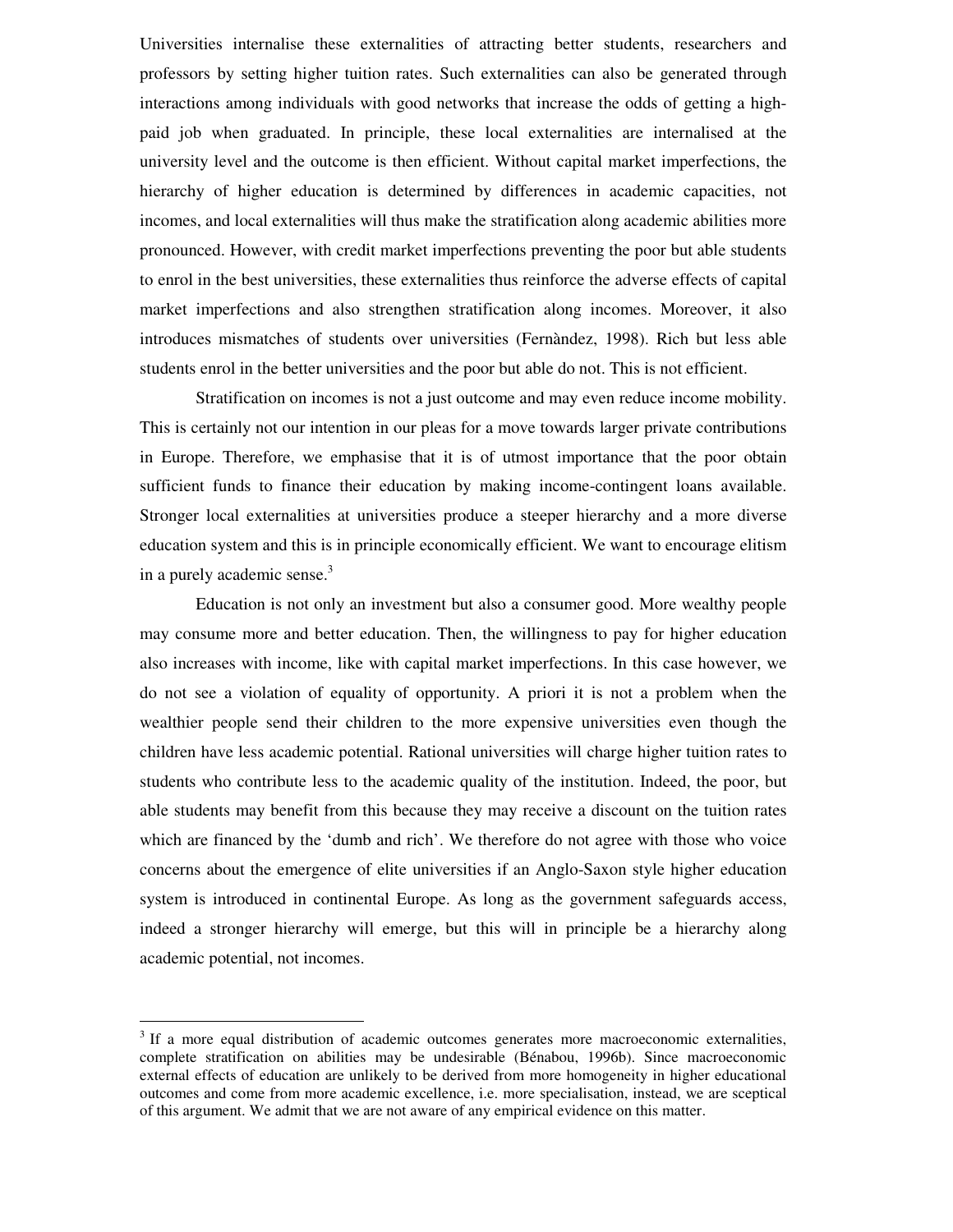A final remark on competition is in order here. If there is imperfect competition due to a limited number of suppliers, the higher education system may not cater sufficiently to the variety in academic abilities and student demands. Under perfect competition and perfect capital markets, each student with a certain academic level can find a corresponding university that perfectly matches his or her ability (Fernandez, 1998). This stratified equilibrium internalises all externalities at the university (Rothshield and White, 1995). Imperfect competition, however, hampers the effective internalisation of local externalities as students with different abilities are mixed and educational programmes cannot be perfectly tailored to internalise the local external effects and efficiency losses occur. Consequently, more effective competition, i.e. more suppliers, results in more variety, a steeper hierarchical distribution of universities, and less welfare losses in internalising externalities of higher education (cf., Epple and Romano, 1998).

#### **3.3. The Bologna agreement: more variety, flexibility, transparency and harmonisation?**

With the signing of the recent Bologna agreement members of the European Union have agreed to reform the structure of their university courses towards the Anglo-Saxon system of three- or four-year bachelor degrees and one- or two-year master degrees. This has numerous potential advantages. However, if other reforms (mainly deregulation and engendering stiffer competition between HEI's) remain absent, these potential advantages will not come off. The potential advantages of the system of bachelors and masters can be motivated by the option value of being able to switch more easily and to delay and come back, more variety and a better match demand of supply, more transparency, and a better international harmonisation.

First, it encourages many students in continental Europe to complete their studies more quickly. The Anglo-Saxon system of higher education features almost no dropouts, because students know exactly when to study and when they can work or have fun. Much waste can be avoided if students complete their studies on time and universities in continental Europe switch to three year bachelor and one rather than two year master degrees. This could reduce the nominal study length by one and half to two and a half years. Indeed, the data in section 2 indicate that longer nominal study length is associated with higher dropout rates. The culture of many retakes of exams in many parts of continental Europe would hopefully disappear. UK graduates study less years, but receive a bigger return on their studies (see section 2). One reason for the success of the British system is that students specialise early during their A-levels and thus complete their university degree in three rather than four or more years and drop out less often. The UK also attracts many foreign students, but those continental European universities that teach bachelor and master programmes in English are catching up.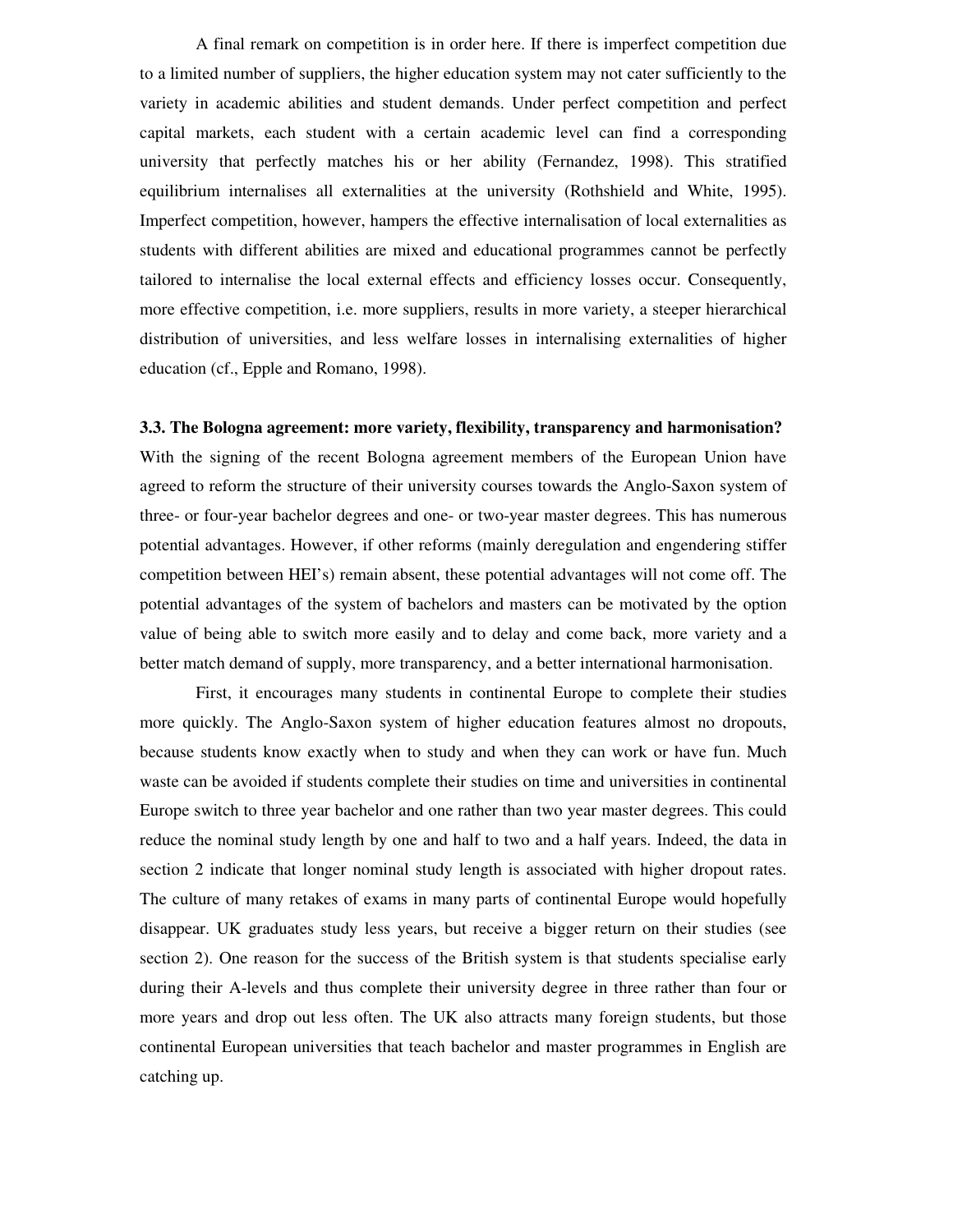Second, the Bologna reforms reduce the risk of choosing the wrong study and encourages students to take a more demanding study. This argument is motivated by the option value of irreversible investment in a tough study and the benefits of flexibility and variety that the bachelor-master system can in principle offer. Many prospective students hesitate in choosing mathematics or other science subjects for fear of failing and/or getting locked into a discipline in which they may not excel. A first degree in mathematics or science perhaps spiced up with minors in physics, engineering, economics, biology or psychology that lasts three rather than five or six years is a less daunting prospect. Those who like mathematics and science can go on afterwards with a specialised degree and others can choose another discipline or go for the job market in the sure understanding that their initial grounding in mathematics and science will come in very useful.

By the same token, the Bologna reforms allow students to wait in the presence of uncertainty with regards to their capacities, interests and job market circumstances.<sup>4</sup> Some of the students may prefer to gain work experience after a three- or four-year degree rather than after completing a study after five to seven years. So far, UK students had an advantage on the job market as they were available to employers at a younger age and could be more easily moulded into the corporate culture. However, many of these students continue directly or come back for a professional master degree after a few years of work experience and when they know better what they want. This also makes sense, because larger enrolment durations in higher education are profitable in the face of the high returns and there is a buoyant demand for highly trained workers. In fact, annual rates of return to higher education in the UK are above those in continental Europe (e.g., Harmon, Oosterbeek and Walker, 2003). This may be due to diminishing returns of further years of study.

Third, the Bologna reforms stimulate more students to take and combine different studies. In the complex society in which we live there is a growing demand for people that can combine different disciplines and points of view. Think of chemists with a master degree in law, who may find a career in due diligence regarding firms and environmental pollution, mathematicians who continue in evolutionary biology, historians who do a master course in political science, or artists with a postgraduate degree in business economics. Much of technological and economic progress in contemporary society occurs in the twilight zone between different disciplines. Unexpected cross-overs and serendipity seem to matter. For example, the technological revolution in mobile telecommunication depends to a large extent

<sup>&</sup>lt;sup>4</sup> However, it is not always optimal to delay further study as opportunity costs are low when people are young and do not earn a lot and have a long ahead to reap the benefits of higher education. Returns to investment in human capital of older people are lower and may even be negative (e.g., Heckman, 2001; Carneiro and Heckman, 2003). The gains from permanent education and returning after some years of work are presumably only apparent in disciplines where expertise becomes rapidly outdated.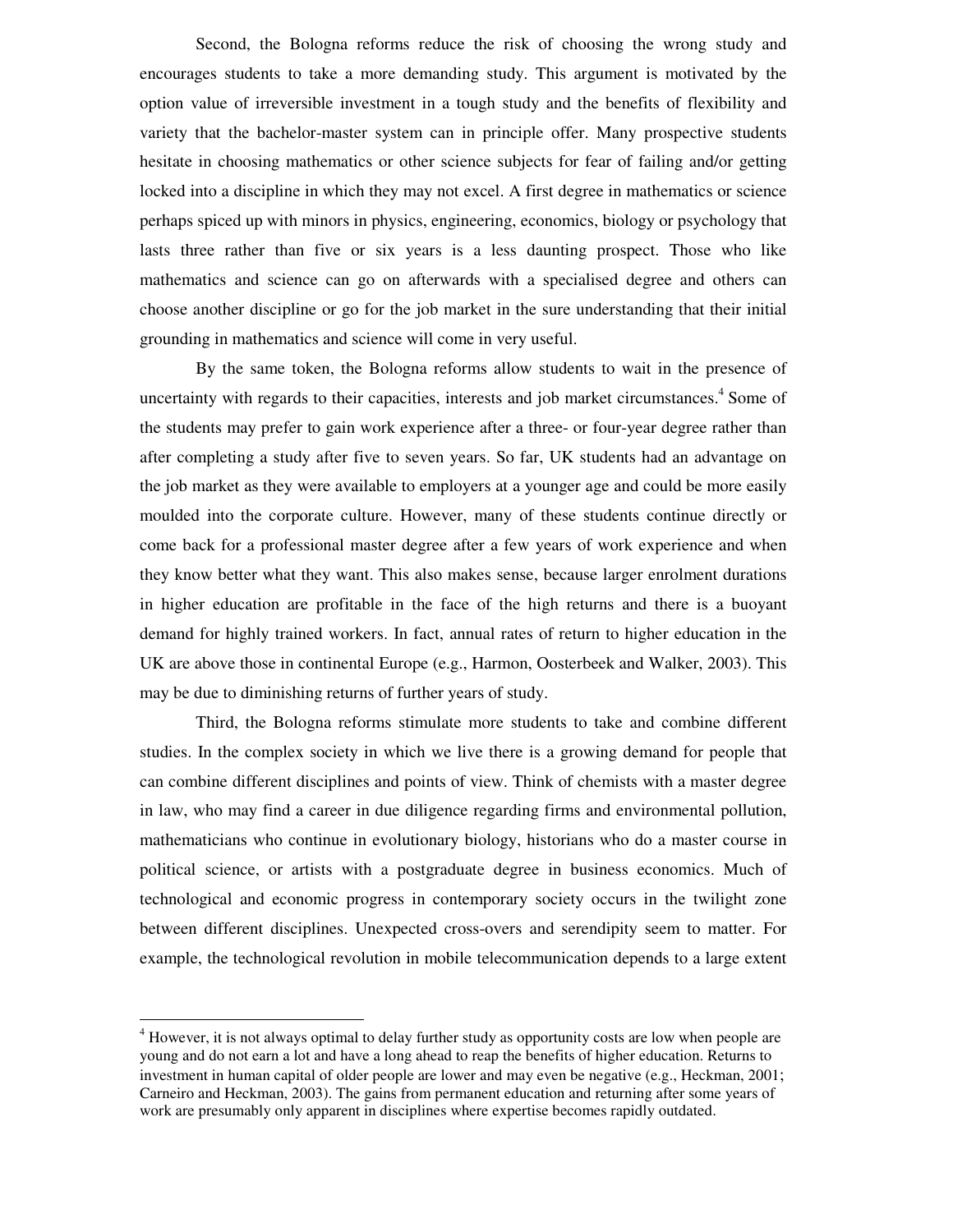on synergy with creative designers and other artists. This potential advantage relies on the benefits of more product variety.

Moreover, the Bologna reforms induce a better allocation of students to courses in vocational higher education and universities. University students who discover that they have more of a professional interest can switch to a professional master course at a college of professional higher education and some of the more academically minded vocational bachelors may switch to university. Universities will go for the pursuit of academic excellence and research. Colleges of higher professional education will offer the best courses they can give for students who wish to prepare themselves for practical careers in society. The majority of US universities and higher professional schools are of mediocre quality and only a few universities are truly excellent, but the US system does offer a lot of variety for students of different talents and interests. Many European countries offer a much higher average quality than the US, but do not have that many really good centres of excellence. Europe offers much less diversity and flexibility than the US system and also offers much less choice between, say, intensive and extensive forms of education. This may be due to the US being a much larger and open academic market. This means that the mismatch between demand and supply of higher education is probably much larger in Europe than in the US. The Bologna agreement stimulates HEI's to provide more diversity and to find a niche and distinguish themselves from competitors. Now the European university system has too much uniformity and too few programmes trying to break away from the average fare that is offered.

Fourth, if regulation is enacted to enforce competition, the Bologna reforms can engender competition between a larger number of shorter degree programmes. Currently, however, many HEI's in Europe are colluding and collaborating and stifling competition as may be witnessed from many mergers and the fact that the majority of degrees seem to be standardised. If students are unhappy with a particular degree programme, they should vote with their feet and leave after the first year or after the bachelor degree and go to another institution for further postgraduate study. Institutions can differentiate themselves by offering intensive rather than extensive teaching programmes, investing in special niches of postgraduate education, anticipating the greying of the population by offering special programmes for mature students, etc.

Finally, the Bologna reforms make the European system more compatible with Anglo-Saxon systems of higher education found in UK, US, Canada, Australia, New Zealand, India, Pakistan and much of Asia and Latin America. This enhanced transparency encourages European HEI's to compete on a global scale.

In sum, the Bologna reforms can make a real contribution to improve the European system of higher education and make it more flexible, dynamic, interdisciplinary and outward-looking. This may yield more variety in the menu of higher education offered. The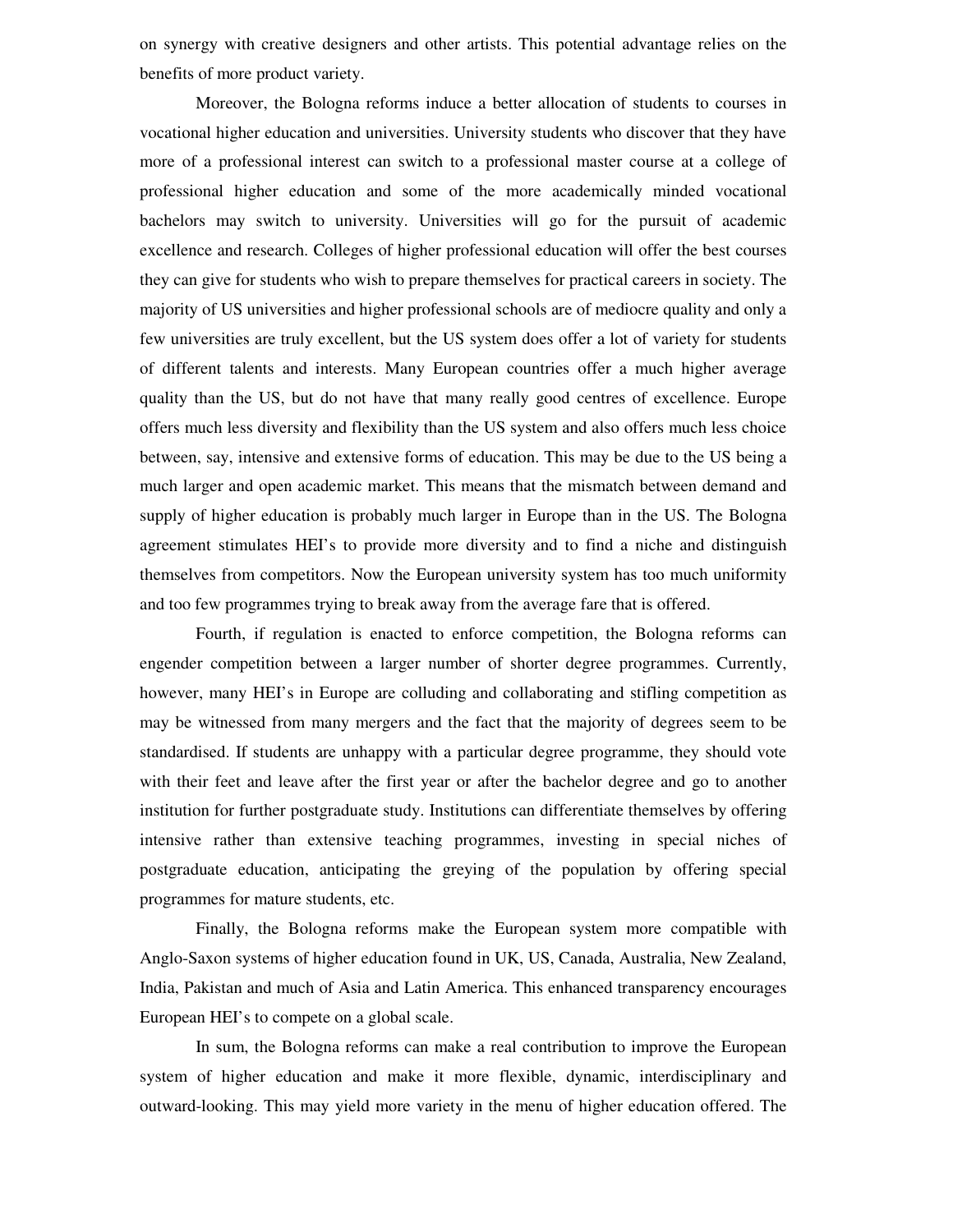success depends on two important necessary conditions. On the one hand, the potential advantages of the introduction of the bachelor and master programmes only materialise if competition between HEI's is stimulated and cartels are not tolerated. On the other hand, a revolutionary change in mindset is necessary so that secondary school pupils and students become discriminating and critical consumers of higher education. Currently, most of them go to their local university or college near to the home of their parents even if this is evidently a bad match with their talents or their demand for education. Transparency of the system is thus crucial, as school pupils and students should base their decisions on better premises, and more transparency fosters competition. Michelin guides for the quality of teaching and research are of utmost importance in this respect (see section 9).

#### **3.4. Striving for quality: selection, peer review, external examiners and grade inflation**

In much of continental Europe universities seem hesitant to strive for academic excellence. Although the average quality of European universities may be higher than their US counterparts, the US seems to top the bills in terms of rankings in, for example, the Times Higher Education ranking of the world's top 200 universities. The ranking considers peer review, international faculty, international students, faculty/student and citations/faculty scores. Table 5 shows that this list of top universities is dominated by US institutions. More interesting is that 41 of the top fifty universities are from countries with an Anglo-Saxon system of education. If we also count the Indian Institute of Technology, then there are 42. Continental Europe (excluding Switzerland) only has three universities in the top fifty. Much of the top research in Germany is supposed to be done in the Max Planck Institutes, but none of them appear as teaching is not their core business. Still, the picture for continental Europe seems gloomy. The key question is whether the move towards an Anglo-System of higher education leads to more top universities in Europe. Despite ferocious competition among students, Japan has only two top universities. Many expect China and India to deliver more top universities in the future.

European universities are more comfortable providing a decent education for all with not much diversity in the fare offered. Of course, one cannot blame only universities as this seems to be deeply ingrained in the European culture. In particular, even though conservatoires, theatre schools and higher hotel schools select among applicants, most universities in Europe are reluctant to do so for fear of denying applicants from underprivileged backgrounds a fair chance. This is difficult to understand. For example, with borrowing constraints for students, selection on ability seems fairer and more efficient than selection on prices and thereby on parental income (Fernandez, 1998). Even with loans that remove liquidity constraints, there is a case for admission standards because of the signalling function of higher education (Fernandez and Galí, 1999). If students are charged cost-based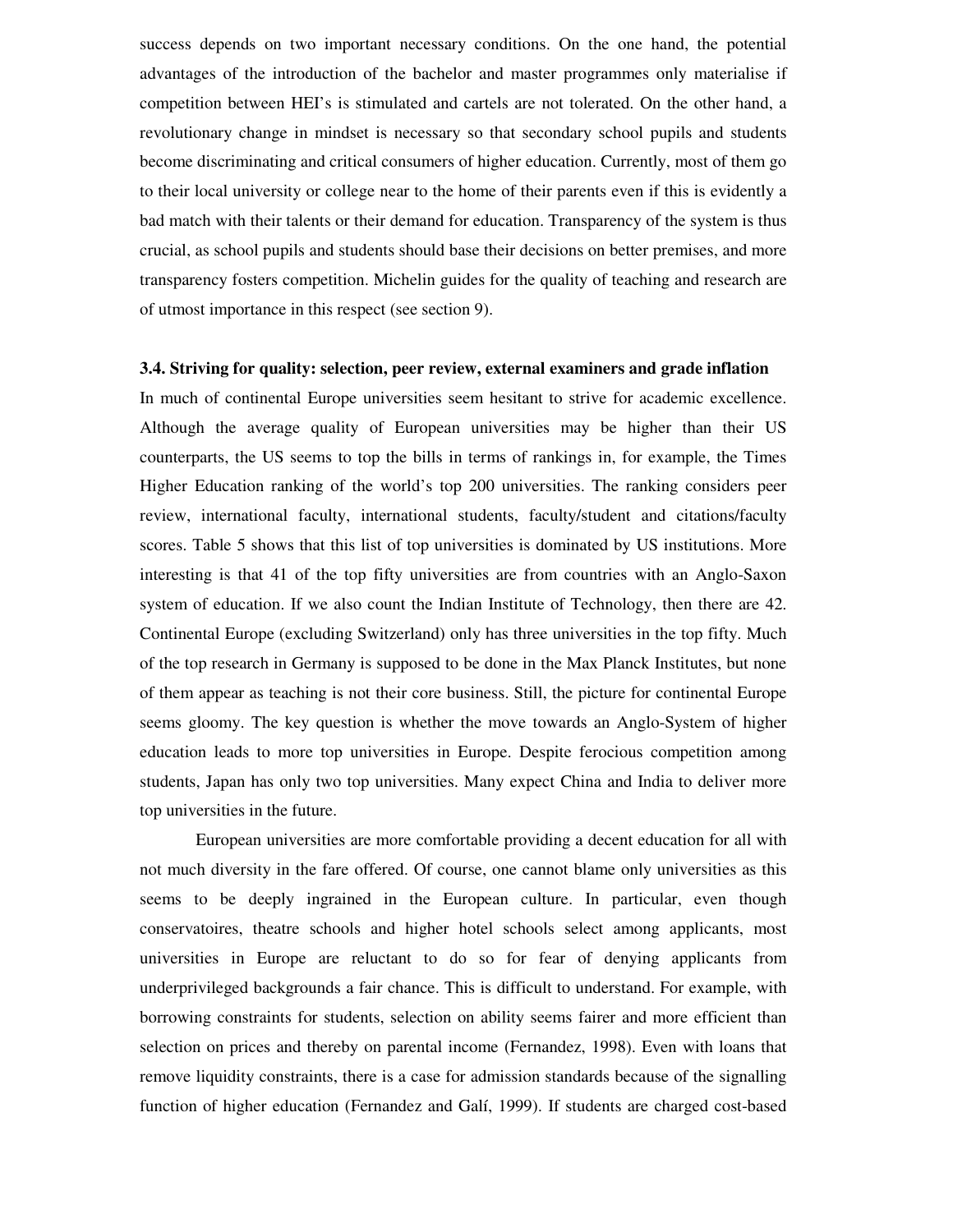tuition and offered loans to remove liquidity constraints, lowering admission standards while keeping graduation requirements fixed, boosts output and promotes wage equality but harms relative income mobility and diminishes the scope for affirmative action. Furthermore, again within the realms of a calibrated overlapping generations model, income-based affirmative action offers a better trade-off between output and relative mobility than income-neutral admissions (Gilboa and Justman, 2005).

However, the US has considerable experience in aptitude rather than ability tests. These test aptitude, innate intelligence and suitability for higher education rather than ability or knowledge, which can be crammed by the fortunate ones with extra training. Unfortunately, there are signals that during the last few years the aptitude tests have become more like ability tests. This undermines the huge success of the US higher education system and threatens to move the US away from a meritocracy towards a system where family ties and background matter. Europe would benefit from a move towards selective entries. It is true that, say, France has its 'grand ecoles', but the majority of its HEI's suffer from huge intakes of uninterested students. Utrecht University and the International University Bremen experiment with honours programmes and tough selection at entrance, but the majority of universities in the Netherlands and Germany accept on the basis of a high school diploma only. No wonder many first year students fail and that the real selection takes place after one year and sometimes even later. The match may be better then, but it leads to a huge waste of resources.

The taboo on selection has to do with a deep commitment to equality. Of course, this is a legitimate policy choice, but it may hurt efficiency and excellence. Selection should not be directed from above by central government. Some courses will want to select at entry, others later. Some will want to use aptitude test, others in-depth interviews. Test scores at secondary school are not necessarily a good predictor and selection is bound to be somewhat subjective. Degree programmes will therefore make type I errors when they accept bad students and type II errors when they reject good students. Reducing the probability of type I error logically increases the chance of type II error, and vice versa. It is thus unavoidable that very picky programmes make mistakes and turn away good students. In an open and decentralised system this should not matter too much, because rejected students get another chance at another programme and competition will weed out programmes that are too lax in their selection. European universities may benefit substantially from more selection. This should work both ways. Prospective students should also be much pickier about where they are going to study (see section 9).

In much of Europe the market for lecturers and professors is closed to outsiders. In Italy we still hear of scholars with Harvard or MIT Ph.D.'s and excellent publication records beaten to the job by local heroes with the right connections with local professors. It is not that different in France or Greece, although Spain seems to open up. Even in the national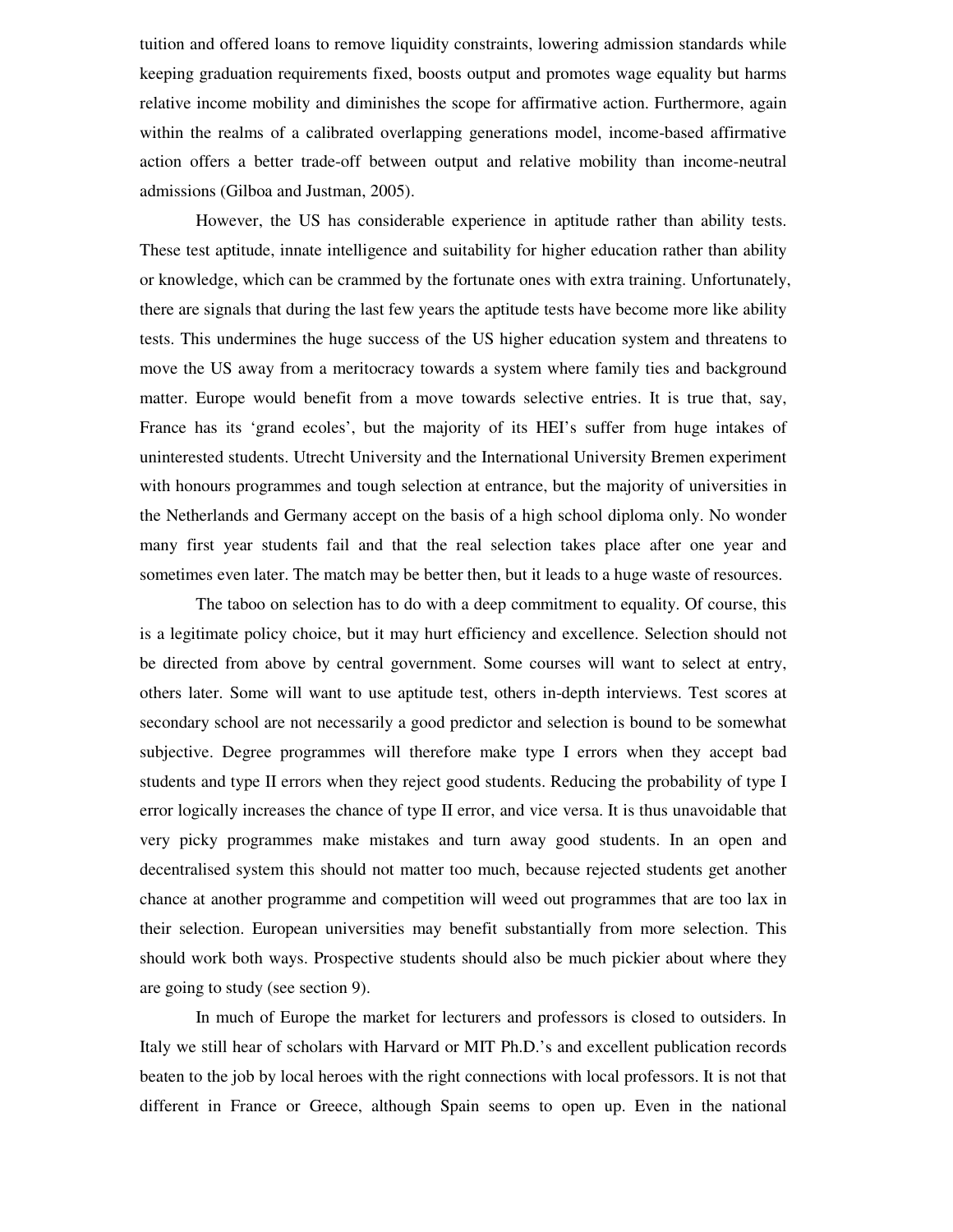competition for chairs in those countries, it is difficult to penetrate for outsiders let alone foreigners (e.g., Perotti, 2002). Germany is stifled by the hierarchy of its universities, where until recently outsiders and foreigners did not get a real chance to establish themselves. HEI's in all those countries suffer from a bureaucracy that drives much talent away. The UK, Scandinavia and the Netherlands have more open recruitment, so benefit from a more competitive environment. Apart from cultural and institutional hurdles for appointing talent, most countries suffer from administrative civil servant salary scales. It is thus impossible to reward and attract young talent, while older academics are encouraged to stay on even if their productivity has declined substantially. Consequently, many post docs and young professors leave Europe for the US as soon as they get an opportunity. Although in some countries there are experiments with prizes for academic talent covering salary and research outlays, allocation of these awards is often affected by geographical considerations and salary scales remain unaffected. The severe tenure hurdles and the competitive publication race one sees in the US, is much less pronounced in Europe. More generally, insider-outsider problems drive up real costs of higher education, reduce educational output, dwarf the effectiveness of public resources spent on higher education and waste academic potential. Insider-outsider problems are exacerbated if there is less competition in the market for higher education. If universities have more market power, monopoly rents are larger and this results in more rent seeking activities of insiders.

Peer review is crucial for giving the right incentives for high-quality research. The top journals are often dominated by Americans or Europeans living and working in the US. Anonymous peer review is the key way in which academics evaluate each other. The top academics in Europe know they have to publish in these top journals as well. Peer review is, however very weak in Europe. Member states are beginning with external five-yearly evaluations of teaching and research programmes, but it is unclear whether many consequences are drawn from critiques. In any case, in those parts of Europe where peer review of research has really taken off, it has tended to overshoot at the expense of educational quality. This is particularly likely if higher education teachers can teach their own courses and mark their own exams. Apart from the UK, there is almost no use of external examiners to contents of audit marks given to courses. Without such a time-intensive system of external examining there is a danger of grade inflation, especially if funding of institutions depends on the number of awarded degrees. More generally, grade inflation may be a consequence of lack of variety, transparency and incentives that result in low quality and uniform education. We return to this when we discuss optimal tuition rules in the presence of monopolistic price setting (see section 5).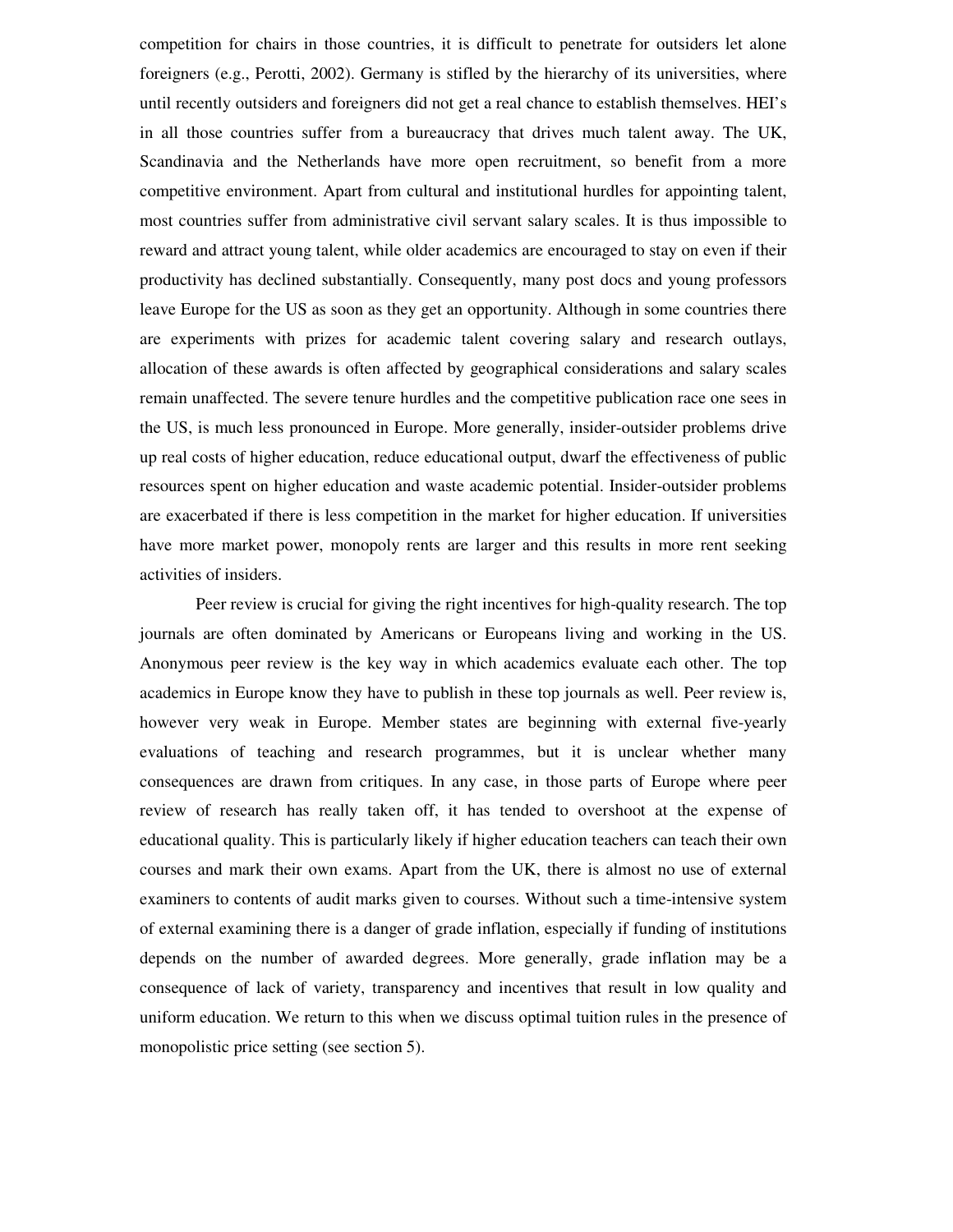#### **4. Towards optimal subsidies and pricing of higher education**

Suppose that there are no equity concerns and no monopoly power of HEI's. What is the market outcome? To answer this question we develop a benchmark general equilibrium model of the market for higher education with students demanding various varieties of education, universities supplying the various varieties of education, and firms hiring graduates for production activities. An important feature is that attracting good students boosts academic reputation and thus attracts more students and sponsor income, which generates more revenues and/or lowers costs. Section 5 discusses the trade-off between output and input funding under monopolistic competition and the problem of grade inflation.

#### **4.1. Students**

First, students borrow money to finance their education and costs of living. Second, they work and pay back their loans. Students are credit constrained if loans are insufficient to cover the costs of education and living. Students differ in ability and initial wealth holdings. Student *i* has ability  $\theta_{in}$  in degree *n* and initial wealth  $\omega$ <sup>5</sup>. The cumulative distribution of students is F(*i*). Students can enrol in *N* types of higher education. Educational investment in study *n* is denoted by  $e_{in}$ . One may view  $e_{in}$  as the number of years student *i* is enrolled in discipline *n* or, alternatively, as the intensity of educational effort if enrolment durations are fixed. Total production of human capital *h<sup>i</sup>* of student *i* depends on investment in all disciplines:

$$
h_i = \sum_{n=1}^N \theta_{in} \phi(e_{in}), \quad \phi' > 0, \phi'' < 0, \forall i, n
$$

where  $\theta_{in}$  denotes the ability of student *i* in course *n*. Students with higher ability in a particular programme thus generate relatively more human capital if they direct their effort in that direction. Some students may have a comparative advantage compared to other students in doing a particular study. For example, student *i* has a comparative advantage over student *j* in β-studies rather than  $\alpha$ -studies if  $\theta_i/\theta_i \geq \theta_j/\theta_i$  holds. Our specification allows for the extreme case where student *i* has only one talent, e.g.,  $\theta_{in} > 0$  and  $\theta_{in} = 0$ ,  $\forall$  *m*≠*n*. Typically, students invest in the disciplines that suit their relative abilities best.

Student *i* pays tuition fees of  $p_{in}$  per year if they are enrolled in course *n*. Tuition fees may thus be conditioned on particular student types if they have value added to the university. This makes sense if education is a 'customer input technology', where students are consumers of education and (co-)producers of education. This occurs if good peers raise the quality of

<sup>&</sup>lt;sup>5</sup> We could interpret  $\theta_{in}$  as student performance and make it endogenous. This would introduce various incentive issues. We abstract from that here.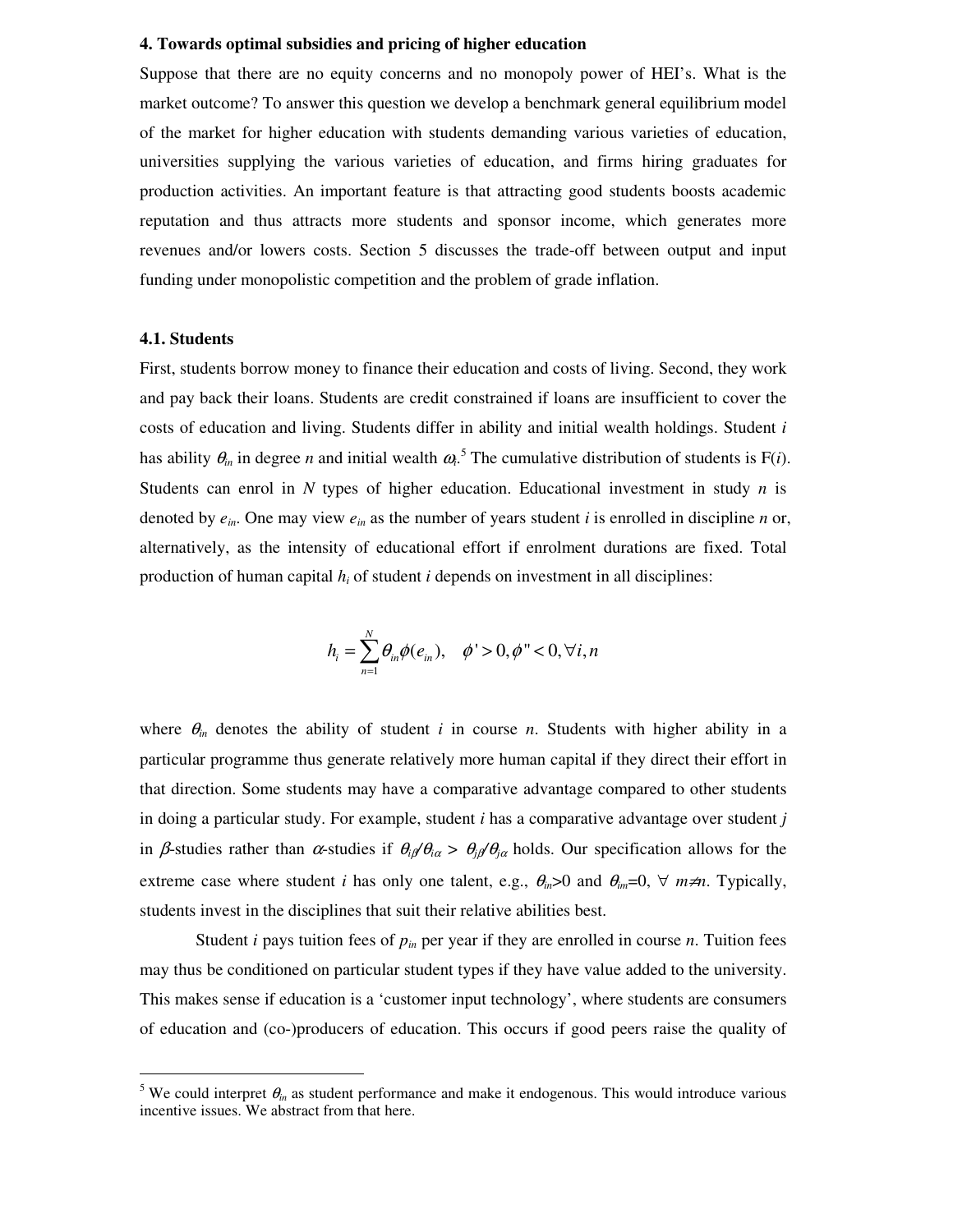education (e.g., Winston, 1999). There is some quasi-experimental evidence that good students improve and bottom-ranking students worsen the exam performance of middleranking students (Williams and Zimmerman, 2003). With peer effects, universities want to reward students for their contribution to the educational process by giving them a discount on their tuition (Rothschild and White, 1995).

Tuition fees are subsidised at the rate *sin*. This subsidy may be differentiated according to the ability of the student and the field of study. We defer discussion of the consequences of restricting subsidies to be uniform across students and/or disciplines. We ignore opportunity costs of education in terms of forgone income and only discuss their implications if they change our main insights, even though they constitute about three quarters of total costs. We assume that the cost of living for students  $c$  is exogenous. Students may borrow *d<sup>i</sup>* to finance their cost of living and educational expenditures. We introduce a maximum borrowing limit *d\**≥0 to capture imperfect capital markets. If *d\**=0, borrowing is impossible and the costs of education and living must be financed from initial income endowments  $\omega$ . The student budget constraint is given by:

$$
d_i = \sum_{n=1}^{N} (1 - s_{in}) p_{in} e_{in} + c - \omega_i \le d^*, \quad \forall i,
$$

where total borrowing equals total outlays on tuition (net of subsidy) plus cost of living minus initial wealth. We assume total education expenditures are tax deductible for the income tax. Students work after graduation and repay their debts. The wage rate per unit of human capital for graduate *i* with education *n* is fixed and denoted by *win*. Graduates with different education face different prices per unit of human capital. We could allow for general equilibrium effects on wages, but the production efficiency theorem (Diamond and Mirrlees, 1971) suggests that this does not affect our main results if production displays constant returns to scale, markets are perfectly competitive, and various types of workers in production activities are perfect substitutes. Every student pays the same interest rate *r* on the debt arising from student loans. Interest is not tax deductible, since this would distort saving.<sup>6</sup> After-tax graduate income  $y_i$ equals after-tax labour earnings minus repayment of and interest on student loans:

$$
y_i = \left(\sum_{n=1}^N w_{in} \theta_{in} \phi(e_{in})\right) (1-t_i) - (1+r) d_i, \quad \forall i.
$$

<sup>&</sup>lt;sup>6</sup> If students are thought to be short-sighted and suffer from debt aversion, one could resort to hyperbolic discounting.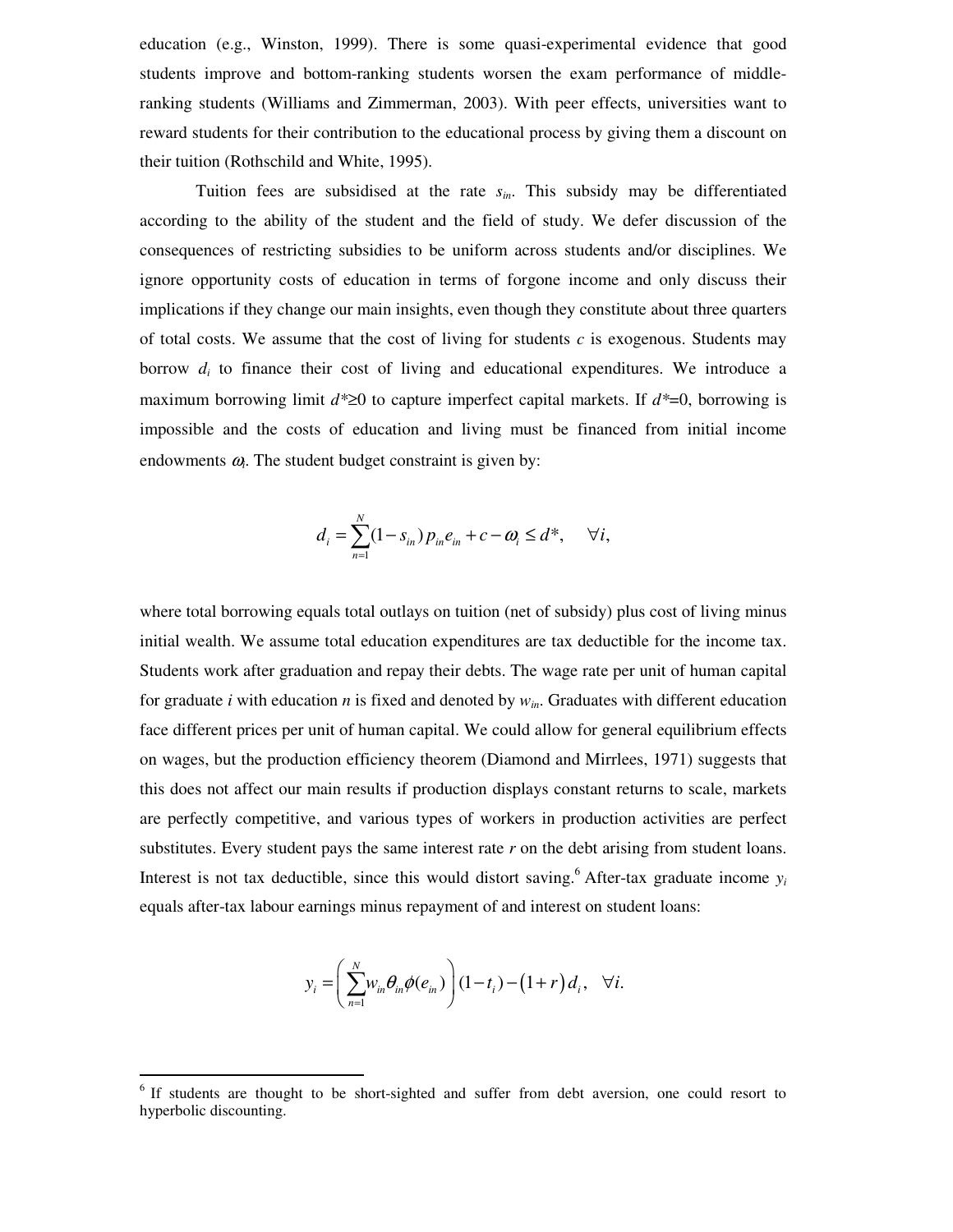Graduate utility equals graduate net income plus immaterial benefits of education:

$$
U_i \equiv y_i + \sum_{n=1}^N \alpha_{in} \theta_{in} \phi(e_{in}), \ \forall i,
$$

so students obtain utility from studies that give them fun or status  $(\alpha_{in}>0)$  or disutility from studies they detest but may given them a high return in money ( $\alpha_n < 0$ ). The immaterial returns may reflect the symbolic value of a certain job (e.g., lawyers versus teachers). Immaterial benefits are effectively untaxed. Each student maximises graduate utility by choosing levels of investment in the various degree programmes subject to loans not exceeding the credit limit. Necessary and sufficient conditions for maximising graduate utility are:

$$
((1-t_i)w_{in} + \alpha_{in})\theta_{in}\phi'(e_{in}) = (1+\mu_i+r)(1-t_i)(1-s_{in})p_{in}, \quad \forall i, n,
$$

where  $\mu_i$  is the shadow value of one extra resource unit of credit limit to student *i*, and

$$
\text{c.s.} \begin{cases} \mu_i \ge 0 \\ d_i \le d^* \end{cases} \quad \forall i,
$$

are the complementary slackness conditions for the credit limit on student loans. If capital markets are perfect or student *i* can borrow sufficiently from the government, we have *di*<*d\** and  $\mu_i$  =0. If capital markets are imperfect and student *i* is credit constrained, we have  $d_i = d^*$ and  $\mu_i>0$ . From the first-order conditions we derive the demand of individual *i* for degree programme *n*:

$$
e_{in} = \Phi\left(\frac{(1+\mu_i+r)(1-s_{in})p_{in}}{(w_{in}+\alpha_{in}/(1-t_i))\theta_{in}}\right) \leq \Phi\left(\frac{(1+r)(1-s_{in})p_{in}}{(w_{in}+\alpha_{in}/(1-t_i))\theta_{in}}\right), \Phi' \equiv 1/\phi'' < 0, \forall i, n.
$$

Hence, individual *i* invests more in higher education in discipline *n* if interest costs *r* are low if the individual is not credit constrained  $(\mu_i = 0)$ , subsidies for that discipline  $s_{in}$  are high, tuition fees for that discipline  $p_{in}$  are low, graduate wages in that discipline  $w_{in}$  are high, and academic ability in that discipline  $\theta_{in}$  is large. Students also invest more in studies that give them high immaterial value and the more so if a large part of immaterial returns escape the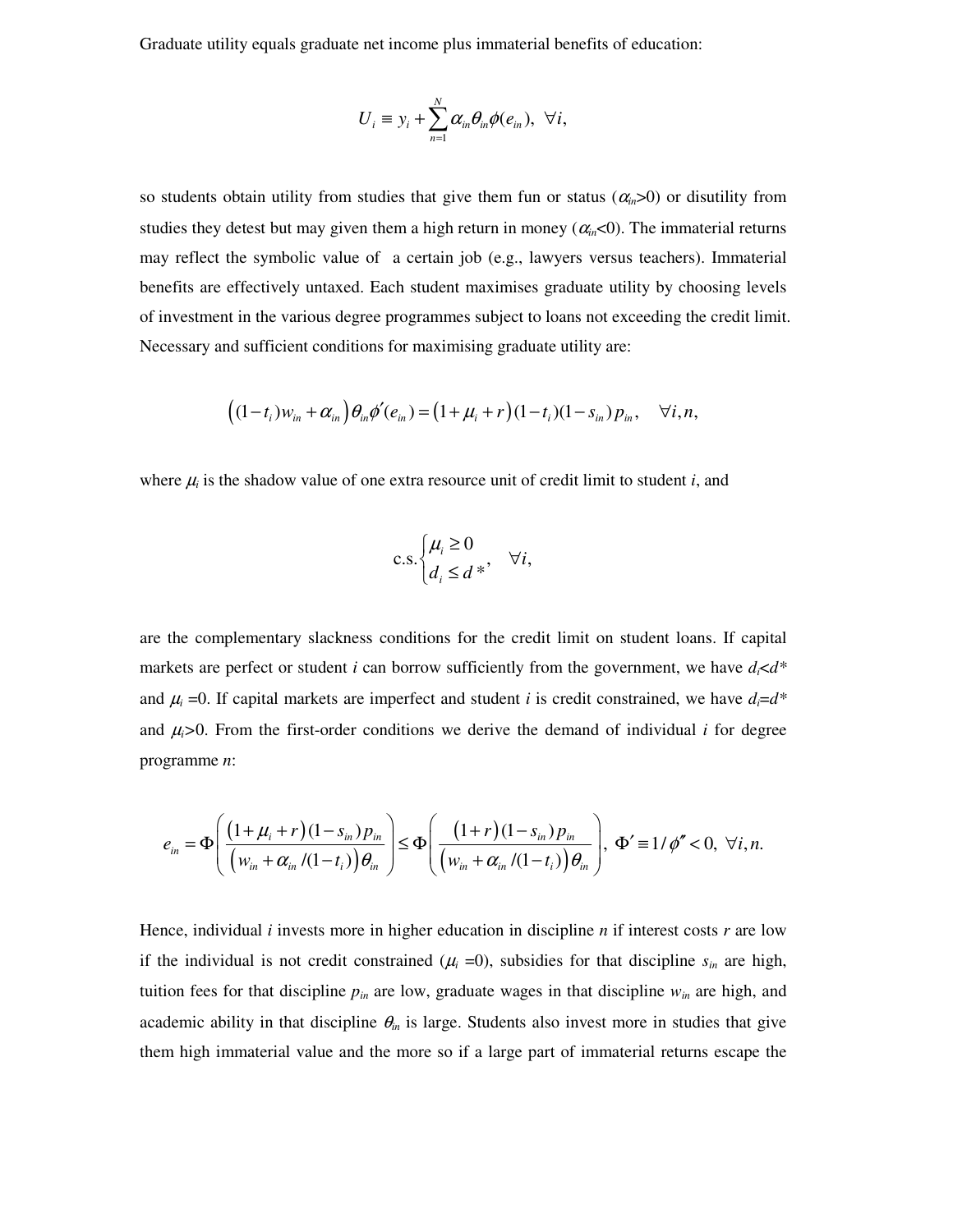income tax, i.e, when  $t_i$  is high.<sup>7</sup> Alternatively, they will study even if the wage is relatively low. Conversely, students are discouraged to take courses that give little esteem and a lot of sweat. A higher tax rate depresses after-tax graduate income and thus discourages investment in higher education. A higher interest rate on student loans discourages study, but less so if interest on student loans is tax deductible. We now assume that the government makes sufficient borrowing possible, so that students are not credit constrained in financing their education and costs of living.

#### **4.2. Universities and other institutions of higher education**

Each degree programme *n* sets tuition fees to maximises profits:

$$
\Pi_n \equiv \int_I p_{in} e_{in} dF(i) - C_n(e_n, h_n) \text{ with } e_n \equiv \int_I e_{in} dF(i) \text{ and } h_n \equiv \int_I \theta_{in} \phi(e_{in}) dF(i),
$$

subject to the demand of each student for its courses. The cost function of degree programme *n* increases with total student demand  $e_n$  (i.e.,  $C_{ne} > 0$ ), but decreases with total human capital produced by the programme  $h_n$  (i.e.,  $C_{nh}$ <0). If students are more able, more human capital is produced. Positive peer group and reputation effects then occur, the quality of education improves and consequently courses are easier and cheaper to teach (cf. Rothschild and White, 1995). Alternatively, with better students and a better reputation for academic excellence it is easier to attract funding from sponsors and the state and thus (as a short cut) costs are less. The optimal tuition fees are determined by the following mark-up formula:

$$
p_{in} = \left(\frac{C_{ne} + C_{nh}\theta_{in}\phi'(e_{in})}{1 - (1/\varepsilon_{in})}\right) \quad \text{with} \quad \varepsilon_{in} \equiv -\phi'/(\phi''e_{in}) \ge 0.
$$

Without peer group or reputation effects degree programmes set prices equal to a mark-up on marginal cost C*ne* . The mark-up is particularly high for courses with a low price elasticity of demand  $\varepsilon_{in}$ . This may be the case for pure mathematics or anthropology.<sup>8</sup> Such courses may have high marginal cost anyway, so are extra likely to be expensive in the absence of cross subsidies or special government support. If peer group and reputation effects matter, tuition fees are higher for the less able or less motivated students with low <sup>θ</sup>*in* and lower for the smart students with high  $\theta_{in}$ . This explains why universities like to award scholarships to bright students. To close this setup of monopolistic competition among HEI's, we either have

 $<sup>7</sup>$  In absence of other distortions, there will be over-investment in education with immaterial returns as</sup> tax rates on total returns are less than deduction rates on costs.

<sup>&</sup>lt;sup>8</sup> The effect of immaterial value of study on the demand elasticity of education is only second order.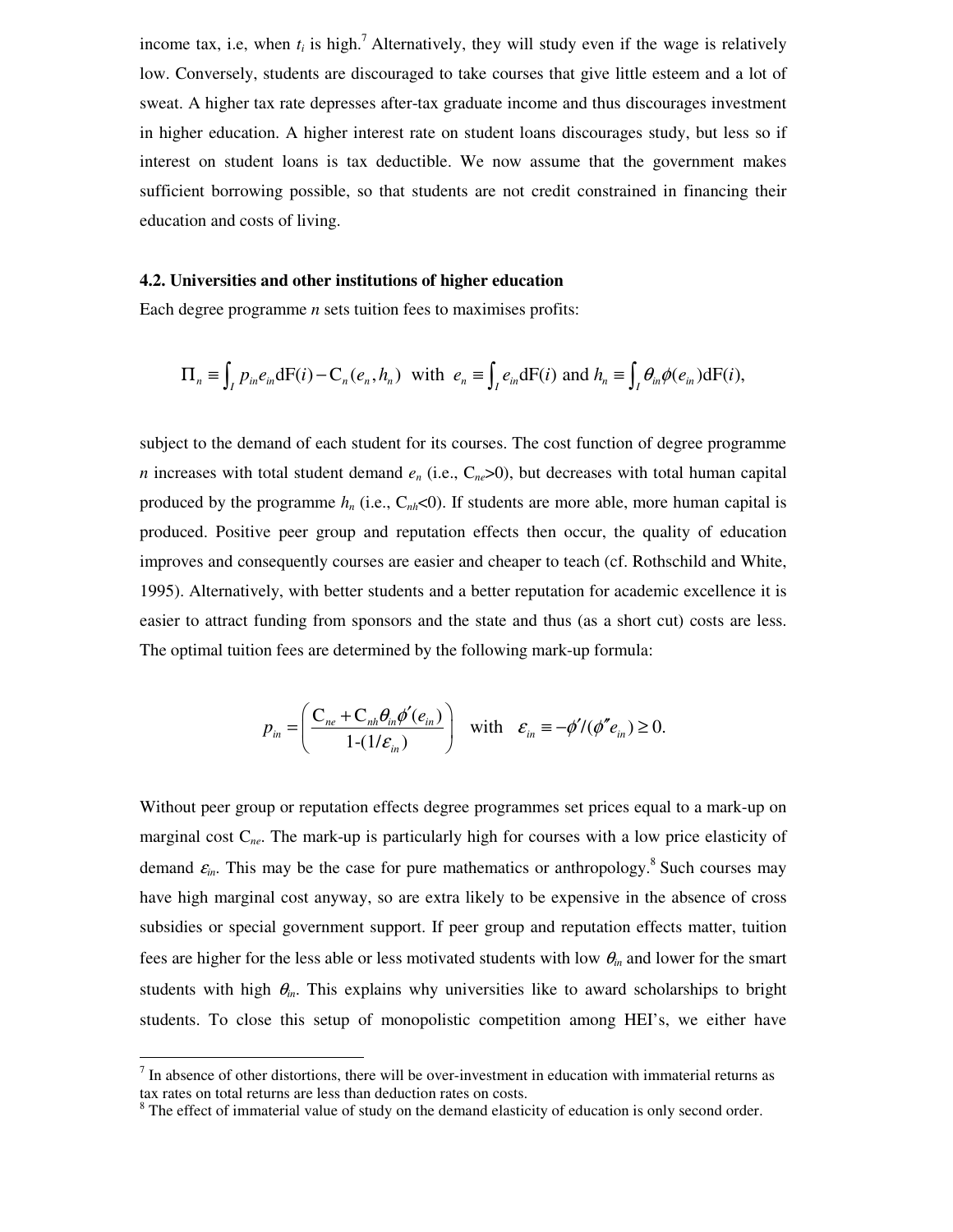restricted entry and exit (*N* fixed) or free entry and exit (*N* adjusts until profits are driven to zero).

We take up the issue of monopolistic price setting in section 5. Here we assume that HEI's operate under perfect competition. In that case, the optimal tuition fees are  $p_{in} = C_{ne} + C_{nh} \theta_{in} \phi^{\dagger}(e_{in})$  and it is not difficult to show that they correctly internalise all peer group and reputation effects. In fact, a government that simply maximises social welfare, i.e., graduate utility minus tuition subsidies

$$
\int_I \left(U_i - \left[\sum_{i=1}^N (1+r) s_{in} p_{in} e_{in}\right]\right) dF(i),
$$

and has access to non-distortionary taxes, sets the optimal subsidies to zero and the market outcome is efficient (see also Rothschild and White, 1995). Furthermore, price discrimination is absent. If we also assume that peer group and reputation effects are absent, tuition fees equal marginal costs. If marginal costs are exogenous, tuition fees will be also, that is  $p_{in} = C_{ne} > 0$  is constant and fixed by technological considerations.

#### **4.3. Objectives of higher education policy**

The government maximises a social welfare function, which is defined over the sum of individual utilities and 'educational welfare' Γ. We are not concerned with equity here, which should not matter here as education policies and redistribution of incomes can be separated (Bovenberg and Jacobs, 2005). Since individual utility functions are linear in income and therefore display risk neutrality, an utilitarian sum of individual utilities does not imply a social preference for redistribution. We only consider efficient education policies.

The government has a preference for studies that are of interest to society and yet do not survive in the market as private (marginal) benefits are too low (cf., Sandmo, 1975). One could think of, say, anthropology, Sanskrit or pure mathematics. The government may also have a preference for education if this contributes to citizenship, democratic participation and the transmission of (cultural) knowledge and values. The government may also want to reduce the popularity of those studies that are associated with excessive status seeking and signalling. Educational welfare is a weighted sum of educational investments by students in those socalled merit studies:

$$
\Gamma \equiv \int_{I} \sum_{n=1}^{N} \xi_{in} e_{in} dF(i),
$$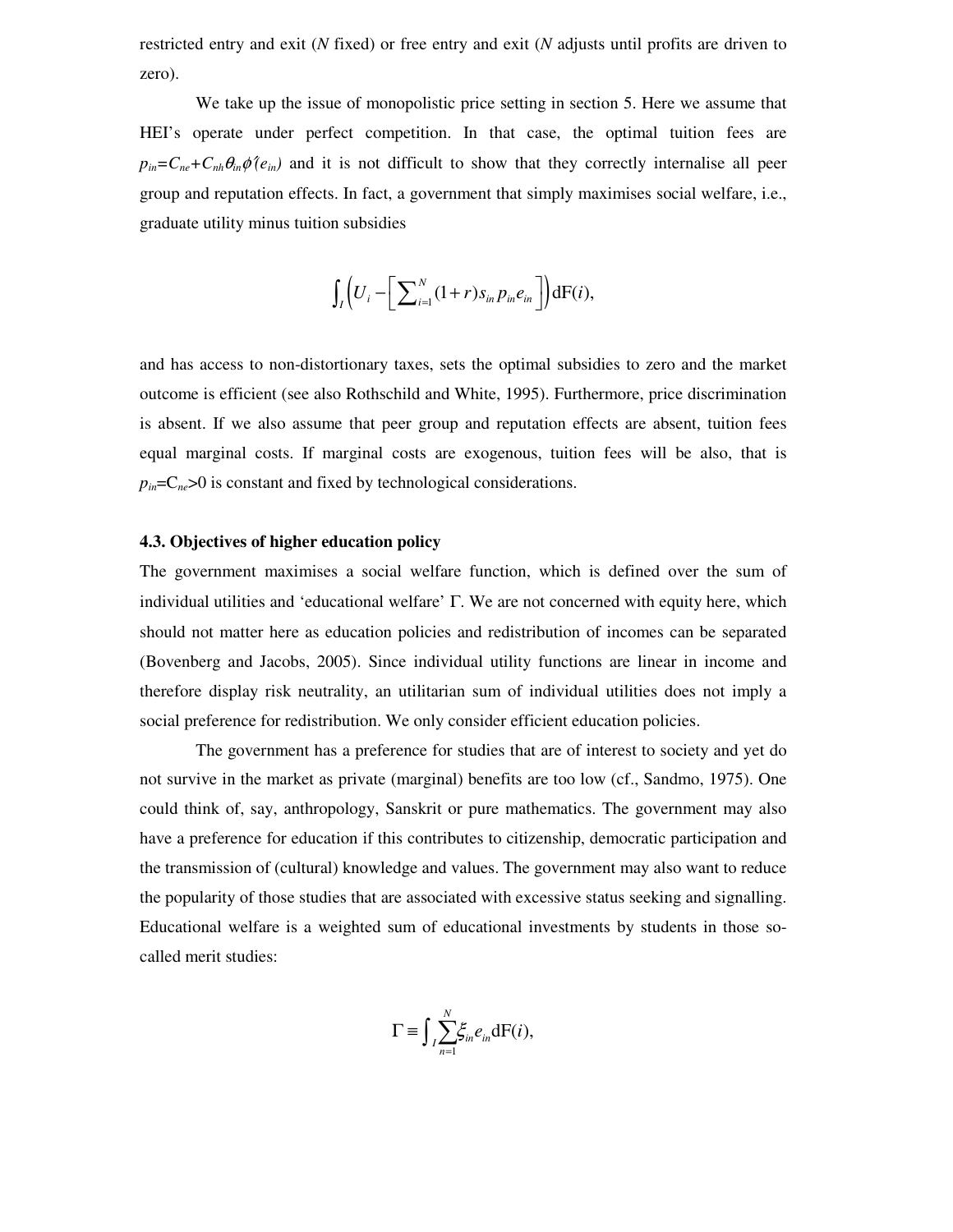where ξ*in* is the marginal contribution to educational welfare of individual *i* investing in education of type *n*. We could take a concave sum of individual investments in human capital, but this does not add much to our insights. This specification is sufficiently general to capture other interpretations as well, since ξ*in* lumps *all* external effects together that individual *i* may generate through investing in education *n*. If education type *n* is a merit study, the marginal social contribution to the educational surplus may be positive  $(\xi_{in}>0)$ . However, if education type *n* is law, rent seeking may increase waste of productive resources (Murphy, Schleifer and Vishny, 1991) and induce negative externalities ( $\xi_{in}$ <0). Signalling may also lower the social value of education below the private value of education as students signal their ability by taking up more education ( $\xi_{in}$ <0). Firms may use these educational signals to attract highability workers and pay higher wages accordingly (Arrow, 1973, Spence, 1973, Stiglitz, 1975).

Apart from merit good studies and adverse externalities due to rent seeking and signalling, there are two other types of externalities. One occurs if human capital formation in certain disciplines contributes to aggregate labour productivity (e.g., Lucas, 1988, Romer, 1990). Examples include R&D related disciplines like science and engineering. Another one occurs if human capital is a status good. The more one gets of it relative to the human capital of others, the higher is one's status (e.g., Lommerud, 1989, Layard, 1980).

The marginal contribution to the educational surplus ξ*in* may also depend on the ability of individual *i*. If especially the brighter students generate educational surplus, i.e. students with a large  $\theta_{in}$ , the marginal contribution  $\xi_{in}$  is larger than the marginal contribution  $\xi_{jn}$  of a less able student *j* with  $\theta_{jn} < \theta_{in}$ .

The government may want to exert distributional preferences for 'equality' in educational outcomes by putting a larger weight ξ*in* on individuals with a relatively low level of education *ein*. Alternatively, the government may give a larger weight to the education of poor students or other disadvantaged students. This is a pure paternalistic motive as, in the absence of capital market imperfections, poor students invest optimally in higher education.

#### **4.4. Optimal subsidies with selection and free tuition fees**

If the government perfectly observes individual abilities in the various degree programmes (i.e., the  $\theta_{in}$ ), it can tailor education subsidies to exactly internalise the external effects that each individual in each course generates. As a benchmark we therefore derive the Pigouvian subsidies under full information. Universities can select in the sense that they can discriminate the fees they charge to students according to ability and type of education programme. However, the government may have imperfect information on individual abilities. In section 4.5 we derive the flat-rate subsidies that are independent of individual abilities  $\theta_{in}$  and the fields of study *n*, which demand even less information.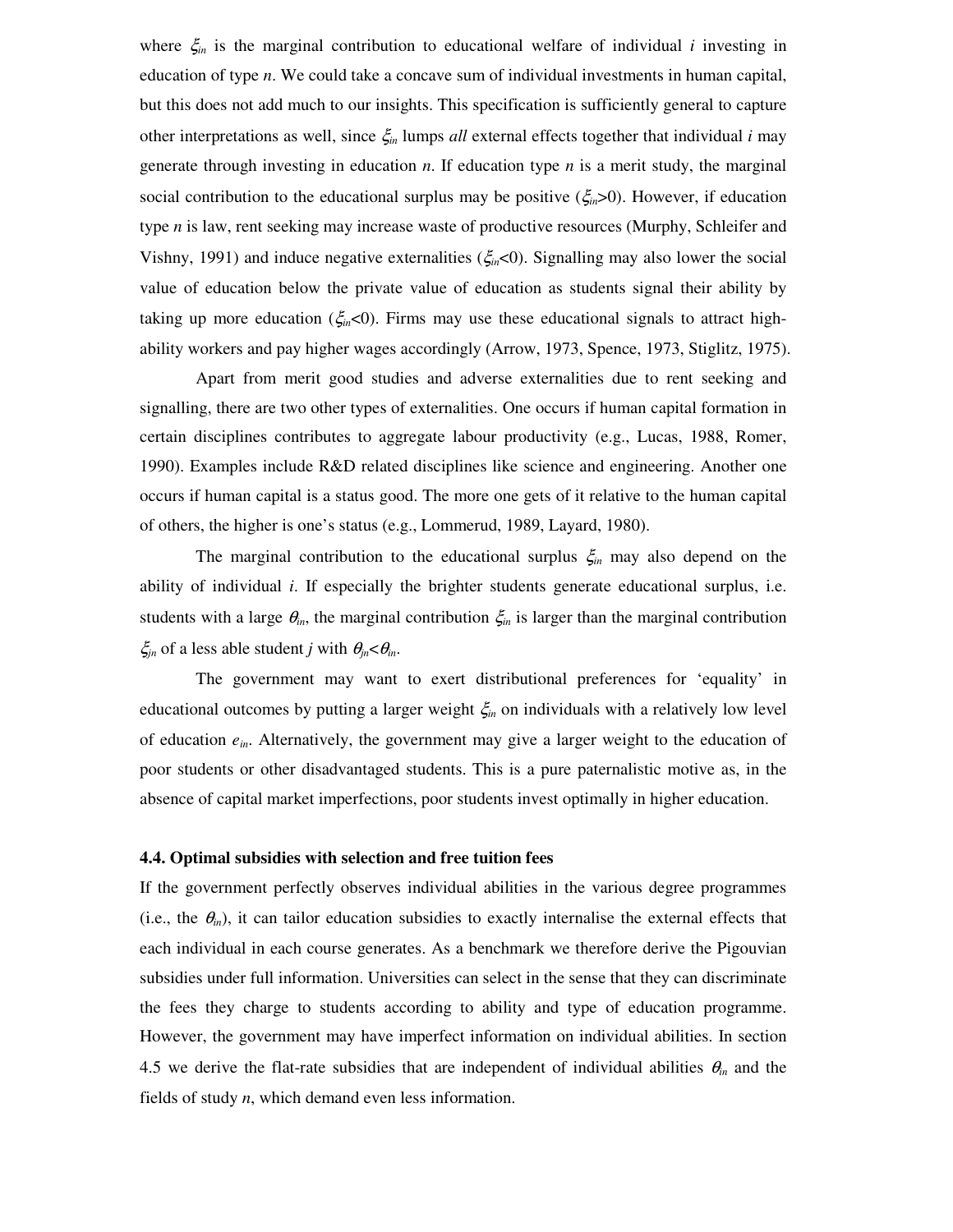The government finances the outlays on education subsidies  $(1+r)s_{in} p_{in}$  from general tax revenues. The interest factor appears, since the government gives subsidies to students and the social surplus is generated afterwards by graduates. Effectively, the government issues government debt to finance the subsidies and repays debt including interest. The resource cost of raising one unit of revenue is denoted by  $\eta$ . It exceeds unity if lump-sum taxes are infeasible and the government has to levy distortionary taxes to finance outlays on education subsidies. We assume that marginal cost is constant for each programme of study and independent of characteristics of students (C*ne* constant). The government then maximises social welfare:

$$
\max_{\{s_{in}\}} \int_{I} \left( U_{i} + \sum_{n=1}^{N} \left( \xi_{in} e_{in} - \eta (1+r) p_{in} s_{in} e_{in} \right) \right) dF(i)
$$

subject to the demand for the different types of study programmes by all students and the pricing schedule of these programmes. This yields the first-order conditions for the optimal second-best education subsidies:

$$
\frac{s_{in}}{1-s_{in}} = \left[ \left( \frac{\xi_{in}/\eta}{\left( (1-t_i)w_{in} + \alpha_{in} \right) \theta_{in} \phi'(e_{in})} \right) - \left( \sigma_{in}/\eta \right) - \left( \frac{1-1/\eta}{\varepsilon_{in}} \right) \right] / (1+\sigma_{in})
$$
\n
$$
= \left[ \left( \frac{\xi_{in}/\eta}{(1+r)(1-t_i)(1-s_{in})p_{in}} \right) - \left( \sigma_{in}/\eta \right) - \left( \frac{1-1/\eta}{\varepsilon_{in}} \right) \right] / (1+\sigma_{in}), \quad \forall i, n
$$

where  $\sigma_{in} \equiv e_{in} C_{nh} \theta_{in} \phi''/p_{in} \ge 0$  denotes the elasticity of the price set by universities for their degree programme *n* to student *i* with respect to this student's demand for this degree programme. We call  $\sigma_{in}$  the elasticity of prices with respect to the peer or reputation effect, which is larger for smarter students. If the government has access to non-distortionary means of taxation, the marginal cost of public funds is unity  $(\eta=1)$  and the optimal subsidies are:

$$
s_{in} = \left(\frac{\xi_{in}}{(1+r)p_{in}}\right) - \sigma_{in}, \ \forall i, n.
$$

Clearly, the optimal education subsidies exactly internalise the merit study externalities of education. If the social marginal value of education  $\xi_{in}$  is  $x$ % above the private return, the government subsidises the private costs with  $x\%$  as well to line up the private incentives with the social incentives to invest in education. The government taxes enrolment of smart students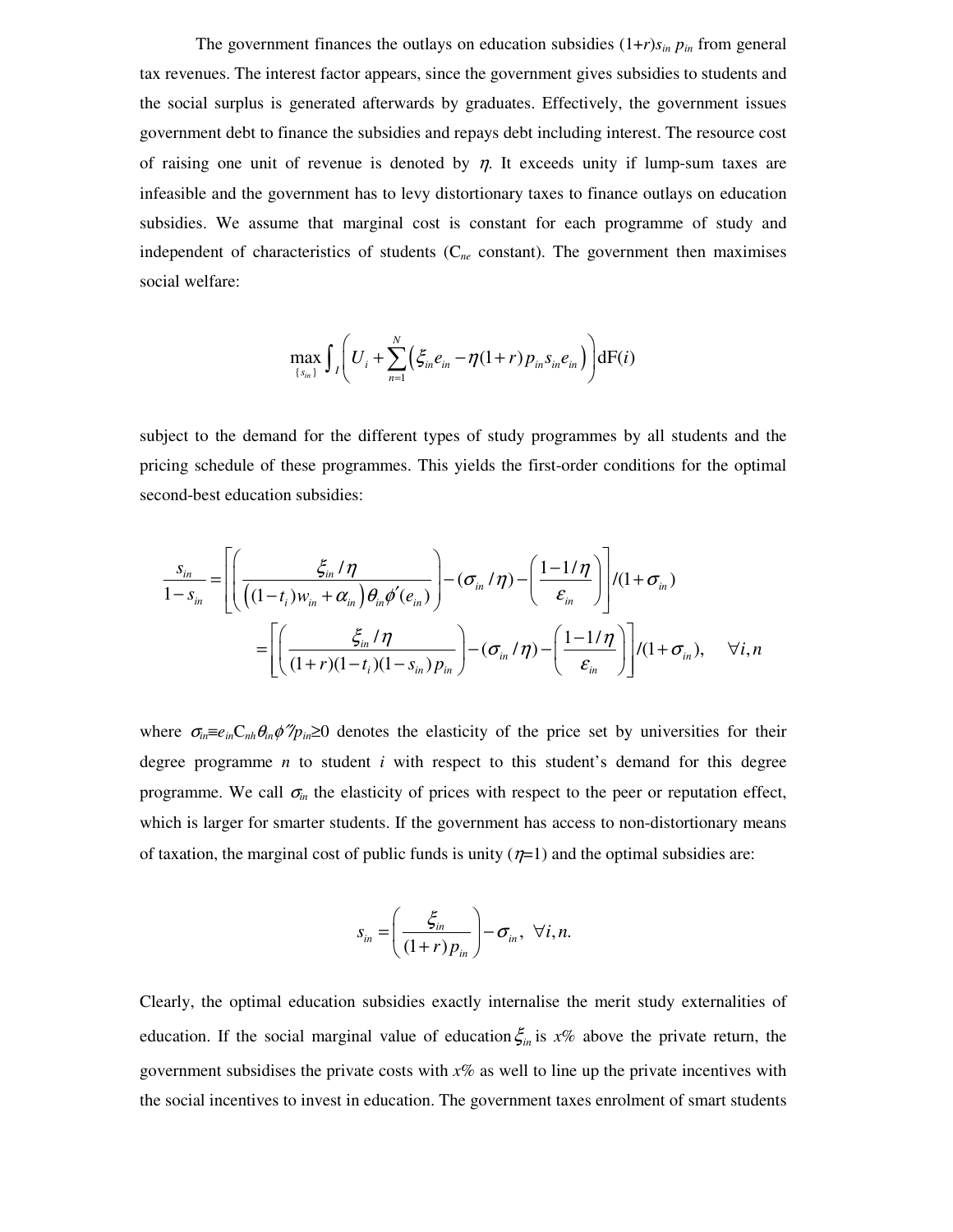if they raise quality and/or lower cost higher education. This counteracts the reduction of costs due to peer and reputation effects and the scholarships or discounts offered to bright students by universities.

In general, lump-sum taxes are unavailable  $(t<sub>i</sub>>0)$  so that the marginal cost of public funds exceeds unity (i.e.,  $\eta$ >1). The optimal second-best subsidies then consist of three terms.

The first term is a Pigouvian one that corrects for merit good aspects of higher education, but less so if the marginal cost of public funds exceeds unity. The optimal education subsidies thus increase with the size of the marginal merit value of education  $\xi_{in}$ . Hence, if society values education of individual *i* in field *n* more, education subsidies should be higher. Education subsidies decrease - ceteris paribus - with ability  $\theta_{in}$  of student *i* in course *n*. This may seem counter-intuitive at first blush, but it is not. Suppose that the social returns to education of type *n* are equal for high- and low-ability individuals, i.e.,  $\xi_{in} = \xi_{in} \equiv \xi_n$ . Then, a higher ability results in a higher private return to education. Hence, the percentage-wise shortfall in the private return from the social return is lower for highability students. Consequently, lower subsidies (as a percentage of private costs) are needed to internalise the externality. Nevertheless, the value of the education subsidy  $(1 + r)(1 - t_i) s_{in} p_{in} e_{in}$ , is larger for high-ability than low-ability individuals. For the Pigouvian case we see that this value equals  $\xi_{in}e_{in}$ . Since high-ability individuals learn more effectively, larger subsidies - in absolute terms - are given to them. Clearly, it is optimal to condition education subsidies, if possible, on students' characteristics. Hence, selection is desirable. Optimal subsidies as a percentage of total costs increase with a larger social value of education and decrease with a large private return to education.

Education types with a large social return must also be expensive. Optimising individuals equate the marginal returns of investing in education of type *n* to the marginal costs. Hence, if marginal returns are large, marginal costs must be large as well. Consequently, we deduce that optimal subsidies (as a fraction of total costs) *decrease* with the more expensive types of education. Again, the absolute subsidy increases by definition if education becomes more expensive. Education subsidies are also larger if individuals have a lower private return to education relative to the social return to education, that is if  $(1-t_i)w_{in}\theta_{in}\phi'(e_{in})$  is low relative to  $\xi_{in}$ . The intuition is that a bigger gap between private and social returns implies larger education subsidies. We have tacitly assumed that education only generates positive external effects,  $\xi_{in} > 0$ . However, if education causes social damage (rent seeking, signalling), education should optimally be taxed to correct for excessive investments in disciplines which may not be socially desirable.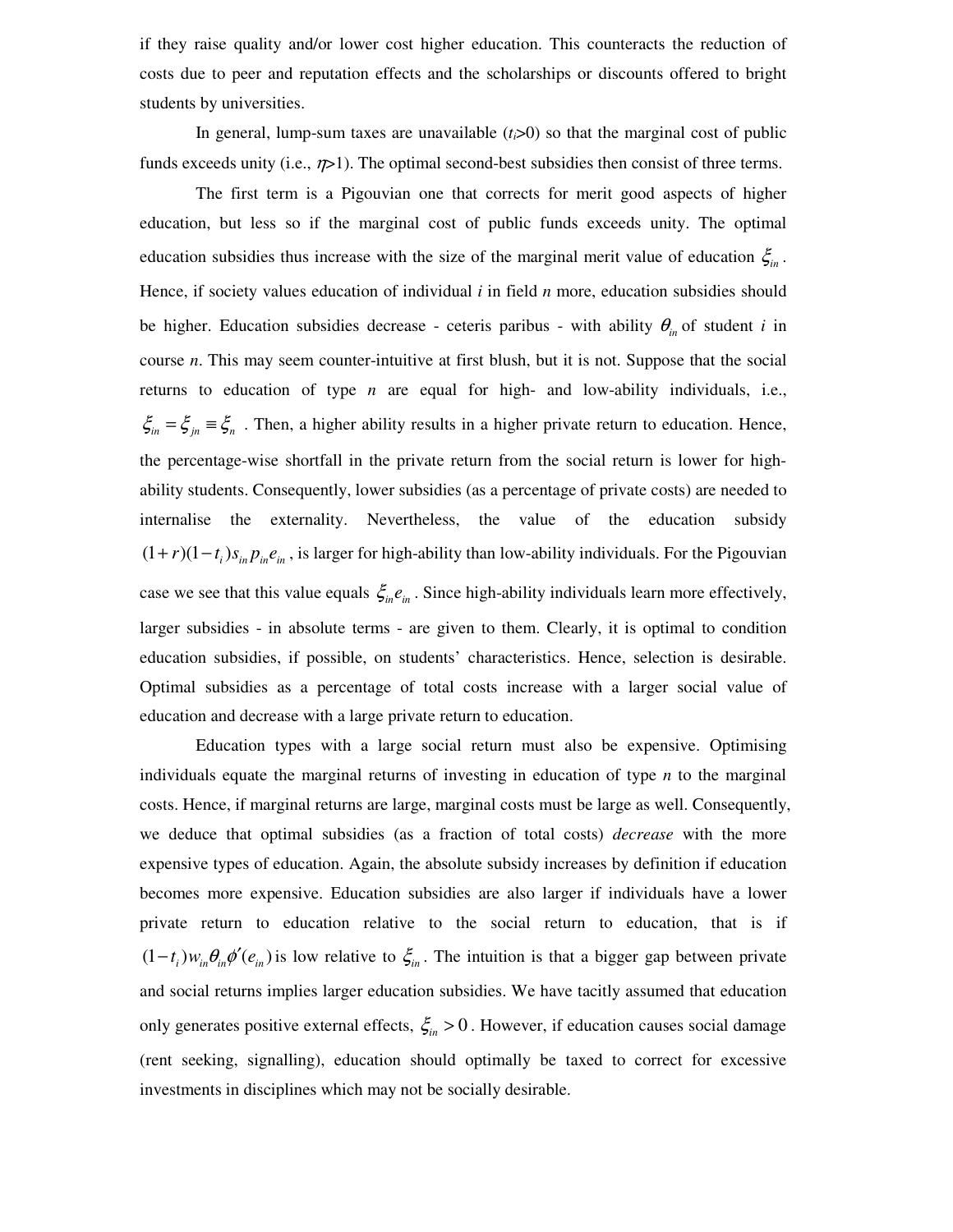The second term in the expression for the optimal second-best subsidies to higher education corresponds to the peer or reputation effect tax, which is less if the elasticity of prices with respect to peer and reputation effects ( $\sigma_{in}$ ) is small and public funds are relatively scarce. This second tax is directed at smart students. It explains why governments pay fewer subsidies to smarter students in situations where universities find it profitable to offer scholarships or discounts to brighter students.

The third term corresponds to the Ramsey motive of taxation, which insists that higher education be taxed if public funds are scarce. The Ramsey motive drives the secondbest optimal subsidy below the optimal Pigouvian subsidy. The reduction is larger if it is more costly to raise tax revenues and if the elasticity of educational effort  $\varepsilon_{in}$  with respect to the relevant subsidy is low (and thus much tax revenue is needed to induce individuals to invest more in education). In fact, if a particular type of education has no social merit and public funds are scarce, the government taxes rather than subsidises it even if there are no peer or reputation effects ( $s_{in}$ <0 if  $\eta$ >1 and  $\xi_{in}$  = $\sigma_{in}$ =0).

Both the first-best and second-best expressions for the optimal education subsidies make clear that uniform tuition fees are *never* optimal if social returns differ between disciplines and students. Subsidies should therefore be optimally targeted to fields of study that have the largest social returns. Furthermore, subsidies should be targeted towards the students that appear to generate most social value. Also, subsidies that 'lean along with the market', i.e., subsidies on studies with a relatively large private rate of return compared to the social rate of return, violate optimal rules for education subsidies. Subsidies should be directed towards studies with a large social value, not a large private value. Optimal policies are furthermore *independent* from social economic characteristics such as initial wealth if student loans are used to deal properly with capital market imperfections (see section 8). Only if initial wealth determines the characteristic  $\zeta$ <sub>in</sub>, can educational policies and distribution not be separated. This is a pure 'paternalistic' motive, since the government wishes the poor to enrol in certain fields of study just for the sake of it. A final remark is that the mere fact that for some disciplines the marginal benefits are mainly non-monetary  $(\alpha_n>0)$  is not a reason for government subsidies. That will lead to over-investment in those disciplines. Students will take account of immaterial benefits themselves.

With imperfect capital markets, the optimal subsidies for higher education are higher. For example, with a unit marginal cost of public funds  $(t_i=0, \eta=1)$  and no peer or reputation effects ( $\sigma_{in}=0$ ), one has: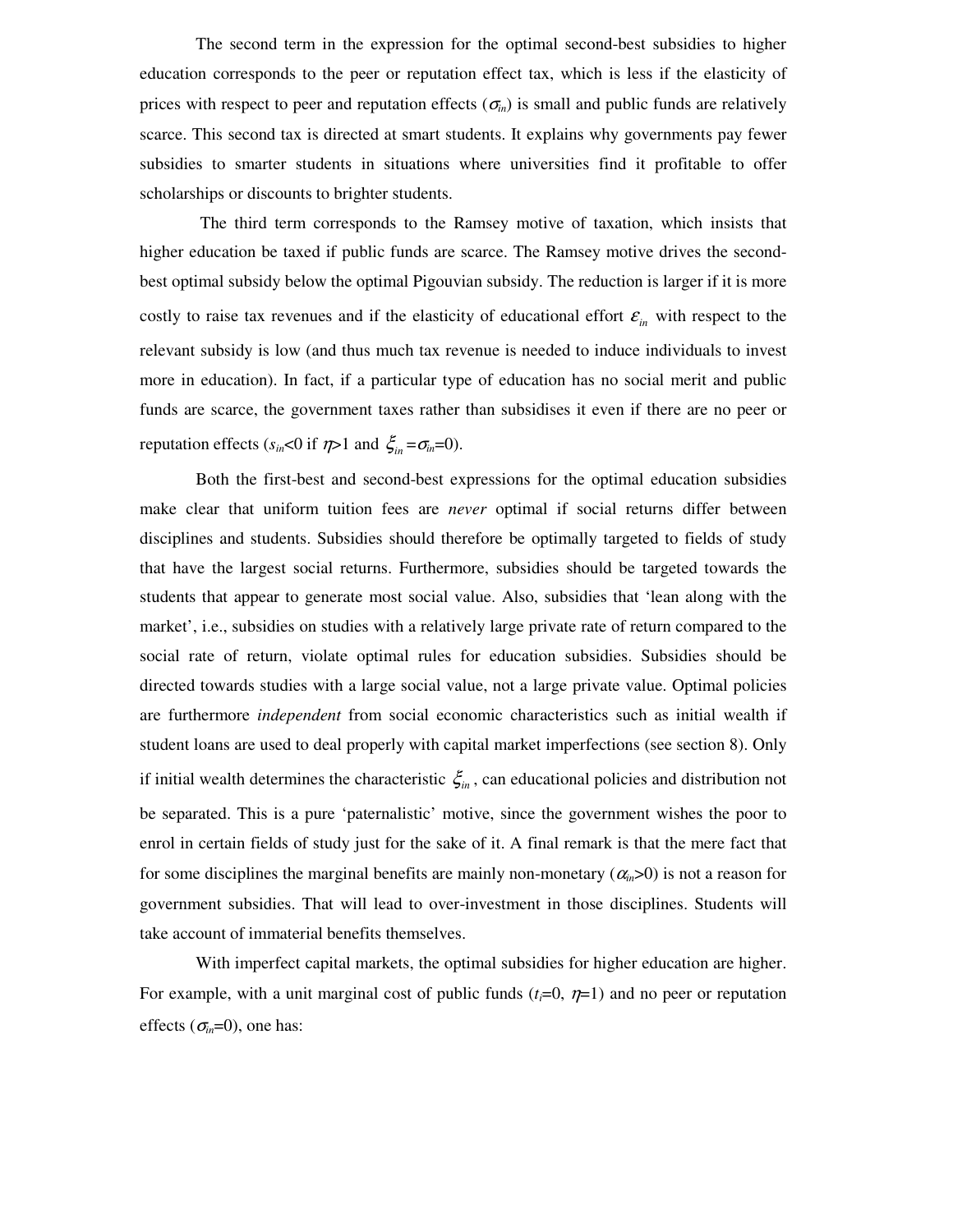$$
s_{in} = \left(\frac{\xi_{in}}{(1+r)(1-s_{in})p_{in}}\right)\left(\frac{1+r}{1+r+\mu_i}\right) + \left(\frac{\mu_i}{1+r+\mu_i}\right), \quad \forall i, n.
$$

Effectively, the subsidy alleviates the credit constraint and thus students need to borrow less.

#### **4.5. Optimal subsidies without selection: uniform pricing**

In much of Europe politicians and HEI's hesitate to select students at entry level, since they view this as unfair for children of less privileged backgrounds. Even if selection is desirable, it is not clear whether tests are good enough to discriminate 'good' from 'bad' students. Suppose therefore that the government does not want or is unable to select students. It then gives subsidies that are independent of student's abilities  $\theta_{in}$  and potentially also independent of field of study *n*. Subsidies are thus denoted by *s<sup>n</sup>* or *s*, respectively. If there are no immaterial benefits  $(\alpha_{in}=0)$  and reputation or peer effects  $(\sigma_{in}=0)$ , the optimal education subsidy on education type *n* then equals:

$$
\frac{s_n}{1-s_n} = \left(\frac{\int_i \mathcal{E}_{in} \xi_{in} dF(i)/\eta}{\overline{\mathcal{E}}_n \int_i (1-t_i) w_{in} \theta_{in} \phi'(e_{in}) dF(i)}\right) - \left(\frac{1-1/\eta}{\overline{\mathcal{E}}_n}\right), \quad \forall n,
$$

where  $\overline{\mathcal{E}}_n \equiv \frac{\int_f \varepsilon_{in} w_{in} \theta_{in} \phi'(e_{in}) dF(i)}{\int_{\Omega} \phi'(e_{in}) dF(i)}$  $(e_{in})dF(i)$  $\int_I \epsilon_{in} w_{in} \sigma_{in} \varphi$  ( $\epsilon_{in}$  $\int_I w_{in} \sigma_{in} \varphi$  ( $e_{in}$  $w_{in} \theta_{in} \phi'(e_{in}) dF(i)$  $n = \int w_{in} \theta_{in} \phi'(e_{in}) dF(i)$  $\varepsilon_{\scriptscriptstyle in} w_{\scriptscriptstyle in} \theta_{\scriptscriptstyle in} \phi^{\scriptscriptstyle \prime}$  $\overline{\mathcal{E}}_n \equiv \frac{\int_I \mathcal{E}_{in} w_{in} \theta_{in} \phi'}{\int w_{in} \theta_{in} \phi'}$ ′  $\equiv \frac{\int_{f^{\epsilon_m w_m} \theta_m \phi'(e_m) dF(i)}}{\int_{f^w} w_m \theta_m \phi'(e_m) dF(i)}$  is the weighted elasticity of educational effort in course *n* with

respect to the subsidy for course  $n$ . If this elasticity is constant and equal to  $\varepsilon$ , we derive:

$$
\frac{s_n}{1-s_n} = \left(\frac{\int_I \xi_{in} dF(i)/\eta}{\int_I (1-t_i) w_{in} \theta_{in} \phi'(e_{in}) dF(i)}\right) - \left(\frac{1-1/\eta}{\varepsilon}\right), \quad \forall n.
$$

Hence, the optimal subsidy is now defined in terms of average levels of education. Similarly, the optimal subsidy if restricted to be equal across all levels of education equals:

$$
\frac{s}{1-s} = \left(\frac{\sum_{n=1}^{N} \int_{i} \mathcal{E}_{in} \xi_{in} dF(i)/\eta}{\mathcal{E} \sum_{n=1}^{N} \int_{I} (1-t_{i}) w_{in} \theta_{in} \phi'(e_{in}) dF(i)}\right) - \left(\frac{1-1/\eta}{\mathcal{E}}\right),
$$

where  $\overline{\mathcal{E}} \equiv \frac{\sum_{n=1}^{n}}{\sum_{n=1}^{n}}$ 1  $(e_{in})dF(i)$  $(e_{in})$ dF(*i*)  $\int_{n=1}^{N} \int_{I} \varepsilon_{in} w_{in} \theta_{in} \phi' (e_{in})$ <br>  $\int_{I}^{N} w_{in} \theta_{in} \phi' (e_{in})$  $w_{in} \theta_{in} \phi'(e_{in}) dF(i)$  $w_{in} \theta_{in} \phi'(e_{in}) dF(i)$  $\varepsilon_{\scriptscriptstyle in} w_{\scriptscriptstyle in} \theta_{\scriptscriptstyle in} \phi^{\scriptscriptstyle \prime}$  $\overline{\mathcal{E}} \equiv \frac{\sum_{n=1}^N \int_I m \cdot m \cdot m}{\sum_{m=1}^N \int w_m \theta_m \phi_m}$ = ′ ′  $\equiv \frac{\sum_{n=1}^{N} \int_{f^{in}} \kappa_{in} \theta_{in} \phi'(e_{in}) dF(i)}{\sum_{n=1}^{N} \int_{f^{in}} \kappa_{in} \theta_{in} \phi'(e_{in}) dF(i)}$ . With constant elasticities we find: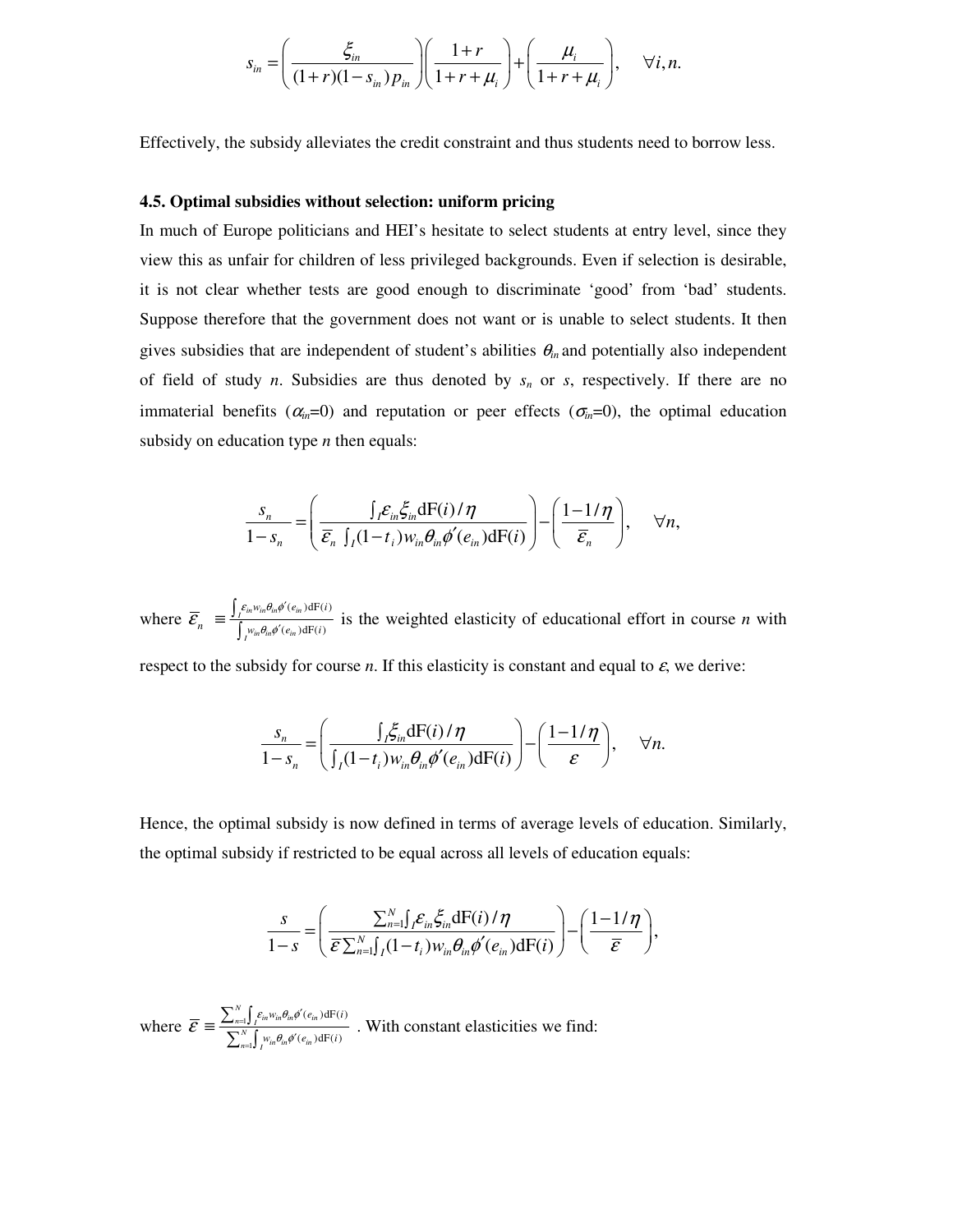$$
\frac{s}{1-s} = \left(\frac{\sum_{n=1}^{N} \int_{I} \xi_{in} dF(i)/\eta}{\sum_{n=1}^{N} \int_{I} (1-t_{i}) w_{in} \theta_{in} \phi'(e_{in}) dF(i)}\right) - \left(\frac{1-1/\eta}{\varepsilon}\right).
$$

For a given marginal cost of public funds, aggregate welfare is lower now in both cases and more so in the latter case where more subsidies are misallocated. In the real world uniform pricing schemes, or pricing schemes with limited variation, are indeed commonly observed. This is even true if one takes into account the supply side tariffs. Since most government use only a limited amount of tariffs, prices after price adjustments are still limited in number. However, any pricing scheme which charges uniform prices to students in various disciplines (or a limited set of prices less than I) can be replaced by the market pricing scheme which result in higher educational output. Uniform pricing generally thus results in under-utilisation of academic potential.

#### **4.6. Summary**

We summarise some of the findings of this section with the following bullets:

• In the absence of distortions (externalities, monopoly, redistribution), equilibrium in the market for education is Pareto-efficient. There is no need for government intervention. Prices optimally reflect marginal costs and are equal to the marginal benefits of education. These benefits encompass both monetary and non-monetary benefits. Any pricing scheme other than market prices will result in loss of academic potential.

• Universities fully internalise the beneficial effects of having smarter, more motivated students on the quality and reputation of its activities and on the possibility of generating more money from state and sponsors and attracting even more able students. They do this by charging smarter students less, e.g., by offering them scholarships or discounts. Governments respond by paying universities less subsidies for brighter students.

• Positive merit good externalities like production externalities or public good value of education requires subsidies. However, negative externalities like status good and signalling value of education requires taxes on education. Prices should not be uniform and should reflect the social marginal value of education. Uniform price setting is sub-optimal and cannot be justified from externalities.

Three final remarks are perhaps useful. First, the vast majority of students display a preference for their local university or college of higher education, perhaps as they prefer to stay close to their parents, family and friends or prefer familiar surroundings. The optimal tuition fees are higher for such students, because their price elasticity of demand is lower. See also Justman and Thisse (1997) on mobility of students and optimal funding of higher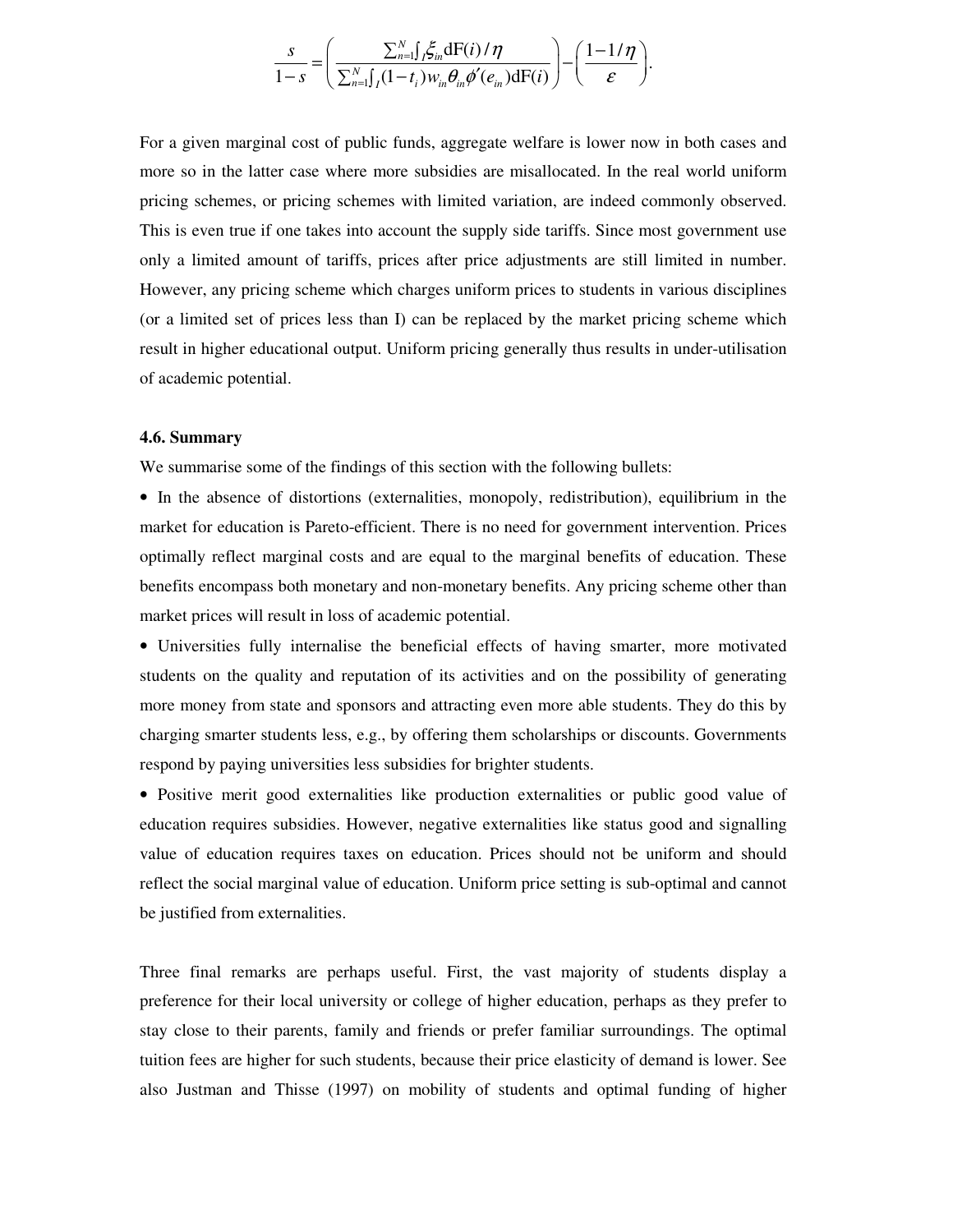education. Second, the framework of optimal funding we have developed, abstracts from uncertainty about the quality of the courses that are on offer and makes no difference between subsidies and vouchers for higher education. In the real world the government has insufficient information about the preferences of individual students and the supply of courses and may wish to use vouchers rather than subsidies to higher education. By giving students personal vouchers which they can use to pay for their higher education courses, the government encourages students to 'vote with their feet' and switches from subsidising supply to subsidising demand. This encourages students to make a sharper choice about their career in higher education and can foster competition between HEI's. Third, our framework abstracts from uncertainty about the quality of applicants and from student performance. In future work we would like to analytically investigate how various types of funding and restrictions on the setting of tuition fees affect selection and the standard of exams. More generally, our analysis abstracts from problems of adverse selection (e.g., think of the access from students of less privileged backgrounds) and moral hazard (e.g., the problem of grade inflation).

# **5. Handling monopolistic practices and preventing grade inflation**

In response to scarcer public budgets governments have been tempted to cut average costs by increasing scale of higher education institutions at the expense of creating larger public monopolies or even cartels. Such monopolists and cartels do not necessarily act in the national interest. They reduce quality ('grade inflation'), ignore demand of students and employers, and increase overhead costs. Central administrators tend to abuse scarce public resources on prestige projects. Although monopolists are inclined to reduce quantity, HEI's are often encouraged to engage in a race to attract as many students as possible and thus to attract more state funds. Indeed, many governments take these problems for granted by applying funding based on historical grounds or student numbers. Some governments apply funding criteria based on outputs. Since quality of output is not well observable, such funding schemes typically exacerbate grade inflation and may even cause fraud. Moreover, governments deliberately obstruct competition in the market for higher education by only granting subsidies to accredited public institutions, excluding newcomers and foreign institutions, and allowing incumbents to use cross-subsidies to kill competing private initiatives. In some countries internal checks and balances have been destroyed by abolishing university democracy. The Board of Governors of HEI's have usually too little information from the 'shop floor' to act as effective countervailing powers to central administrators. In fact, neither governments, nor students, nor stakeholders, nor potential entrants can effectively discipline incumbent HEI's.

Whereas externalities are the main reason for differences in social and private marginal benefits of higher education, monopolistic behaviour by HEI's cause differences in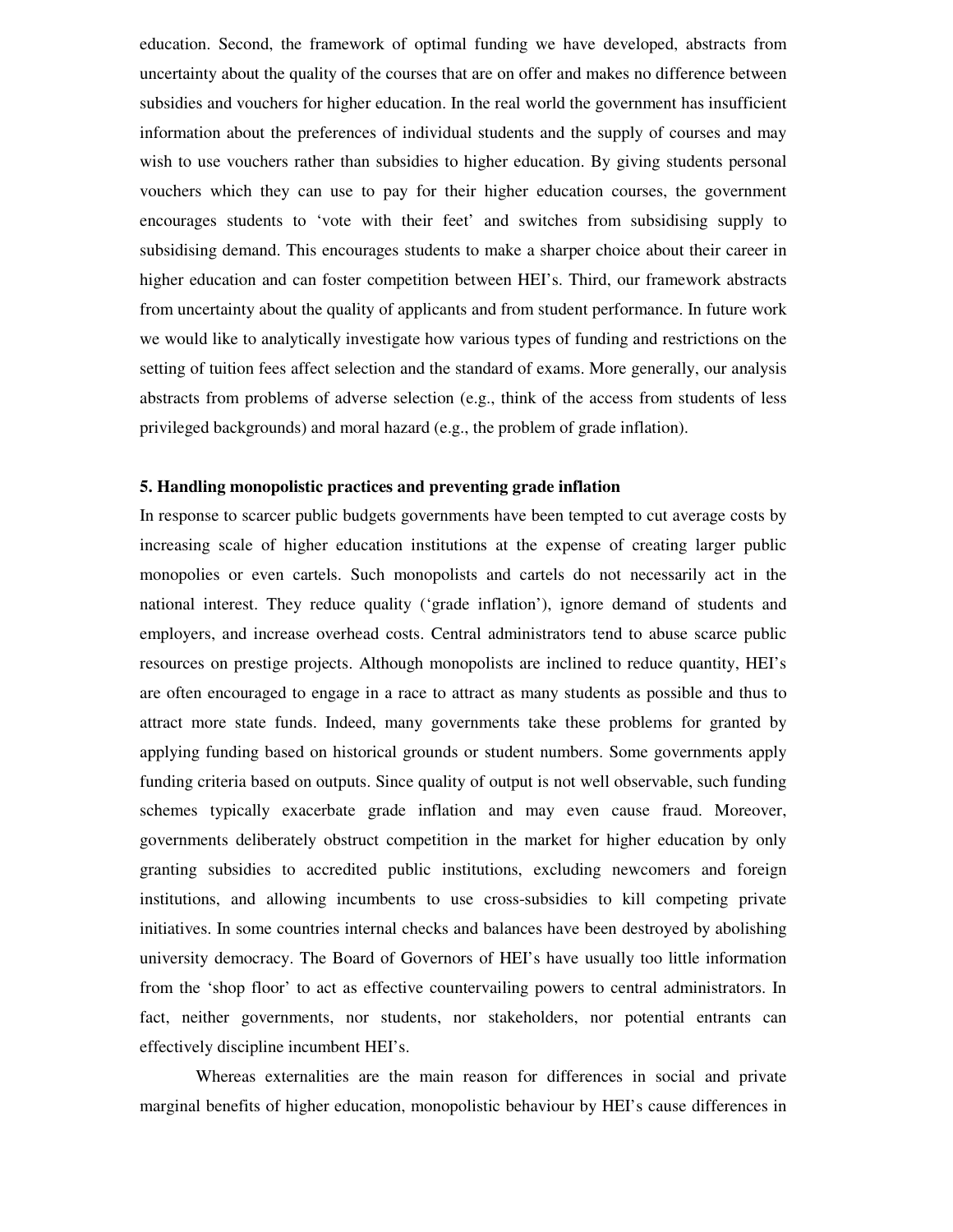social and private marginal costs of education. Monopolistic price setting drives up tuition fees and lowers the quantity and quality of supply of higher education below the social optimum, especially if the price elasticity of demand is low. To achieve social efficiency, the government can subsidise either output or costs of higher education. In the absence of informational problems subsidies for a particular course have to be large if the price elasticity of demand for that particular type of higher education is low. Since the price elasticity of demand is likely to differ between disciplines, optimal subsidies should be differentiated accordingly. For example, if some students feel they can only do art or pure mathematics whereas they can easily choose between law and economics, art and pure mathematics warrant bigger subsidies than law or economics.

Neither output funding nor input funding is without problems. Educational outputs are difficult to observe, since quality is difficult to measure. At the same time, the government faces various information problems in determining the correct costs of operation as they are malleable by the efforts of university managers. These managers may misrepresent the true costs to the government and favour prestige objects that have little to do with the core tasks of teaching and research. As a result, both output funding and input funding have unintended side effects (e.g., Laffont and Tirole, 1993). On the one hand, output funding to curb monopolistic practices has the unintended disadvantage that it induces grade inflation. Further, output funding does not give strong incentives to university bureaucrats to minimise costs. Indeed, the government may inadvertently reward institutions that operate inefficiently though output funding. On the other hand, input funding does not induce grade inflation but leaves monopolistic practices in tact. At the same time, university bureaucrats have stronger incentives to be more efficient. Governments and HEI's thus have to strike a difficult tradeoff between, on the one hand, avoiding grade inflation and inefficiently run universities, and, on the other hand, curbing monopolistic practices.

Although incentive issues will affect the design of optimal transfer schemes, they typically do not affect the optimal pricing formulae for educational institutes. That is, in the absence of externalities and peer effects, optimal prices will satisfy the Ramsey rules that state that the Lerner index for the pricing of higher educational services varies inversely with the elasticity of demand (cf., Laffont and Tirole, 1993). The fundamental assumption driving this result is that the marginal costs of cost-reducing efforts by university managers are independent from the marginal costs of providing a particular education. Incentive problems do, however, affect the optimal funding schemes and more high-powered schemes should be implemented if efforts of university managers are more responsive to financial incentives. High-powered incentive schemes make the incomes for HEI's less predictable. Indeed, if there is a lot of uncertainty involved and efforts of university managers correlate only little with cost reduction, high-powered incentives become less attractive.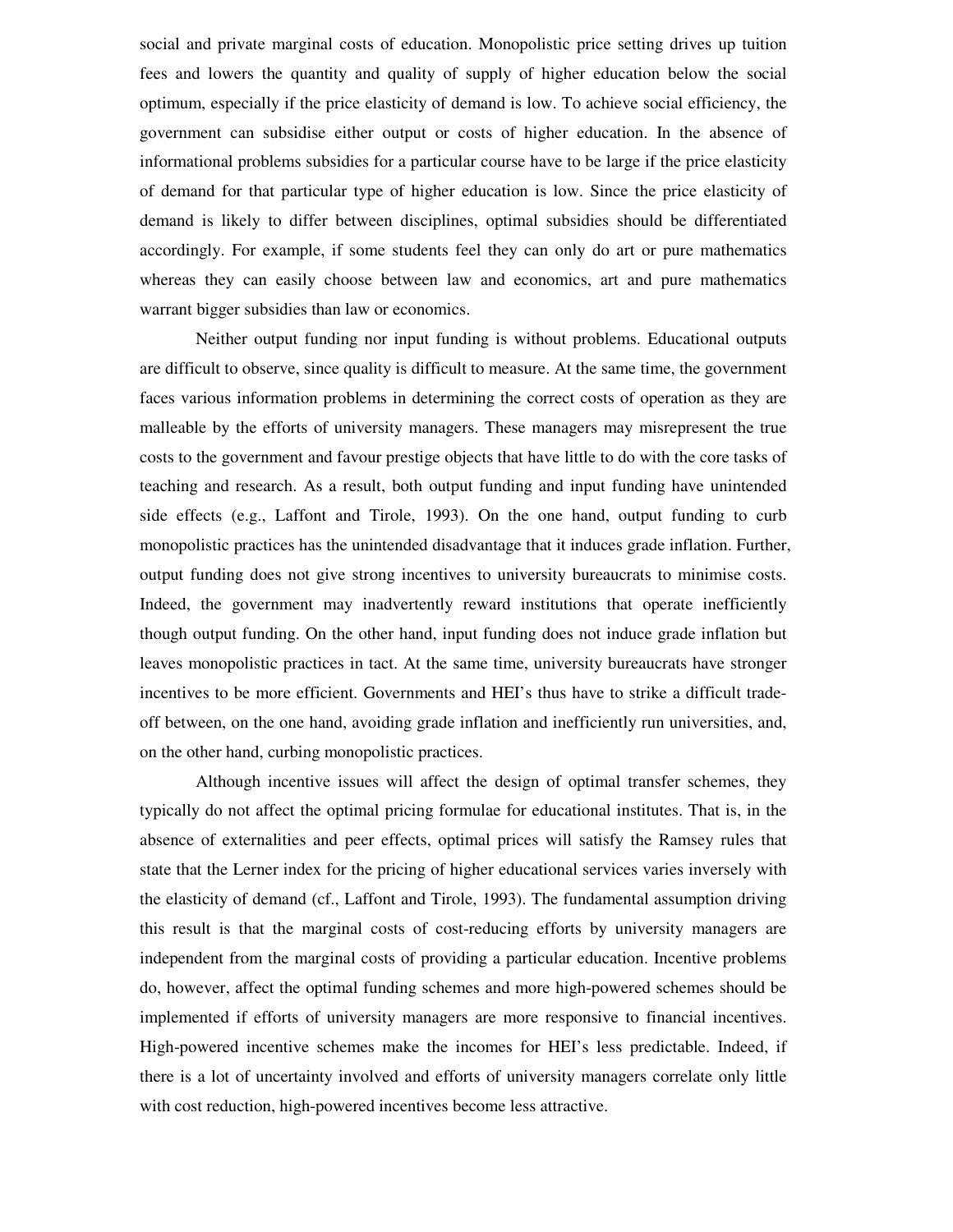In addition, most government financing schemes suffer from 'ratchet effects' as a consequence of budgeting and accounting procedures. It is in general not in the interest of university management to seriously pursue cost-effective and efficient policies, because the government cream skims the cost savings or penalises efficiently operated higher education institutions with lower future government contributions. Indeed, such budgeting procedures typically exacerbate the problems of giving university bureaucrats incentives and therefore dwarf the gains of incentives in the funding schemes for cost-reducing efforts. We think that this is especially the case for long-term investments in buildings and equipment. Box I tells the worrisome tale of the Netherlands, where the enormous increases in scale and monopolistic practices have gone hand in hand with huge increases in overhead and capital expenditures leading to a substantial decline in resources for teaching.

#### **Box I: Mergers and acquisitions in higher education in the Netherlands**

Before the introduction of the BAMA structure, the Dutch higher education system was binary. There were higher professional schools and universities. During the past twenty years the Netherlands has witnessed a dramatic increase in scale in the higher education sector:

|                  | Higher professional schools |      |       |       | Universities |       |                                   |      |      |        |
|------------------|-----------------------------|------|-------|-------|--------------|-------|-----------------------------------|------|------|--------|
|                  | 1980                        | 1985 | 1990. | 1995  | 2000         | 1980. | 1985                              | 1990 | 1995 | - 2000 |
| # stud. $(1000)$ | 165                         | 163  | 212   | 232   | 261          | 144   | 154                               | 171  |      | 158.   |
| # H E I's        | 353                         | 432. | -91   | 77    | -56.         | -13   | -13                               | 13.  | 13.  |        |
| Students/HEI     | 375                         | 345  | 2.105 | 2.990 | 4.465        |       | 10.275 12.040 12.630 13.75013.500 |      |      |        |

In 1980 there were 353 higher professional schools with an average number of students of 370. In 2000 there were only 56 HEI's with an average number of students of 4.460. Hence, scale increased more than ten-fold! Scale in the university sector did not change dramatically. There are 13 universities with on average 10.275 students in 1980. In 2000 the average number of students per university (still 13 in total) increased to 13.500. Hence, scale at universities increased about 30 per cent.

At the same time, total expenditures on HEI's declined in real terms: 16 per cent for higher professional schools and 32 per cent for universities in the period 1980-2000. These are the total contributions to HEI's including tuition fees. Total expenditures to students have increased since 1985 due to the introduction of the basic grant:

|                     | Total real expenditures per student $(x1000 \text{ euro})$ |            |     |      |    |                                          |  |  |
|---------------------|------------------------------------------------------------|------------|-----|------|----|------------------------------------------|--|--|
|                     |                                                            |            |     |      |    | 1980 1985 1990 1995 2000 Index 1980-2000 |  |  |
| Higher professional |                                                            | $10.6$ 9.3 | 9.0 | -91  | 89 | -84                                      |  |  |
| University          |                                                            | 14.6 11.3  | 9.7 | -8.6 | QQ | 68                                       |  |  |

In the face of declining contributions per student, total expenditures on overhead costs (administration, governance and maintenance) increased dramatically during the same twenty year period. For higher professional schools the increase in overhead costs is an extraordinary 83%, while for universities it is also substantial at 31 per cent. The share of overhead in total costs in the Netherlands is 33% for higher professional schools and 38 per cent for universities:

Share of overhead in total expenditures, and index of overhead costs

|                                                    | Fraction |      |            |        | Index |      |      |      |     |           |  |
|----------------------------------------------------|----------|------|------------|--------|-------|------|------|------|-----|-----------|--|
|                                                    | 1980     | 1985 | 1990       | 1995   | 2000  | 1980 | 1985 | 1990 |     | 1995 2000 |  |
| Higher prof.                                       | 18%      |      | $19\%$ 21% | $30\%$ | 33%   | 100  | 106  | 117  | 167 | 183.      |  |
| University 29% 32% 35% 37%                         |          |      |            |        | 38%   | 100  | 110  | 121  | 128 | 131       |  |
| Note: we use a narrow definition of overhead costs |          |      |            |        |       |      |      |      |     |           |  |

Note: we use a narrow definition of overhead costs.

This development of course meant that real expenditures on the primary process (teaching, research) fell quite strongly. There was a real decline in expenditure per student of 31 per cent for higher professional schools and 40 per cent during these twenty years: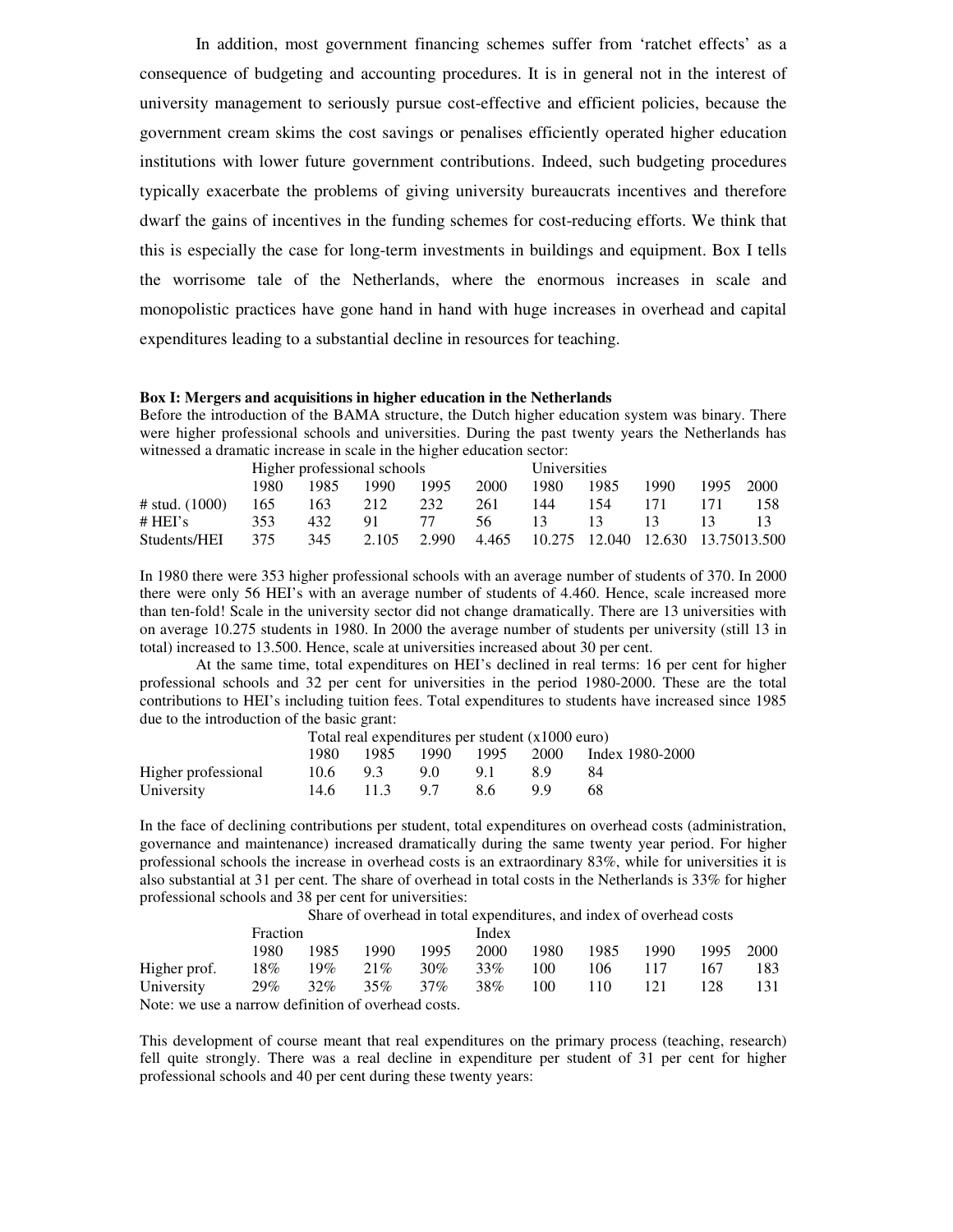|                      | Real primary expenditure per student, excluding overhead costs |      |      |      |      |                 |  |  |  |  |
|----------------------|----------------------------------------------------------------|------|------|------|------|-----------------|--|--|--|--|
|                      | $(x1000 \text{ euro})$                                         |      |      |      |      |                 |  |  |  |  |
|                      | 1980.                                                          | 1985 | 1990 | 1995 | 2000 | Index 1980-2000 |  |  |  |  |
| Higher professional  | 8.6                                                            | 77   | 6.3  | 5.4  | 6.2  | 69              |  |  |  |  |
| University education | 10.4                                                           | 77   | 6.3  | 54   | 6.2  | 60              |  |  |  |  |

In the absence of incentive effects, an increase in scale would have led to a decrease in resources spent on overhead and a corresponding increase in resources spent on the primary process (teaching and/or research). In other words, real costs per student should have fallen relative to overhead costs. We observe exactly the opposite. With the benefit of the hindsight, one may also question the usefulness of lump-sum block grants to HEI's that were introduced in 1980's.

Without competition in the market for higher education, scale increases seem to induce monopolistic practices and produce adverse incentive effects on university management as universities are not disciplined by market forces. In the Netherlands, HEI's form a strong cartel through the union of higher professional schools (HBO-Raad) and the union of cooperating universities (VSNU). We believe that the massive increases in scale that we have witnessed in the Netherlands are the major explanation for the dramatic increase in overhead costs and the corresponding fall in real resources per student available for teaching and research.

Source: *Bureaucratisering en schaalfactoren in het onderwijs*, Onderwijsraad, Den Haag, 2004.

A further problem in Europe is that many institutions are themselves unaware of how much each programme costs. Many universities allocate government contributions themselves not according to rational cost-based criteria and allow for all kinds of cross-subsidies. Apparently, Munich University does not even know its total budget as the state of Bavaria foots whatever is the bill. More generally, very little work has been done on estimating technical and allocative efficiency of HEI's (e.g., Salerno, 2003). For example, estimation of stochastic frontiers has been used to estimate the relative cost efficiency of UK universities (e.g., Glass, McKillop and Hyndman, 1995; Izadi et al., 2002) and of US universities (e.g., Robst, 2002). Non-parametric data envelopment analysis has been used to assess the relative efficiency of Australian universities (e.g., Abbott and Coucouliagos, 2003). The problem with these empirical estimates is that they only allow for comparisons of *relative* efficiency levels between institutes. They do not assess the *absolute* efficiency of HEI's. The observation that in some countries institutions have a high overall score on relative efficiency may also imply that they are all managed equally badly. More important, it is difficult to correct for the quality of both inputs and outputs. In most of this analysis a ceteris paribus increase in the student-staff ratio is seen an improvement in technical efficiency, but it may well imply a worsening of educational quality and ignore all kinds of intangible aspects of education. This renders a lot of this type of applied work less useful.

A more level playing field must be created in the market for higher education. This is not always the case. For example, the Russel group of medical institutes in the UK and the Ivy League of US top universities have in the past been accused of collusion. In Europe this may happen as well. Both private and public institutions are better able to compete on the same terms if government subsidies are allocated directly to students by means of vouchers/grants, even though this may make the incomes for HEI's less predictable. Students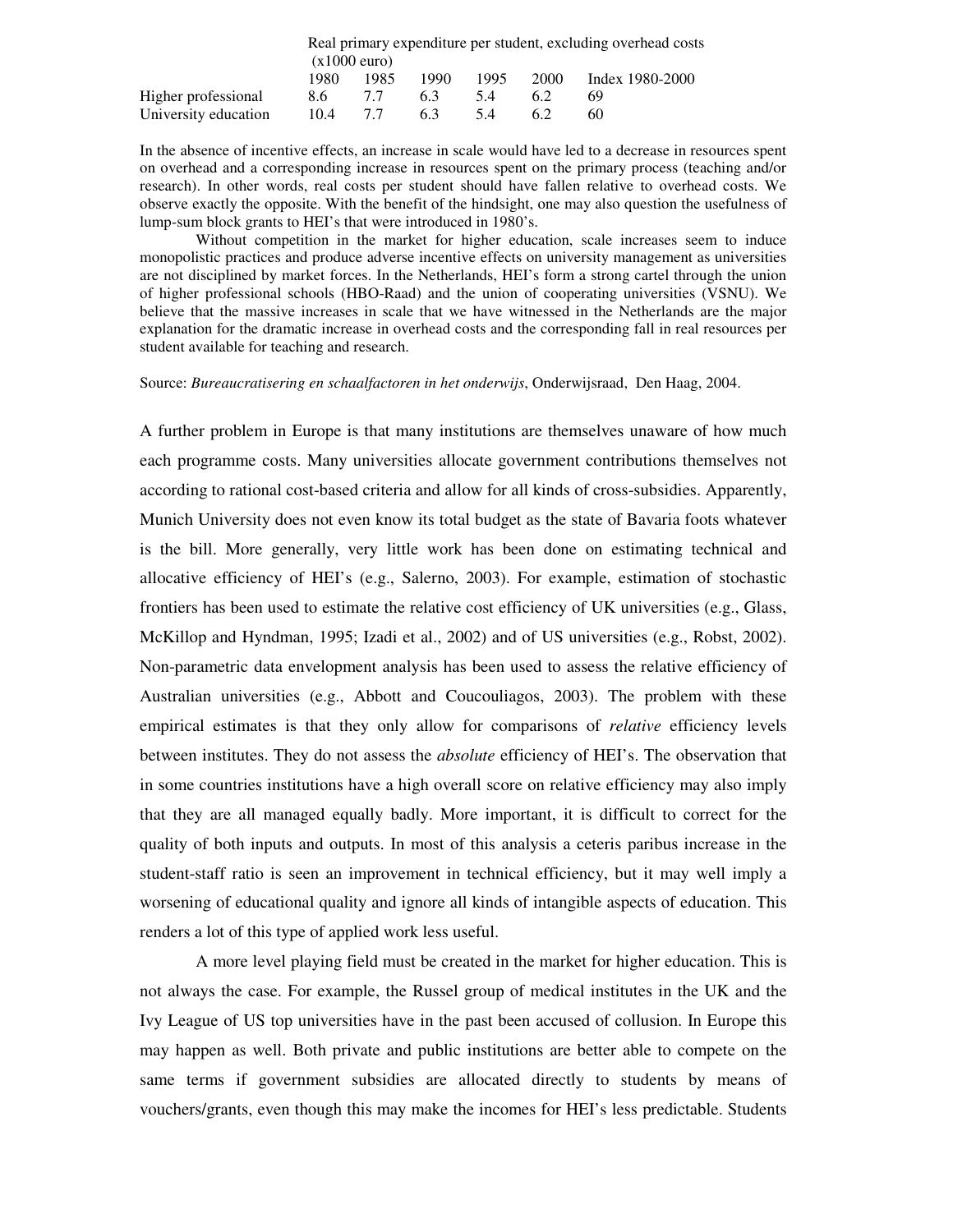can spend the vouchers on the institution and courses of their preference. Barriers to enter the market for higher education should be lowered by abolishing all kind of historical funding schemes and barring those cross-subsidies that hinder fair competition. Competition authorities should break cartels and penalise abuse of market power. It helps if an independent authority publishes yearly performance criteria of universities and institutions of higher professional education. These criteria should cover dropout rates, average enrolment durations, average exam marks, student evaluations, the quality of scientific publications, evaluations of independent scientific committees, and so on. If students can vote with their feet, this will discipline HEI's. The government can then rely less on highly distortive output funding schemes that induce excessive grade inflation and reward malfunctioning bureaucrats. Moreover, a level playing field opens up national markets to the international environment, especially if students are able to get student loans for study abroad and even more so if they can spend (part of) their vouchers abroad.

#### **6. Why higher education should rely less on public funding**

It is not clear that the crisis of higher education in Europe is due to lack of *public* funding. In fact, there is no evidence that the social return to higher education exceeds the private return sufficiently to warrant bigger state subsidies. If anything, the private return to higher education seems to be rising as may be witnessed from the growing skill premium that graduates command in the market. We acknowledge that higher education in many parts of Europe is starved of funds. In fact, the lack of funds of higher education will become worse in future years due to the relentless operation of Baumol's cost disease. This is due to a lack of private funding. Much more can be asked from students provided that they can make use of income-contingent loans (see sections 7 and 8). Even though student poverty is a real issue, graduates are relatively well off.

#### **6.1. The gap between social and private returns is small and declining**

The returns to education have been estimated many times and the evidence suggests a causal relation between education and higher wages (e.g., Card, 1999; Ashenfelter, Harmon and Oosterbeek, 1999; Harmon, Oosterbeek and Walker, 2003). Each additional year of education, typically, raises wage incomes with 5-10 per cent. These so-called Mincer returns apply to all levels of education, but generally are larger for higher education. If the social exceeds the private return, education causes positive external effects to society and the government should support education. If the social equal the private returns, the private sector's incentives to invest in education are exactly lined up with the optimal social incentives to invest in education.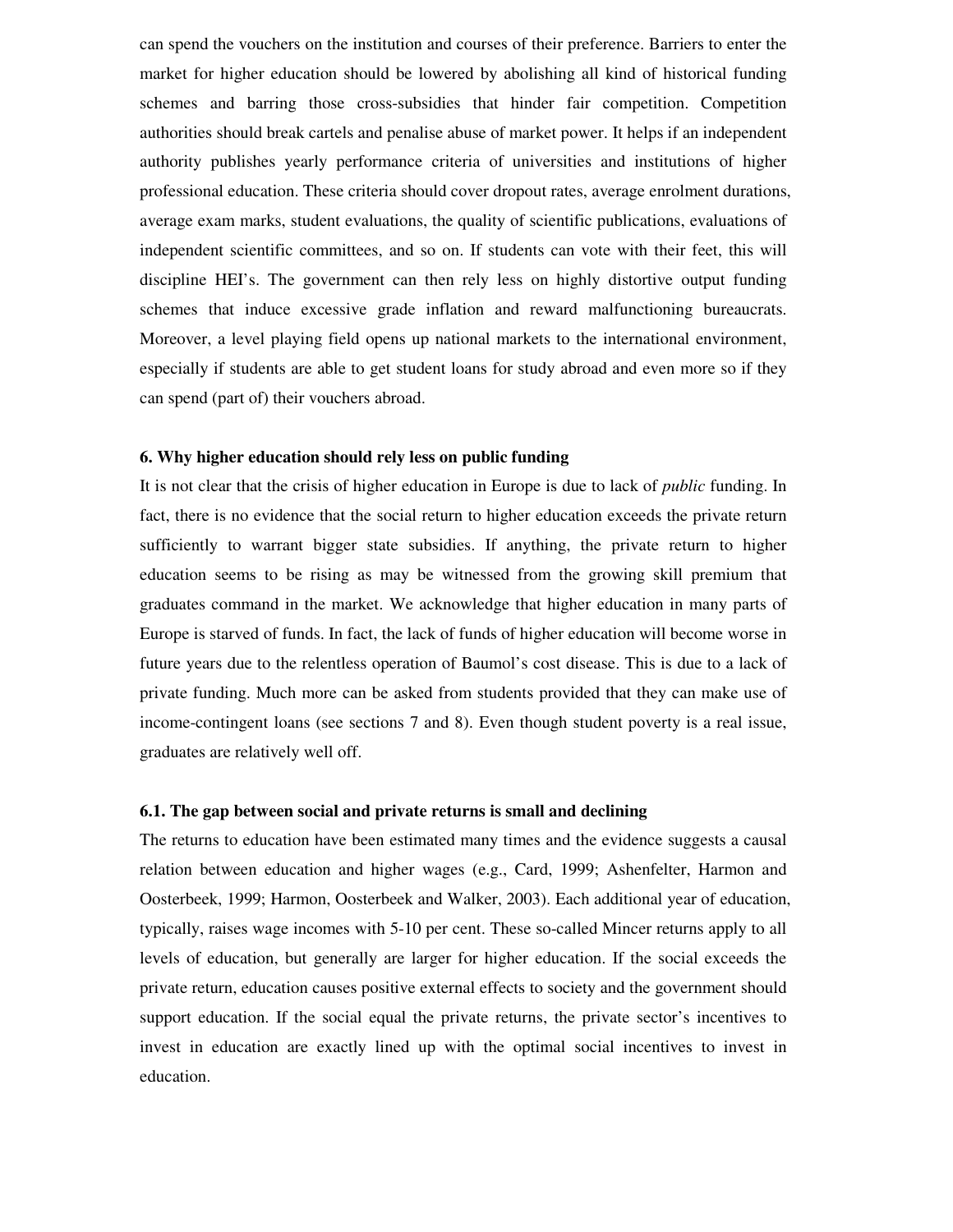Endogenous growth theories (e.g., Romer, 1986, 1990; Lucas, 1988) emphasise that human capital can be accumulated without decreasing returns setting in. Education is thus an important engine of technological improvements generating economy-wide benefits above the private benefits. Still, one cannot increase the level of education without limits as human beings are mortal and take their human capital with them into their graves. Hence, decreasing returns eventually set in. Initial empirical evidence found positive effects of human capital on growth (e.g., Barro, 1991; Benhabib and Spiegel, 1994; Barro and Sala-i-Martin, 1995), but these results are not robust due to the poor quality of the data and various econometric problems (Krueger en Lindahl, 2001). Although endogenous growth driven by human capital is empirically implausible, there may be externalities of education so that people under-invest in education compared with what is socially desirable.

Many have estimated the effect of a one-year increase in the average level of education on income per capita (e.g., Temple, 2001; Sianesi and Van Reenen, 2002). If these macro-Mincer returns exceed micro returns, there are positive externalities of education that go undetected in micro estimates. However, the point estimates for the macro-Mincer returns are roughly the same as for the micro-Mincer returns (e.g., Heckman and Klenow, 1998; Acemoglu and Angrist, 1999, Cohen and Soto, 2001; Krueger and Lindahl, 2001; Ciccone and Peri, 2002). Estimating macro-economic Cobb-Douglas production functions where outputs are explained by human as well as physical capital (cf., Mankiw, Romer and Weil, 1992), one obtains macro-Mincer returns of about 5-6 per cent for each year of education. This is at the lower end of the estimated micro-Mincer returns (e.g., Bassani and Scarpetta, 2001; Cohen and Soto, 2001; De la Fuente and Domenech, 2002). There seems to be no evidence that human capital (growth) increases total factor productivity (growth) (Wolff, 2000). In fact, the largest increases in the levels of education have been in sectors that display no or very slow productivity growth such as services sectors or government (Griliches, 1996).

In second-generation endogenous growth theories, human capital plays a crucial role in the R&D process (Romer, 1990; Jones, 1995). Although there is overwhelmingly robust evidence for the importance of R&D for total factor-productivity growth (Griliches 1992, Nadiri 1993, Mohnen, 1996), no robust effects of the complementarity of education and R&D can be found. Nonneman and Vanhoudt (1996) find that effects of education on output disappear once R&D variables are entered in the Mankiw, Romer and Weil (1992) study. Klenow (1998) also strongly support R&D-based models of productivity growth over humancapital based models. Further, a well-educated labour force may help to catch up with more advanced countries and absorb and diffuse technologies more easily (Nelsson and Phelps, 1966). However, the role of catching up and technology adoption is probably only of minor importance as most OECD countries are currently at the technological frontier. No robust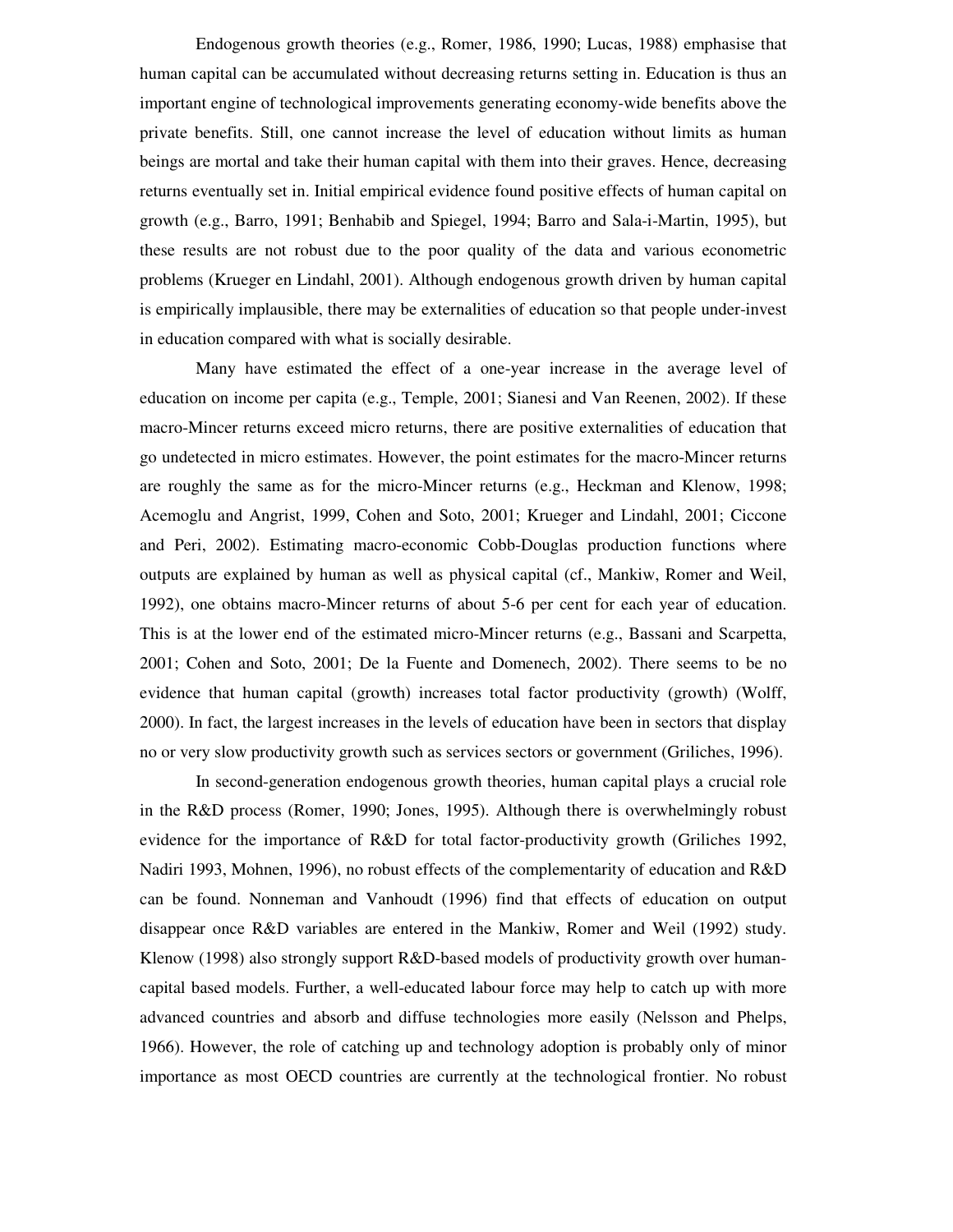evidence for human capital as a catching-up or assimilation device can be found (Sianesi and Van Reenen, 2002).

In sum, there is no suggestive empirical evidence favouring externalities of human capital. Most recent and advanced evidence suggests that the macro returns to education are (at most) equal to the micro returns. Empirical findings suggest that the private returns to higher education are substantial: wage incomes increase in real terms approximately by 15-30 per cent once graduates obtain their bachelor degree and by 25-50 per cent result if students obtain a combined bachelor-master degree. However, despite the widespread belief in large externalities of education, the social returns are not that different and may even be a bit lower than the private Mincer returns. These findings suggest that signalling is of minor importance, because macro estimates suggest that education is indeed productive. Perhaps, the potential positive external effects of education cancel the negative external effects of signalling at the macroeconomic level. A final caveat is that, if there are indeed positive externalities of education, the finding that social approximately equal private returns, could suggest that the government currently chooses the optimal level of education subsidies so as to internalise the externalities at the macroeconomic level (Heckman and Klenow, 1998). There is therefore no evidence that public expenditures on higher education are sub-optimally low.

In popular policy debates there is much confusion on the returns to education. The most popular argument is that the *private* (Mincer) returns to (higher) education are higher than the safe real return on government bonds, approximately 3 per cent. Consequently, it is argued that the government should expand investment on education because this yields a higher rate of return than the reduction of public debt. By the same line of misguided reasoning one could argue that the government should massively invest in the stock market and pay off the government debt with the higher returns on equity.

The argument confuses private and social returns to higher education. The fundamental reason why the government should intervene in higher education is because the social exceeds the private return to education, not whether the private returns are large. Investment in higher education should be compared with investments with similar risk, liquidity and other properties, not with government bonds. The returns on education are much higher than on government bonds because human capital is illiquid (slavery is forbidden) and more risky as labour incomes fluctuate due to business cycles, sectoral shifts, technological developments, international trade, etc. (Palacios-Huerta, 2003, 2004). The Mincer return is only comparable to a return on a financial investment under very strict conditions, which are not met in practice (Heckman, Lockner and Todd, 2003). The acquisition of human capital requires direct material (tuition) and immaterial (effort, psychic) costs. The Mincer approach assumes that these costs are negligible and that the only costs of education are forgone earnings. Further, it assumes that individuals are infinitely lived. Both direct costs and finite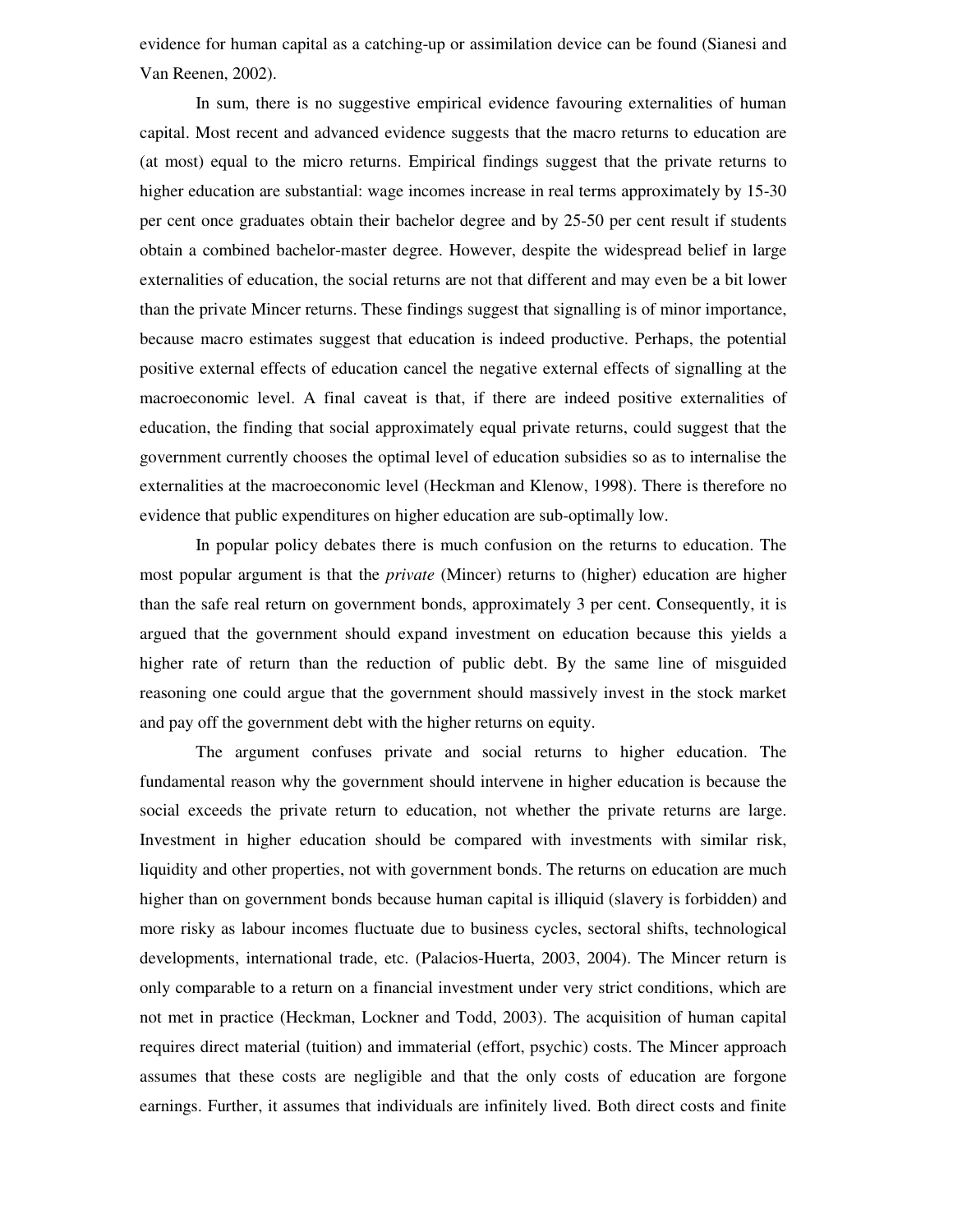time-horizons drive up the required returns for an investment in education. Consequently, there are good reasons why private (and social) returns are high and there is generally no free lunch when governments invest in education instead of paying off government debt.

We conclude from our discussion of private and social returns to education that, at current levels of subsidies on higher education, there are no convincing arguments to extend the overall level of public subsidies to higher education.

#### **6.2. Rising private returns to education**

Private returns to education are rising as wage inequality between skilled and unskilled workers has increased in many industrialised countries. If skilled graduates earn higher incomes than low-skilled workers, it may be profitable to invest in higher education. Especially, the US and the UK have experienced dramatic increases of the skill premium. Similar but less dramatic stories can be told for many European countries (Davis, 1992).

The first and most dominant explanation for the rise in the skill-premium is skillbiased technological change (Katz and Murphy, 1992; Bound and Johnson, 1992; Berman, Bound and Grilliches, 1994, Murphy, Riddell and Romer, 1998). This boosts relative demand for skilled workers and thus the skill premium, especially after the ICT revolution (Krueger, 1993; Autor, Katz and Krueger, 1998). Some endogenous growth theories suggest that skilled workers spur R&D activities, which leads to new technologies that are more complementary to skilled workers. Consequently, stimulating skill formation does not only increase the relative supply of skilled workers, but also the relative demand for skilled workers. If this effect is strong enough, the skill premium may even increase in the long-run (Acemoglu, 1998, 2002; Kiley, 1999; Nahuis and Smulders, 2002).

Increasing international trade offers the second explanation for the rise in relative demand for skilled workers in highly developed countries. The reason is that countries with an abundance of skilled workers specialise in skill-intensive production, whereas low-wage countries specialise in labour-intensive production. Relative wages then depend on global relative supplies and demands for skilled workers (Topel, 1999; Katz and Autor, 1999). However, this explanation of increasing wage inequality is disputed due to the limited volume of international trade (Wood, 1994; Borjas and Ramey, 1995; Feenstra and Hanson, 1999; Krugman, 1995). Some recent studies hint at capital skill complementarity, that is higher educated workers are more complementary to capital than unskilled workers. This implies that the relative demand for skilled workers increases with the capital intensity of the economy, analogously to skill-biased technical change (Goldin and Katz, 1998; Krussell et al., 2000; Beaudry and Green, 2000). The question remains whether capital-skill complementarity is indeed empirically relevant, because it is difficult to disentangle from skill-biased technological change. Furthermore, explaining rising wage inequality with capital skill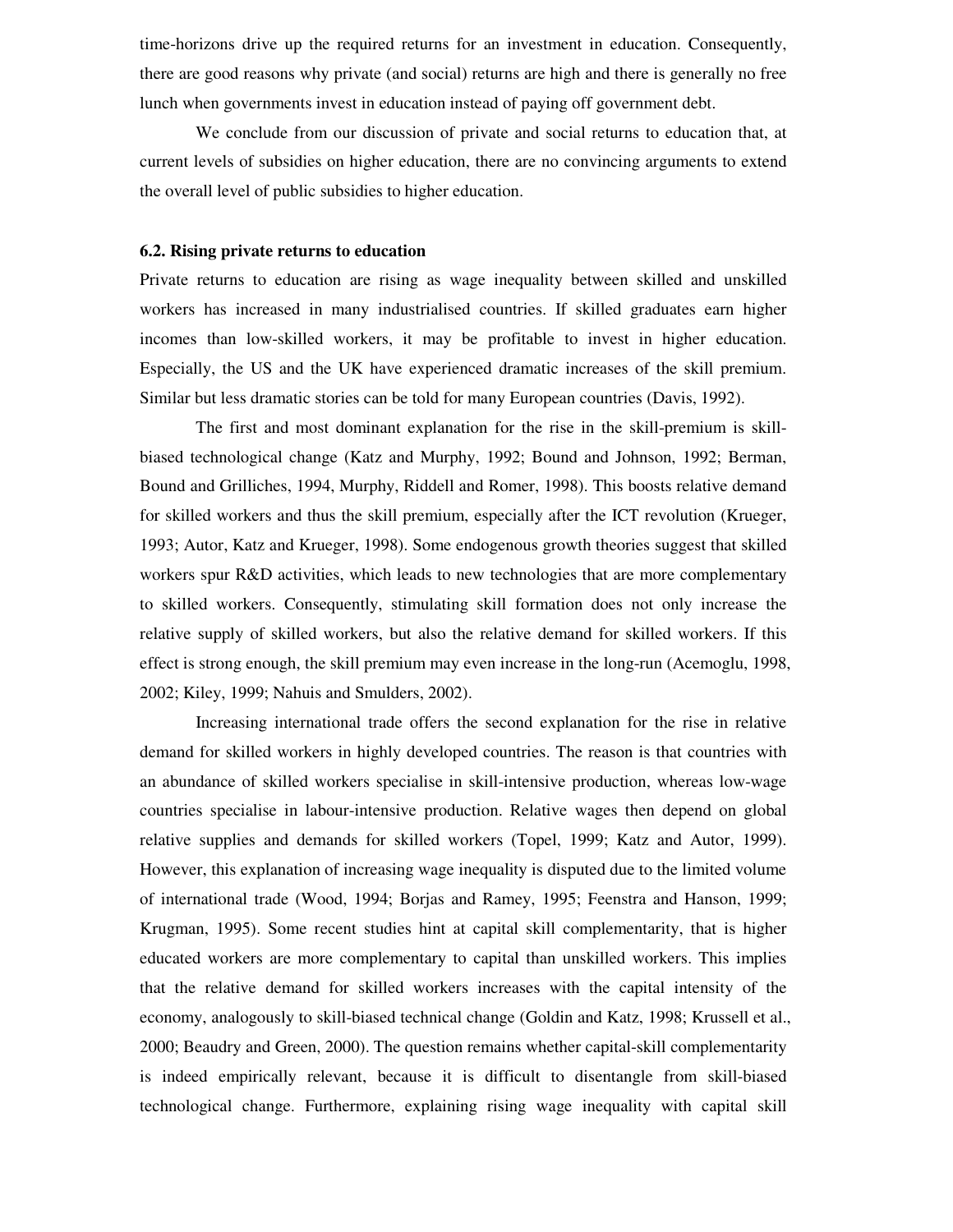complementarity is difficult to reconcile with a constant capital share in output (Heckman, Lochner and Taber, 1998).

All these explanations for the rising skill-premium are based on the labour demand side of the economy. However, supply side and institutional factors play a role as well. A number of authors suggest that the relative supply of skilled workers has, in fact, decreased in the US due to ageing of the population, lower fertility rates and the inflow of low-skilled migrants (Katz and Murphy, 1992; Murphy and Welch, 1992; Borjas, Freeman and Katz, 1997). Alternatively, wage inequality may have increased due to falling costs of signalling and relaxation of liquidity constraints (Willen, Hendel and Shapiro, 2004). In particular, low skilled wages are based on a pool of (credit-constrained) high-ability and low-ability workers. Slackening liquidity constraints induce high-ability workers to invest in education, so the pool of unskilled workers contains less high-ability workers as a result and low-skilled workers' wages fall.

Changes in labour market institutions may also have contributed to increases in the skill premium. Lower minimum wages and erosion of union power have increased in wage inequality in the US (DiNardo, Fortin and Lemieux, 1996; Lee, 1999). However, in Europe skill-biased labour demand shifts do not result much in larger wage inequality, but in higher unemployment rates amongst the low skilled, especially if their incomes are protected by minimum wages, strong unions, strong labour market regulations, and so on. See Krugman (1995) and David (1998) for the effects of skill-biased labour demand shifts due to increased international trade in the presence of minimum wages. However, institutional changes may well have been triggered by changed labour market conditions, so that the standard labour market model of supply and demand explains differences in wage inequality for a large number of developed countries well (Oosterbeek, Leuven and van Ophem, 2004).

Not all wage inequality can be attributed to differences between different skill groups. There is a steady increase in wage inequality *within* groups of workers with similar skills as well. Further, sectoral shifts in employment have stimulated relative demand for skilled labour. Nevertheless, Katz and Autor (1999) conclude that only a third of overall wage inequality in the US can be attributed to gender, education and experience. The bulk of wage inequality remains unexplained and can not be attributed to observed skill, experience, sector of employment, etc. Skill-biased technological change is therefore the major candidate to explain this residual wage inequality.

Empirical estimates suggest that the skill-premium continues to grow in the future at about three per cent per year for the US if relative supply of skilled workers remains fixed (Katz and Murphy, 1992; Heckman, Lochner and Taber, 1998). For Sweden the figure is lower, about one per cent per year (Edin and Holmlund, 1995). For the Netherlands it is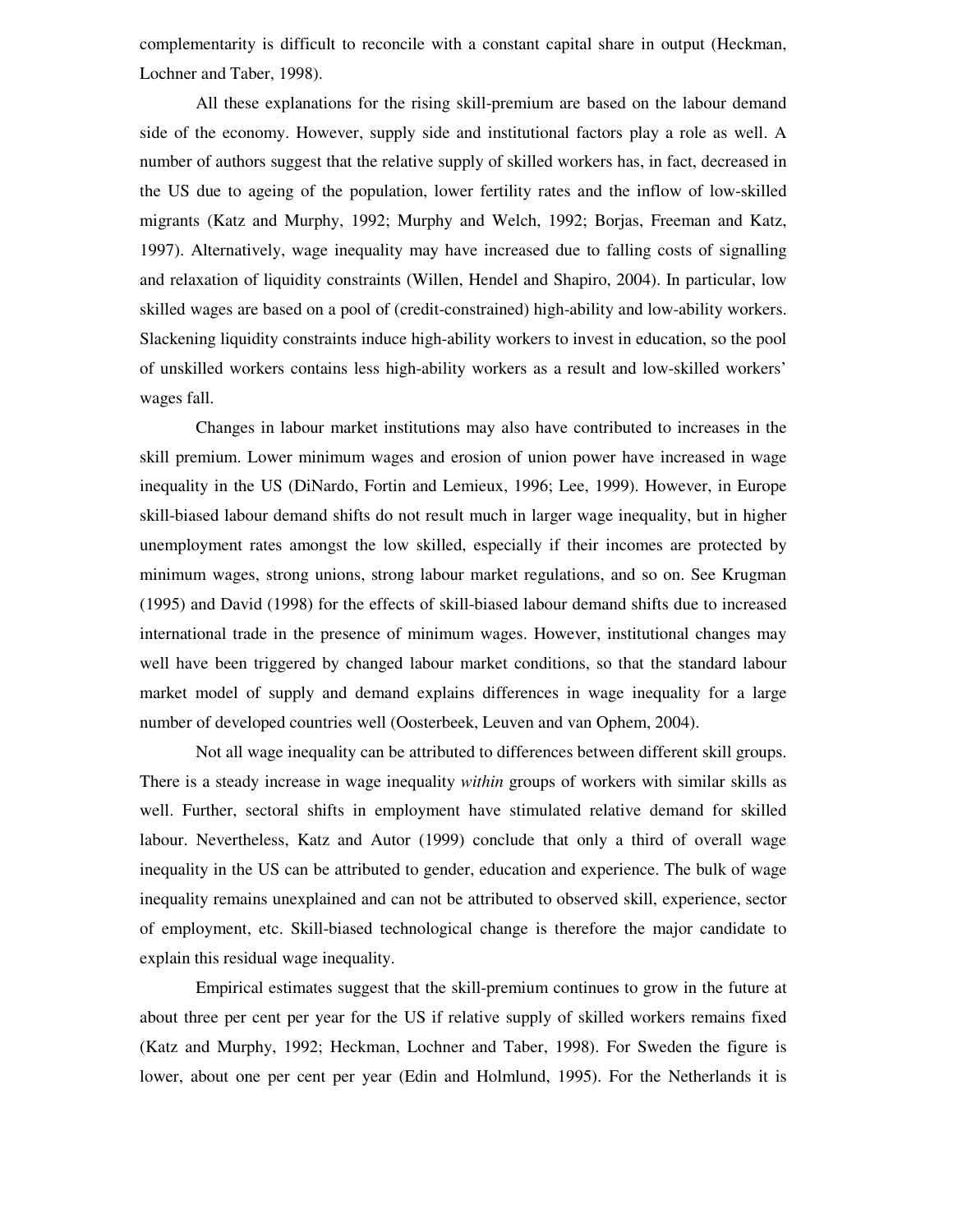roughly two percent per year (Jacobs, 2004). In most of Europe the growth in relative supply of skilled workers levels off, so the returns to education will grow substantially.

Evidence from the UK Labour Force Surveys 1996 to 2003 suggests that the mean return on higher education has not dropped despite an almost doubling of the student participation over that period, but that there seems to have been a marked fall in returns for recent cohorts and that the mean return may have stayed high due to the increasing number of maths and engineering graduates (Walker and Zhu, 2005). The shift towards more profitable studies may thus contribute to high and rising private returns to higher education as well.

With rising private returns to higher education it makes sense to let the private sector invest more in higher education. However, many governments in Europe obstruct these investments. They should get out of the way and facilitate these investments. The right way to do so is to allow students to borrow for their educational costs through income-contingent loans. Section 8 discusses these in more detail.

#### **6.3. Baumol's cost disease also suggests a shift towards more private funding**

Higher education is, like the performing arts, intrinsically labour intensive and has little possibilities for technological progress. It thus suffers from Baumol's cost disease (Baumol, 1967). Teaching and research need to be done by highly qualified people and cannot be replaced by technology. Compare that with the huge technological progress during the last few centuries in services and manufacturing. Since productivity growth in higher education lags behind other sectors of the economy, the cost and price of higher education rise over time unless wages in higher education consistently lag behind wages in the rest of the economy. To make sure demand and provision of higher education goods do not fall, some in Europe argue that a growing government subsidy is required. This is unconvincing, since the increase in productivity elsewhere in the economy gives rise to corresponding increases in purchasing power. If people value the degree programmes offered by labour-intensive HEI's, they will use their new riches to pay for it. Since higher education is a luxury good, it will flourish as technical progress makes people wealthier.

With Cobb-Douglas preferences, Baumol's cost disease does not destroy jobs or output in higher education even though the ratio of output of higher education to other economic output dwindles away and prices of higher education continue to rise. The technological progress in the rest of the economy boosts purchasing power of people sufficiently to keep up expenditures on higher education despite its rising costs. There are two unrealistic assumptions in this discussion of Baumol's cost disease. First, Cobb-Douglas preferences and indeed any form of homothetic preferences imply linear Engel curves and unit income elasticities of demand. However, other goods may be necessary and include basic needs such as food, drink and shelter while higher education is a luxury good. In that case, Stone-Geary preferences are more relevant. The budget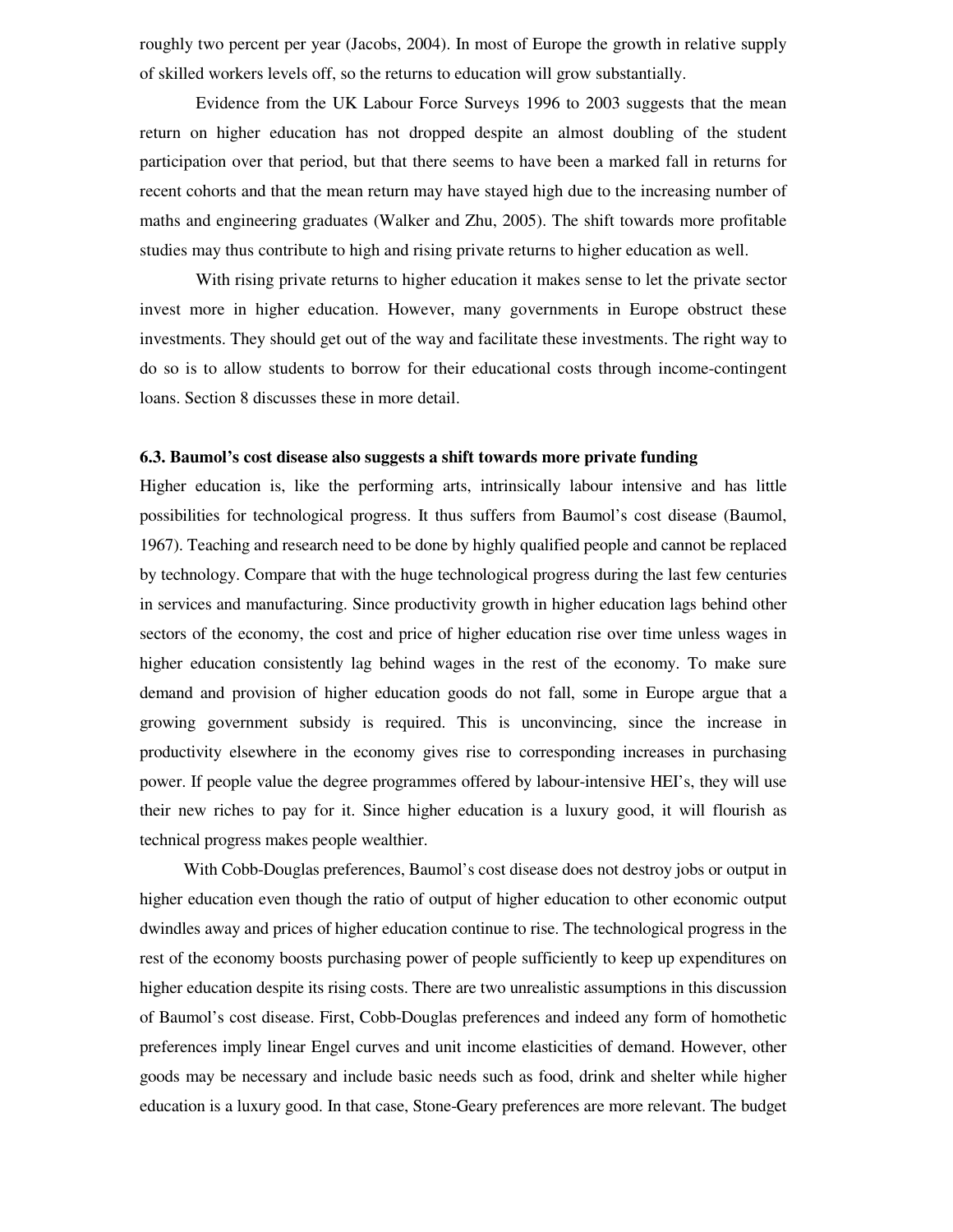share of higher education then rises over time, since people give relatively more priority to basis needs if they are poor and more to education as they grow richer. Second, the elasticity of substitution between higher education and other consumption goods is probably less than unity. A CES utility function with an elasticity of substitution less than unity generates a budget share of higher education that rises over time as well.

When discussing Baumol's cost disease in the context of higher education, it is important to realise that skill-biased technical change also boosts the returns to higher education. Graduates can thus rationally use the higher returns to pay for the higher cost of education. Provided the opportunity costs of education do not increase as much as tuition fees, Baumol's cost disease actually creates jobs and output in higher education. Indeed, if education is a pure investment good, demand for education features zero income elasticities of demand for higher education. Hence, despite rising relative prices, there are good reasons to believe that the budget share of higher education rises over time. People become sufficiently rich due to technological advances to be able to afford that.

In any case, Baumol's cost disease leads to a number of offsetting trends. The rise in the relative price of labour-intensive educational activities causes a shift towards less labourintensive forms of teaching and research. Think of the advent of video and long-distance teaching, computer-aided courses and other technological innovations. Technology may induce new economies of scale and substitution in the type of higher education. An example is the rise in self-teaching with the aid of special DVD or web-based teaching programmes. All of this need not crowd out the real thing. Demand for physical teaching may even increase. In addition, rising prices of higher education induce a shift from small-scale to large-scale teaching programmes. We indeed see that many institutions now have bigger class sizes than a few decades ago, and the famous tutorial system of Oxbridge is becoming very expensive. The possibilities for a good academic operating on a world market have grown enormously with the advent of globalisation and the Internet. These developments have led to super incomes for only a few academic superstars (Rosen, 1981). Baumol's cost disease also explains the shift from higher education for the elite to higher education for the masses. This may induce dumbing down at the expense of diversity and research. This gives a strong case for subsidising pure research and unprofitable, less popular, but academically worthy studies.

## **6.4. Other trends and developments**

There are few other trends and developments that affect the future management of higher education. Internationalisation will increase demand and supply elasticities of higher education. This will increase competitive pressures. Of course, this does not require larger subsidies but may make it desirable to shift from funding suppliers of higher education to voucher funding. The market (students and professors) - rather than the government - will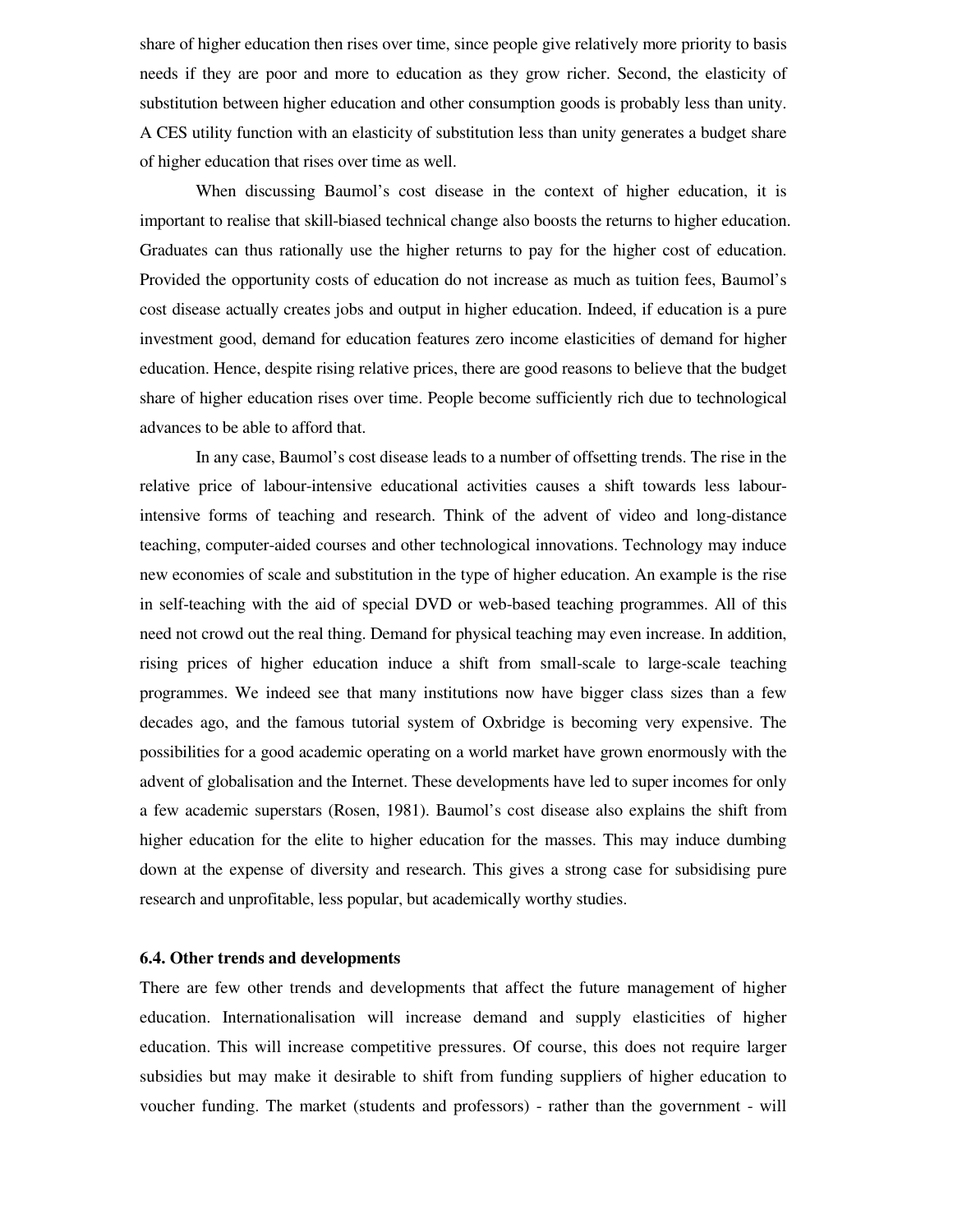curb monopolistic behaviour of universities. Another inexorable trend is individualisation and increased heterogeneity. Societies are rapidly changing and one could argue that the demand for higher education becomes more diverse. An educational system which is a straitjacket to individuals increases the welfare costs of uniform prices as is the case under the current system. Consequently, the government should optimally respond by allowing for more degrees of freedom in price setting of HEI's so as to meet the stronger variety in demands for higher education. This trend should not lead to more subsidies.

Many governments face increasing scarcity of public funds due to the ageing of the population. Also, criteria on deficits and debt for EMU member states impose ceilings on government expenditures. Further, increased mobility of tax bases (also due to internationalisation) increases the costs of public funds. As arrangements in the welfare states become more costly (Baumol's disease and individualisation), the marginal benefits of public goods decrease and willingness to pay taxes for these public goods diminishes as a consequence. For all these reasons, there is not much hope for extra state funding for higher education so that efficiency of the system of higher education needs to be increased and more external funding has to be found.

#### **7. Why equity should not matter in higher education**

If anything, education is associated with the pursuit of a more equal society. The participation of young people in higher education is highly correlated with the educational attainment of their parents. In many countries those whose parents have completed higher education are about twice as likely to participate as those whose parents lack upper-secondary education qualifications (Blöndal, Field and Girouard, 2002). Still, the *relative* prospects of young people from less advantaged backgrounds have not worsened with the expansion of higher education. It is much more important to focus attention at getting children from less advantaged backgrounds up to the level of entrance level for higher education.

Whereas subsidies are thus justified for lower and secondary education, the case to provide large-scale subsidies for higher education on equity grounds is doubtful as subsidies on higher education are regressive. The vast majority of students in higher education belong to the richest half of the population. To finance education subsidies from general tax revenues therefore implies perpetuation of inequality over the generations and a reduction of income mobility, because these subsidies redistribute resources away from the poorer individuals in each birth cohort towards the richer ones. Moreover, education subsidies are regressive from a life-cycle perspective. The average tax payer has a lower life-time income than the average recipient of education subsidies in view of the high financial returns to higher education (Card, 1999, Harmon, Oosterbeek and Walker, 2003). Currently, a grand coalition of politicians from the left to the right of the political spectrum block necessary structural reforms in the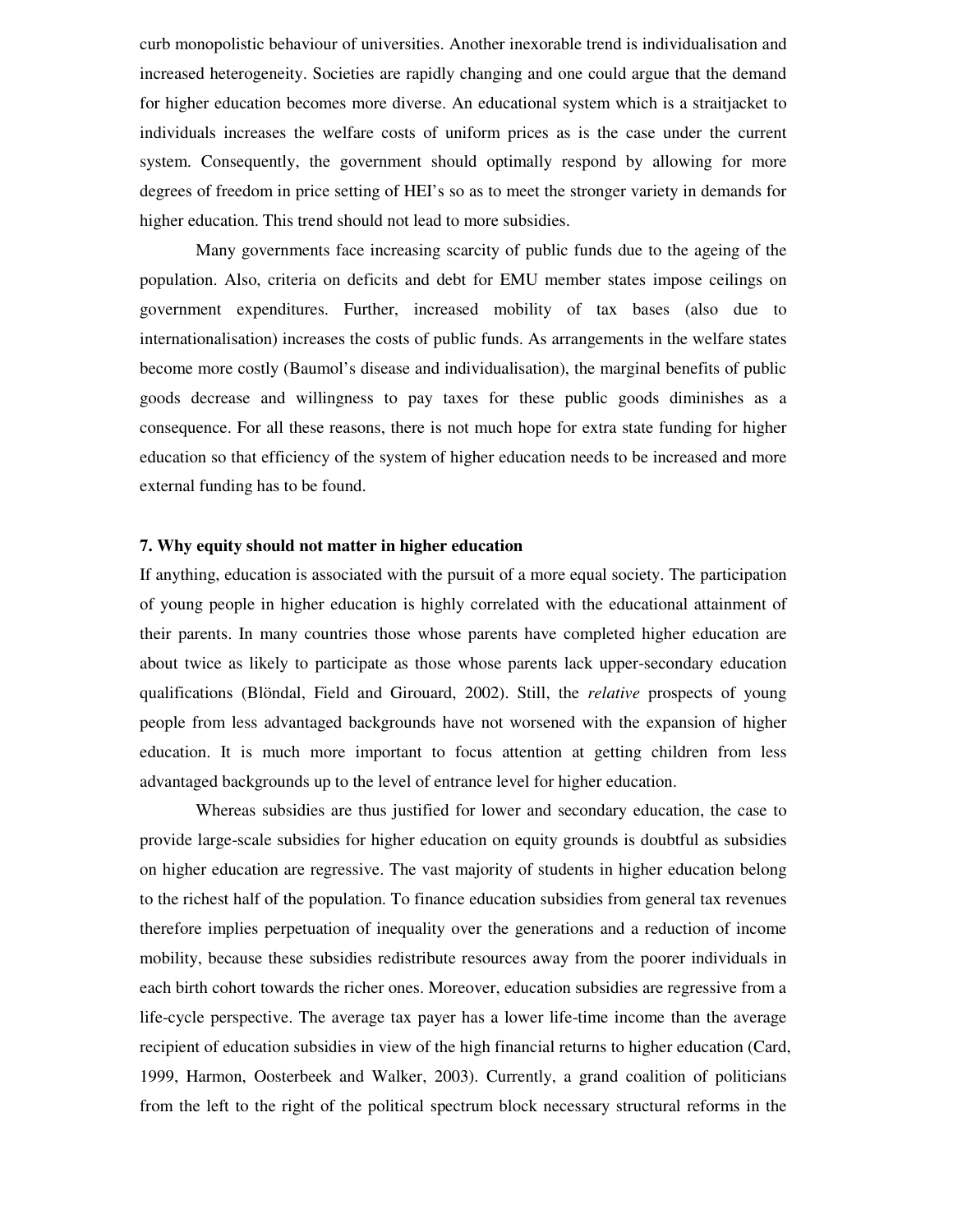degree and manner in which students are financed by repeatedly raising equity or accessibility issues for the wrong reasons. We will attempt to illustrate the flaws in this populist discourse.

Many politicians argue that access to education is a 'basic right' and should thus be supplied free of charge. Of course, education should be accessible to all with sufficient academic capabilities. But this does not imply that higher education should be free from charge, neither does it imply that all should pay the same price, or should pursue the same quality of education. Sufficient access to food or healthcare is also a basic human right, but this does not imply that food and health are supplied free or of uniform quality (Barr, 2004).

Some argue that subsidies on higher education should be employed to lower wage premiums of graduates and thus in that way reduce inequalities. That is, by giving incentives to over-invest in higher education, workers without an academic qualification become scarcer relative to workers with a higher degree and therefore wages of graduates fall relative to those of other workers. This argument cannot stand the test of empirical and analytical scrutiny. Indeed, the wage premium of graduates falls, but this comes at the cost of transferring resources towards the rich. The latter effect is estimated to be about as important as the first (Dur and Teulings, 2004). Hence, no net reduction in inequality results. Furthermore, the income tax is a more direct and efficient instrument to redistribute resources towards lowskilled workers. It avoids over-investment and can redistribute the same amount of resources with lower taxes as the tax base is larger without over-investment.

Another misguided, yet popular argument is that regressive higher education subsidies are a good idea as graduates pay more taxes later on in life. However, theory and data suggest that the increase in tax revenues of graduates does not recoup higher education subsidies as most governments over-subsidise education from a fiscal perspective (De La Fuente and Jimeno, 2005; Bovenberg and Jacobs, 2005). This argument also violates horizontal equity norms in tax laws, which state that people in identical positions should be treated equally. The point is that higher education subsidies discriminate against high-income earners who did not study and accordingly did not receive large subsidies, but they still pay much higher net taxes compared to those who did study.

When it comes to the interaction of the tax system and educational investments, higher education subsidies should be used to offset the tax distortions of progressive taxes on human capital investments (Bovenberg and Jacobs, 2005). Here, education subsidies are not used for equity but efficiency reasons. As progressive taxes reduce human capital investment, the tax base erodes and this harms the redistributive powers of the government. Consequently, it is optimal for the government to make the costs of higher education effectively tax deductible, by subsidising higher education at the rate of the marginal income tax. This is equivalent to the neutrality of the corporate income tax on corporate investments if all investment costs can be deducted at the same rate at which the returns are taxed. This second-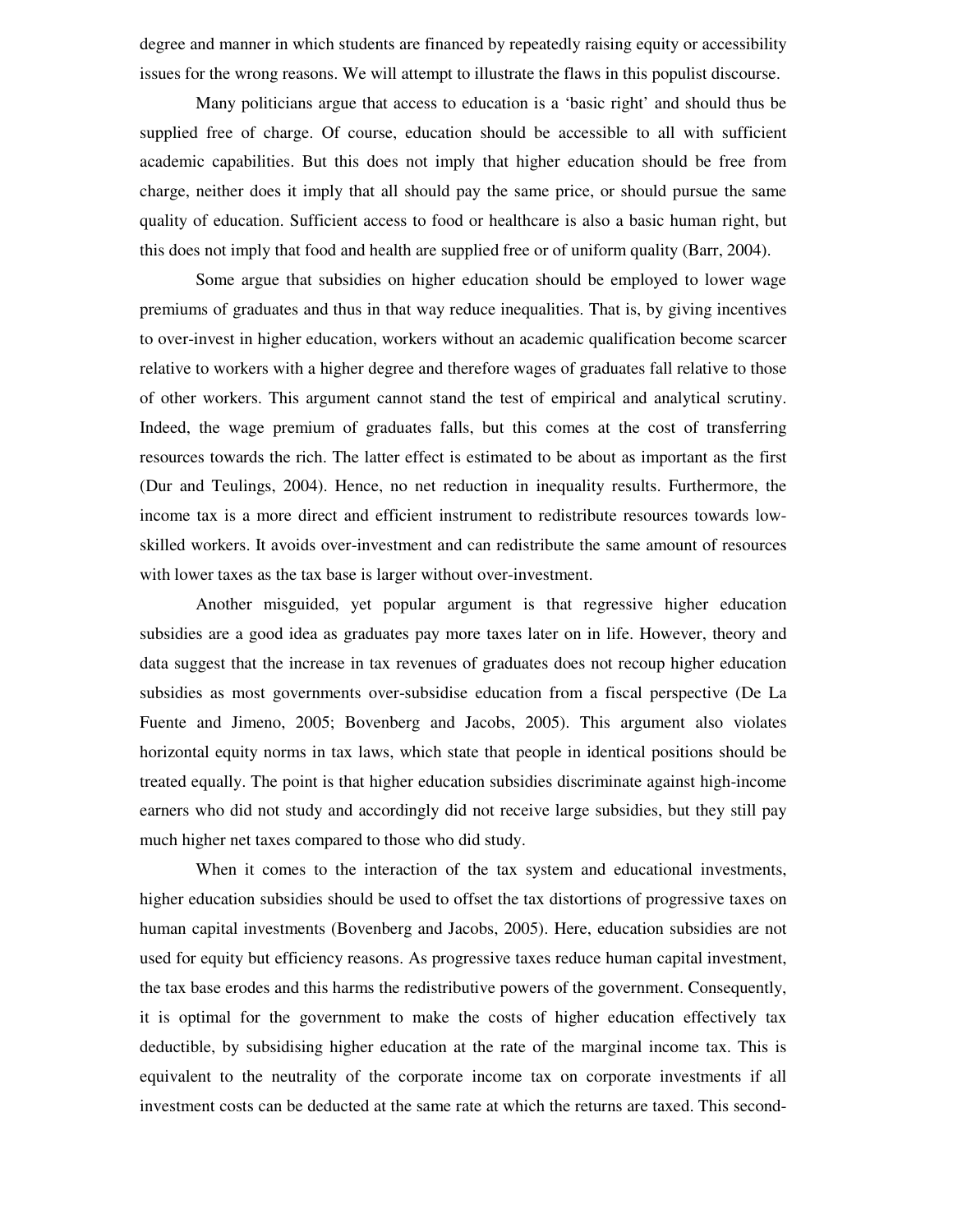best policy ensures neutrality of the income tax on educational investments and leaves the tax base in tact. Therefore, the poor benefit from regressive higher education subsidies because they allow the government to tax income more progressively. Hence, more regressive higher education subsidies can be justified only in conjunction with more progressive income taxes. Note that the above does not imply that interest should be tax deductible. This would distort private decisions in favour of over-investment, because the discounted value of future returns on higher education would be boosted. Also, deducting tax interest would distort saving behaviour and encourage arbitrage as students would borrow more and try to get a market return in order to cash in on the implicit subsidy.

Another argument is that higher education policies should be used to 'limit the domain of inequality' as Tobin (1970) puts it. The government could make the distribution of educational outcomes less unequal and, as education is strongly correlated with income, thereby reduce dispersion in the income distribution. This argument appears in many forms. For example, some politicians vehemently reject 'elitist' higher education systems where the brightest students receive the best and most expensive education. At closer inspection this argument simply boils down to a plea for high implicit or explicit taxes on investments in higher education. This is not efficient for it effectively shrinks the tax base by effectively obstructing profitable investments in human capital. The best students migrate abroad and ultimately the individuals with lowest incomes are worse off than with direct redistribution through the income tax. Apart from efficiency reasons, 'limiting the domain of inequality' is fundamentally at odds with principles of equal opportunity. By forcing the most talented students to reduce their educational investments at apparently socially desirable low levels, these brightest students are not able to develop their capacities because society does not allow them. Apart from efficiency and equity arguments, we find this morally repugnant.

Uniform tuition fees should not be used for equity reasons either. Still, it is often claimed that it is equitable to charge the same (low) uniform tuition rates to both poor and rich students. If the purpose is to reduce income inequality, it is highly inefficient to effectively tax educational investments at a 100 per cent rate above the fixed tuition fee for those individuals who want to invest more than the fixed tuition fee in higher education, whether they are poor or not. Again, the targeting principle suggests that income redistribution should be carried out through the tax system and not through the education system. Taxing higher education erodes the tax base by causing under-investment and the poor are eventually worse off with fixed tuition fees than with more progressive taxes. If the purpose of uniform tuition rates is to guarantee access to higher education, and not to promote income equality, an income-contingent loan scheme is sufficient and does the job of ensuring access well. Instead of using highly indirect and regressive education policies, governments should use the income tax system and improve basic education to directly reduce inequality.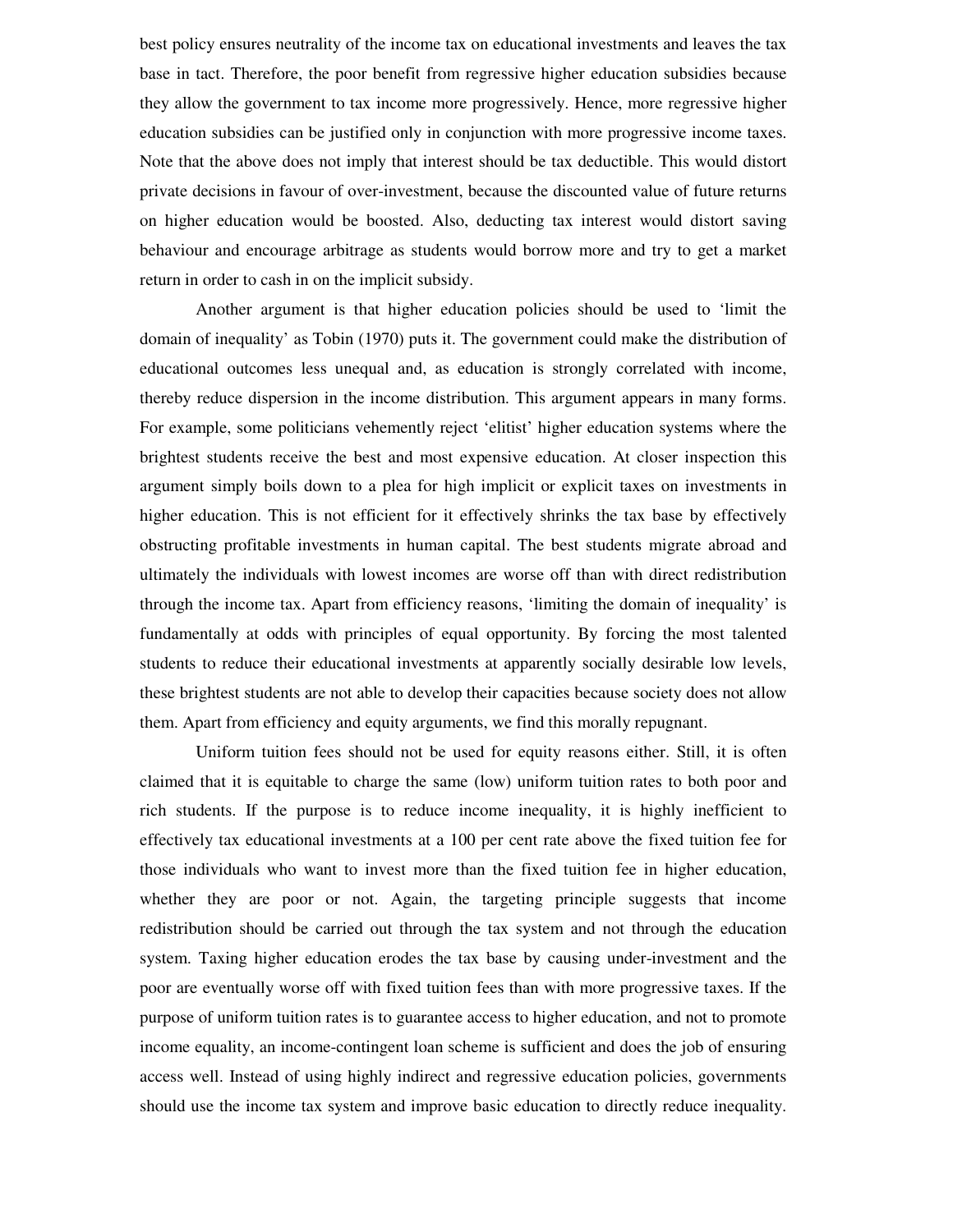More progressive income taxes may discourage students furthering their career and harm investments in human capital, so should be accompanied by higher education subsidies to ensure the neutrality of income taxes on educational investments.

Governments should give priority to pre-school, primary and secondary education. Empirical research suggests that the ability of the student and long-run background factors ('culture', 'family', 'environment') are the most important determinants of enrolment in higher education (Cunha et al., 2005). Parental incomes do play a role, which vindicates government intervention to make contingent loans available. However, its effect seems to be of little quantitative importance (Heckman, 2000; Shea, 2000; Carneiro and Heckman, 2002, 2003; Plug and Vijverberg, 2004; Cameron and Taber, 2004). Increasing enrolment in higher education of children from lower socio-economic backgrounds requires intervention in basic and secondary education and not generic subsidies for higher education. Moreover, the social returns of primary and secondary education are more obvious and quantitatively more important. If students drop out before completing secondary education, they impose large costs on society arising from larger dependency on welfare benefits, tax avoidance by working in the black circuit and higher crime rates (e.g., Lochner, 2004).

#### **8. From student grants towards income-contingent student loans**

One of the main problems of higher education in Europe is that universities and colleges of higher education are starved of funds while students are unable to study effectively. With ceilings on public spending on higher education, the main way HEI's can improve their teaching and research is to ask higher fees from students. And even that is not possible in most countries. Further, capital markets may fail to deliver the funds to finance increased tuition and costs of living. Human capital is not considered as good collateral to secure repayment of loans, because it cannot be traded (slavery is forbidden). Furthermore, banks cannot easily assess the risks of some students and face difficulties monitoring efforts by students and graduates to perform well. Resulting adverse selection and moral hazard effects result in high interest rates, credit rationing or even a collapse of the credit market for student loans (Stiglitz and Weiss, 1982). In addition, students are risk averse and hesitate to take up large loans (Lehvari and Weiss, 1973; Eaton and Rosen, 1980). Indeed, the risks associated with human capital investments cannot be insured for similar reasons as credit markets fail, i.e., incomplete contracts and information problems (Rothshild and Stiglitz, 1976; Sinn, 1995).

Imperfect capital and insurance markets generally cause underinvestment in higher education. More importantly, these financial market failures typically hurt students from poorer socio-economic backgrounds as they have less money available to put up front to finance their studies and are typically more averse to borrow. Many students depend on their parents or forced to take little jobs to pay for tuition fees and their costs of living if sufficient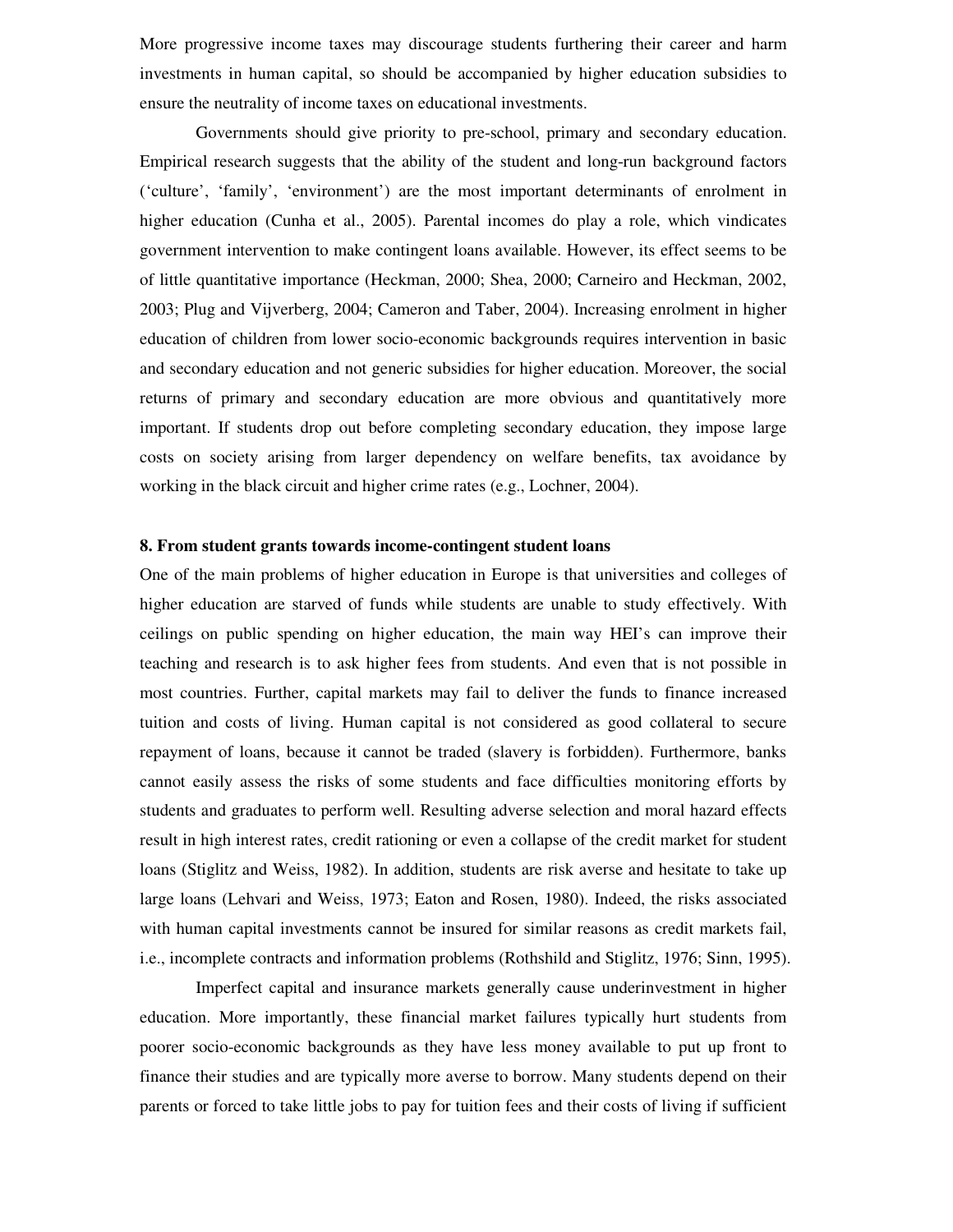loan facilities are not available. Private schemes such as asking (possibly interest-free and taxfriendly) bonds from family and friends are only a solution for some students. Large numbers of students are forced to work more, and therefore study less and harm the quality of higher education. Hence, there is a case to help such students so that they can pay higher tuition fees.

#### **8.1. Income-contingent loans**

Students do not need grants, but credit. To tackle student poverty, students should be allowed to borrow the full amount of fees and cost of living. Income-contingent student loans appear to be the most efficient way to overcome problems of capital market imperfections with riskaverse students (Nerlove, 1972, 1975; Barr, 1993, 2004, 2005; Chapman, 1997; Oosterbeek, 1998; Jacobs, 2002). An income-contingent loan scheme (ICL) allows students to finance their education, but only requires them to pay back principal and interest if their incomes after graduation are high enough for them to afford this. ICL-schemes thus offer students a combination of loans and social insurance. This restores access to higher education by directly tackling both the capital market and the insurance market imperfections. Further, if income risks are shared among graduates by pooling the risks at the macro level, the government needs fewer subsidies to eliminate risk aversion.

The market cannot come up with such a solution. Private banks and insurers are unable to write contracts based on future incomes, but the government can enforce such contracts through the monopoly of the tax authorities. In addition, the government has more information than private banks or insurance companies and is thus better able to avoid problems of adverse selection and moral hazard. Through selection and tracking of student performance and denying funds to non-performing students, it can more easily eliminate the 'rotten apples' from the ICL-scheme. Collecting repayments through the income tax system avoids costly verification procedures to determine earned incomes. The government can also collaborate with other governments and other tax authorities in the European Union in order to track down graduates who try to escape repaying their loans by working abroad.

In principle an ICL-scheme features no subsidies and thereby avoids the direct efficiency costs of distortionary taxes to finance subsidies. However, the social risks on nonrepayment may also be borne by society rather than the graduates. In that case, default risks are shifted rather than shared. This comes at a cost, because (ex post) education subsidies still enter the system. Moreover, an ICL-scheme can be defended on equity grounds as well. The majority of students comes from the most wealthy income classes and will belong to the most wealthy income classes after graduation. ICL-schemes avoid perverse redistribution of incomes from the average taxpayer to students.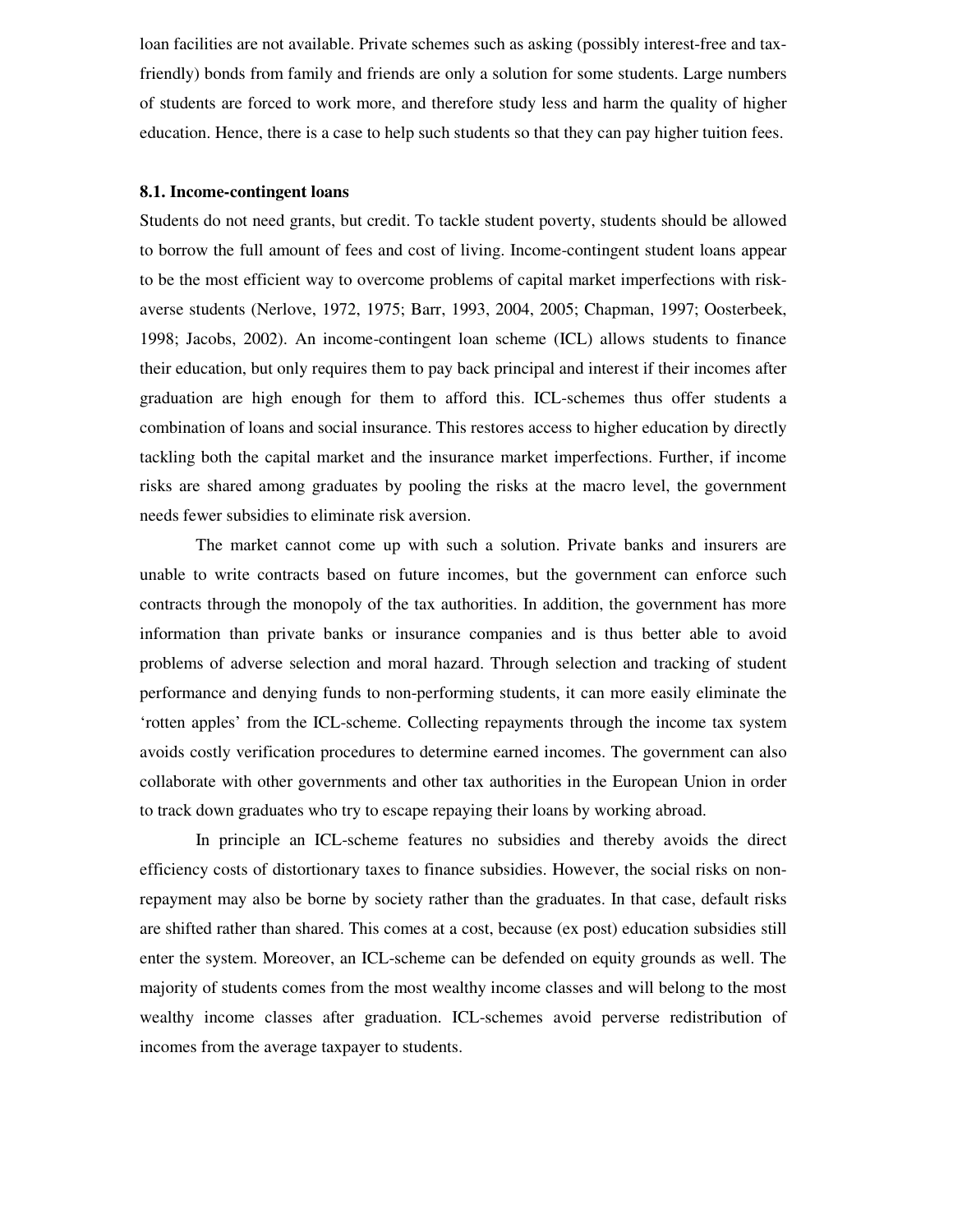# **8.2. Graduate taxes**

An alternative approach is for the government to provide students funds through a graduate tax (GT).<sup>9</sup> Under a GT every graduate receives an amount of resources financed through the issue of government debt.<sup>10</sup> Graduates retain a (potentially differentiated) fraction of their incomes and pay a fraction of their lifetime incomes to the government: the graduate tax. The government pools all the repayments so as to repay the government debt including interest. From the individual perspective, repayments under a GT may (far) exceed initial funds (including interest). Therefore, contributions by graduates with high incomes under a GT system are relatively larger than under an ICL-scheme and there is more insurance and redistribution. From the individual perspective, there is no link between the amount of equity received and the total repayments. However, the government may easily set different graduate tax rates ex ante for different levels of funding. Hence, the connection between funds and repayments does not need to be completely dwarfed.

#### **8.3. Income-contingent loans versus graduate taxes**

In practice, there is only a gradual difference between a GT and ICL-schemes. The main difference is that ICL-schemes have less insurance than a GT, since income solidarity is maximised under a GT. The reason is that under a GT repayments by high-earning graduates exceed the costs of their education and the surplus is used to subsidise low-earning graduates. If the GT is in this sense budgetary neutral, it is not unlike an income-contingent loan with risk pooling. With a GT there is no ex post relationship with the amount of money that has been provided to the student (only ex ante if the GT is differentiated).

Both ICL-schemes and a GT have some disadvantages arising from the insurance character of the schemes. These disadvantages are inevitable, but are more severe with a GT as it features more insurance. Insurance of repayment risks will entail some distortionary income redistribution. In the absence of moral hazard, a GT provides more insurance than a ICL-scheme and thus dominate a pure loan. A GT also dominates a ICL-scheme if the nonrepayment risks are borne by society (García-Peñalosa and Walde, 2002). With moral hazard, however, a ICL-scheme provides better incentives as it features less insurance and performs better than a GT if risks are pooled among students and not borne by the government.

 $9$  A GT can be viewed as equity financing as opposed to debt financing of higher education (Friedman and Kuznets, 1945; Friedman, 1962; Jacobs and van Wijnbergen, 2005).

 $10$  Occasionally, a 'pay-as-you-go' version of the graduate tax is proposed where the grants to current students are paid for by special taxes by current graduates. Just like PAYG pension schemes may lead to people saving less than what is socially optimal, people may invest more in their studies than what is socially optimal if the growth rate of student population is below the real interest rate. We think that one should not mix education finance with intergenerational redistribution. The latter can be better organised through government debt.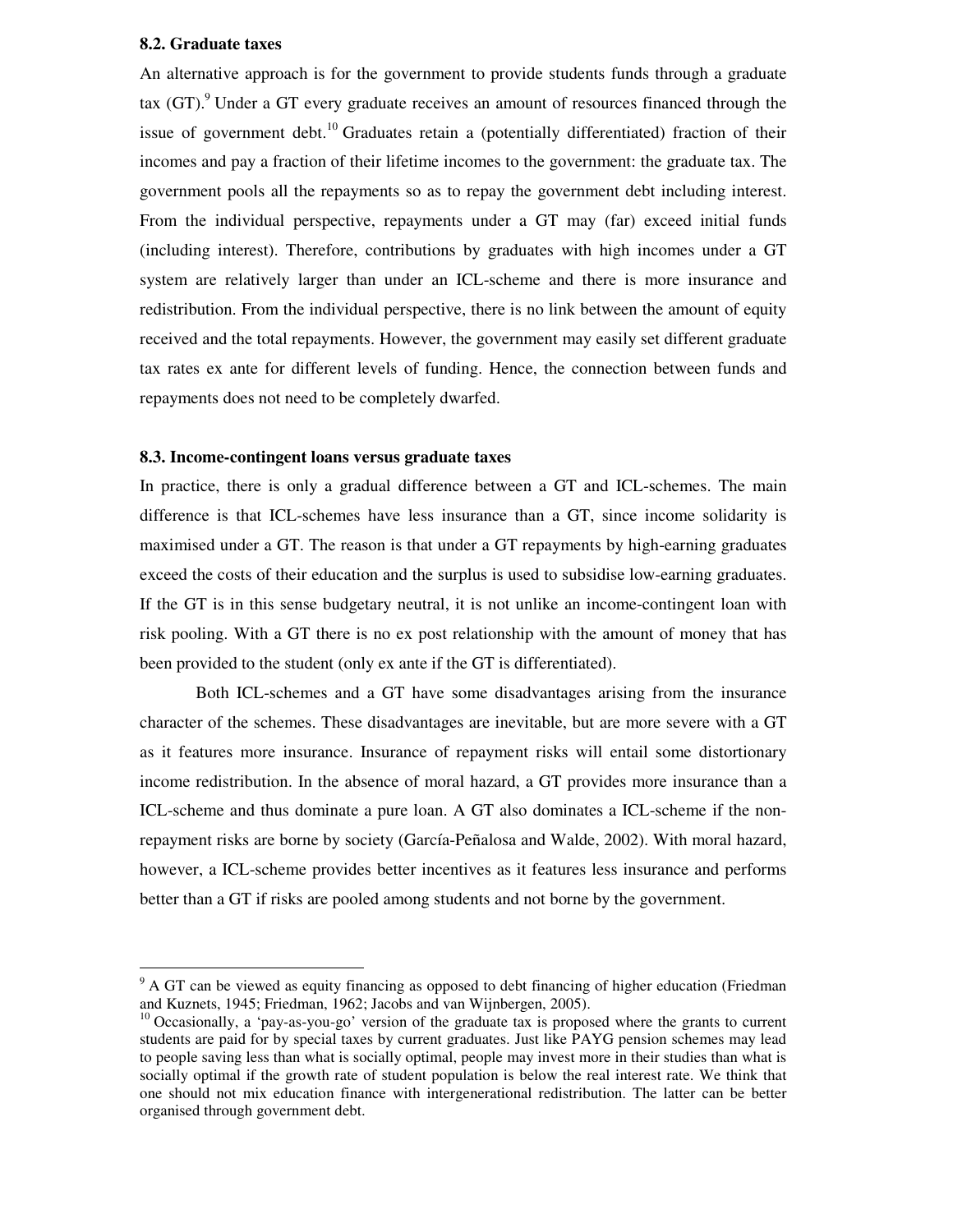Both ICL-schemes and a GT cause distortions in labour supply and delaying career choices in order to avoid paying taxes as the repayments are contingent on incomes. A common misconception is that only a GT, and not a ICL-scheme, has these disadvantages. Further, students are effectively insured against failure outcomes, which avoids debt aversion, but may also induce free riding behaviour (moral hazard). Students may not put enough effort in studying hard; they may study longer or enrol in fun studies. These moral hazard problems can be avoided to a large extent by selection and introducing penalties for those who do not make satisfactory progress with their studies. It also helps to differentiate the payback tariff by study length and size of loan. In particular, a bigger loan warrants a higher tariff. This prevents cross-subsidies from cheap to expensive courses and avoids income redistribution from smart (high return, low risk) to less bright (low-return, high-risk) students. As a result, there is less moral hazard and more pure insurance. To prevent cross-subsidies from profitable to loss-making studies, tariffs per course and per discipline must be differentiated (see section 4). We think that an ICL-scheme should be preferred to a GT, because it features less insurance, allows for more flexibility in repayment conditions, and can be better tailored to avoid moral hazard. This holds especially if repayment parameters are not very differentiated according to the level of funds received, the type of study or student performance. In that case, the GT causes a potentially large moral hazard problem as the link between funds received and repayments is weakened a lot.

Insurance of risks of non-repayment may also give rise to adverse selection. Rich students may not be willing to participate in an ICL-scheme or GT so as to avoid risk pooling. This problem is avoided if the government pays the cost of bad debtors and the cost of insurance out of general funds rather than out of a surcharge on the interest charged on student loans. An additional advantage is that these transfers are hardly regressive, since only students with very low lifetime incomes benefit. Alternatively, the government may make participation in an ICL-scheme or GT obligatory. Adverse selection also arises if talented but 'poor' students do not participate due to loan aversion and prefer to work rather than study. Good information is needed to convince these students that it pays for them to study and that they do not run large income risks if they finance their studies with income-contingent loans. Carefully designed income-contingent loans can thus substantially reduce problems of adverse selection and moral hazard.

#### **Box II: Australian experience with income-contingent student loans**

The reason for the Australian Higher Education Contribution Scheme (HECS) was the introduction of (differentiated) tuition fees to fund further expansion of the higher education system. The Australian government had budgetary problems and only wanted to increase the budget for higher education from general tax revenues if at the same parliament accepted the HECS. Other reasons that were voiced in favour of tuition fees were the small difference between private and social returns, equity concerns, and reduction of moral hazard and adverse selection. One option under the HECS is for students to pay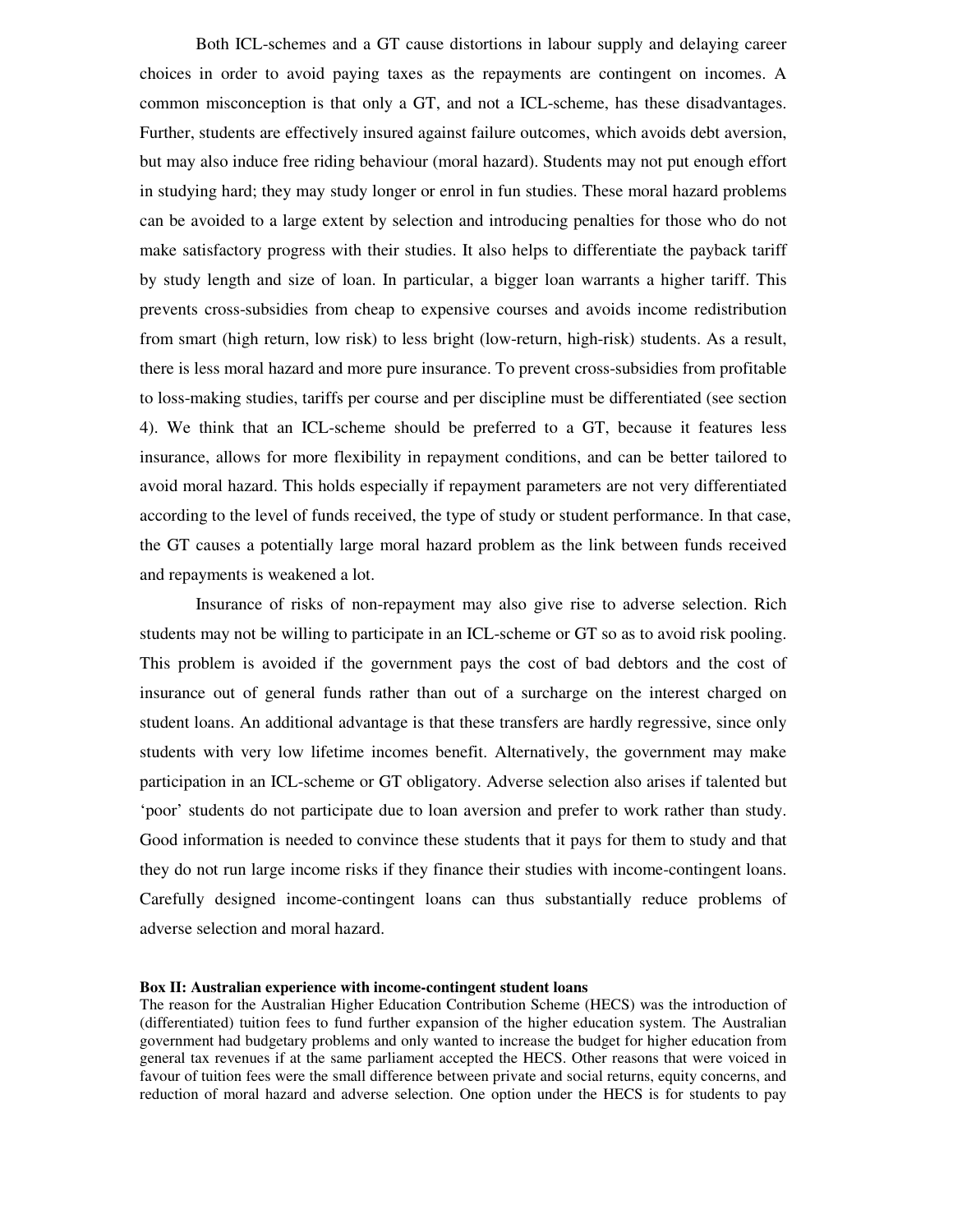(part of) fees upfront with a 25 per cent discount. Roughly one third of students choose this option. The remaining one thirds chooses to defer their payments until after graduation under the HECS. There is no interest charged on outstanding debt, but the debt is annually indexed to changes in the consumer price index. Repayments are collected by the tax office. They only occur if income is above a threshold (\$A 22.346 in 2001) and increases gradually from 3 to 6 per cent of income. Higher earning graduates thus repay their debt more quickly and thus receive less interest subsidy.

The HECS hardly changed the high rates of return on higher education for students. Indeed 99 per cent of the outstanding debt is repaid within eight years after graduation. The introduction of tuition fees did not affect student enrolment adversely either. In fact, total enrolment increased in the eight years after the introduction of the HECS by 50 per cent. Furthermore, the proportions of students from different socio-economic backgrounds have hardly changed since the introduction of the HECS (Chapman, 1997). However, groups from lower social-economic background are still very much underrepresented, which may be due to non-financial factors such as family customs and attitudes. OECD data suggest that the shift towards income-contingent student loans after the introduction of the HECS in 1989 decreased enrolment of students in humanities and education studies, which are presumably the disciplines with less earning prospects. Students did not seem to suffer much from debt aversion. Administrative costs seem modest: only 2 per cent of HECS revenues for compensation of institutions and 1 per cent of HECS revenues for the administrative costs of the Australian Taxation Office.

#### **8.4. Income-contingent loans versus education subsidies**

Education subsidies may restore access by reducing the need to borrow, but they do not fundamentally tackle the problems with failing capital and insurance markets. However, education subsidies do have several important disadvantages over income-contingent loans. First, education subsidies involve large transfers to students who do not need financial assistance because they come from well-off backgrounds. More importantly, most students are not credit constrained in a lifecycle sense as the returns to education are so high that they can easily fund the costs of their education from their lifetime incomes. Further, education subsidies are not effective in reducing risks of a particular study. Consequently, most of the subsidies will be directed to students with relatively safe earnings prospects such as medical doctors, lawyers or business economists. Furthermore, large subsidies on higher education also provoke an excessive enrolment of less talented and lazy students, who feature large risks of dropping out and excessively low returns on their education.

Student grants or subsidised tuition fees paid for by general taxes therefore suffer from massive deadweight losses and, consequently, much more subsidies are needed to achieve the same degree of accessibility. Large sums of money are directed towards students/graduates who on average do not face problems to finance their education, have no income uncertainty and/or have too low returns on their education. Since education subsidies have to be financed from general tax revenues, these dead weight losses are costly. Incomecontingent student loans generate much smaller dead weight losses from misallocation of subsidies, require lower levels of taxation than student grants, have less perverse redistribution effects, and weed out the 'fun' students who are only there to delay work rather than study hard.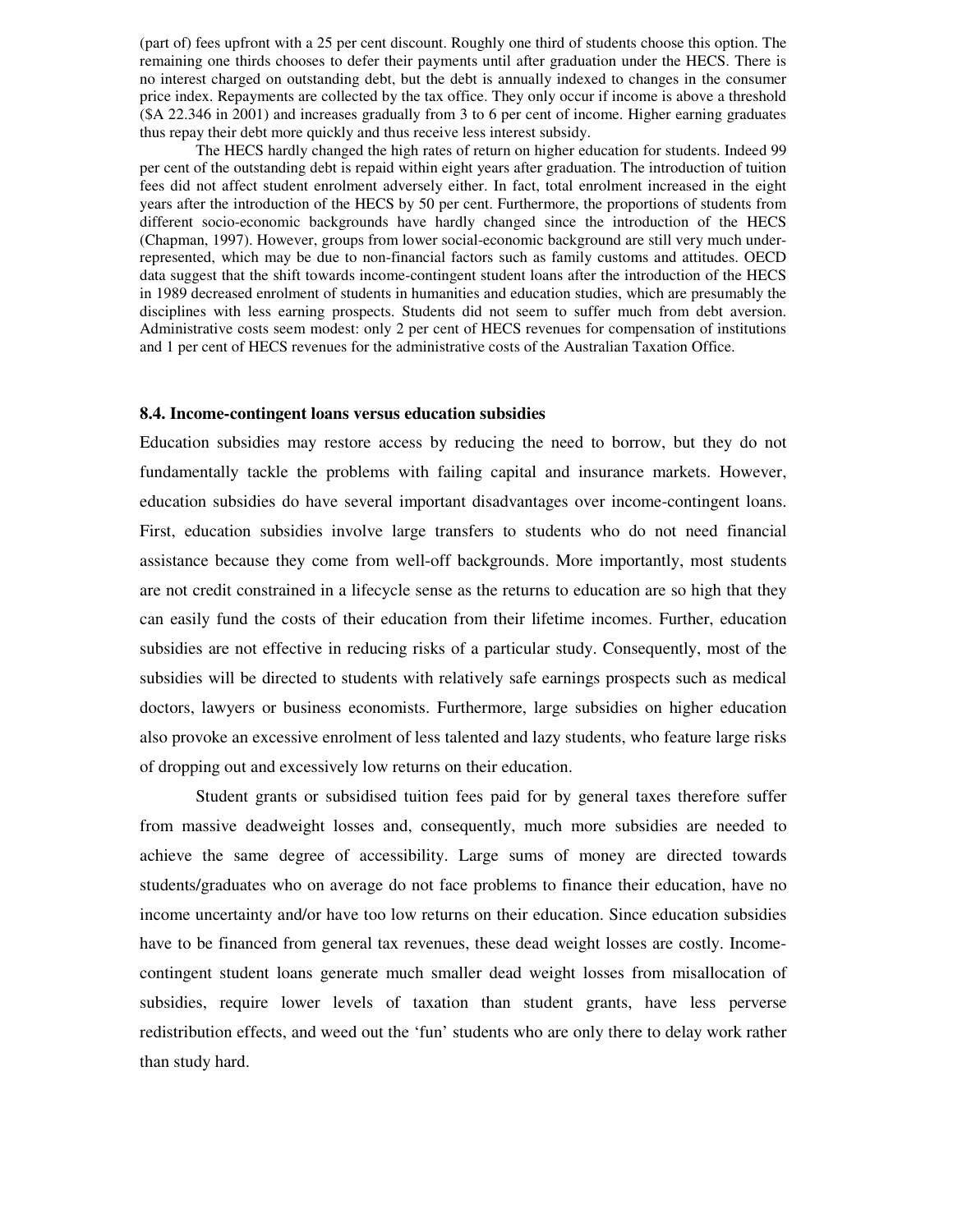#### **8.5. Income-contingent loans versus means-tested subsidies**

Many popular arguments for means-tested student grants or subsidised tuition fees are based on the notion that especially the poor suffer from credit market imperfections and the inability to insure human capital risks. These arguments are not very convincing, because incomecontingent student loans appear to be a more efficient and appropriate instrument to tackle these market imperfections directly and subsidies are unnecessary. This is also the case for subsidies that are based on parental incomes. Means-testing also has an important disadvantage: it discourages parental savings (Edlin, 1993; Feldstein, 1995). Poor students can apply for income-contingent loans and do not need to rely on their parents, nor need to be afraid that they suffer huge repayment burdens. Finally, means-tested subsidies cannot be defended on equity grounds either as graduates from poor backgrounds can also look forward to high lifetime incomes. If equity is a concern for the government, it is much better to target aid at school children than at students from poor families. Once children of deprived backgrounds have managed to reach the stage of university entrance examinations, they do not seem to fare worse than children of richer backgrounds.

#### **8.6. The international dimension of student loans**

Any form of ICL-scheme, GT or indeed student grant system, has to face up to the prospect that some of the most able graduates will migrate and not contribute to tax revenues. Some may even not pay back their student loans. Hence, if there is a brain drain of graduates leaving the country, recouping student loans is more difficult. In that case, governments have an incentive to give bigger higher education subsidies for degrees focusing on countryspecific skills such as law and lower subsidies for internationally applicable disciplines such as medicine, engineering and economics (Poutvaara, 2005). For more on migration of graduates and the brain drain, see Bhagwati and Hamada (1974), Beine, Docquier and Rapoport (2001), Stark, Helmenstein and Prskaetz (1997) and Poutvaara (2004).

## **9. Why transparency is a must**

The virtues of competition only materialise if markets are transparent, so that both producers and consumers base their decisions on the right premises and no side of the market can systematically exploit informational advantages to their own benefits. Transparency in the market for education is of the utmost importance, because most people only enrol once in their lifetime and this makes higher education an irreversible investment. If the university does not deliver services according to one's expectations, it is impossible to ask your money back and, more importantly, the time invested in a course will be down the drain.

When it comes to earnings prospects, many students do not realise how high the returns to higher education really are. It is hard to understand that many European students are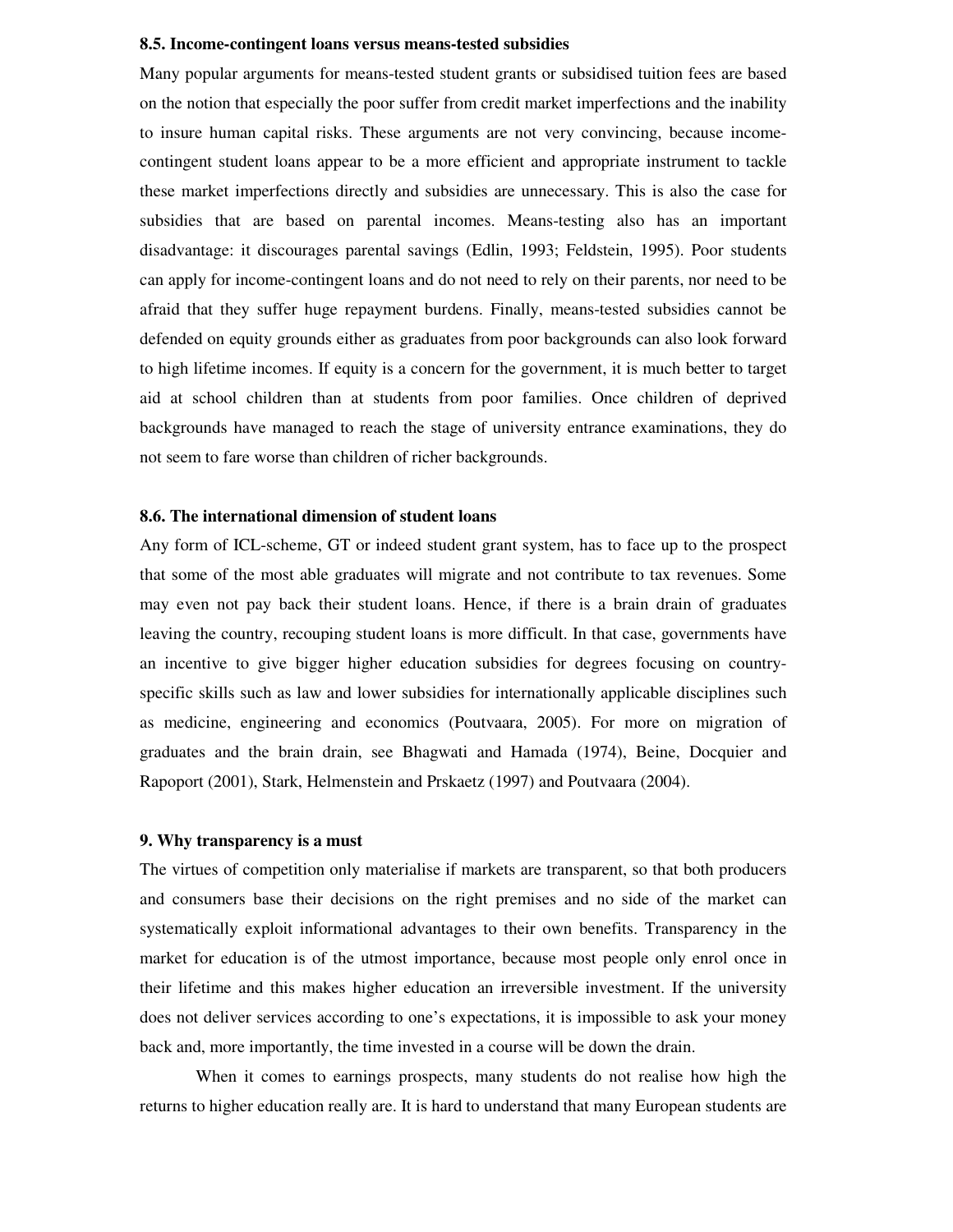reluctant to borrow  $\epsilon$ 50.000 for an investment whose return approaches those on equity on average, especially if after graduation a similar sum is borrowed to buy an exclusive car. Strange enough, many students express excessive fears of being unemployed, earning low incomes and having high levels of debt at the same time. Clearly, there is an urgent need that students are well informed on the average returns on their education, the risks associated with such investments (employment probabilities, etc), the repayment obligations of student-loans in normal circumstances and in cases of low incomes, and so on. In our opinion there are no convincing reasons *not* to take up income-contingent loans to finance the costs of higher education once the decision to enrol in higher education is based on more objective premises. Indeed, well-informed students should have less debt aversion.

Due to inadequate information and advertising, students have inadequate insight in their own abilities, inadequate insight in future returns on their studies and inadequate insight in the quality of the various degree programmes. We think that due to lack of transparency, the majority of pupils at secondary schools go to their local university or college of higher education. Many simply go where their friends go. Especially, international comparisons are difficult. If students cannot asses the quality of the education they are enrolling in, students cannot compare various studies and this obstructs fair competition. Universities and higher professional schools are likely to abuse their informational advantages to (price-) discriminate, select and cream-skim the best students and undercut average educational quality below socially desirable levels. In effect, informational advantages effectively bolster the monopolistic powers of universities. This should change, because otherwise the potential merits of introducing more flexibility and variety through competition will not materialise. Government, secondary school teachers and HEI's should therefore invest in informing school children where they can best study in terms of quality of teaching, research reputation, extracurricular assets, etc. Further, it is necessary that the achievements of universities and higher professional schools are published and made available through Michelin guides of higher education. These could for example contain average grade-marks, average number of times that exams are retaken, average enrolment durations, scientific accomplishments of university personnel, teaching evaluations, student evaluations, average salaries of graduates, average employment rates, average job-seeking durations, and so on.

If tuition fees are differentiated, universities may give a discount on the fees of the best students ('customer input technology'). However, the input of the best students in terms of the contribution to the institution is probably rather difficult to verify. Hence, the inability to observe the quality of applicants at educational institutes may cause problems similar to the ones we know from the 'efficiency wage' literature. Universities may give too high discounts on tuition to recruit, to retain and to motivate the best students, while at the same time rationing the number of places available. Hence, there may be a pool of qualified students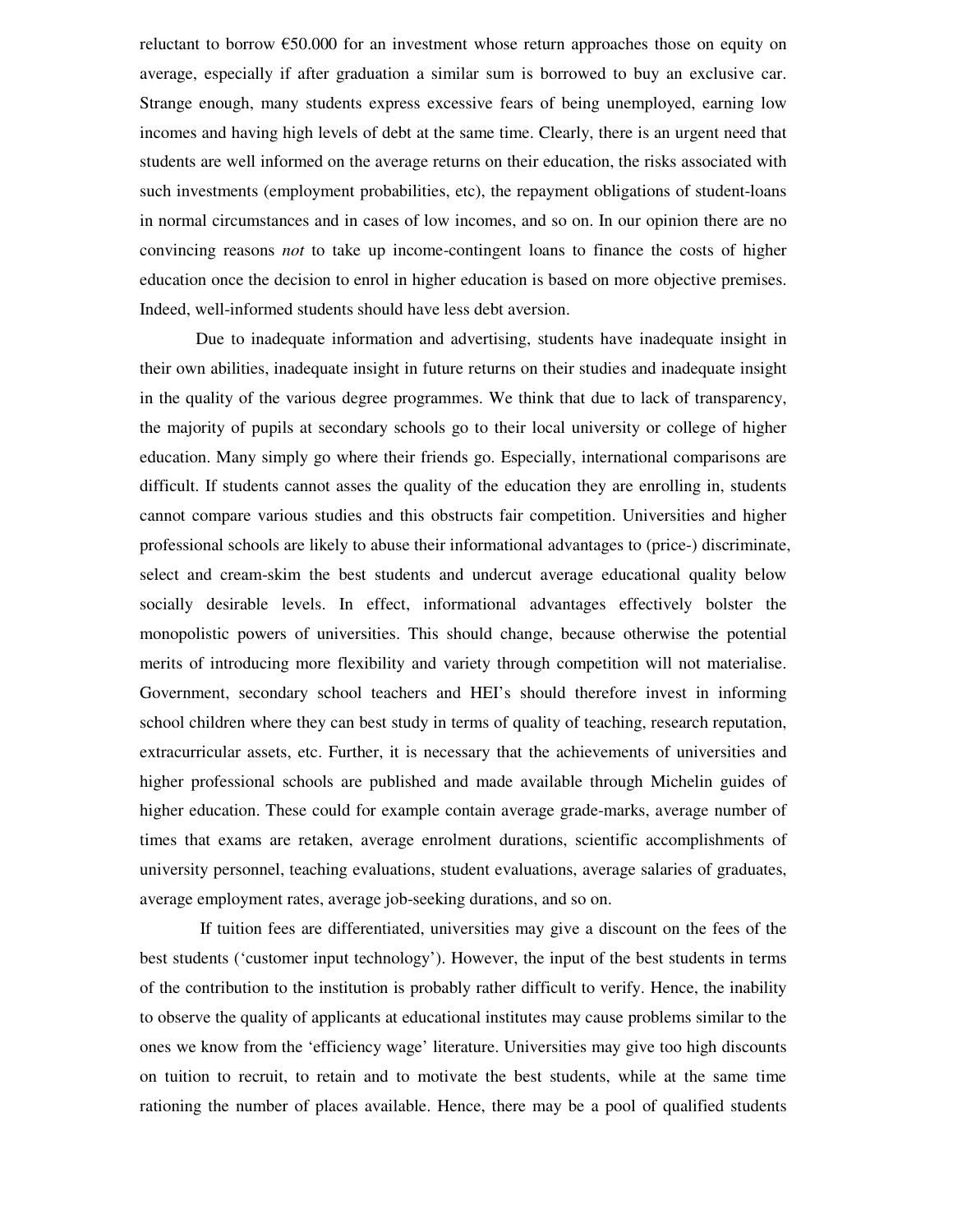which have the right capacities and are still unable to enrol in the best universities and higher professional schools. Furthermore, in order to reduce the underlying informational problems, universities and students engage in excessive screening and signalling activities which are also wasteful from an aggregate perspective. A consistent and non-discriminatory system of screening student qualities and capacities which is based on academic aptitudes helps to avoid waiting lists for the best applicants and misallocation of students over universities and higher professional schools.

Information problems arise between students and HEI's, but also between the government and these institutes. As discussed earlier, competition policy and the effective use of public subsidies requires that the government can effectively monitor costs, quality of educational output and knows how public subsidies are allocated. Therefore, universities and higher professional schools not only have to be more transparent for prospective students, but also for the government and therefore society in general. Indeed, much more information is needed to hold university management publicly accountable.

# **10. Seven recommendations for reform of higher education**

Private returns to higher education are rising due to skill biased-technological change and internationalisation, which induce specialisation in skilled production activities in Western countries. It is not clear that the gap between social and private returns is large enough to warrant more *public* investment in higher education. Baumol's cost disease suggests that the budget share higher education in national income will rise further, if demand is price inelastic. As people are getting richer at the same time, they can afford to pay for the rising costs. These developments call for more *private* investment in higher education. Currently, governments obstruct these investments through a battery of central planning regulation and instruments.

Most governments determine about everything in the sector, from the level of tuition fees to government contributions to HEI's, from grants to loan possibilities and from admission standards to funding formulae for universities and higher professional schools. In spite of the desired and expected rise in the demand for higher education, many governments in Europe do not allow supply of higher education to expand so as to meet demand. The reason is that public contributions do not keep pace and governments do not allow private parties to invest more in higher quality education. Furthermore, the fixed parameters of government policies have no clear economic rationale and produce 'one size fits all' higher education systems that cannot adapt to changing circumstances in an increasingly international market for higher education with mobile researchers and students. At the same time societies are rapidly becoming more complex due to individualisation trends, more dynamic labour markets and changes in life-cycle patterns of individuals. Changes in the demand for certain graduates in various disciplines cannot in Europe be met by increasing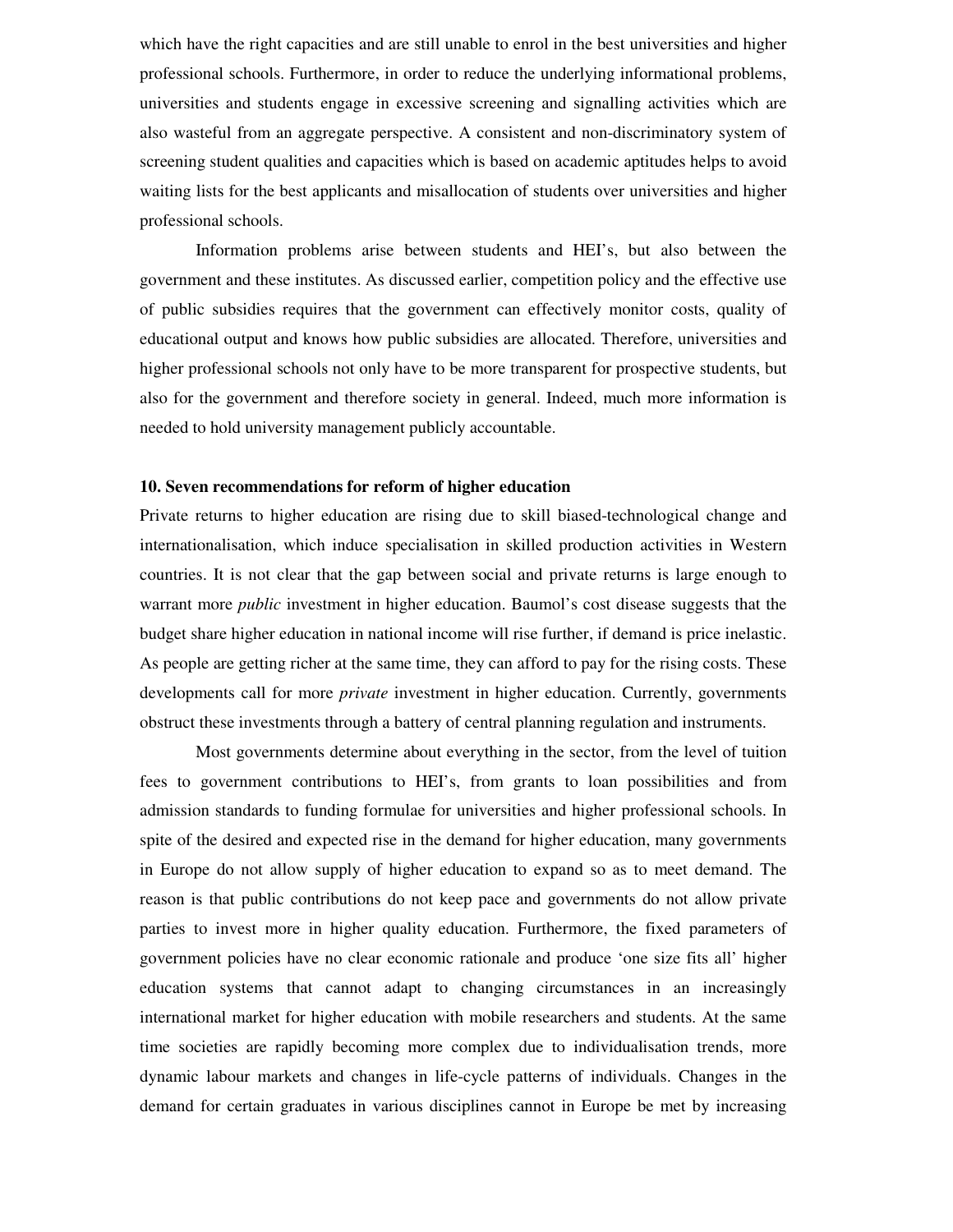variety and by varying levels of quality of HEI's. All in all, current institutional settings lower the quality of European educational institutions, introduce mismatches between supply and demand of studies and students, and result in waste of tax payers' money.

The quality of higher education systems is also threatened by a lack of transparency and, consequently, by a generic lack of competition between supplying institutions. In the face of stagnant of or even declining resources per student, many governments in Europe have aimed at increasing scale so as to cut average costs per student. As a consequence of such scale increases the education market has become monopolistic. Some cartels are now firmly institutionally embedded through non-level playing fields between private and public institutions and highly distortionary funding practices (e.g., based on historical funding). Furthermore, inappropriate methods of funding give rise to ever-rising overhead costs and status-seeking university bureaucrats wasting scarce resources on nonsense projects.

Finally, a grand coalition of politicians from the left to the right of the political spectrum form a 'cordon sanitaire' against many necessary structural reforms by repeatedly raising equity or accessibility issues for the wrong reasons. Of course, education should be accessible to all with sufficient academic capabilities. But this does not imply that higher education should be free from charge, neither does it imply that all should pay the same price, or should pursue exactly the same quality of education. European nations should be worried about the large-scale violations of equality of opportunity we currently see by denying the most talented youngsters a high quality, and therefore expensive education, and also about the relatively inefficient system of higher education. As a consequence of 'glass' ceilings on academic excellence, many academic 'fines fleurs' flee to the top US universities to develop their academic careers.

European higher education seems to be hijacked by inert politicians with visionless and mistaken egalitarian policies, which impose a straitjacket for students and institutions. Central planning and control deny possibilities to reform in response to changing societies in which there is an urgent need for more investment in human capital. Students are not challenged, lazy and drop out massively. Current policies grant monopoly positions and render strongholds of power to the insiders: a tyranny of vested interests of the university bureaucrats and malfunctioning university personnel. All this reduces the development of future generations, erodes the quality of European universities and higher professional education, and ultimately threatens the future wealth and civilization of European nations. To break this vicious circle, we propose a seven-tier agenda for the reform of higher education.

#### *I. Expand private funding by higher tuition fees*

At current levels of public spending on higher education there are no convincing economic arguments to further increase public funding. Rather, governments should get out of the way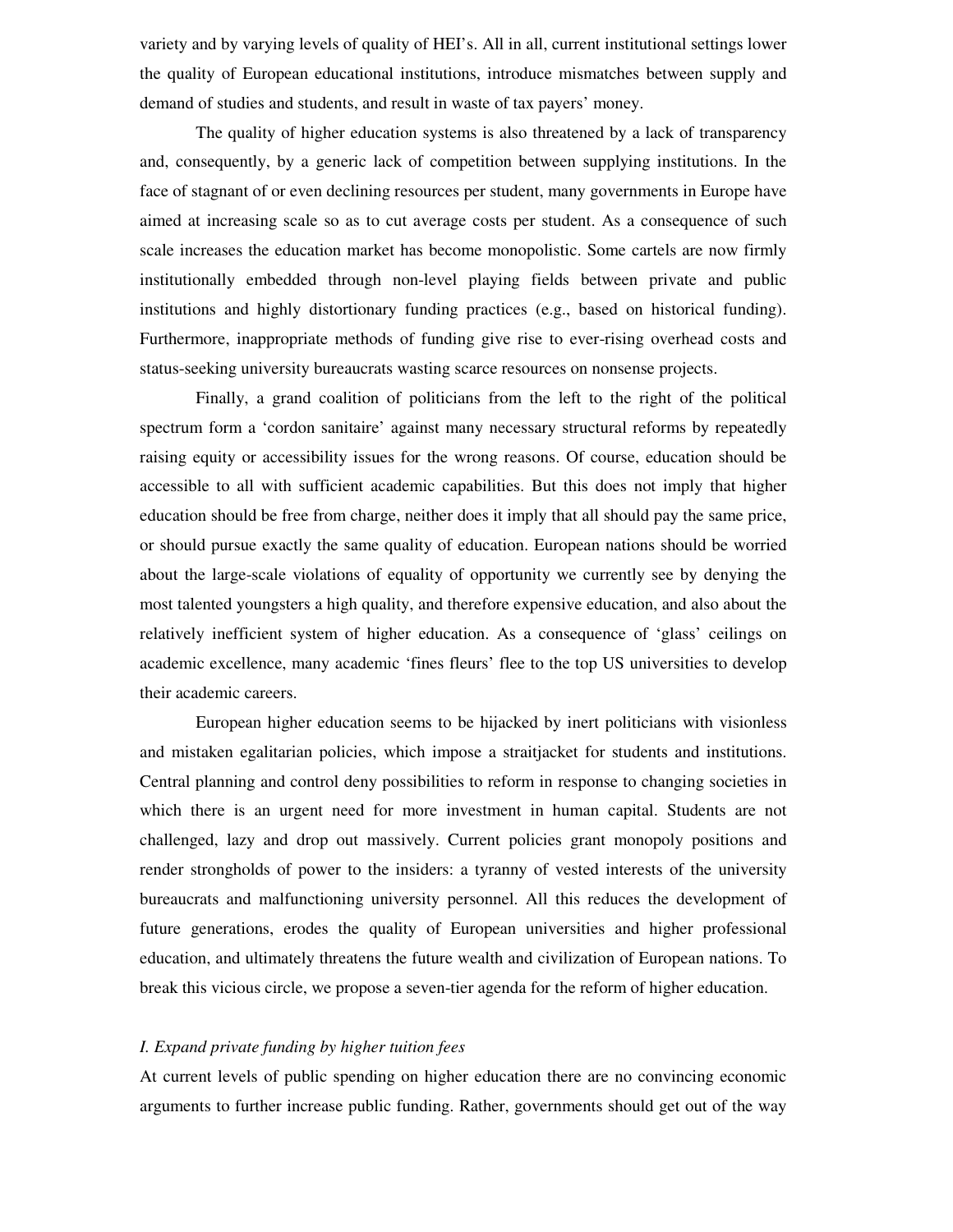of private parties who want to invest in higher education and instead the government should facilitate rather than obstruct such private initiatives by allowing young individuals to borrow against their future earnings by means of income-contingent loans. We do not advocate raising tuition fees without alleviating credit constraints for poorer students as now seems to happen in Austria and Germany. Graduates will repay these loans through a percentage-wise repayment of their incomes after graduation. In providing loans coupled to an insurance to cover the losses in low income states after graduation, the government guarantees universal access at very low public costs because in principle no subsidies are needed to safeguard access. The supply of higher education can expand in response to larger demand without burdening the public finances. By providing sufficient funds through income-contingent loans, all students, from all walks of life, can enrol in higher education without having to rely excessively on disruptive, part-time jobs or their parents to finance their costs of living or tuition fees. Whether the governments should cover the costs of non-repayment of graduates with low life-time incomes or whether these costs should be shared among graduates remains an open policy question. If 'low risk-high income' graduates easily opt out of the public income-contingent loan schemes and self-finance their education, risk sharing of nonrepayments becomes less attractive (adverse selection). Covering these default risks through general tax revenue avoids adverse selection and keeps the 'low risk/high income' graduates in the system, because repayment conditions are then independent from levels of default. Also, since students are effectively insured against failure outcomes, risk sharing may cause more default due to laziness in college going years, reduced labour force attachment after graduation and excessive enrolment in low return 'fun studies' (moral hazard). Governments should in principle try to eliminate the 'rotten apples' from the higher education system through selection, tracking and monitoring students' efforts and progress.

## *II. Distinguish studies that are public goods from those that are private goods*

The government should not subsidise education to warrant access, but subsidise those studies whose social benefits lie above the private benefits. Some disciplines in higher education have, for sure, public benefits over and above the private benefits. For example, science students are important to maintain fundamental research for which no private markets exist. The same holds for say art history and archaeology. These disciplines may have a too low private rate of return to survive on the market. Nevertheless, there are studies for which it is difficult to justify large government subsidies such as business economics or law. Economists receive the social reward of their education on their future paycheques. Indeed, law studies may even generate negative externalities by increasing transaction costs in the economy. Also, studies that have large 'status' or 'signalling' value should not be publicly supported because too many students may choose to do these studies, whereas the status and signalling value of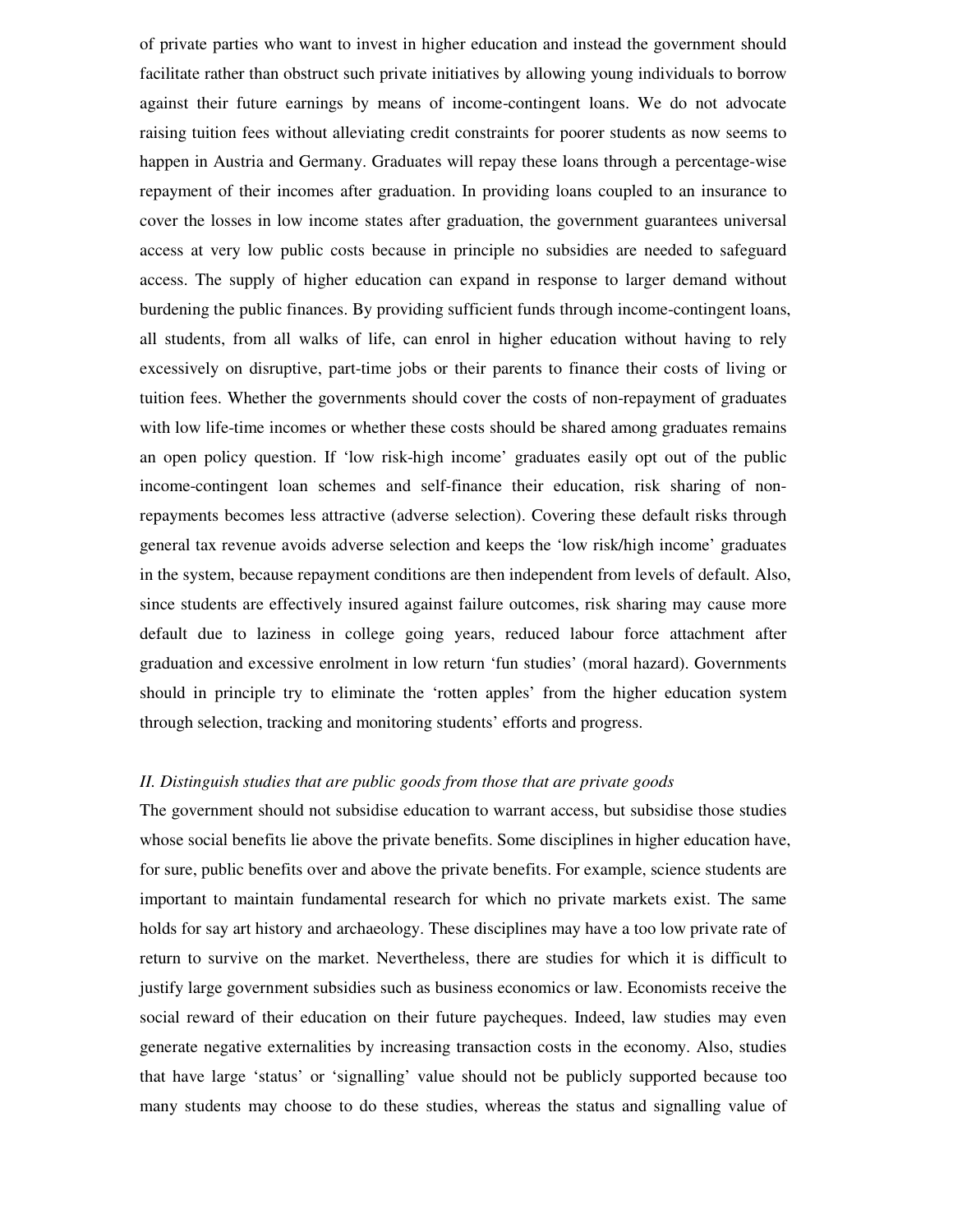education is social waste from a macroeconomic perspective. Subsidies should in principle be differentiated according to the size of external effects. The larger are external effects of a particular discipline, the larger the subsidies to that discipline. Uniform tuition rates and government contributions to HEI's are irrational from an economic perspective because too many students will enrol in fields, which have no social value over and above the private value. And, vice versa, too few students will enrol in fields that have large private value relative to the social value of education. Currently, giving subsidies on higher education across the board wastes many government resources. Politicians and policymakers should clearly define their objectives, i.e., determine which studies should receive public support, and subsequently, allocate scarce government budgets to these disciplines only. This will free up scarce resources that can be used realise the real goals of government intervention: a diverse and intellectually challenging higher education system that secures the continuity of academia in its broadest sense.

## *III. Differentiate tuition fees and offer a greater diversity of higher education*

Different studies have different costs. Higher quality has a price tag. Different students have different academic abilities. Those with higher capacities and potentially high returns on their education are willing to pay more for higher education of a higher quality. Furthermore, universities are willing to give the best students discounts on their tuition fees because they raise the quality and reputation of the institution. In addition, governments give fewer subsidies for smarter students that induce peer or reputation effects. Again, it makes no sense from an economic perspective to charge uniform (possibly zero) tuition fees if costs of various studies differ. Indeed, uniform prices distort both universities' and students' choices. Universities will undercut supply of expensive studies and students will excessively demand those. Moreover, fixed tuition fees squeeze the educational efforts of the more able as they are not able to achieve their potential if the quality of the education does not meet their capacities. Similarly, the 'bottom' of the higher education market may disappear completely as students with lowest academic capacities are not enrolling anymore because at 'average' tuition fees they find it not rewarding enough to continue to a higher education. In practice this mechanism is probably less relevant, since tuition fees are very low anyhow. Finally, uniform tuition rates do not reward the high-ability students for their contribution to the higher quality of the institution and implicitly rewards the low-ability students. This implicit cross subsidy from high-ability to low-ability students lowers the quality of higher education, because educational efforts of high-ability students diminish and there will be excessive enrolment of the less talented students that should not enrol in higher education. In short, differentiation of tuition fees allows the market for higher education to respond to changing preferences of students, changing conditions on the labour market and changing circumstances in the market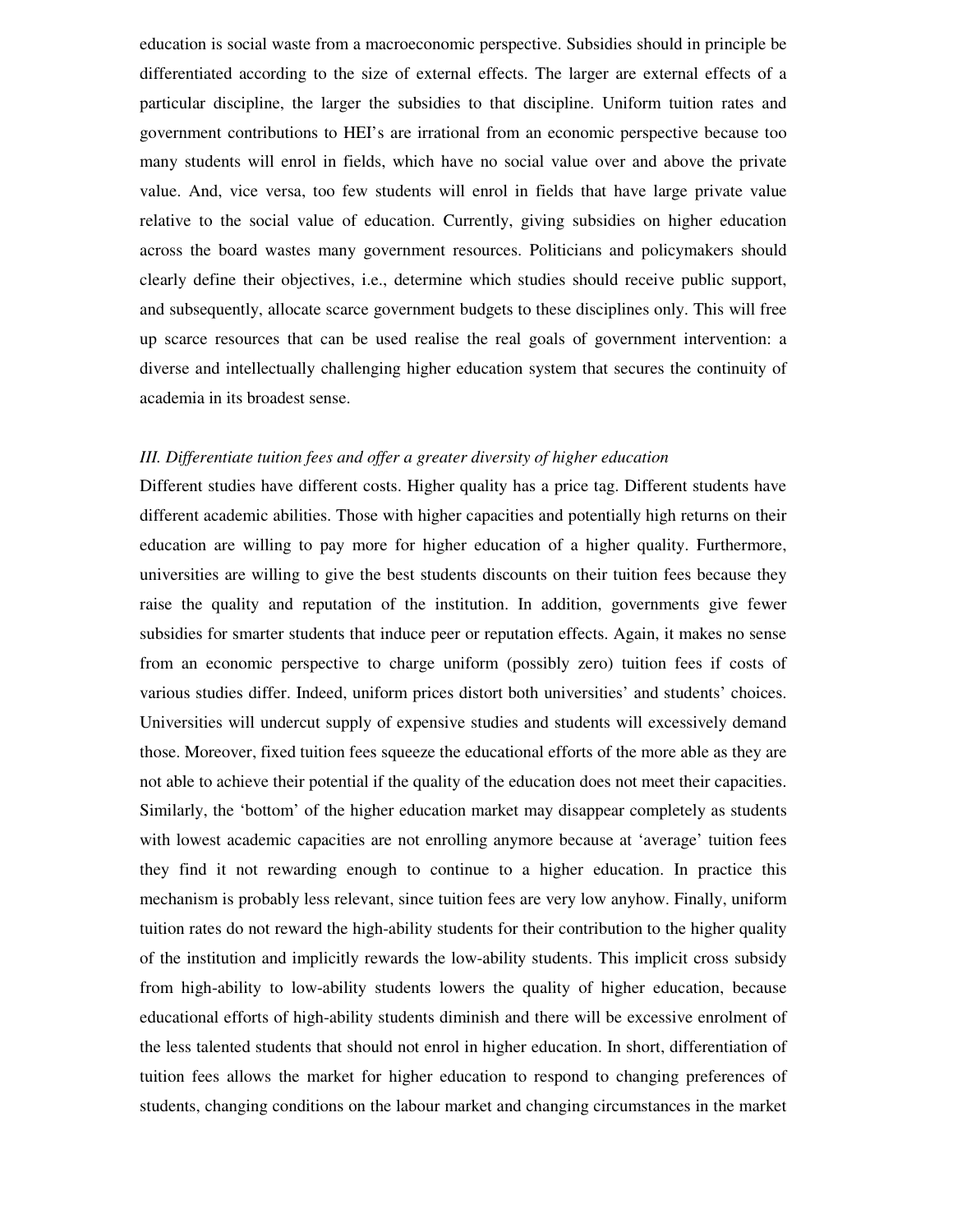for higher education. Fixed tuition fees result in a severe mismatch of supply and demand on the market for higher education, because fees do not function anymore as signals of scarcity. It thereby reduces variety, results in one-size fits all education with a uniform and lower average quality.

## *IV. Selection, tracking and incentives*

As long as governments publicly support higher education with education subsidies, they should make sure that resources are wisely allocated. However, in many European countries one observes generous treatments of non-studying students. Most European students are allowed to be enrolled for many more years than the nominal study duration. Furthermore, the eligibility to student loans, grants and subsidised tuition fees is only weakly subject to selection upon admission and subsequent tracking of student performance. The consequences are obvious: actual enrolment durations exceed nominal ones tremendously and dropout rates are high. A lot of public funds are squandered along the way. Of course, this is not an issue if higher education is completely privately financed. In that case, individual students are financially responsible for their own behaviour and are not able to shift the financial consequences of non-performance to the tax payer. Good public policy requires the design of subsidies that avoids waste of resources and gives proper incentives to students. Therefore, selection of students based on academic aptitude upon admission helps to avoid enrolment of too many non-qualified students and reduces dropout rates. Entitlements to subsidies should also be made contingent on student performance. This will raise student effort and reduce the risks of failure. Non-performing students should loose their eligibility to public subsidies (grants/low tuition), but should be allowed to continue their education at full cost at the same time. Again this frees up resources that can be allocated to raise the government contributions to students that do perform well. This will raise educational quality and gives taxpayers more value for money. By allowing HEI's to select, retain and motivate the best students, they can also compete more successfully for the best teachers and professors. The best staff is attracted by good salaries for which private funding through higher tuition fees is needed, but also by being able to teach excellent students.

#### *V. Foster competition, introduce vouchers and diminish government control*

Education and incentives/competition are seen as unhappy bedfellows. Indeed, many pleas for strong central planning and control are based on the notion that higher education should not be left to the vices of the market. It is argued that unbridled market forces erode the public good character of higher education, keep the poor out of higher education, and lead to elite universities and the disappearance of financially less rewarding studies. Defenders of strong state intervention often paint an extremely rosy picture of the virtues of central steering. For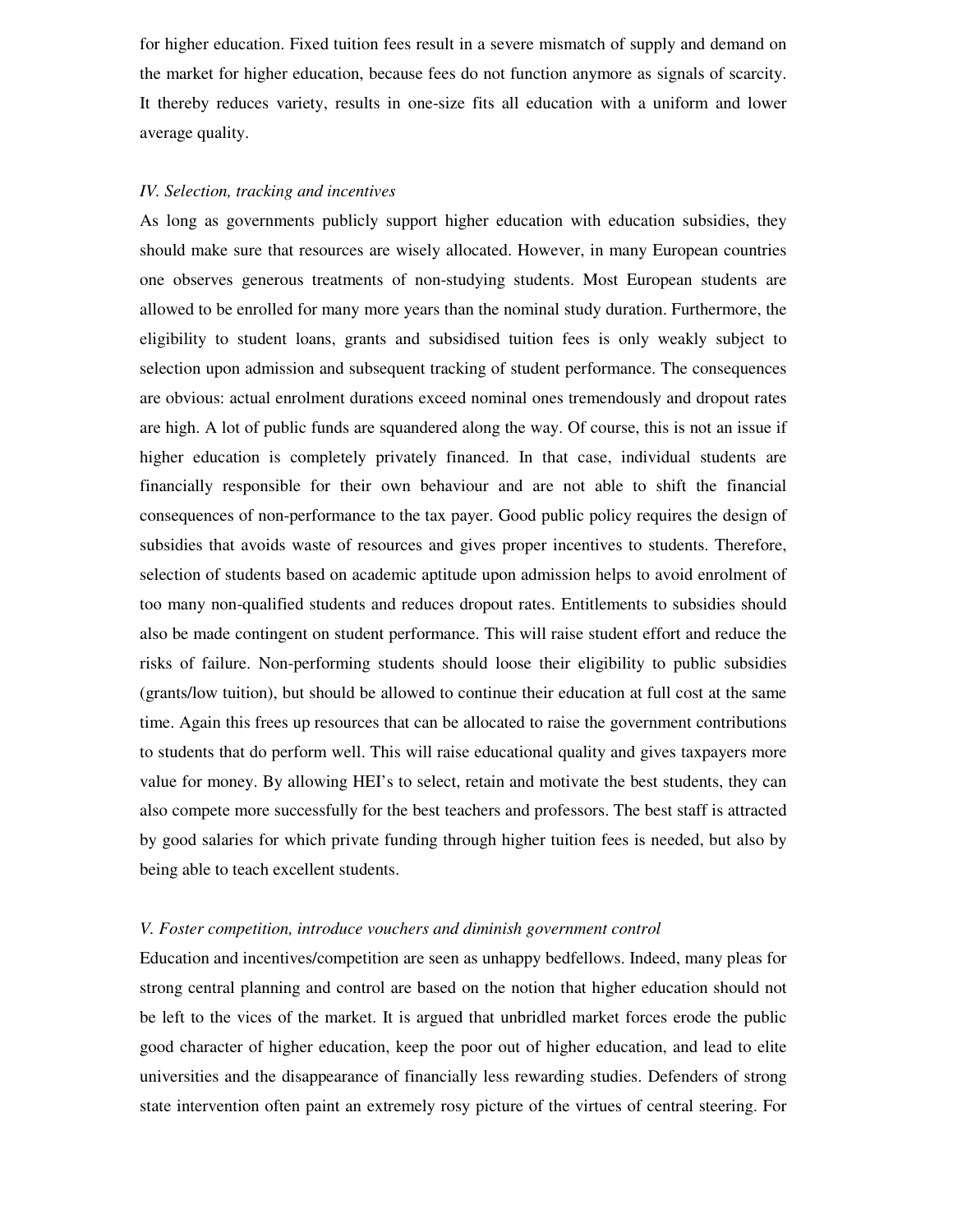sure, we see a legitimate government role to warrant access through making loans available and to maintain studies of large societal importance. But, we do not adhere to the critics' belief that incentives, introduced by the market or not, should be kept out of higher education.

In response to scarcer public budgets some irresponsible governments have (perhaps inadvertently) stimulated the creation of large public monopolies and cartels in higher education by increasing scale so as to cut average costs. These monopolists do not act in the national interest. Monopolists and cartels in higher education reduce the quality (grade inflation) and quantity, ignore the demands of students and employers, increase overhead costs and encourage university bureaucrats to abuse scarce public resources on prestige projects. Many governments take these problems for granted by applying the wrong incentives in funding, e.g. based on historical grounds or on student numbers. Some governments indeed apply funding criteria based on outputs (e.g., the number of awarded degrees), but as quality of output is generally not well observable, these incentive schemes typically exacerbate grade inflation and may even cause fraud. Moreover, many governments deliberately obstruct competition in the market for higher education by granting public subsidies only to public institutions, do not accredit foreign institutions, and allow incumbents to use cross-subsidies to kill competing private initiatives. In some countries, internal checks and balances in the higher educational sector have been destroyed by abolishing university democracy. Students and university personnel have fewer possibilities to correct nonfunctioning university management. In short, neither governments, nor students, nor the stakeholders, nor potential entrants can effectively discipline incumbent HEI's. Fundamental changes are therefore necessary.

A fair level playing field must be created for higher education in Europe. Both private and public institutions should compete on the same terms by allocating government subsidies directly to the students by means of vouchers. Students can spend these on the institution of their preference. Barriers to enter the market for higher education should be lowered by abolishing historical funding and potential cross-subsidies that may hinder fair competition. Competition authorities should break cartels and penalise abuse of market power. Universities and higher professional schools should be obliged to yearly publish performance criteria with respect to students' dropout rates, average enrolment durations, average exam marks, student evaluations, scientific publications, evaluations of scientific visitation committees and so on. If students vote with their feet, HEI's will be disciplined. The government can then rely less on distortionary output funding schemes and avoid grade-inflation. Moreover, a level playing field effectively opens up national markets to the international environment, especially if students can decide to spend their vouchers/grants anywhere they want abroad or at home.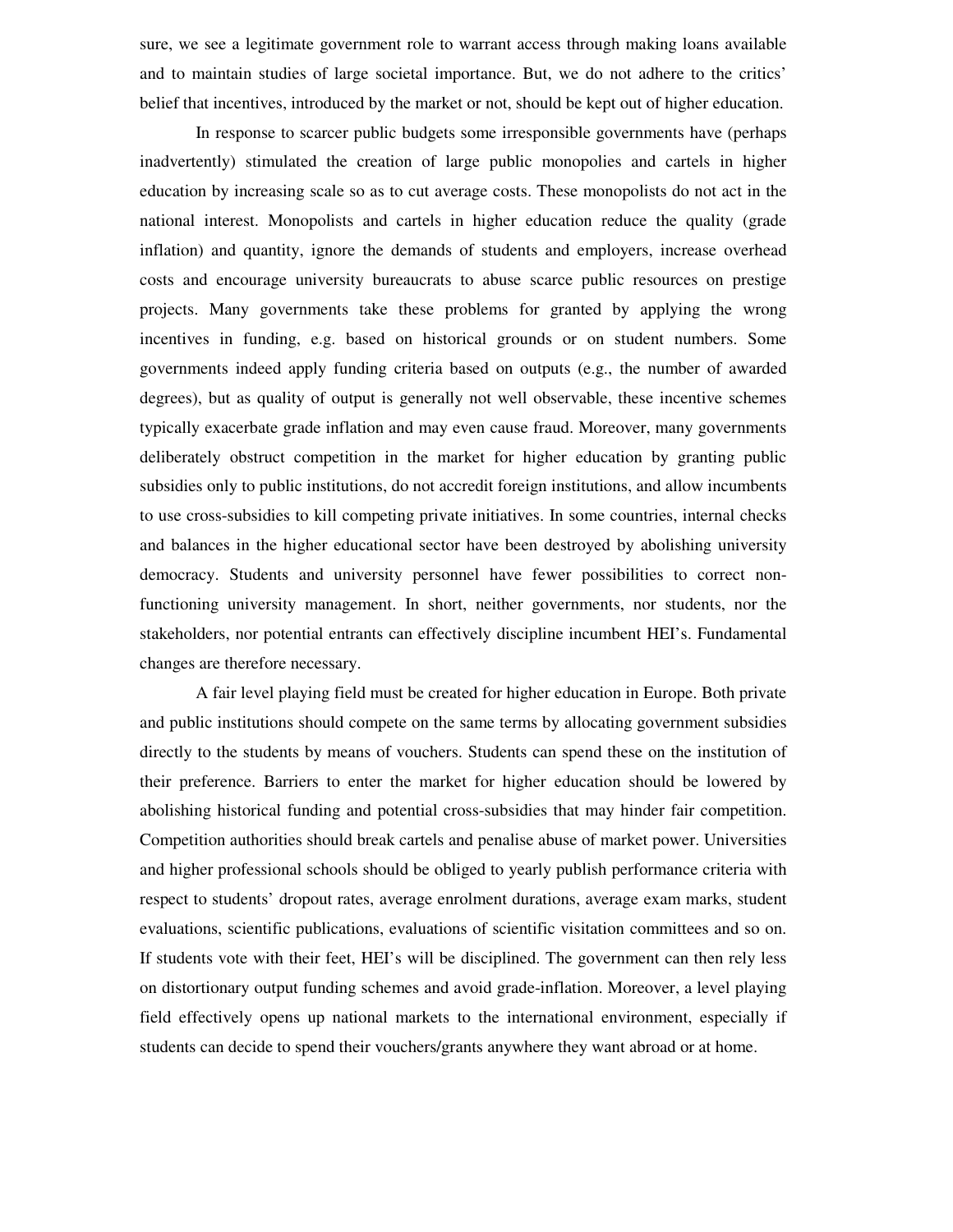# *VI. Abolish equity issues from higher education*

Although equity arguments feature prominently in discussions of higher education, they are not very convincing. Subsidies on higher education are fundamentally regressive. Education policies should not be used to limit the domain of inequality in educational outcomes. If the government wants to redistribute incomes, a legitimate objective, it should do this through the tax system or through basic education. Whether individuals enrol in higher education or not is determined earlier on in life, at the start of secondary school, and much less when people reach the age of going to higher education. A progressive tax system should be accompanied by education subsidies to neutralise the distortionary effects of more progressive taxes on education subsidies. Let all flowers flourish should be the device. Education policies should be separated from equity issues and only be geared towards the pursuit of economic efficiency defined in a broad sense, which includes the immaterial rewards of education.

# *VII. Better incentives for research and teaching*

Government budgets for research should be uncoupled from budgets for education. Research budgets should be based on academic performance and potential. When allocating research funds, one should watch out for 'backing the winners'. One should also avoid insider-outsider issues in labour market for teachers and researchers. There is a danger in the race for the best researchers that the best academic exempt themselves from teaching undergraduates. This should be avoided, because this will in the long run undermine the quality and reputation of the university. Students are the core business of a university, so one should be careful to give proper incentives for the best teachers and make sure that the best researchers also contribute to teaching. More generally, Europe would benefit from some form of tenure-track appointment system with regular assessment of both teaching and research performance of every staff member. The assessments should have implications for salary, tenure and promotion in order to provide the right career incentives.

# *Two important warnings for policy makers and politicians*

The two corner stones of our policy recommendations are: increase private funding so as to raise the quality of education, and allow for more differentiation and variety. However, our policy recommendations cannot be viewed in isolation of each other. Our policies come as a package deal and we want to warn policy makers that cherry picking from our list of recommendations may have disastrous and unintended consequences. Therefore, we end with two important warnings.

*(i) Do not raise and differentiate tuition fees or select students without an income-contingent loan scheme*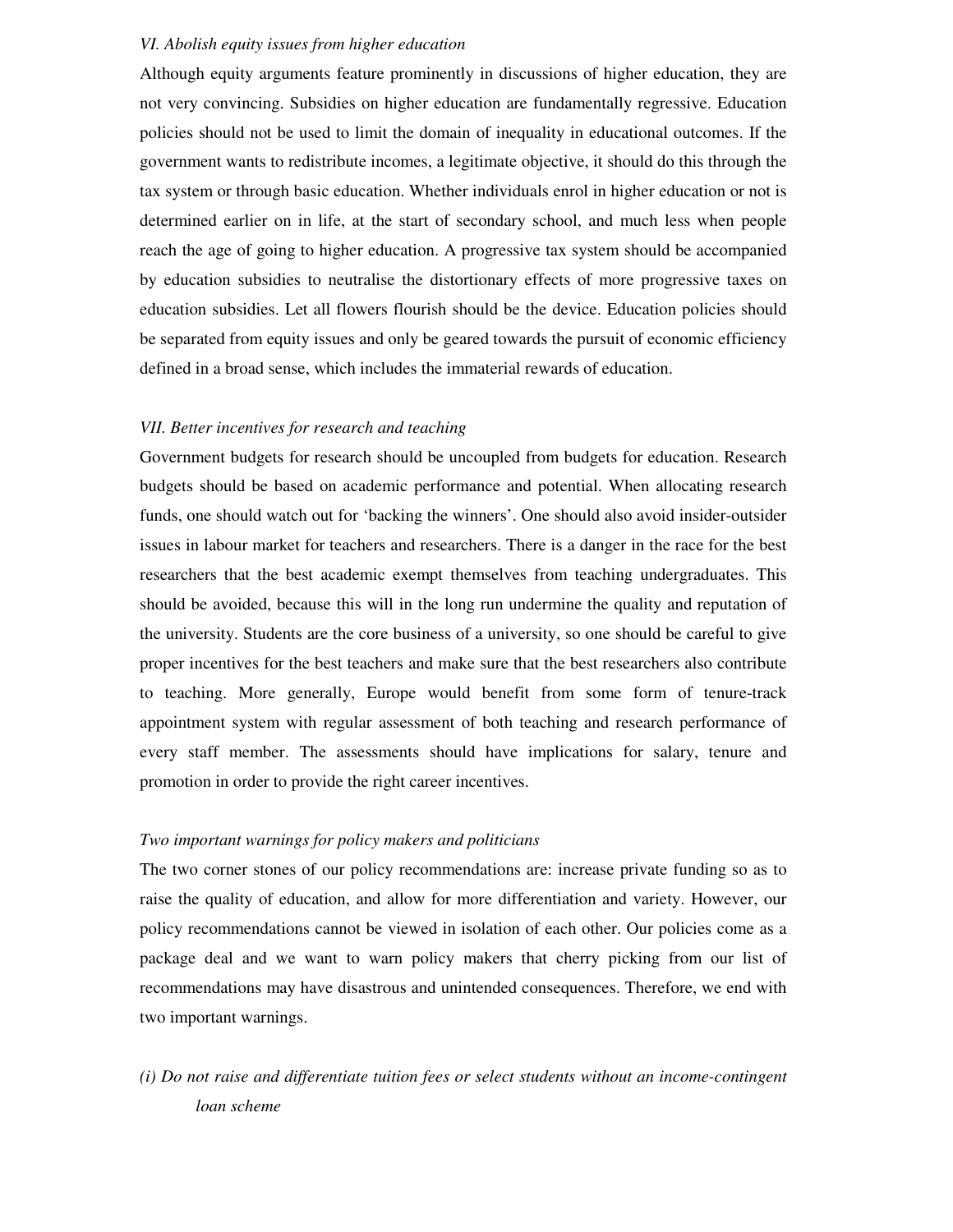In the absence of income-contingent loans to warrant accessibility, allowing HEI's to set their own pricing and selection policies will result in cream skimming of the best and, more importantly, the wealthiest students. Moreover, students will be mismatched with institutions, because there will be too many wealthy students with insufficient capacities in the best universities and too many smart and poor students in low-quality universities. As enrolment in higher education will then be determined by parental wealth, this causes strong violations of equality of opportunity. Indeed, this will imply a step back in time where the best education is only affordable by the affluent.

## *(ii) Do not pursue laissez faire policies without ensuring competition in higher education*

Government control in higher education is a necessary evil in the absence of fair competition, entry barriers and insufficiently transparent markets for higher education. Despite the inevitable grade inflation, and potentially other unintended side consequences, output incentives are needed in the absence of competition in order to curb monopolistic practices, rent-seeking among scientific and teaching personnel, and rent-seeking activities of university bureaucrats. Laissez faire policies in monopolistic education sectors will not result in more competition if the market structure is not fundamentally affected, but will exacerbate the social costs of monopoly by allowing HEI's to lower standards, lower educational outputs, and increase costs of overhead. All this results in larger waste of tax payers' money and lower educational performance.

To sum up: Europe would benefit from reform in the direction of the Anglo-Saxon system of higher education with much more choice, differentiation and competition, but should not throw away the baby with the bathwater. Europe should strive to give the best possible access to the smartest students from less privileged backgrounds and charge less bright, well-off students substantially higher tuition fees. At the same time, Europe should be careful not to only invest in top academic universities, but maintain and cherish the high average quality of HEI's in Europe.

## **References**

- Abbott, M. and C. Coucouliagos (2003). The efficiency of Australian universities: a data envelopment analysis, Economics of Education Review, 22, 89-97.
- Acemoglu, D. (1998). Why do new technologies complement skills? Directed technical change and wage inequality, Quarterly Journal of Economics, 113, 1055-89.
- Acemoglu, D. (2002). Technical change, inequality, and the labor market, Journal of Economic Literature, 40, 1, 7-72.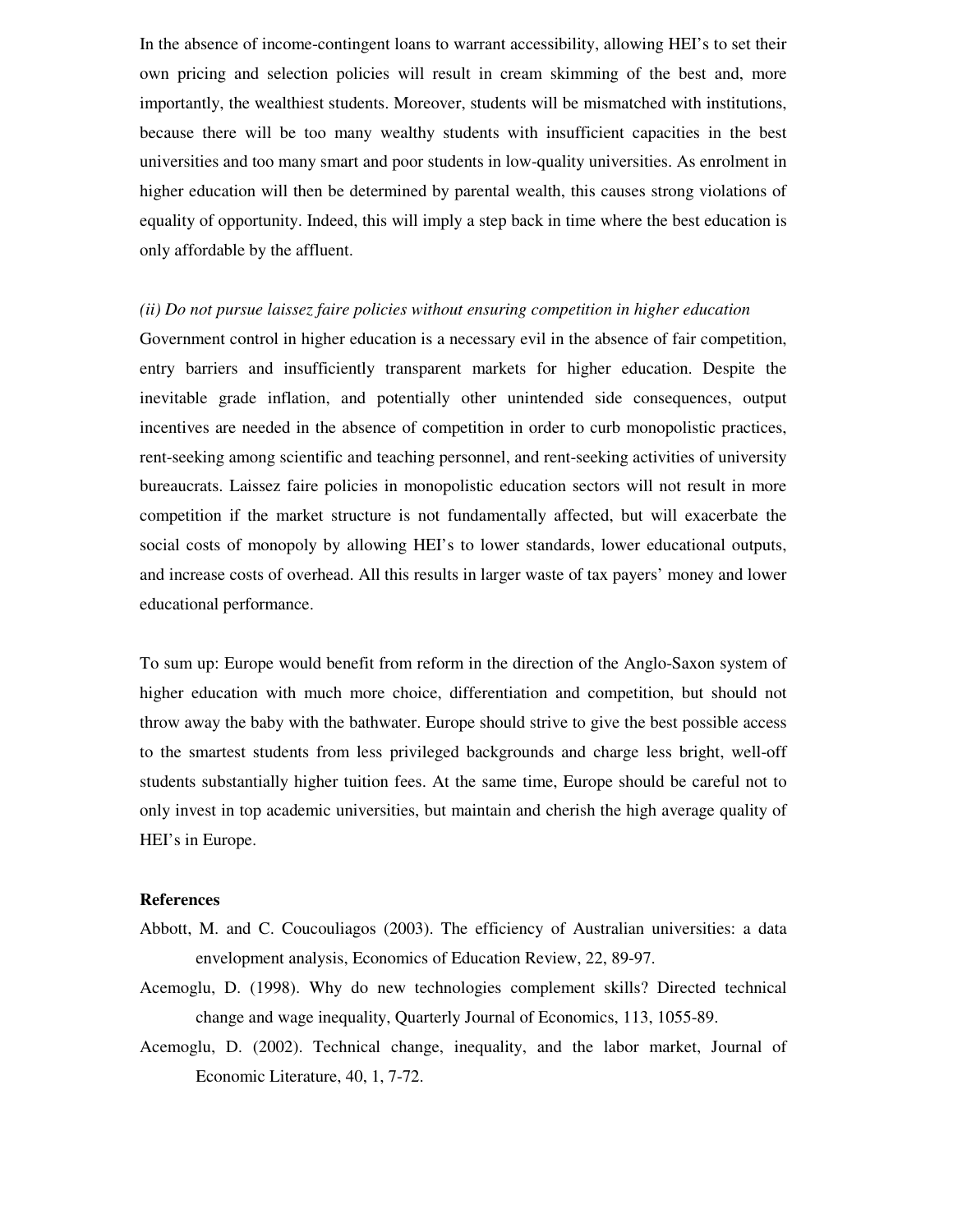- Acemoglu, D.J. and J. Angrist (1999). How large are the social returns to education? Evidence from compulsory schooling laws, Working Paper 7444, NBER, Cambridge, Mass.
- Alstadsaeter, A. (2003). Income tax, consumption value of education, and the choice of educational type, Working Paper No. 1055, CESifo, Munich.
- Arrow, K. J. (1973). Higher education as a filter, Journal of Public Economics, 2, 193-216.
- Ashenfelter, O., C. Harmon and H. Oosterbeek (1999). A review of estimates of the schooling/earnings relationship with tests for publication bias, Labour Economics, 6, 453-470.
- Autor, D. H., L. F. Katz and A. B. Krueger (1998). Computing inequality: have computers changed the wage structure?, Quarterly Journal of Economics, 113, 1169-1213.
- Barr, N.A. (1993). Alternative funding resources for higher education, Economic Journal, 103, 718-728.
- Barr, N.A. (2004). The Economics of the Welfare State, fourth edition, Oxford University Press, Oxford.
- Barr, N.A. (2005). Higher education funding, Oxford Review of Economic Policy, to appear.
- Barro, R.J. (1991). Economic growth in a cross-section of countries, Quarterly Journal of Economics, 06, 2, 407-443.
- Barro, R.J. and X. Sala-i-Martin (1995). Economic Growth, McGraw-Hill, Inc., New York.
- Bassani, A. en S. Scarpetta (2001). Does human capital matter for growth in OECDcountries?, Economics Department Working Paper Nr. 282, OECD, Paris.
- Baumol, W. (1967). The macroeconomics of unbalanced growth: the anatomy of urban crisis, American Economic Review, 57, 415-426.
- Beaudry, P. and D. Green, (2000). The changing structure of wages in the US and Germany: what explains the difference?, Working Paper 7679, NBER, Cambridge, Mass.
- Beine, M., F. Docquier and H. Rapoport (2001). Brain drain and economic growth: theory and evidence, Journal of Development Economics, 64, 275-289.
- Benhabib, J. and M.M. Spiegel (1994). The role of human capital in economic development. evidence from aggregate cross-country data, Journal of Monetary Economics, 34, 2, 143-173.
- Bénabou, R. (1992). Workings of a city: Location, education, and production, Quarterly Journal of Economics, 108, 619-652.
- Bénabou, R. (1994). Human capital, inequality, and growth: A local perspective, European Economic Review, 38, 817-826.
- Bénabou, R. (1996a). Equity and efficiency in human capital investment: The local connection, Review of Economic Studies, 63, 237-264.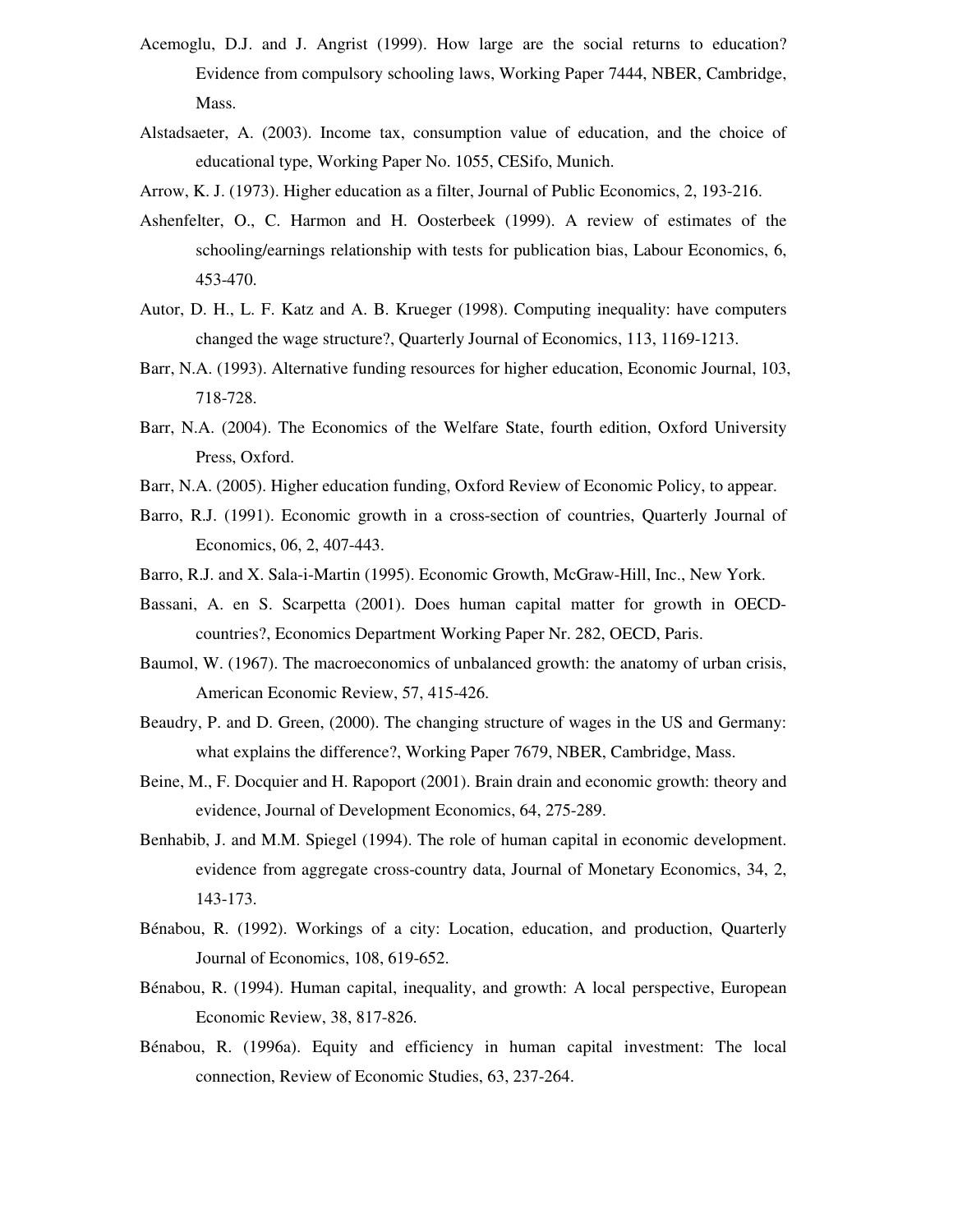- Bénabou, R. (1996b). Heterogeniety, stratification, and growth: Macroeconomic implications of community structure and school finance, American Economic Review, 86, (3), 584-609.
- Berman, E., J. Bound and Z. Griliches, (1994). Changes in the demand for skilled labour within U.S. manufacturing industries: evidence from the Annual Survey of Manufactures, Quarterly Journal of Economics, 109, 367-397.
- Bhagwati, J. and K. Hamada (1974). The brain-drain, international integration of markets for professionals and unemployment, Journal of Development Economics, 1, 19-42.
- Blöndal, S., S. Field and N. Girouard (2002). Investment in human capital through uppersecondary and tertiary education", OECD Economic Studies, 34, I, 41-89.
- Blundell, R., L. Dearden, A. Goodman and H. Reed (2000). The returns to higher education in Britain: evidence from a British cohort, Economic Journal, 110, F82-99.
- Borjas, G. J., R. B. Freeman and L. F. Katz (1997). How much do immigration and trade affect labour market outcomes?, Brookings Papers on Economic Activity, 1, 1-90.
- Borjas, G. J. and V. Ramey (1995). Foreign competition, market power and wage inequality, Quarterly Journal of Economics, 110, 1075-1110.
- Bound, J. and G. Johnson (1992). Changes in the structure of wages in the 1980's: an evaluation of alternative explanations, American Economic Review, 82, 371-392.
- Bovenberg, A.L. and B. Jacobs (2005). Redistribution and education subsidies are Siamese twins, Journal of Public Economics, to appear.
- Cameron, S. and C. Taber (2004). Estimation of educational borrowing constraints using returns to schooling, Journal of Political Economy, 112, 1, 138-182.
- Card, D. (1999). The causal effect of education on earnings, in O. Ashenfelter and D. Card (eds.), Handbook of Labor Economics – Vol 3A, Elsevier-North Holland, Amsterdam.
- Carneiro, P. and J.J. Heckman (2002), The evidence on credit constraints in post-secondary schooling, Economic Journal, 112, 482, 705-734.
- Carneiro, P. M. and J. J. Heckman (2003). Human capital policy, in J.J. Heckman and A.B. Krueger (eds.), Inequality in America: What Role for Human Capital Policies?, MIT Press, Cambridge, Mass.
- Chapman, B. (1997). Conceptual issues and the Australian experience with income contingent charges for higher education, Economic Journal, 107 (442), 738-751.
- CHEPS (2001). Public Funding of Higher Education: A Comparative Study of Funding Mechanisms in Ten Countries, Ministry of Education, Culture and Education, The Hague.
- CHEPS (2002). Funding and Recognition: A Comparative Study of Funded versus Non-Funded Higher Education in Eight Countries, Ministry of Education, Science and Culture, The Hague.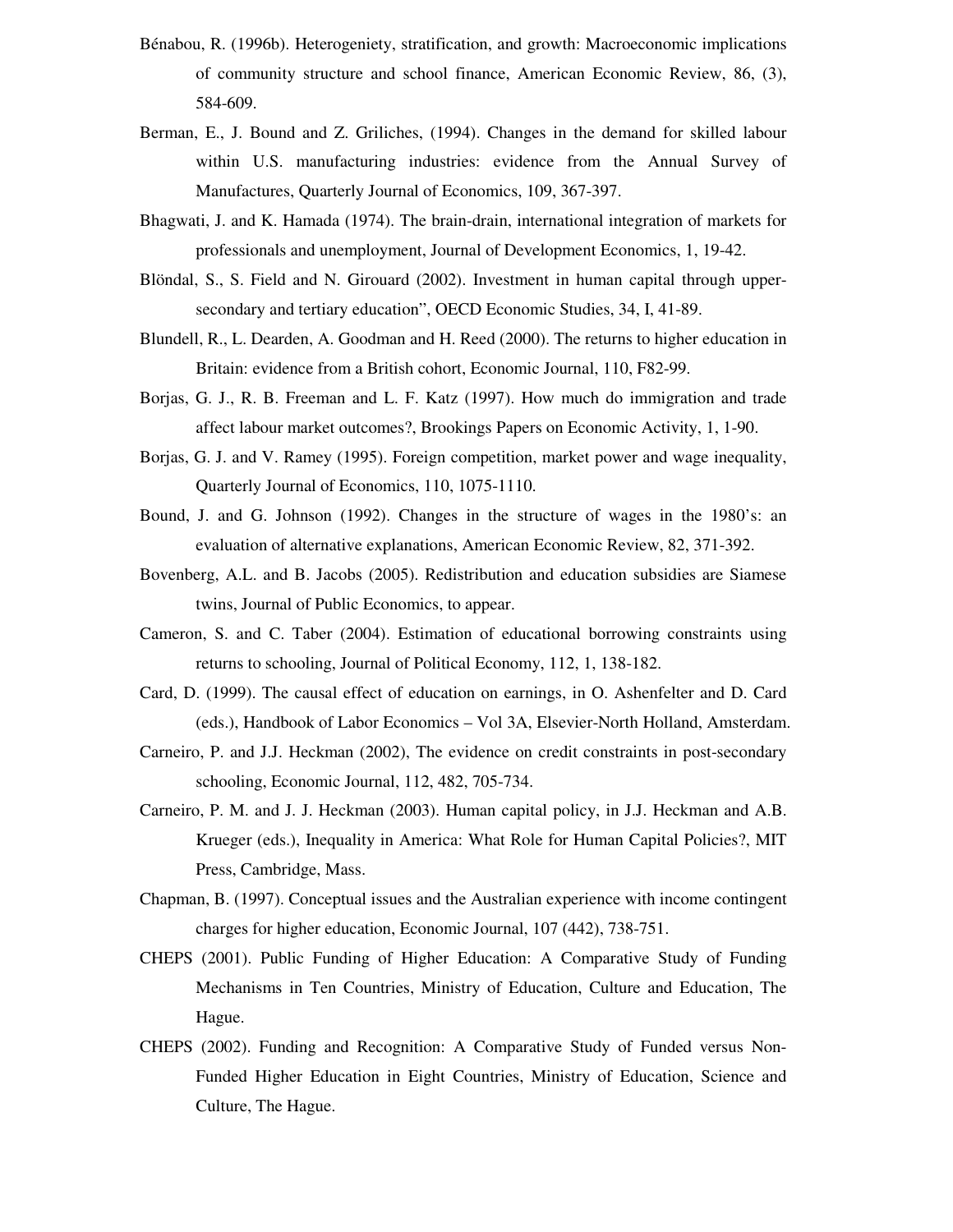- Ciccone, A. and G. Peri (2002). Identifying human capital externalities: theory with an application to US Cities, Discussion Paper No. 3350, CEPR, London.
- Cohen, D. and M. Soto (2001). Growth and human capital: good data, good results, Discussion Paper No. 3025, CEPR, London.
- CPB Netherlands Bureau for Economic Policy Analysis (2001). Higher Education Reform: Getting the Incentives Right, CPB Netherlands Bureau for Economic Policy Analysis, The Hague.
- Cunha, F., J. J. Heckman, L. Lochner and D. V. Masterov (2005). Interpreting the evidence on life cycle skill formation, Working Paper 11331, NBER, Cambridge, Mass.
- David, D. R. (1998). Does European unemployment prop up American wages? National labour markets and global trade, American Economic Review, 88, (3), 478-494.
- Davis, S. J. (1992). Cross-country patterns of changes in relative wages, 239-400 in O.J. Blanchard. and S. Fischer (eds), NBER Macroeconomic Annual.
- De la Fuente, A. and R. Doménech (2002). Human capital in growth regressions: how much difference does data quality make?, mimeo., Universidad de Valencia.
- De La Fuente and Jimeno (2005). The private and fiscal returns to schooling and the effect of public policies on private incentives to invest in education: a general framework and some results for the EU, Working Paper No. 1392, CESifo, Munich.
- Denny, K., C. Harmon, V. O'Sullivan (2004). Education, earnings and skills: a multi-country comparison, Working Paper 04/08, The Institute for Fiscal Studies, London.
- Diamond, P.A., and J.A. Mirrlees (1971). Optimal taxation and public production I: production efficiency, American Economic Review, 61, 8-27.
- DiNardo, J., N. Fortin and T. Lemieux (1996). Labor market institutions and the distribution of wages, Econometrica, 64, 1001-1044.
- Dur, R. and C. Teulings (2004). Are education subsides an efficient redistribution device?, 123-161 in J. Agell, M. Keen and A.J. Weichenrieder (eds.), Labor Market Institutions and Market Regulation, MIT Press, Cambridge, Mass.
- Durlauf, S. N. (1994). Spillovers, stratification, and inequality, European Economic Review, 38, 836-845.
- Durlauf, S. N. (1996). A theory of persistent income inequality, Journal of Economic Growth, 1, 75-93.
- Eaton, J. and H.S. Rosen (1980). Taxation, human capital and uncertainty, American Economic Review, 70, 4, 705-715.
- Edin, P-A, and B. Holmlund (1995). The Swedish wage structure: the rise and fall of wage policy?, 307-343 in R. B. Freeman and L. F. Katz (eds.), Differences and Changes in Wage Structures, Chicago University Press, Chicago.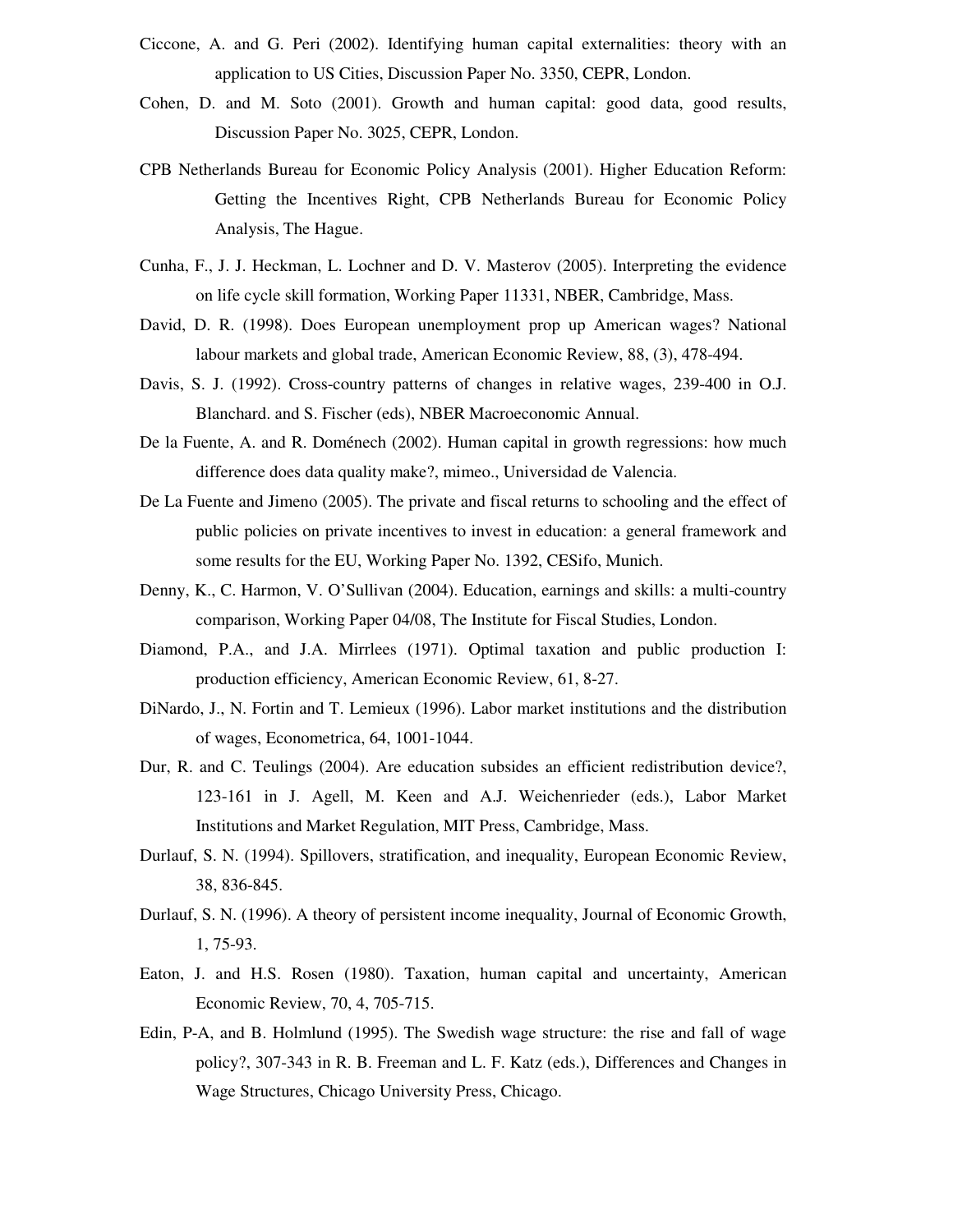- Edlin, A.S. (1993). Is college financial aid equitable and efficient?, Journal of Economic Perspectives, 7 (2), 143-158.
- Epple, D., and R. Romano (1998). Competition between private and public schools, vouchers, and peer group effects, American Economic Review, 88, (1), 33-62.
- Epple, D., R. Romano and H. Sieg (2004). Admission, tuition, and financial aid policies in the market for higher education, mimeo., Carnegie Mellon University.
- Eurydice (2000). Two Decades of Reform in Higher Education in Europe: 1980 Onwards, European Commission, Brussels.
- Eurydice (2001). Financial Support for Students in Higher Education in Europe, European Commission, Brussels.
- Feenstra, R. C. and G. H. Hanson (1999). The impact of outsourcing and high-technology capital on wages: estimates for the United States, 1979-1990, Quarterly Journal of Economics, 114, 907-940.
- Feldstein, M. (1995). College scholarship rules and private savings, American Economic Review, 85, 552-566.
- Fernandez, R. (1998). Education and borrowing constraints: tests vs. prices, Working Paper 6588, NBER, Cambridge, Mass.
- Fernandez, R. and J. Galí (1999). To each according to …? Markets, tournaments, and the matching problem with borrowing constraints, Review of Economic Studies, 66, 799- 824.
- Fernàndez, R., and R. Rogerson (1996). Income distribution, communities and the quality of public education, Quarterly Journal of Economics, 111, 1, 135-164.
- Fernàndez, R., and R. Rogerson (1998). Public education and income distribution: A quantitative evaluation of education finance reform, American Economic Review, 88, 813-833.
- Friedman, M. (1962). Capitalism and Freedom, Chicago University Press, Chicago.
- Friedman, M. and S. Kuznets (1945). Income from Individual Professional Practice, National Bureau for Economic Research, New York.
- García-Peñalosa, C. and K. Walde (2002). Efficiency and equity effects of subsidies to higher education, Oxford Economic Papers, 52, 702-722.
- Gilboa, Y. and M. Justman (2005). Academic admissions standards: implications for output, distribution, and mobility, Journal of the European Economic Association, 3 (5), 1105-1133.
- Glass, J.C., D.G. McKillop and N. Hyndman (1995). Efficiency in the provision of university teaching and research: an empirical analysis of UK universities, Journal of Applied Econometrics, 10 (1), 61-72.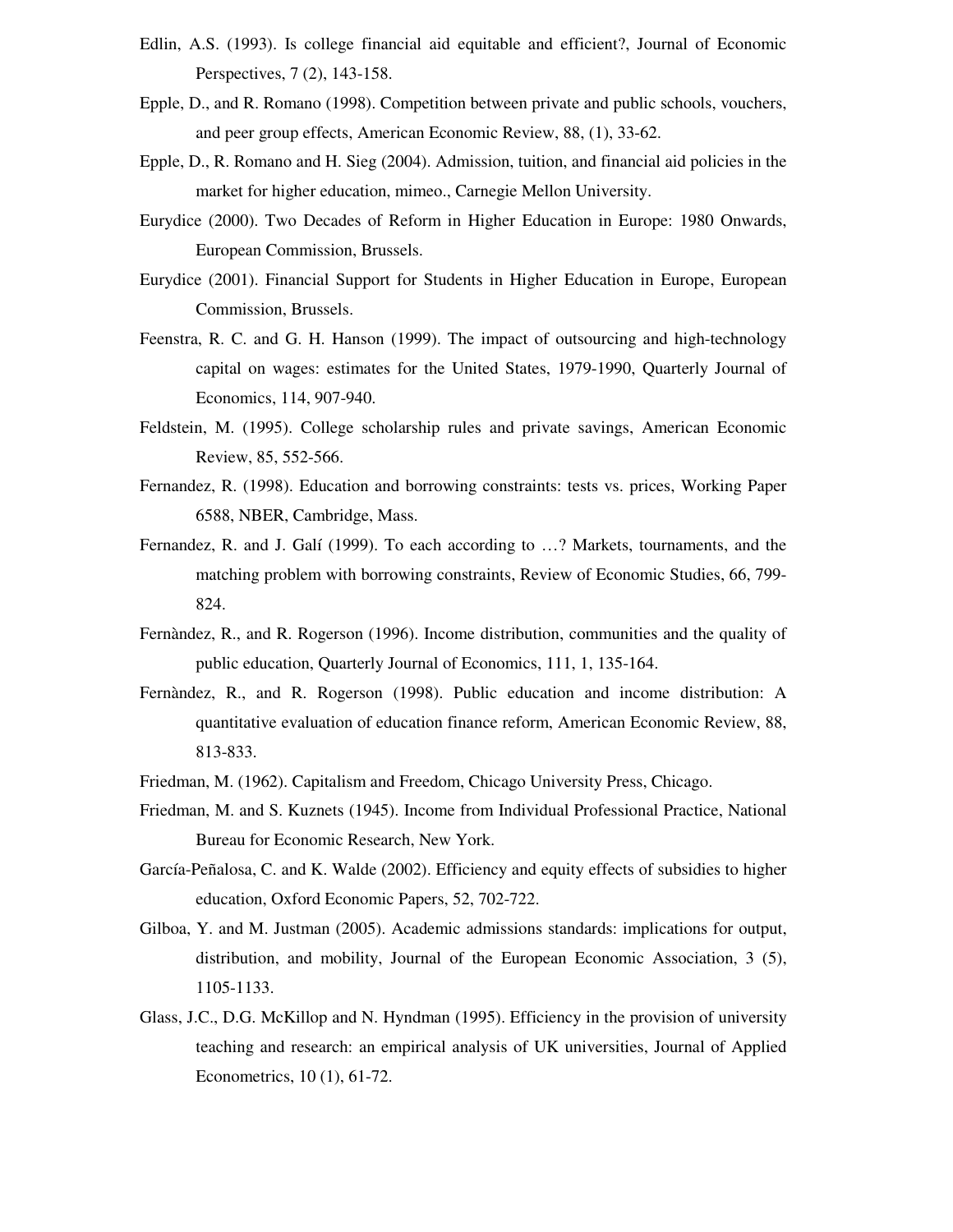- Goldin, C. and L. F. Katz (1998). The origins of capital-skill complementarity, Quarterly Journal of Economics, 113, 693-732.
- Griliches, Z. (1992). The search for R&D spillovers, Scandinavian Journal of Economics, 94, 29-47.
- Griliches, Z. (1996). Education, human capital and growth: a personal perspective, Working Paper, 5426, NBER, Cambridge, Mass.
- Harmon C., H. Oosterbeek and I. Walker (2003). The returns to education: microeconomics, Journal of Economic Surveys, 17, 115-155.
- Heckman, J.J. (2000). Policies to foster human capital, Research in Economics, 54, 3-56.
- Heckman, J.J., L. Lochner and C. Taber (1998). Explaining rising wage inequality: explorations with a dynamic general equilibrium model of labour earnings with heterogeneous agents, Review of Economic Dynamics, 1, 1-58.
- Heckman, J.J. and P.J. Klenow (1998). Human capital policy, in M. Boskin (ed.), Policies to Promote Human Capital Formation, Hoover Institution.
- Heckman, J.J., L. Lockner and P. Todd (2003). Fifty Years of Mincer Regressions, Working Paper 9732, NBER, Cambridge, Mass.
- Izadi, H., G. Johnes, R. Oskrochi and R. Crouchley (2002). Stochastic frontier estimation of a CES cost function: the case of higher education in Britain, Economics of Education Review, 21, 63-71.
- Jacobs, B. (2002). An investigation of education finance reform: income contingent loans and graduate taxes in the Netherlands, Discussion Paper No. 9, CPB Netherlands Bureau for Economic Policy Analysis, The Hague.
- Jacobs, B. (2004). The lost race between schooling and technology, De Economist, 152, 1, 47-78.
- Jacobs, B. and S.J.G. van Wijnbergen (2005). Capital market failure, adverse selection and optimal financing of higher education, Discussion Paper No. 05-036/3, Tinbergen Institute, Rotterdam/Amsterdam.
- Jones, C. I. (1995). R&D-based models of economic growth, Journal of Political Economy, 103, 759-784.
- Justman, M. and J. Thisse (1997). Implications of the mobility of skilled labor for local public funding of higher education, Economics Letters, 55, 409-412.
- Kane, Th.J. (1995). Rising public college tuition and college entry: how well do public subsidies promote access to college?, Working Paper 5164, NBER, Cambridge, Mass.
- Katz, L. F. and D. H. Autor (1999). Changes in the wage structure and wage inequality, 1463- 1555 in O. Ashenfelter and D. Card (eds.), Handbook of Labour Economics Vol. 3A, Elsevier Science BV, Amsterdam.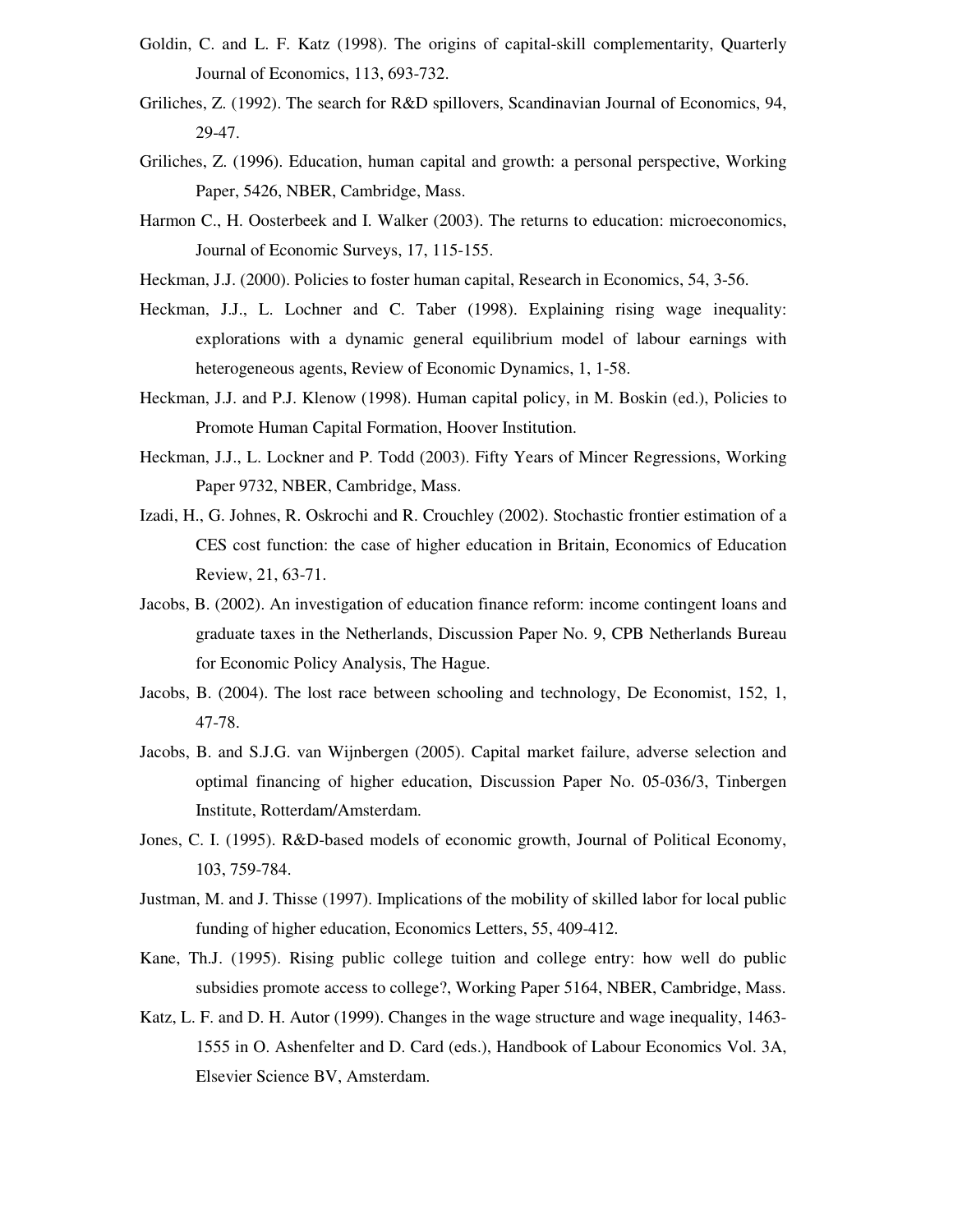- Katz, L.F. and K.M. Murphy (1992). Changes in relative wages, 1963-1987: supply and demand factors, Quarterly Journal of Economics, 107, 1, 35-78.
- Kiley, M. T. (1999). The supply of skilled labour and skill-biased technological progress, Economic Journal, 109, 708-724.
- Klenow, P.J. (1998). Ideas vs. rival human capital: industry evidence of growth models, Journal of Monetary Economics, 42, 3-24.
- Krueger, A. B. (1993). How computers have changed the wage structure: evidence from micro data, Quarterly Journal of Economics, 108, 33-60.
- Krueger, A.B. and M. Lindahl (2001). Education for growth: why and for whom?, Journal of Economic Literature, 39, 1101-1136.
- Krugman, P. R. (1995). Technology, trade and factor prices, Working Paper 5355, NBER, Cambridge, Mass.
- Krussell, P., L.E. Ohanian, J-V. Rios-Rull and G. Violante (2000). Capital-skill complementarity: a macro-economic analysis, Econometrica, 68, (5), 1029-1053.
- Laffont, J.-J. and J. Tirole (1993). A Theory of Incentives in Procurement and Regulation, MIT Press, Cambridge, Mass.
- Layard, R. (1980). Human satisfaction and public policy, Economic Journal, 90, 737-750.
- Lee, D. S. (1999). Wage inequality in the U.S. during the 1980's: rising dispersion or falling minimum wage?, Quarterly Journal of Economics, 114, 977-1023.
- Levhari, D. and Y. Weiss (1974). The effect of risk on the investment in human capital, American Economic Review, 64, (6), 950-963.
- Lochner, L. (2004). Education, work and crime: a human capital approach, Working Paper 10478, NBER, Cambridge, Mass.
- Lommerud, K.E. (1989). Educational subsidies when relative income matters, Oxford Economic Papers, 41, 640-652.
- Lucas, R.E. Jr. (1988). On the mechanics of economic development, Journal of Monetary Economics, 22, 3-42.
- Mankiw, N.G., D. Romer and D.N. Weil (1992). A contribution to the empirics of economic growth, Quarterly Journal of Economics, 107, 2, 407-437.
- Mohnen, P. (1996). R&D externalities and productivity growth, STI-Review OECD, 39-66.
- Murphy, K. M. and F. Welch (1992). The structure of wages, Quarterly Journal of Economics, 107, 285-326.
- Murphy, K. M., W. C. Riddell and P. M. Romer (1998). Wages, skills, and technology in the United States and Canada, 283-309 in E. Helpman (ed.), General Purpose Technologies and Economic Growth, MIT Press, Cambridge, Mass.
- Murphy, K.M., A. Schleifer and R.W. Vishny (1991). The allocation of talent: implications for growth, Quarterly Journal of Economics, 106, 503-530.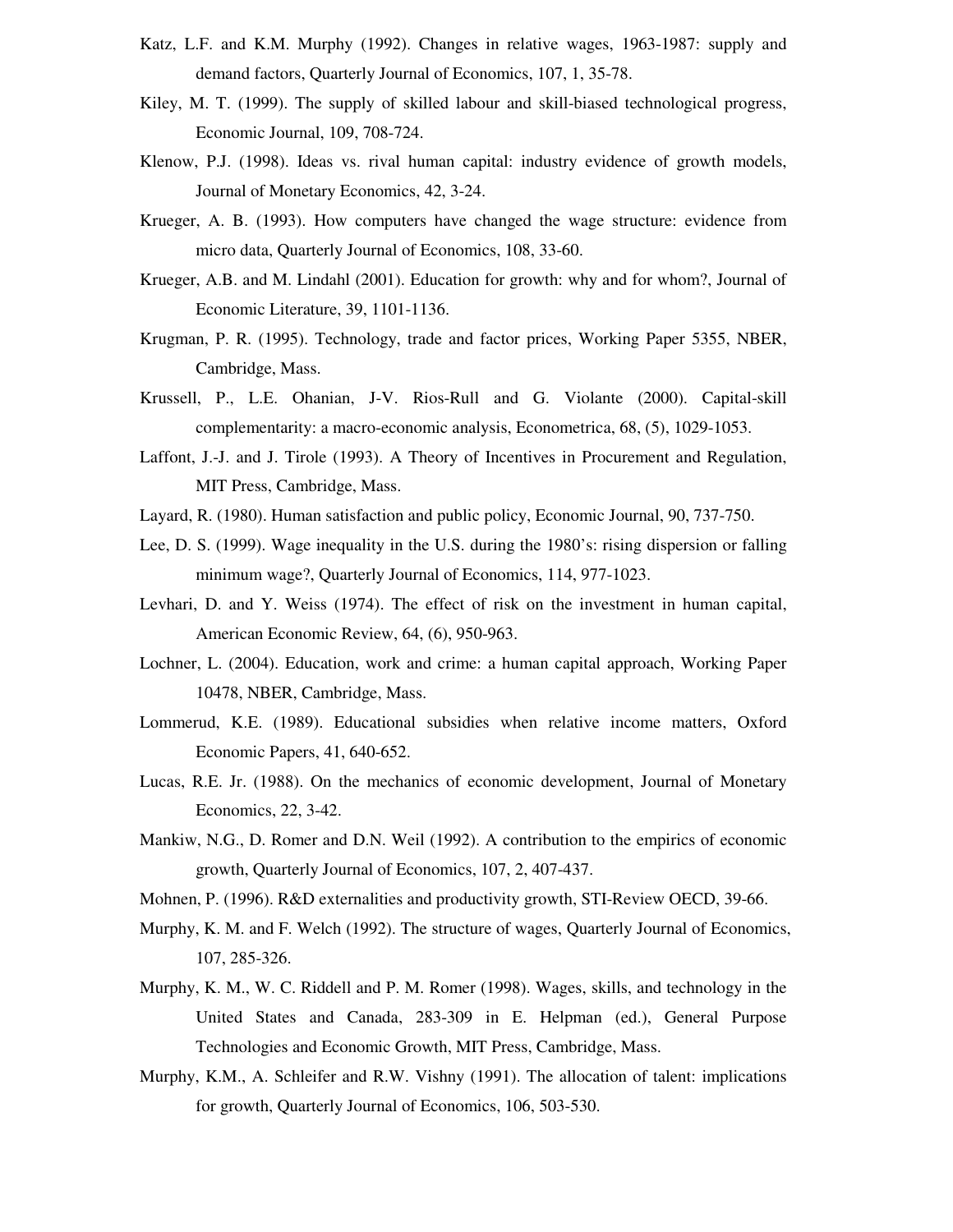- Nadiri, M.I. (1993). Innovations and technological spillovers, Working Paper 4423, NBER, Cambridge, Mass.
- Nahuis, R., and S. Smulders (2002). The skill-premium, technological change and appropriability", Journal of Economic Growth, 7, 137-156.
- Nerlove, M. (1972). On tuition and the costs of higher education: prolegomena to a conceptual framework, Journal of Political Economy, 80, S178-S218.
- Nerlove, M. (1975). Some problems in the use of income contingent loans for the finance of education, Journal of Political Economy, 83, (1), 157-183.
- Nonneman, W. and P. Vanhoudt (1996). A further augmentation of the Solow Model and the empirics of economic growth for OECD countries, Quarterly Journal of Economics, 111, 3, 943-953.
- NOWT (2003). Wetenschaps- en technologie-indicatoren 2003, CWS/MERIT, Maastricht.
- OECD (2003a). Education at a Glance, OECD, Paris.
- OECD (2003b). OECD statistics: Consumer price indices, OECD, Paris.
- OECD (2003c). OECD statistics: Purchasing power parities, OECD, Paris.
- Oosterbeek, H. (1998). An economic analysis of student financial aid schemes, European Journal of Education, 33, (1), 21-29.
- Oosterbeek, H., E. Leuven and H. van Ophem (2004). Explaining international differences in male wage inequality by differences in demand and supply of skill, Economic Journal, 144, 478-498.
- Palacios-Huerta, I. (2003). Risk and market frictions as determinants of the human capital premium, mimeo., Brown University.
- Palacios-Huerta, I. (2004). An empirical analysis of the risk properties of human capital returns, American Economic Review, 93 (3), 948-964.
- Perotti, R. (2002). The Italian university system: rules vs. incentives, mimeo., Bocconi University, Milan.
- Plug, E.J.S. and W. Vijverberg (2004). Schooling, family background, and adoption: does family income matter, Economic Journal, to appear.
- Poutvaara, P. (2004). Educating Europe: should public education be financed with graduate taxes or income-contingent loans, CESifo Economic Studies, 50, 663-684.
- Poutvaara, P. (2005). Public education in an integrated Europe: Studying to migrate and teaching to stay?, CEBR, Copenhagen Business School.
- Romer, P.M. (1986), Increasing returns and long-run growth, Journal of Political Economy, 94, 1002-1037.
- Romer, P.M. (1990). Endogenous technological change, Journal of Political Economy, 98, S71-S102.
- Rosen, S. (1981). The economics of superstars, American Economic Review, 71, 848-858.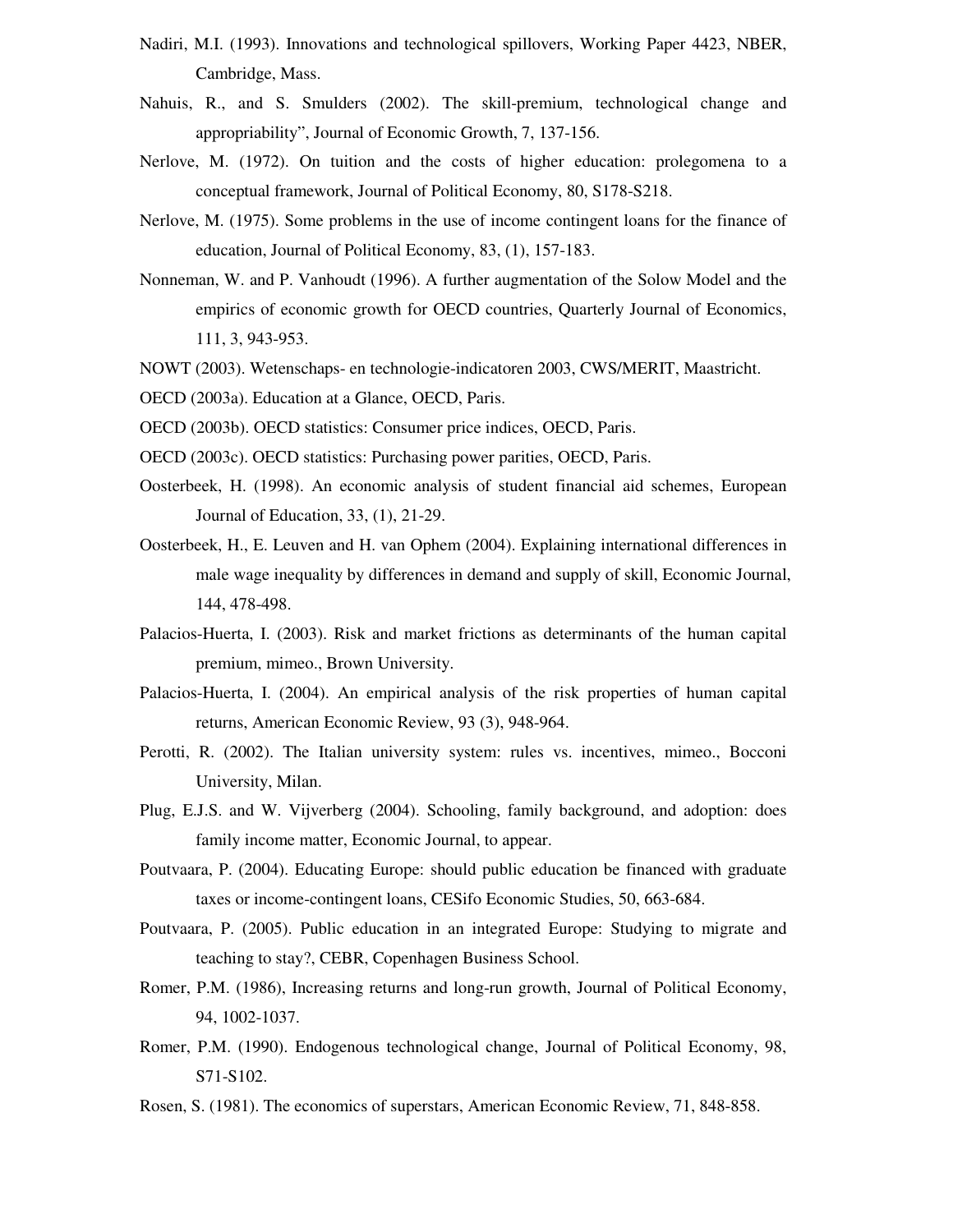- Rothshild, M. and J.E. Stiglitz (1976). Equilibrium in competitive insurance markets: an essay on the economics of imperfect information, Quarterly Journal of Economics, 90, 629- 649.
- Rothschild, M. and L.J. White (1995). The analytics of pricing of higher education and other services in which the customers are inputs, Journal of Political Economy, 103, 3, 573- 586.
- Salerno, C. (2003). What we know about the efficiency of higher education institutions, Beleidsgerichte Studies Hoger Onderwijs en Wetenschappelijk Onderzoek 99, Ministry of Education, Culture and Science, The Hague.
- Sandmo, A. (1975). Optimal taxation in the presence of externalities, Scandinavian Journal of Economics, 86-98.
- Shea, J. (2000). Does parents' money matter?, Journal of Public Economics, 77, 2, 155-184.
- Sianesi, B. and J. van Reenen (2002). The returns to education: macroeconomics, Journal of Economic Surveys, 17, 2, 1-114.
- Sinn, H.W. (1995). A theory of the welfare state, Scandinavian Journal of Economics, 97, 495-526.
- Spence, M. (1973). Job market signalling, Quarterly Journal of Economics, 87, 355-374.
- Stark, O., C. Helmenstein and A. Prskawetz (1997). A brain gain with a brain drain, Economics Letters, 55, 227-234.
- Stiglitz, J.E. (1975). The theory of 'screening', education, and the distribution of income, American Economic Review, 65, 283-300.
- Stiglitz, J.E. (1994). Whither Socialism?, Wicksell Lectures, MIT Press, Cambridge, Mass.
- Stiglitz, J.E. and A. Weiss (1981). Credit rationing in markets with imperfect information, American Economic Review, 71, (3), 393-410.
- Temple, Jonathan, (2001). Growth effects of education and social capital in OECD economies, Discussion Paper No. 2875, CEPR, London.
- Tobin (1970). On limiting the domain of inequality, Journal of Law and Economics, 13, 2, 263-277.
- Topel, R. (1999). Labour markets and economic growth, 2943-2984 in O. Ashenfelter and D. Card (eds.), Handbook of Labour Economics Vol. 3C, Elsevier Science BV, Amsterdam.
- UNESCO (2003). Education Statistics Data Base, UNESCO, Paris.
- Walker, I. and Y. Zhu (2005). The college wage premium, overeducation, and the expansion of higher education in the UK, Discussion Paper No. 1627, IZA, Bonn.
- Willen, P. I. Hendel and J. Shapiro (2004). Educational opportunity and income inequality, Working Paper 10879, NBER, Cambridge, Mass.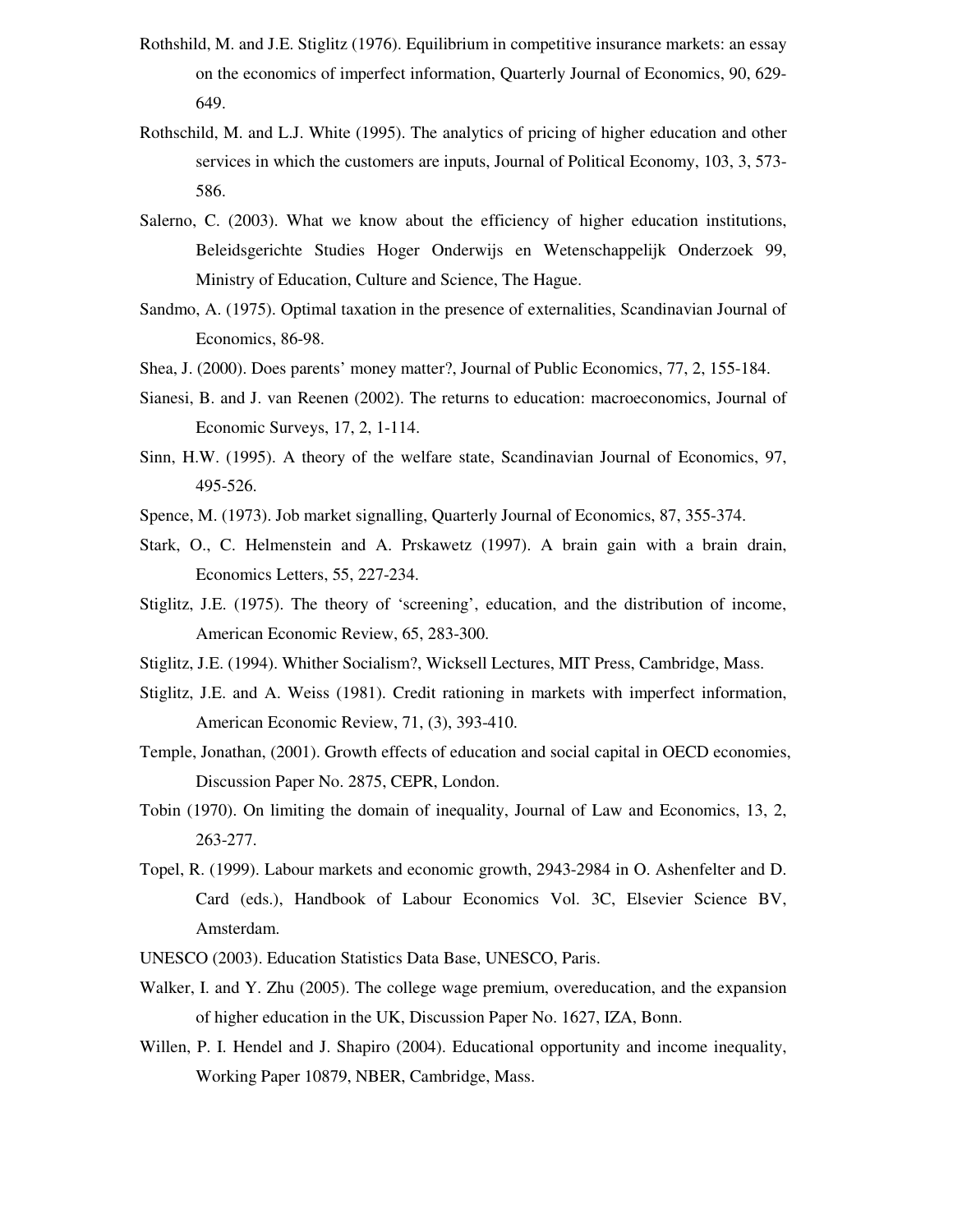- Winston, G.C. (1999). Subsidies, hierarchy and peers: the awkward economics of higher education, Journal of Economic Perspectives, 13, 1, 13-36.
- Winston, G.C. and D.J. Zimmerman (2003). Peer effects in higher education, Working Paper 9501, NBER, Cambridge, Mass.
- Wolff, E. N. (2000). Human capital investment and economic growth: exploring crosscountry evidence, Structural Change and Economic Dynamics, 11, 4, 433-472.
- Wood, A. (1994). North-South Trade, Employment and Inequality: Changing Fortunes in a Skill-Driven World, Clarendon Press, Oxford.

### **Data appendix**

Most education data are from the OECD Education Data Base, 2005 (http://www1.oecd.org/scripts/cde/members/EDU\_UOEAuthenticate.asp):

number of graduates, numbers of entrants and total enrolment in A-type (long) and B-type (short) tertiary education, student/staff ratios, educational attainment by various cohort-ages, numbers of foreign students enrolled, total/public/private expenditures on higher education, public total/capital/other expenditures on HEI's, public total/grant/loan expenditures to students, total/public/private expenditures on HEI's, total/capital/personnel expenditures on HEI's. Data on enrolment durations and survival rates were taken from OECD Education at a Glance 2003 and 2004

(http://www.oecd.org/document/11/0,2340,en\_2825\_495609\_33712011\_1\_1\_1\_1,00.html).

We used data on consumer price indices, US dollar purchasing power parities, gross domestic product, population sizes, and PISA scores from the OECD Fact Book 2005  $(\text{http://iris.sourceoecd.org/vl=15396015/cl=12/nw=1/rpsv/factbook/}).$  Expenditure data are deflated in real terms using the consumer price index  $(2000 = 1)$  and converted in US dollars using US \$ purchasing power parities. The OECD Labor Force Data Base, 2005 gave data on the age composition of the total population

(http://www1.oecd.org/scripts/cde/members/lfsdataauthenticate.asp) .

Wages by schooling level were obtained from the European Community Household Panel collected by the European Union. We computed 'quasi' Mincer returns by taking the log of the ratio of the average wage of a tertiary educated worker and the average wage of a secondary educated worker and dividing this by the average enrolment duration of higher education. We did not control for experience or any other standard controls. Comparing our data with estimated Mincer returns by Harmon, Oosterbeek and Walker (2003, Table 2), and Denny, Harmon and O'Sullivan (2004, Table 2) shows that our short-cut is not that bad.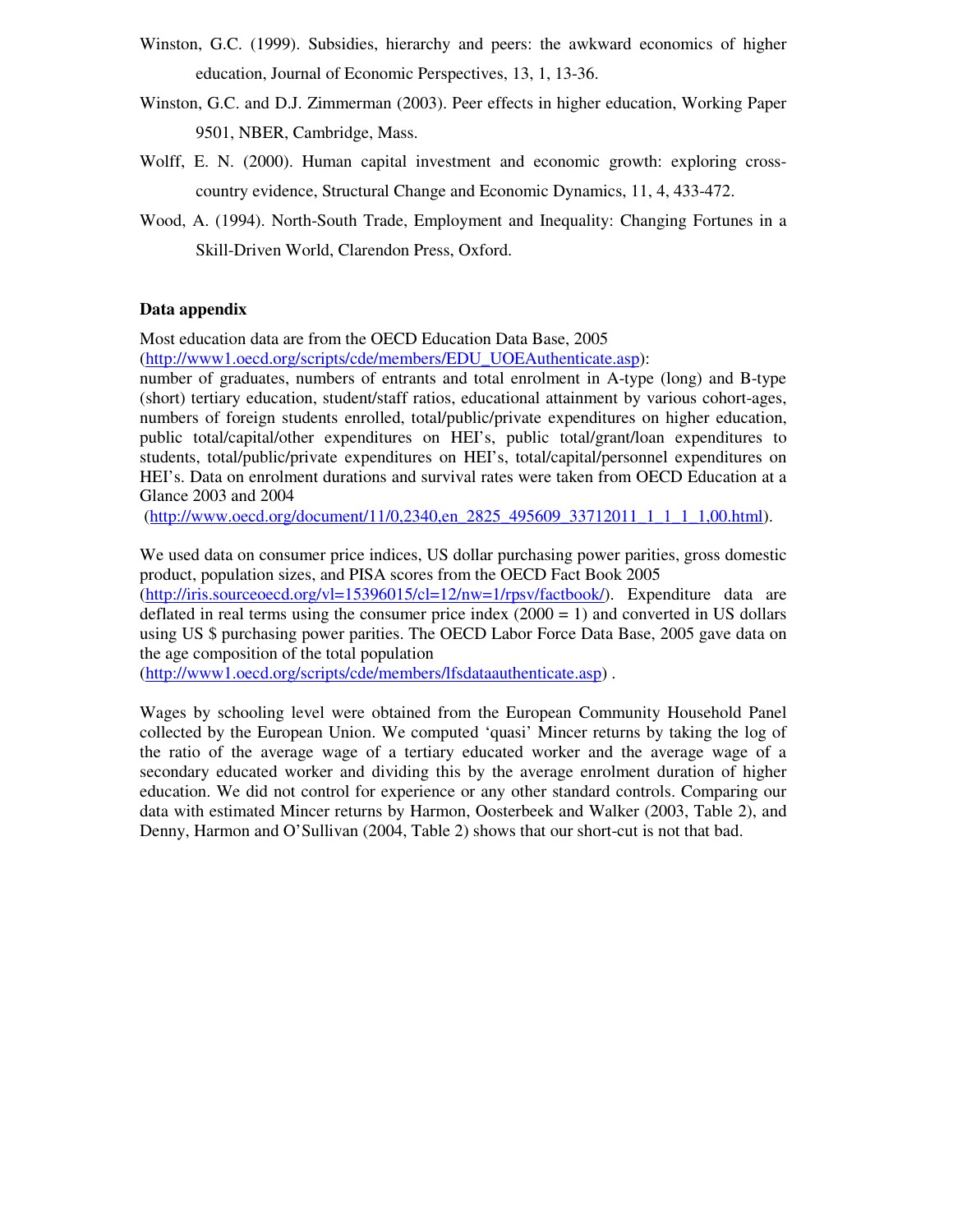## **Table 1: Issues and problems in higher education**

| Policy issue             | <i>Economic problems</i>                                                                                                                      |
|--------------------------|-----------------------------------------------------------------------------------------------------------------------------------------------|
| Access                   | Imperfect capital/insurance markets                                                                                                           |
|                          | Wrong/costly instruments (i.e. subsidies) to guarantee access                                                                                 |
| General quality          | No private contributions                                                                                                                      |
|                          | Insufficient state funding: declining resources per student, increasing costs                                                                 |
|                          | of public funds                                                                                                                               |
|                          | Massive higher education and grade inflation                                                                                                  |
|                          | Skill-biased technical change/higher returns demand more (private)                                                                            |
|                          | investment in higher education                                                                                                                |
| <b>BA-MA</b> structure   | Undifferentiated state budgets                                                                                                                |
| Lack of excellence       | No tuition fee differentiation                                                                                                                |
| Uniformity               | Lack of variety without BA/MA                                                                                                                 |
|                          | Large failure risks students                                                                                                                  |
|                          | No competition                                                                                                                                |
|                          | Increased heterogeneity requires less uniform education                                                                                       |
|                          | No equality of opportunity: high ability students cannot flourish                                                                             |
| Selection                | Without selection: subsidies are inefficiently allocated                                                                                      |
|                          | Selection necessary for higher quality through customer input technology                                                                      |
|                          | Selection on aptitude, not on exam-scores.                                                                                                    |
| Equality                 | Education not right instrument to redistribute incomes.                                                                                       |
| Income redistribution    | Subsidies higher education strongly regressive                                                                                                |
|                          | Fixed tuition not right instrument to guarantee access.                                                                                       |
|                          | Equal funding of different disciplines causes distortions in demand/supply                                                                    |
|                          | Equal funding reduces quality ('customer input')                                                                                              |
| Market                   | Cartels/lack of competition                                                                                                                   |
| structure                | Counter veiling powers obstructed                                                                                                             |
|                          | Large costs overhead & prestigious projects                                                                                                   |
|                          | Asymmetric information student-university                                                                                                     |
| Input vs. output funding | Asymmetric information government-university                                                                                                  |
| Vouchers                 | Output funding harms incentives to supply quality                                                                                             |
| Demand/supply side       | Input funding harms incentives to reduce costs/avoids prestigious projects                                                                    |
|                          | Input funding optimal if education markets competitive                                                                                        |
|                          | Output funding necessary in presence of monopolistic practices<br>Historically determined grants: obstruct fair competition, allow for cross- |
|                          | subsidies, exacerbate agency problems                                                                                                         |
| Market vs government     | Externalities not internalised: equal subsidies for all                                                                                       |
|                          | Unclear government objectives:                                                                                                                |
|                          | not all studies have merit good / public good characteristics                                                                                 |
|                          | Negative externalities: signalling and status goods                                                                                           |
|                          | Unfair competition & uneven playing field private-public universities.                                                                        |
| Accreditation/           | Asymmetric information: students are ill informed                                                                                             |
| Transparency             | Institutional quality unclear                                                                                                                 |
| International dimension  | Inefficiencies in current 'rigid' systems are strongly exacerbated                                                                            |
|                          | No specialization, not utilising comparative advantage                                                                                        |
|                          | More/stronger competition for (brightest) students/researchers                                                                                |
|                          | Research 'networks' and complementarities more important:                                                                                     |
|                          | 'brain drain'/'strategic trade'                                                                                                               |
| Research                 | Crowding out of resources and time devoted to education activities                                                                            |
|                          | Too much backing the 'winners' not 'challengers'                                                                                              |
|                          | Hard trade-off between competition and internalising network externalities                                                                    |
|                          | Unfair competition if research funding is mixed with educational funding                                                                      |
| Education                | No separation of scientific and professional education                                                                                        |
|                          | Inefficient allocation of money                                                                                                               |
|                          | Universities have comparative advantage in research                                                                                           |
|                          | No separation of research and education: cross-subsidies.                                                                                     |
|                          | Lack of incentives/rewards for educational quality                                                                                            |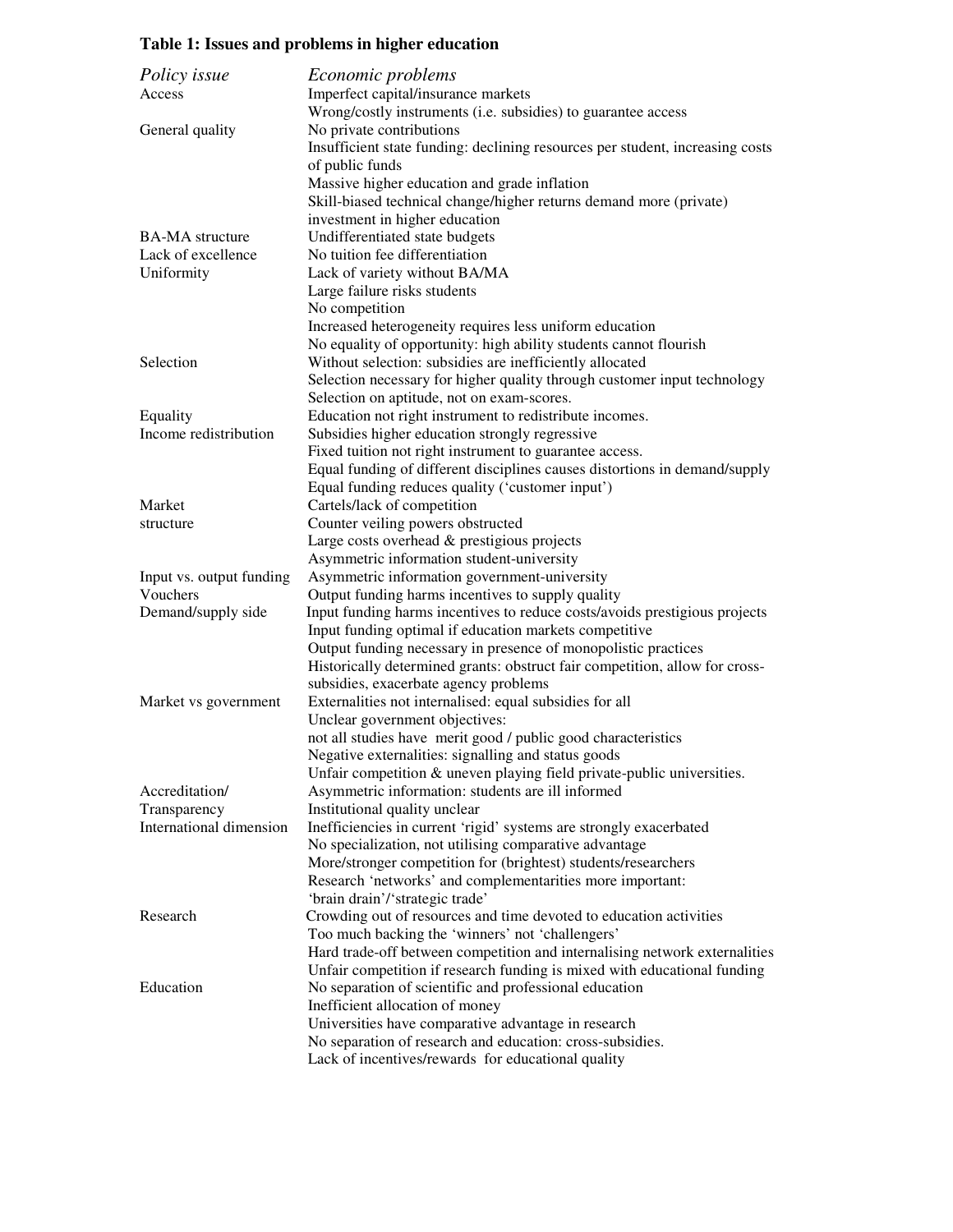### **Table 2: Selection in higher education**

|             | Strong selection | Almost no selection |
|-------------|------------------|---------------------|
| Australia   |                  |                     |
| Belgium     |                  | H,U                 |
| Denmark     |                  | H,U                 |
| France      |                  | Ħ                   |
| Germany     |                  | H,U                 |
| Netherlands |                  | H,U                 |
| New Zealand |                  |                     |
| Sweden      | H,U              |                     |
| UK          | H,U              |                     |
| US          | Various          | various             |

Note: H refers to colleges of higher vocational education and U to universities. Source: Eurydice (2000), CHEPS (2001).

#### **Table 3: Enrolment and tuition fees**

Enrolment responses to changes in tuition costs and quasi-elasticities

|                        |           | Data      |                | Selecti        | Sign?                    |             |                          |            |
|------------------------|-----------|-----------|----------------|----------------|--------------------------|-------------|--------------------------|------------|
| Study                  | Country   | (a)       | Control        | on             | (b)                      | -dq         | dp/p                     | Elasticity |
| Kodde (1985)           | NL        | <b>CS</b> | Yes            | N <sub>0</sub> | $\overline{\phantom{0}}$ | 0.0045      | 0.5                      | 0.01       |
| Oosterbeek (1995)      | NL        | <b>CS</b> | Yes            | N <sub>0</sub> | N <sub>0</sub>           | $\theta$    | $\overline{a}$           | 0.00       |
|                        |           | $CS+$     |                |                |                          |             |                          |            |
| Kane (1994)            | <b>US</b> | <b>TS</b> | Yes            | N <sub>0</sub> | Yes                      | 0.05        | 0.83                     | 0.06       |
|                        |           | $CS+$     |                |                |                          |             |                          |            |
| Kane (1995)            | US        | <b>TS</b> | Yes            | N <sub>0</sub> | Yes                      | 0.035       | 1,33                     | 0.03       |
|                        |           |           |                |                |                          | $0.006 -$   |                          | $0.21 -$   |
| Leslie et al. $(1987)$ | var.      | M         | $\overline{a}$ | N <sub>0</sub> | $\overline{\phantom{0}}$ | 0.008       | 0.029                    | 0.27       |
| Hilmer (1998)          | US        | M         | Yes            | N <sub>0</sub> | Yes                      | 0.01        | 0.028                    | 0.36       |
|                        |           |           |                |                |                          |             |                          | 0.35       |
| Dynarksi (1999)        | <b>US</b> | <b>CS</b> | Yes            | Yes            | Yes                      | 0.036       | 0.1                      | (.03)(c)   |
| Heckman et al.         |           | SM,       |                |                |                          |             | .80                      |            |
| (1998a)                | US        | P         | Yes            | Yes            | Yes                      | 0.08        | (d)                      | 0.07       |
|                        |           | $CS+$     |                |                |                          |             |                          | $0.01 -$   |
| Card et al. (2000)     | US        | TS        | Yes            | N <sub>0</sub> | Yes                      |             | $\overline{\phantom{a}}$ | 0.04       |
| Cameron et al.         |           |           |                |                |                          | 0.03<br>$-$ | 0.80                     | $0.02 -$   |
| (2001)                 | US        | P         | Yes            | Yes            | Yes                      | 0.06        | (d)                      | 0.05       |
| Notes:                 |           |           |                |                |                          |             |                          |            |

`Control'indicates whether estimations are done when controlling for background characteristics, IQ, and other individual characteristics.

(a) CS=cross section; TS=time series; P=panel; M=meta analysis; SM=structural model

(b) Indicates significance at 5% level of estimated coefficient for tuition.

(c) Price change relative to all costs of college including tuition, room and board. In parenthesis we show elasticity evaluated at average tuition rates used by Cameron and Heckman (2001).

(d) Price changes taken relative to an approximated weighted mean of 2 and 4 years tuition costs for Blacks, Hispanics and Whites in Cameron and Heckman (2001) (\$1250).

Source: Jacobs (2004)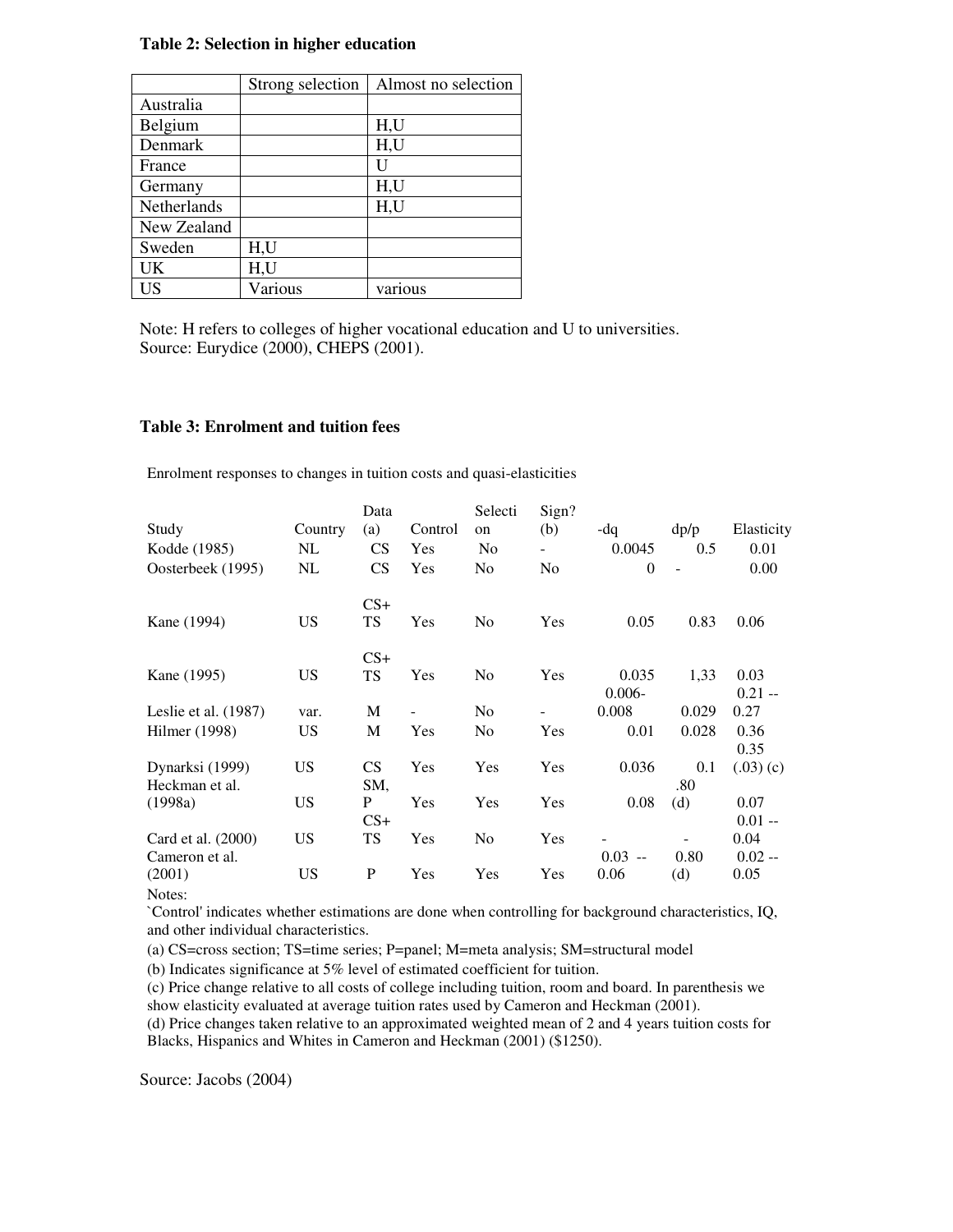|                     | No. of tariffs | Free tuition fees | No. of tuition fees |
|---------------------|----------------|-------------------|---------------------|
| Australia           | 5              | No                | 3                   |
| Belgium             | 3              | Mixed             | Various             |
| Denmark             | 12             | N <sub>0</sub>    | 1 (free tuition)    |
| France              | 31             | $No*$             | Various             |
| Germany             | n.a.           | $No*$             | 1 (free tuition)    |
| Netherlands         |                | N <sub>0</sub>    | $\mathfrak{D}$      |
| New Zealand         | 12             | Yes               | Various             |
| Sweden              | 12             | N <sub>0</sub>    | 1 (free tuition     |
| UK                  | 4              | N <sub>0</sub>    |                     |
| <b>US</b> Tennessee | 3              | Yes               | Various             |

### **Table 4: Tariffs and tuition fees in higher education**

\*Applies only to public institutions.

# **Table 5: The THES list of the world's top universities**

| 1. | Harvard University                 | 1000  | 26.UCLA                                 | 316.4 |
|----|------------------------------------|-------|-----------------------------------------|-------|
| 2. | UC, Berkeley                       | 880.2 | 27. Ecole Polytechnique                 | 315.5 |
| 3. | MIT                                | 788.9 | 28. Pennsylvania University             | 306.9 |
| 4. | California Institute of Technology | 738.9 | 29. Kyoto University                    | 303.7 |
| 5. | <b>Oxford University</b>           | 731.8 | 30. ENS, Paris                          | 298.4 |
| 6. | Cambridge University               | 725.4 | 31. Michigan University                 | 293.3 |
| 7. | <b>Stanford University</b>         | 688.0 | 32. EPF, Lausanne                       | 289.4 |
| 8. | Yale University                    | 582.8 | 33. Monash University                   | 286.0 |
| 9. | Princeton University               | 557.5 | 34. UCL, London                         | 284.2 |
|    | 10. ETH Zurich                     | 553.7 | 35. Illinois University                 | 281.6 |
|    | 11. LSE, London                    | 484.4 | 36. New South Wales University          | 275.7 |
|    | 12. Tokyo University               | 482.0 | 37. Toronto University                  | 272.5 |
|    | 13. University of Chicago          | 444.0 | 38. Carnegie Mellon University          | 259.4 |
|    | 14. Imperial College, London       | 443.7 | 39. Hong Kong University                | 249.5 |
|    | 15. Austin, Texas                  | 421.5 | 40. Sydney University                   | 245.2 |
|    | 16. ANU, Canberra                  | 417.7 | 41. India Institute of Technology       | 241.7 |
|    | 17. Beijing University             | 391.8 | 42. Hong Kong Un. Sc. and Tech.         | 240.6 |
|    | 18. National University, Singapore | 385.9 | 43. Manchester University, UMIST 238.5  |       |
|    | 19. Columbia University            | 384.1 | 44. SOAS, London                        | 235.8 |
|    | 20. UC, San Francisco              | 367.5 | 45. Massachusetts University            | 235.7 |
|    | 21. McGill University              | 364.1 | 46. UBC, Vancouver                      | 230.4 |
|    | 22. Melbourne University           | 353.2 | 47. Heidelberg University               | 228.3 |
|    | 23. Cornell University             | 348.8 | 48. Edinburgh University                | 227.6 |
|    | 24. UC, San Diego                  | 331.5 | 49. Queensland University               | 223.9 |
|    | 25. John Hopkins University        | 330.8 | 50. Nanyang University, Singapore 217.1 |       |

| Universities in top 50  |  |    |
|-------------------------|--|----|
| US                      |  | 20 |
| Canada                  |  | 3  |
| Australia               |  | 6  |
| UK                      |  | 8  |
| Hong Kong/Singapore     |  |    |
| Europe excl. UK         |  | 5  |
| Asia excl. HK/Singapore |  |    |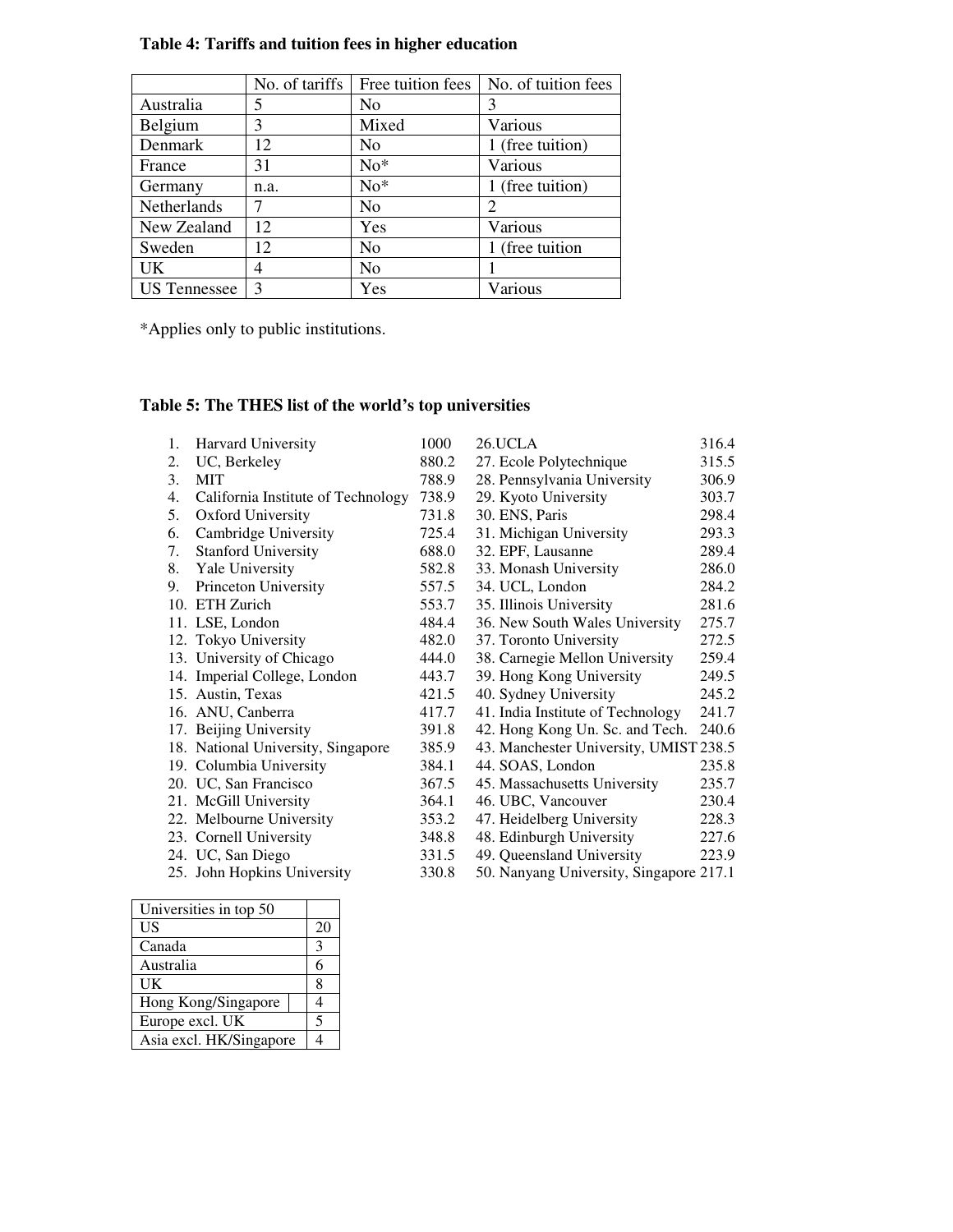

**Figure 1: Enrolment rates in tertiary education as percentage of cohorts**

Source: UNESCO (2003)

**Figure 2: Real total resources per student in higher education – international comparison**



Source: OECD (2003a). CPI indices have been used from OECD (2003) to obtain real expenditures in terms of constant 1995 PPP US dollars, where OECD (2003c) gives the PPP deflators relative to the US.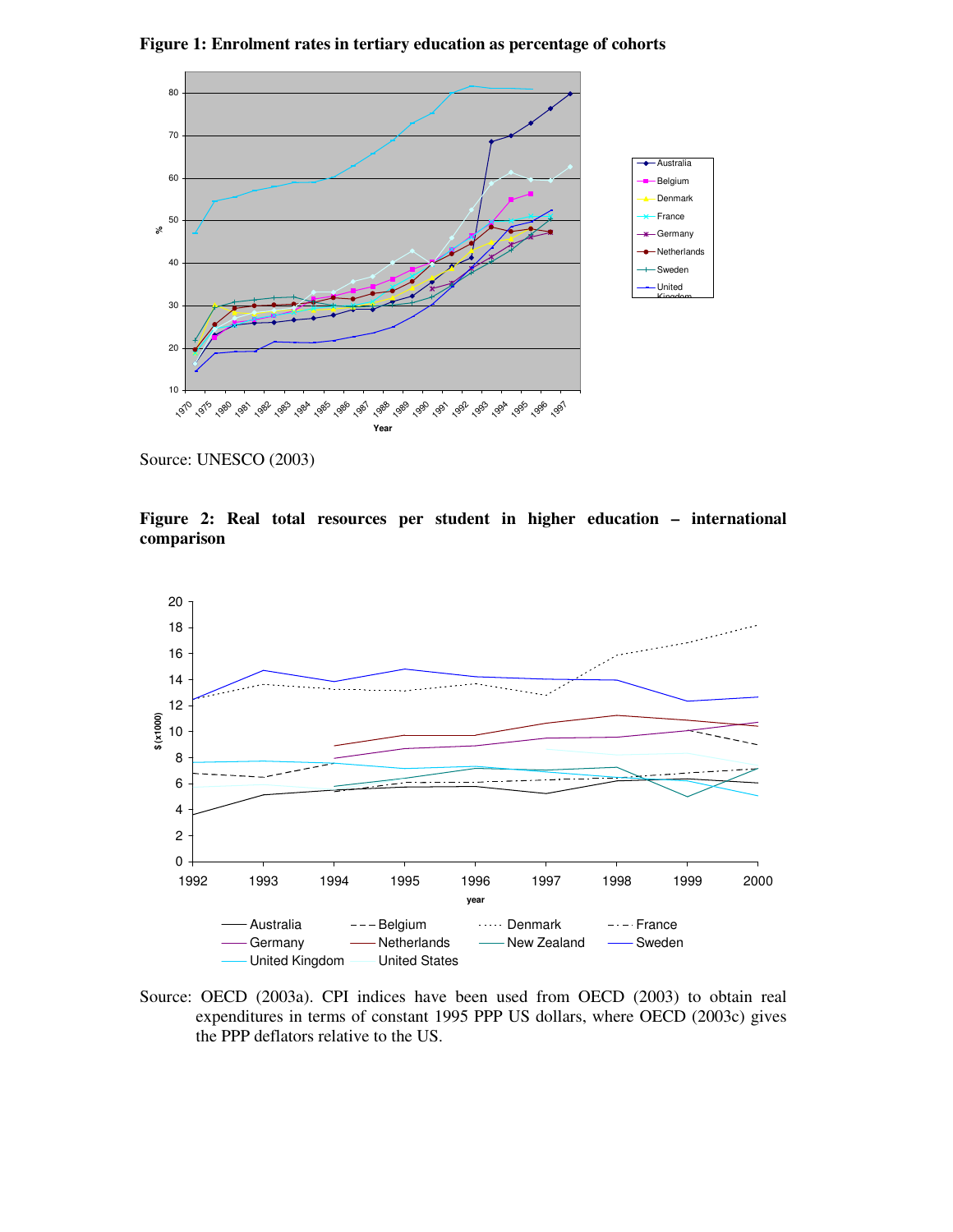### **Figure 3: Real resources per student in higher education**



**Real total expenditures per student in tertiary education in PPP dollars x 1000 (base=1990) Sources: UNESCO Education Data Base 2003, OECD PPP deflators 2003, OECD CPI 2003**

Source: UNESCO (2003), OECD 2003b) for CPI indices to deflate all series, OECD (2003c) provides PPP deflators relative to the US

### **Figure 4: Real expenditures per student and student/staff ratio**

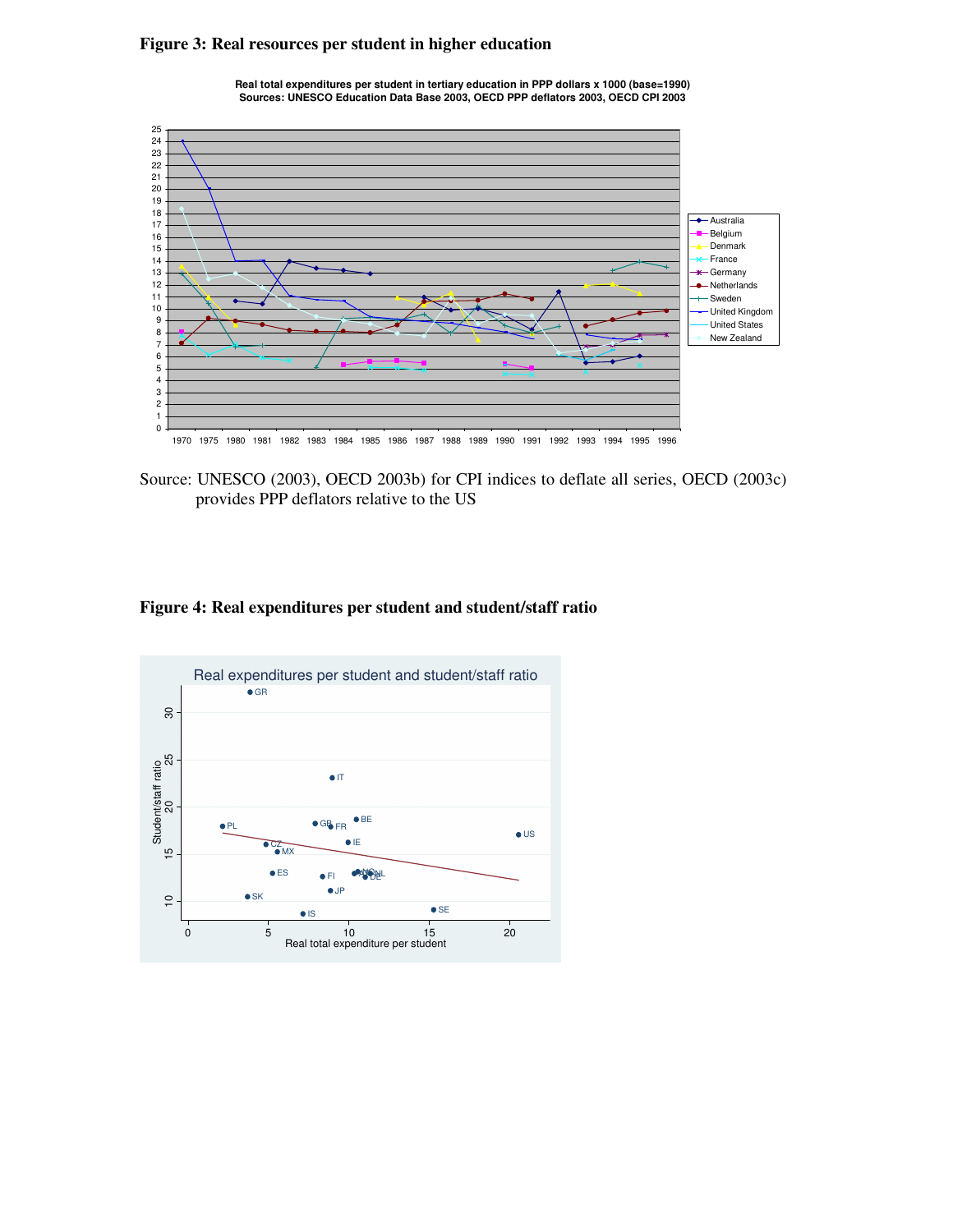



**Figure 6: Student/staff ratio's and performance in higher education**

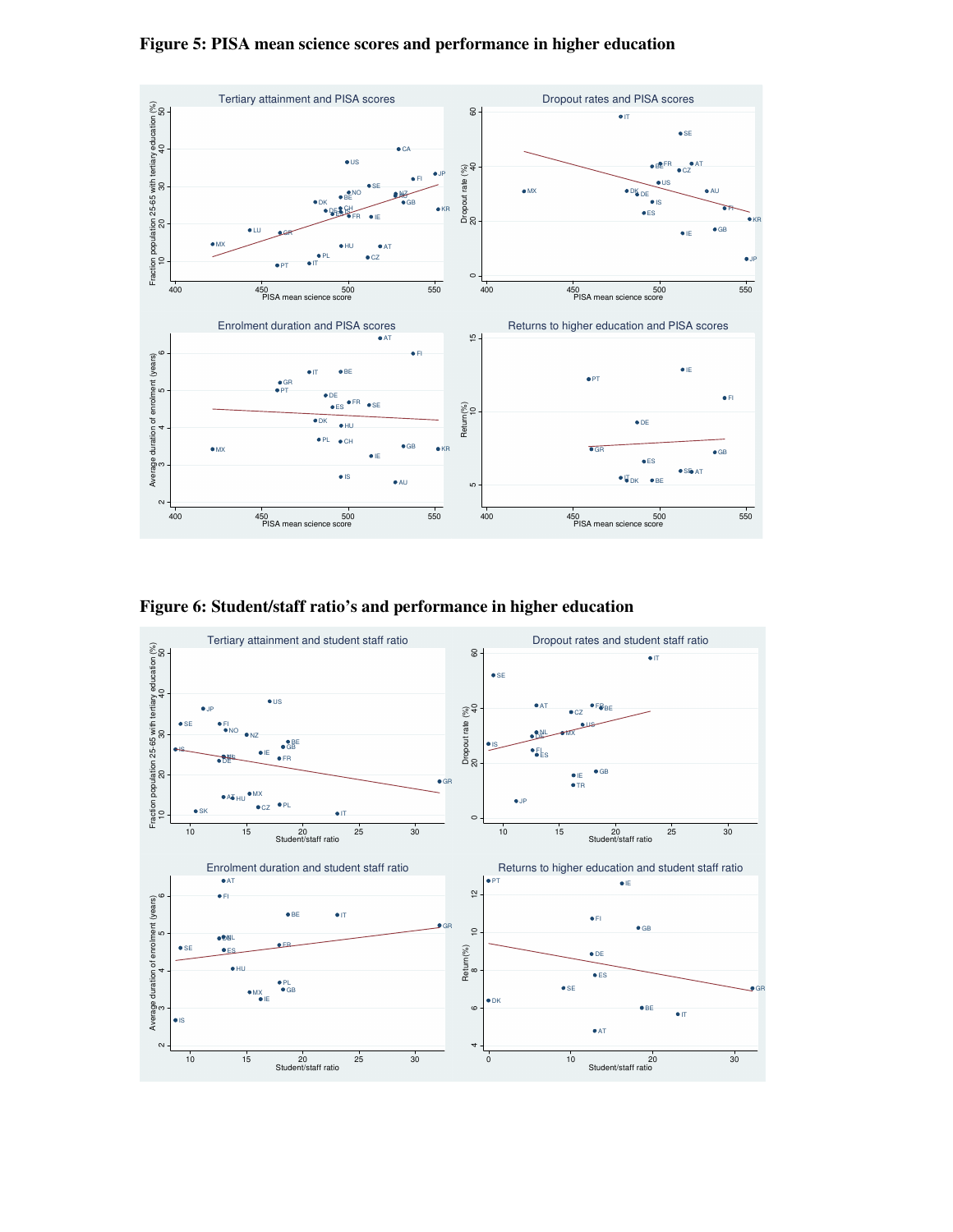

**Figure 7: Share of funding going to HEI's and performance of higher education**





Note: Only observations are used for which the share of grants is less than 97 per cent.